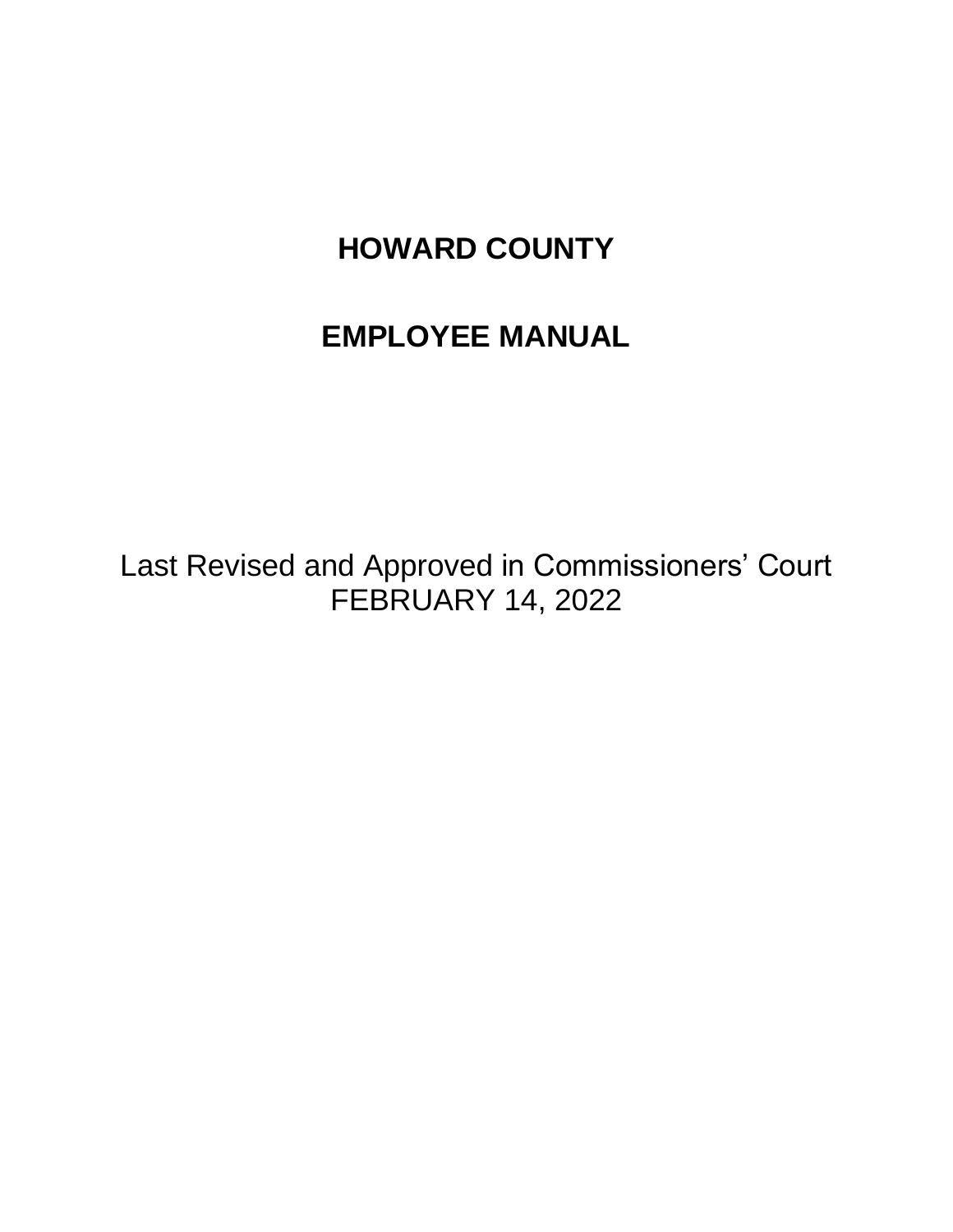# **TABLE OF CONTENTS**

|                | Page                                             |  |  |  |  |
|----------------|--------------------------------------------------|--|--|--|--|
|                |                                                  |  |  |  |  |
|                |                                                  |  |  |  |  |
|                |                                                  |  |  |  |  |
| A.             |                                                  |  |  |  |  |
| <b>B.</b>      |                                                  |  |  |  |  |
| C.             |                                                  |  |  |  |  |
| D.             |                                                  |  |  |  |  |
|                |                                                  |  |  |  |  |
| A.             |                                                  |  |  |  |  |
|                | 1.                                               |  |  |  |  |
|                | 2.                                               |  |  |  |  |
|                | 3.                                               |  |  |  |  |
|                | $\overline{4}$ .                                 |  |  |  |  |
|                | 5.                                               |  |  |  |  |
|                | 6.                                               |  |  |  |  |
|                | 7.                                               |  |  |  |  |
|                | 8.                                               |  |  |  |  |
| <b>B.</b>      | HOWARD COUNTY IS AN EQUAL OPPORTUNITY EMPLOYER 6 |  |  |  |  |
| $\mathbf{C}$ . | WHISTLE BLOWERS ACT - RETALIATION PROHIBITED BY  |  |  |  |  |
|                |                                                  |  |  |  |  |
| D.             |                                                  |  |  |  |  |
| E.             |                                                  |  |  |  |  |
| F.             |                                                  |  |  |  |  |
| G.             |                                                  |  |  |  |  |
| H.             |                                                  |  |  |  |  |
| I.             |                                                  |  |  |  |  |
| J.             |                                                  |  |  |  |  |
|                |                                                  |  |  |  |  |
| A.             |                                                  |  |  |  |  |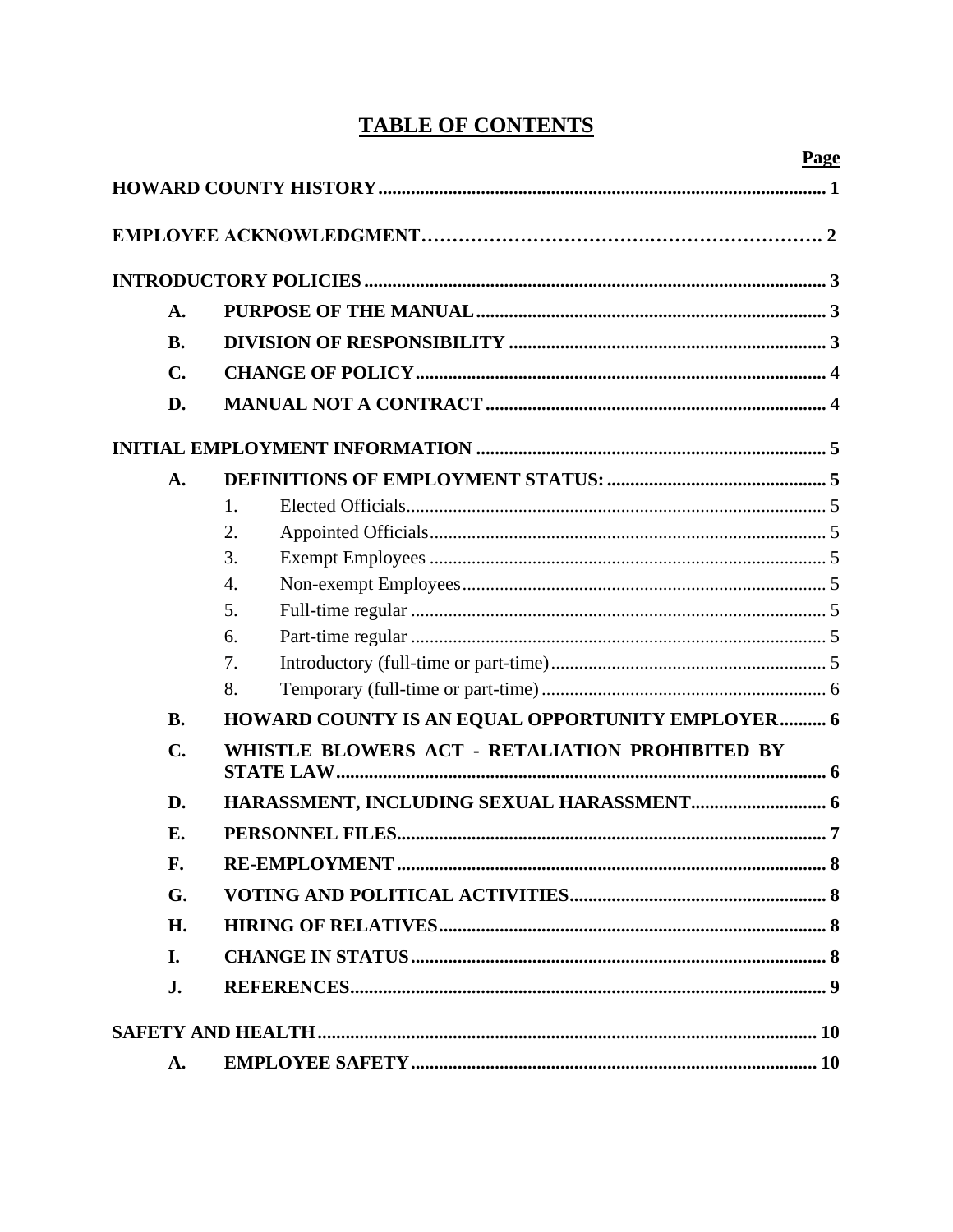| <b>B.</b>      |                  |                                                                      |  |
|----------------|------------------|----------------------------------------------------------------------|--|
| $\mathbf{C}$ . |                  |                                                                      |  |
| D.             |                  |                                                                      |  |
| Е.             |                  | DRUG AND ALCOHOL-FREE WORK PLACE POLICY  11                          |  |
|                | 1.               |                                                                      |  |
|                | 2.               |                                                                      |  |
|                | 3.               |                                                                      |  |
|                | 4.               |                                                                      |  |
|                | 5.               |                                                                      |  |
|                | 6.               |                                                                      |  |
|                | 7.               |                                                                      |  |
| F.             |                  | ALCOHOL AND DRUG ABUSE POLICY FOR CDL DRIVERS 13                     |  |
|                |                  |                                                                      |  |
|                | 1.               |                                                                      |  |
|                | 2.               |                                                                      |  |
|                | 3.               |                                                                      |  |
|                | $\overline{4}$ . |                                                                      |  |
|                | 5.               | Collection of Breath and Urine Specimens and Laboratory Analysis  20 |  |
|                | 6.               |                                                                      |  |
|                | 7.               |                                                                      |  |
|                |                  | Howard County CDL Drug & Alcohol Testing Policy & Procedures         |  |
|                |                  |                                                                      |  |
|                |                  |                                                                      |  |
|                |                  |                                                                      |  |
|                |                  |                                                                      |  |
|                |                  |                                                                      |  |
|                |                  | Mobile Technology Device Policy While Driving For Road & Bridge      |  |
|                |                  |                                                                      |  |
|                |                  |                                                                      |  |
|                |                  | STANDARDS OF CONDUCT AND PERFORMANCE MANAGEMENT 53                   |  |
| A.             |                  |                                                                      |  |
| <b>B.</b>      |                  |                                                                      |  |
| $\mathbf{C}$ . |                  |                                                                      |  |
| D.             |                  |                                                                      |  |
| E.             |                  |                                                                      |  |
| F.             |                  | <b>COUNTY-OWNED OFFICE SUPPLIES AND EQUIPMENT 55</b>                 |  |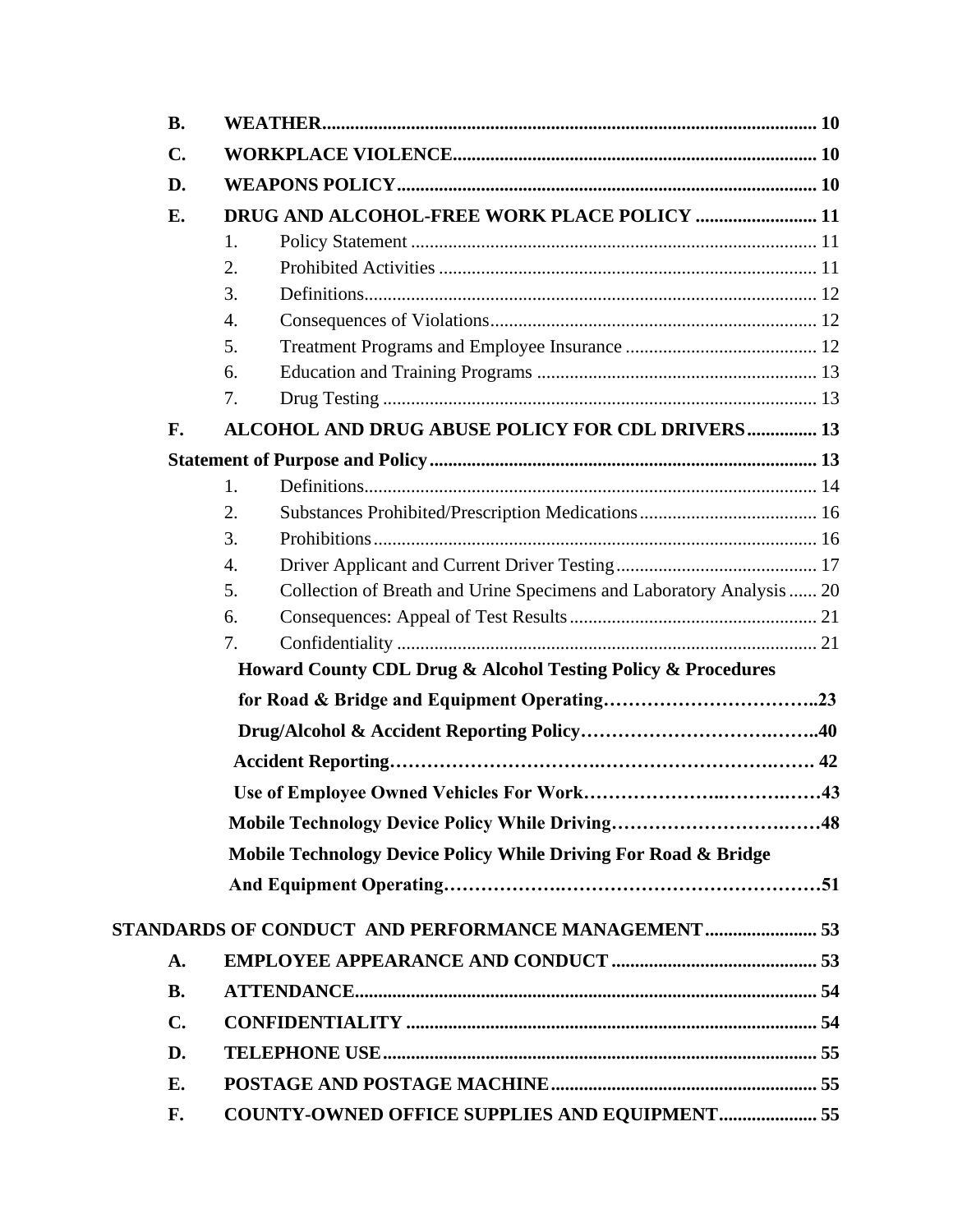| G.             |                                                 |  |
|----------------|-------------------------------------------------|--|
| H.             | ELECTRONIC COMMUNICATIONS, COMPUTER, INTERNET,  |  |
| I.             |                                                 |  |
| J.             |                                                 |  |
|                |                                                 |  |
| A.             |                                                 |  |
|                | 1.                                              |  |
|                | 2.                                              |  |
|                | 3.                                              |  |
|                | 4.                                              |  |
| <b>B.</b>      |                                                 |  |
| $\mathbf{C}$ . |                                                 |  |
| D.             |                                                 |  |
|                | 1.                                              |  |
|                | 2.                                              |  |
| <b>E.</b>      |                                                 |  |
| F.             |                                                 |  |
| G.             |                                                 |  |
| H.             | WAGE DEDUCTIONS FROM SALARIED, EXEMPT EMPLOYEES |  |
|                |                                                 |  |
|                |                                                 |  |
| A.             |                                                 |  |
| <b>B.</b>      |                                                 |  |
| $\mathbf{C}$ . |                                                 |  |
| D.             |                                                 |  |
| E.             |                                                 |  |
| F.             |                                                 |  |
| G.             |                                                 |  |
| H.             |                                                 |  |
| I.             |                                                 |  |
| J.             |                                                 |  |
| <b>K.</b>      |                                                 |  |
| L.             |                                                 |  |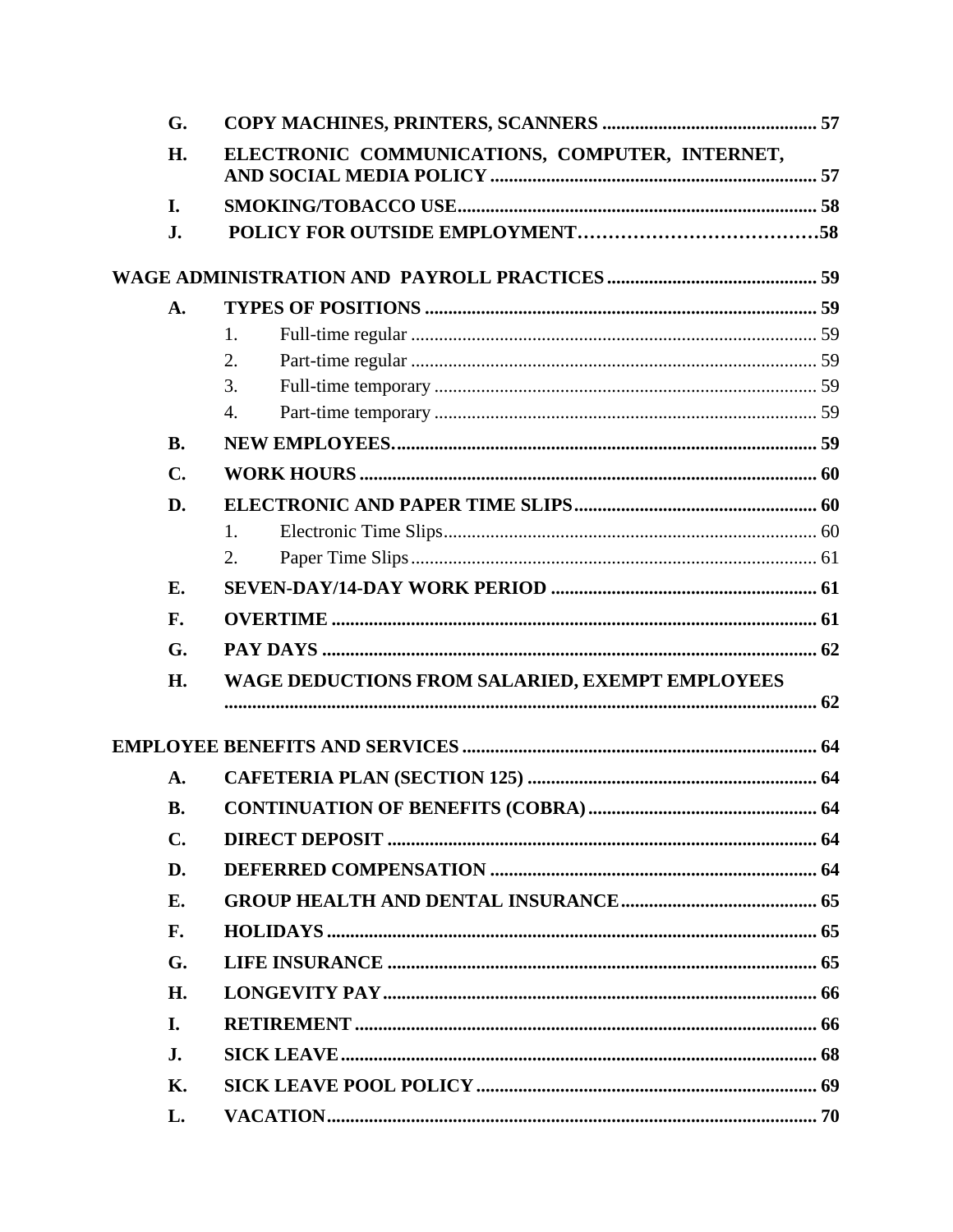|  | M.        |     |  |
|--|-----------|-----|--|
|  |           | 1.  |  |
|  |           | 2.  |  |
|  | N.        |     |  |
|  |           | 1.  |  |
|  |           | 2.  |  |
|  |           | 3.  |  |
|  |           | 4.  |  |
|  |           | 5.  |  |
|  | <b>O.</b> |     |  |
|  |           | 1.  |  |
|  |           | 2.  |  |
|  |           | 3.  |  |
|  |           | 4.  |  |
|  |           | 5.  |  |
|  |           | 6.  |  |
|  |           | 7.  |  |
|  |           | 8.  |  |
|  |           | 9.  |  |
|  |           | 10. |  |
|  |           | 11. |  |
|  |           | 12. |  |
|  |           | 13. |  |
|  |           | 14. |  |
|  |           |     |  |
|  | A.        |     |  |
|  | <b>B.</b> |     |  |
|  | C.        |     |  |
|  |           | 1.  |  |
|  |           | 2.  |  |
|  |           | 3.  |  |
|  | D.        |     |  |
|  | E.        |     |  |
|  | F.        |     |  |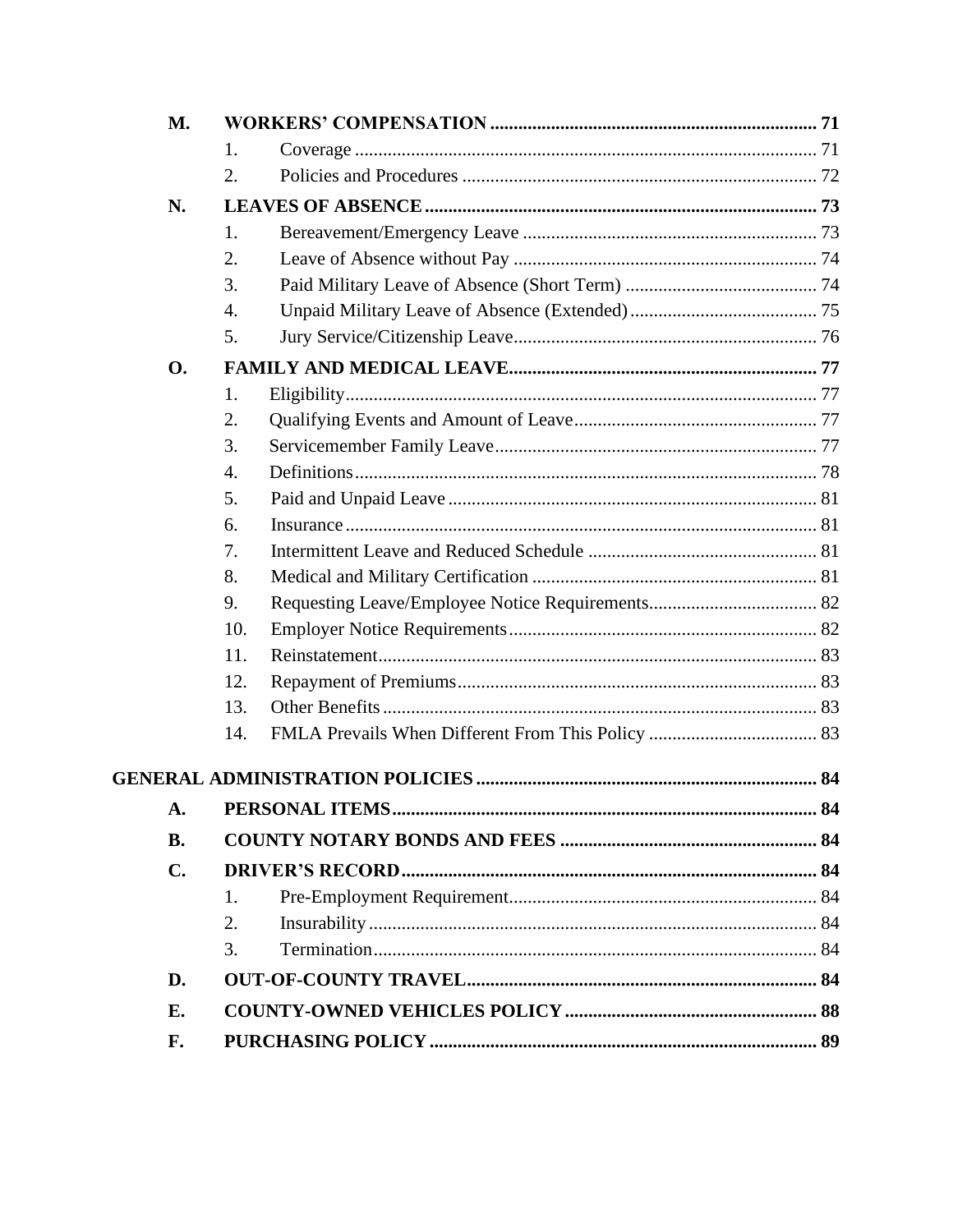# **HOWARD COUNTY HISTORY**

The first recorded history of Howard County is from the journal of Captain R. B. Marcy. Marcy was ordered by the Army to escort and protect immigrants moving to new territories. With a well-written journal, Captain Marcy, on October 03, 1849, stated, "Fourteen and a half miles travel over a beautiful road brought us to a spring, which we found flowing from a deep chasm in the limestone rocks into an immense reservoir of some fifty feet in depth."

The flow of the spring decreased as wells were drilled in the valley above, and eventually, the source of supply was completely cut off, and the beautiful spring was no more.

An abundance of Indian arrows and grinding stones, used in grating corn into a course meal, have been found near the spring, indicating it was a favorite stopping place for the Indians. Major General E.M. Dodge, in his book, "How We Built the Union Pacific," tells of a fight his men had with Indians at Sulphur Draw (Big Spring) at the foot of the Staked Plains.

Howard County, before its organization, was connected with Mitchell County for Judicial purposes. Big Spring, then generally called Big Springs, grew rapidly and an election that officially created Howard County was held within a year after the first passenger train entered the town. Permission to hold the election was granted by the Commissioners' Court of Mitchell County. One of the first acts of the Commissioners' Court was "to adopt" the statutes of the State of Texas. On December 02, 1882, Judge George Hogg, in the name of the County, accepted the gift of all of Block 21 in Big Spring from W. H. Abrams, Land Commissioner of the Texas and Pacific Railway, for a Courthouse site. On February 12, 1883, the court accepted the bid of J. H. Milliken and Co. of \$33,700.00 for the erection of a courthouse and jail combined.

Howard County was named for Volney Erskin Howard, who was born in Oxford County, Maine in 1809. In young manhood, he came to Mississippi where he studied law and became actively engaged in politics. In 1844, he came to San Antonio, and the following year, was made a member of the State Constitutional Committee, which framed the first constitution for the state. He later represented his adopted state for two terms in Congress. At the expiration of his second term, he was appointed to a federal position in the State of California by President Franklin Pierce. He was a member of the commission that framed the first constitution for the State of California, and, later, he was appointed to a position on the Supreme Bench of California, but declined the office on account of his advanced age and ill health. He died in 1889.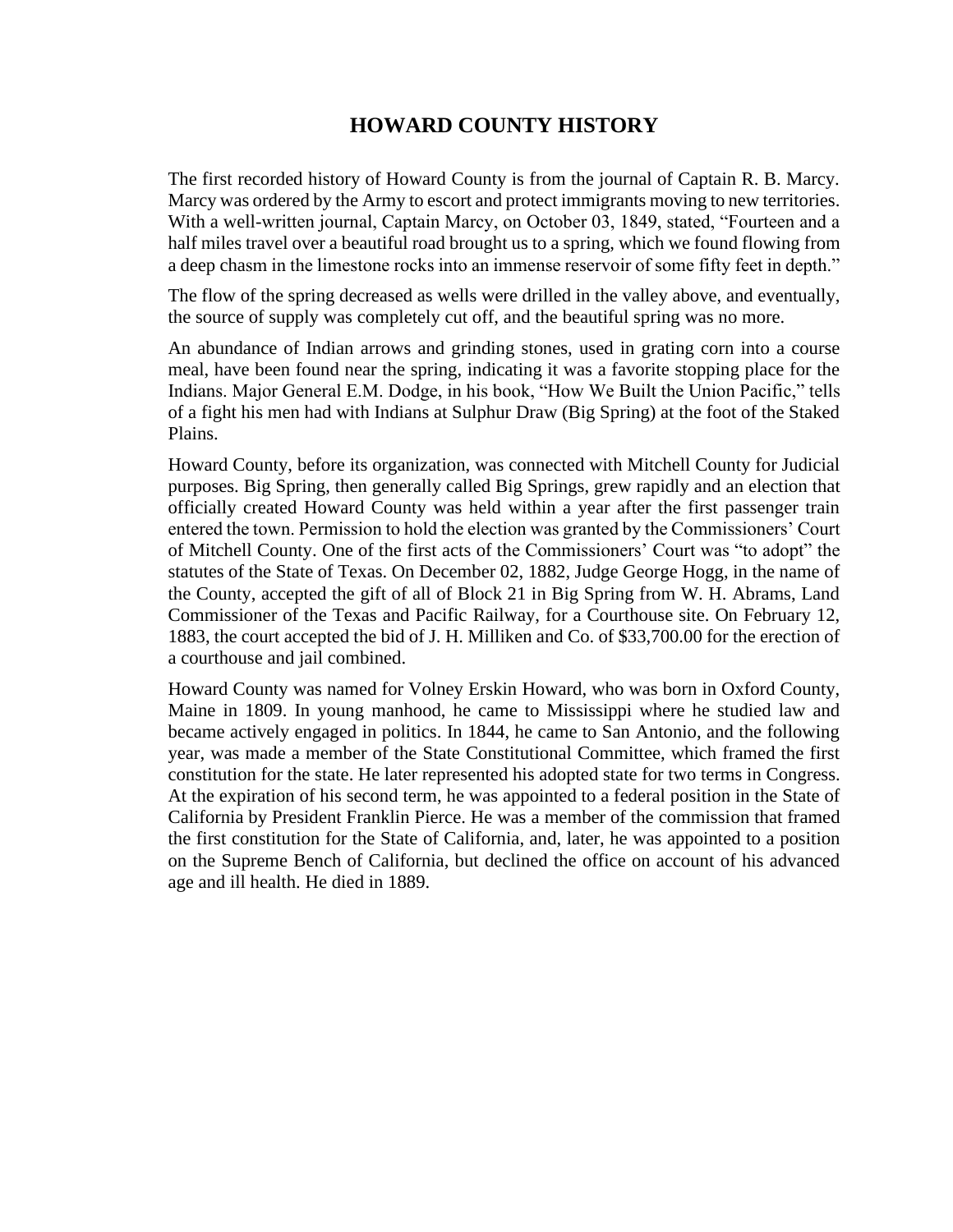# **HOWARD COUNTY EMPLOYEE ACKNOWLEDGMENT AND STATEMENT OF COMPLIANCE**

**(A duplicate of this page is to be signed and placed in the employee's personnel file)**

In consideration of my employment by Howard County, Texas, knowing that such employment is dependent upon my compliance with Howard County Policies, I agree to read this manual, become familiar with these policies, and to abide by them at all times. I accept the philosophy of Howard County as stated in this manual.

I understand that if I have questions about any provision of the manual, I can go to my elected official/department head for an explanation.

I understand that my employment with Howard County is at the will of my department head. I understand that I do not have a contract (stated or implied) or any other guarantee of continued employment. I further understand that no representative or agent of the County has the authority to give or extend the time period of my employment unless the term of employment is specified and signed by the County Judge.

I understand that, as an at-will employee, I am free to leave my employment at any time, for any reason or no reason, without contractual obligation. Likewise, the County is free to terminate my employment at any time, for any reason, or for no reason, without contractual obligation.

Date\_\_\_\_\_\_\_\_\_\_\_\_\_\_\_\_\_\_\_\_\_\_\_\_\_\_ \_\_\_\_\_\_\_\_\_\_\_\_\_\_\_\_\_\_\_\_\_\_\_\_\_\_\_\_\_\_\_\_\_\_\_\_

Employee Signature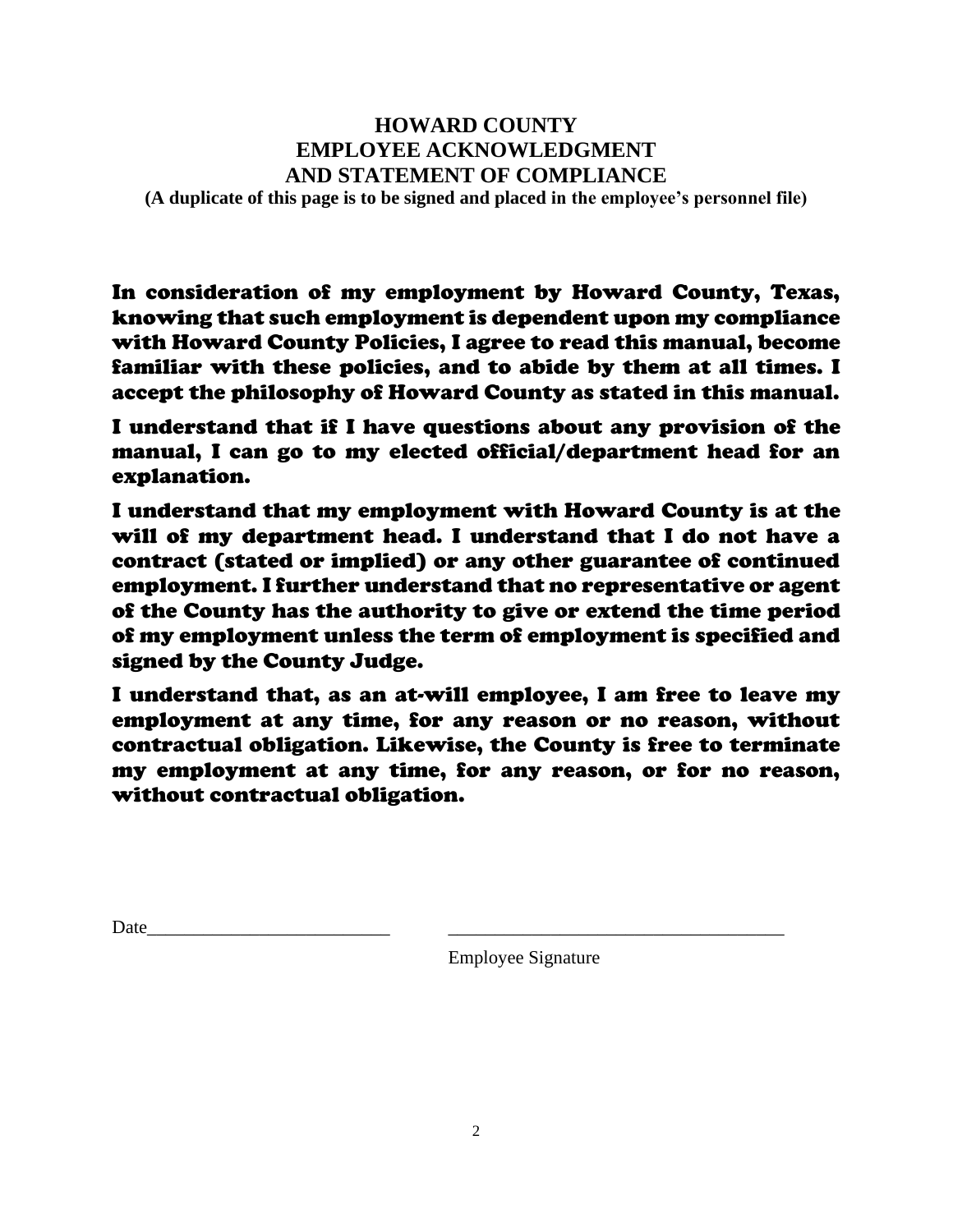# **HOWARD COUNTY INTRODUCTORY POLICES**

# **INTRODUCTORY POLICIES**

#### **A. PURPOSE OF THE MANUAL**

This manual explains the conditions of employment, including policies, responsibilities and benefits, for the employees of Howard County. These policies, responsibilities and benefits are subject to constant review and may be updated or changed from time to time.

We want you to be happy and successful in your work. The first step in any successful activity is a clear understanding of the rules that regulate that activity. For this reason, you will be expected to become familiar with all of these policies and regulations as soon as possible. Please keep this manual for ready reference.

Knowledge of the contents of this manual is important to your work at Howard County. It is difficult to formulate definite rules and policies that can be readily applied to every possible problem or situation; however, the statements contained in this manual will serve as a general guide. If there are points that are not clear or problems you have in relation to these policies, you are asked to consult with your department head. Each department may have additional policies or procedures governing their employees. Each elected official may have additional or differing policies or procedures including hiring, discipline, and termination of employees. Be sure and check with your department head to see which additional policies, if any, are applicable to you. This edition of the Howard County Employee Manual replaces any previous existing manuals.

#### **B. DIVISION OF RESPONSIBILITY**

With the exception of matters concerning the Commissioners' Court, the general and final authority for personnel management rests with the department head, who may delegate it as necessary and proper.

The Commissioners' Court has the authority to develop, administer and interpret personnel policies and procedures in accordance with the law. The Commissioners' Court may advise the department heads in all areas of personnel administration, including employee/management relations and employee training and morale. Elected officials have the authority and responsibility for the management or their respective departments in accordance with state law. They may have additional or differing policies including hiring, discipline and termination of employees.

Department heads and subordinate management personnel are responsible for enforcing the provision of these policies and for cooperating with the Commissioners' Court on all related matters pertinent to their respective department. No employee will have authority to bind Howard County into any obligations of contract, express or implied without written consent from the Commissioners' Court and in accordance with law.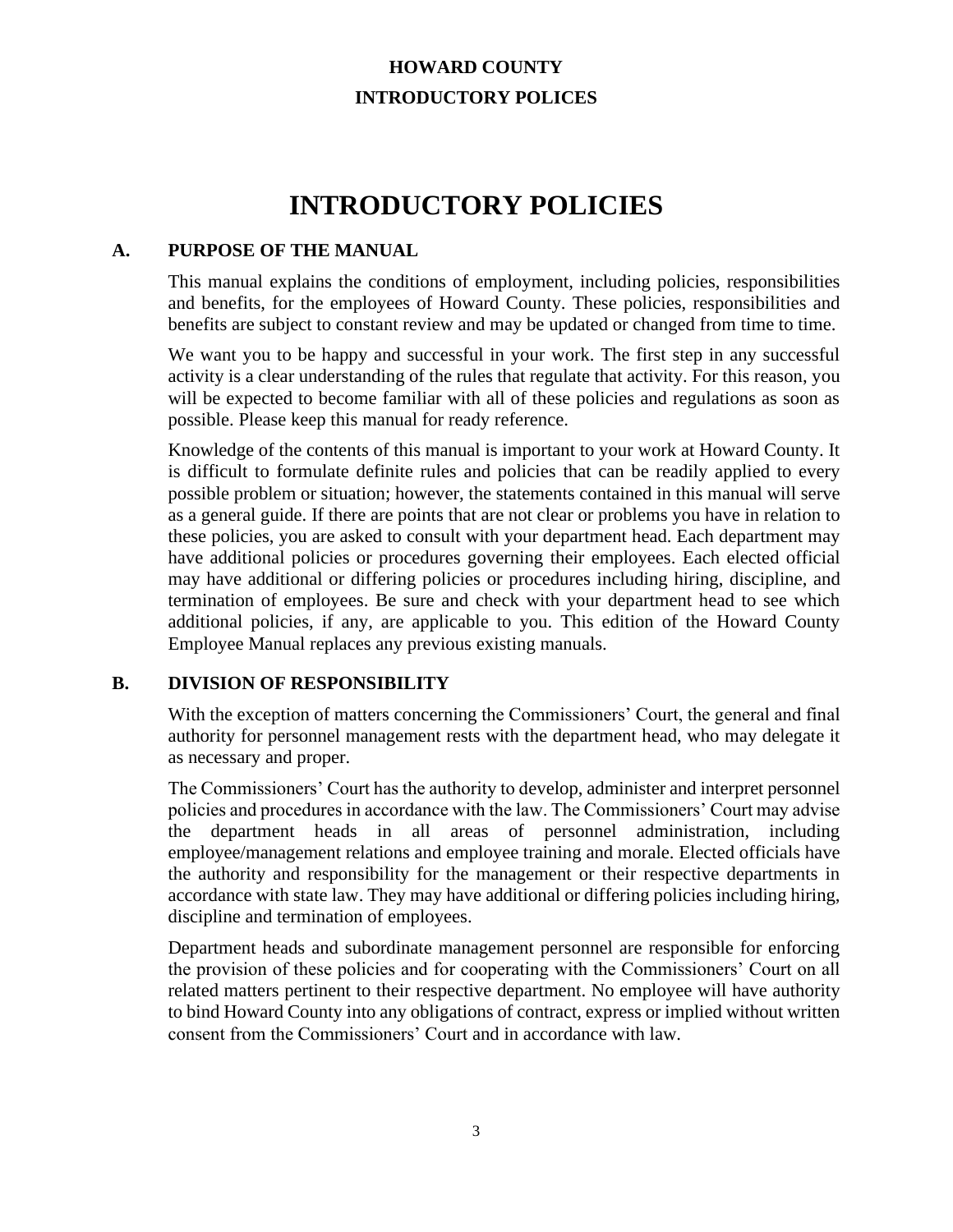# **HOWARD COUNTY INTRODUCTORY POLICES**

#### **C. CHANGE OF POLICY**

The County expressly reserves the right to change any policy at any time. We will notify you of these changes on the Employee Self Service and by sending them to your department head to post. Changes will be effective on the date determined by the Commissioners' Court and you may not rely on policies that have been superseded.

### **D. MANUAL NOT A CONTRACT**

This manual has been provided to you for the purpose of acquainting you with our policies, benefits and mutual responsibilities. It does not constitute a contract of employment in whole or in part. All employment with the County shall be considered "at will" employment. No contract of employment shall exist between any individual and the County for any duration, either specified or unspecified. The County shall have the right to terminate the employment of any employee for any legal reason or for no reason, at any time, either with or without notice. The County shall also have the right to change any condition, benefit, policy, or privilege of employment at any time, with or without notice. The County may add, change or delete any of the contents of this manual at any time. Employees of the County shall have the right to leave their employment with the County at any time, with or without notice.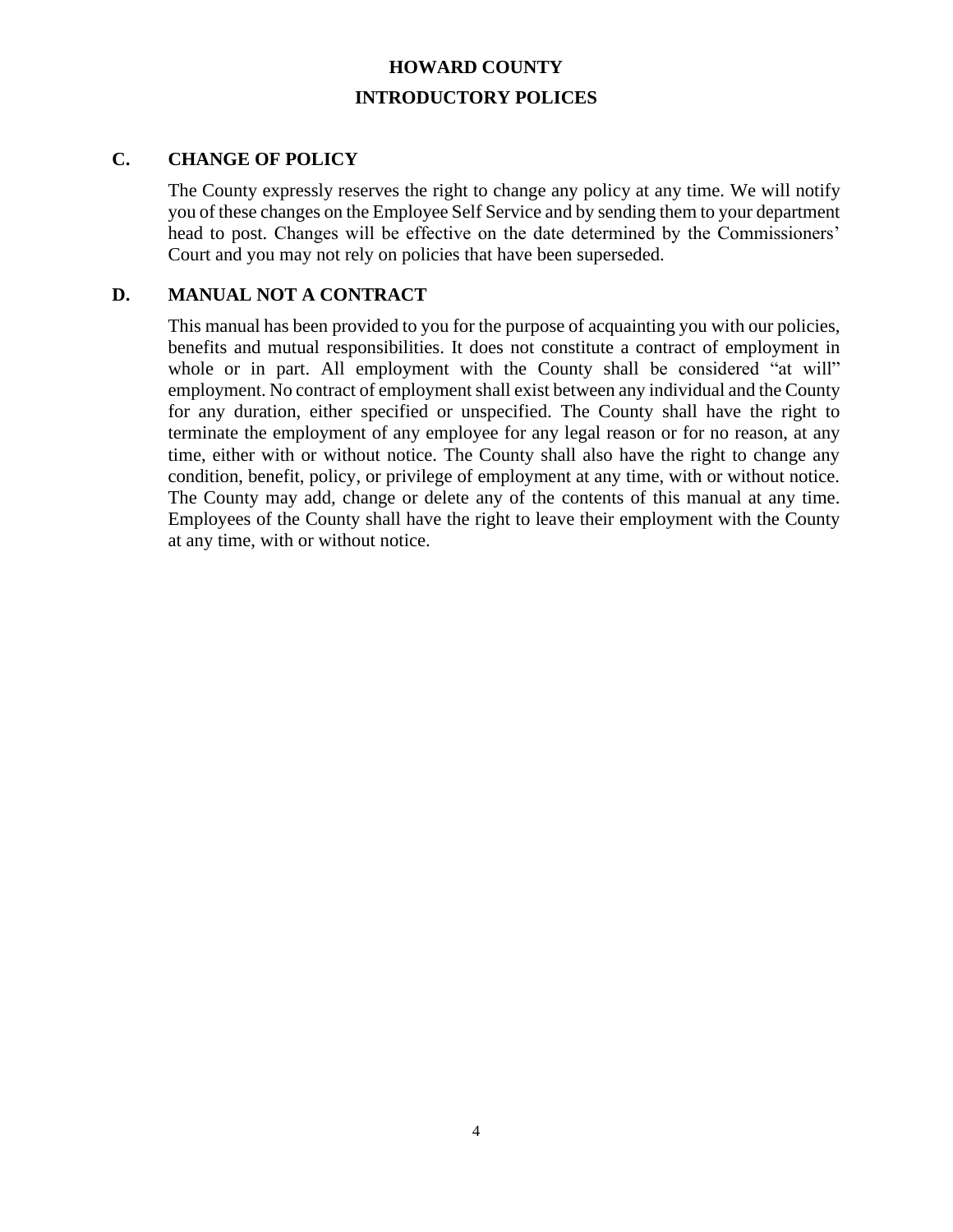# HOWARD COUNTY INITIAL EMPLOYMENT INFORMATION

# **INITIAL EMPLOYMENT INFORMATION**

# **A. DEFINITIONS OF EMPLOYMENT STATUS:**

- **1. Elected Officials** duties and responsibilities defined by state law. They shall be governed by state law where it is in conflict with the provisions stated within this manual. In general, elected officials are exempt from the overtime and minimum wage requirements of the Fair Labor Standards Act (FLSA), and thus do not receive additional compensation (time or cash) for working more than 40 hours per week. Elected officials do not accrue vacation and sick leave.
- **2. Appointed Officials** those department heads/supervisors who are non-elected but rather appointed by the Howard County Commissioners Court or by the District Judge of Howard County in accordance with state law. Appointed officials are exempt from the overtime and minimum wage requirements of the FLSA, and thus do not receive additional compensation (time or cash) for working more than 40 hours per week. Appointed officials do not accrue vacation and sick leave.
- **3. Exempt Employees**  those employees, in addition to elected and appointed officials, who serve in a position that the Commissioners Court has declared to be exempt, based on the Fair Labor Standards Act. Exempt employees do not earn overtime (time or cash) for hours worked over 40 hours in a seven-day work period; law enforcement employees do not earn overtime for hours worked over 80 hours in a 14-day work period. Exempt employees must be salaried, meaning that their weekly pay is not subject to deductions except as allowed by law. The employee will be treated the same as all other employees as far as earning and using sick and vacation leave. Hours worked will not be entered on the time clock but sick and vacation leave will be entered as it is used.
- **4. Non-exempt Employees** employees whose positions do not meet FLSA exemption test and who are given overtime at one and a half times their regular rate for hours worked in excess of 40 hours in a seven-day work period, or, for law enforcement employees, 80 hours in a 14-day work period.
- **5. Full-time regular** employees regularly scheduled to work 40 hours per week. Full-time employees are eligible for all employee benefits stated herein when applicable service requirements are met.
- **6. Part-time regular** employees regularly scheduled to work less than 40 hours per week. They may be eligible for some County employee benefits if specifically included in the policy.
- **7. Introductory (full-time or part-time)** new employees with less than six months of service as a Howard County employee.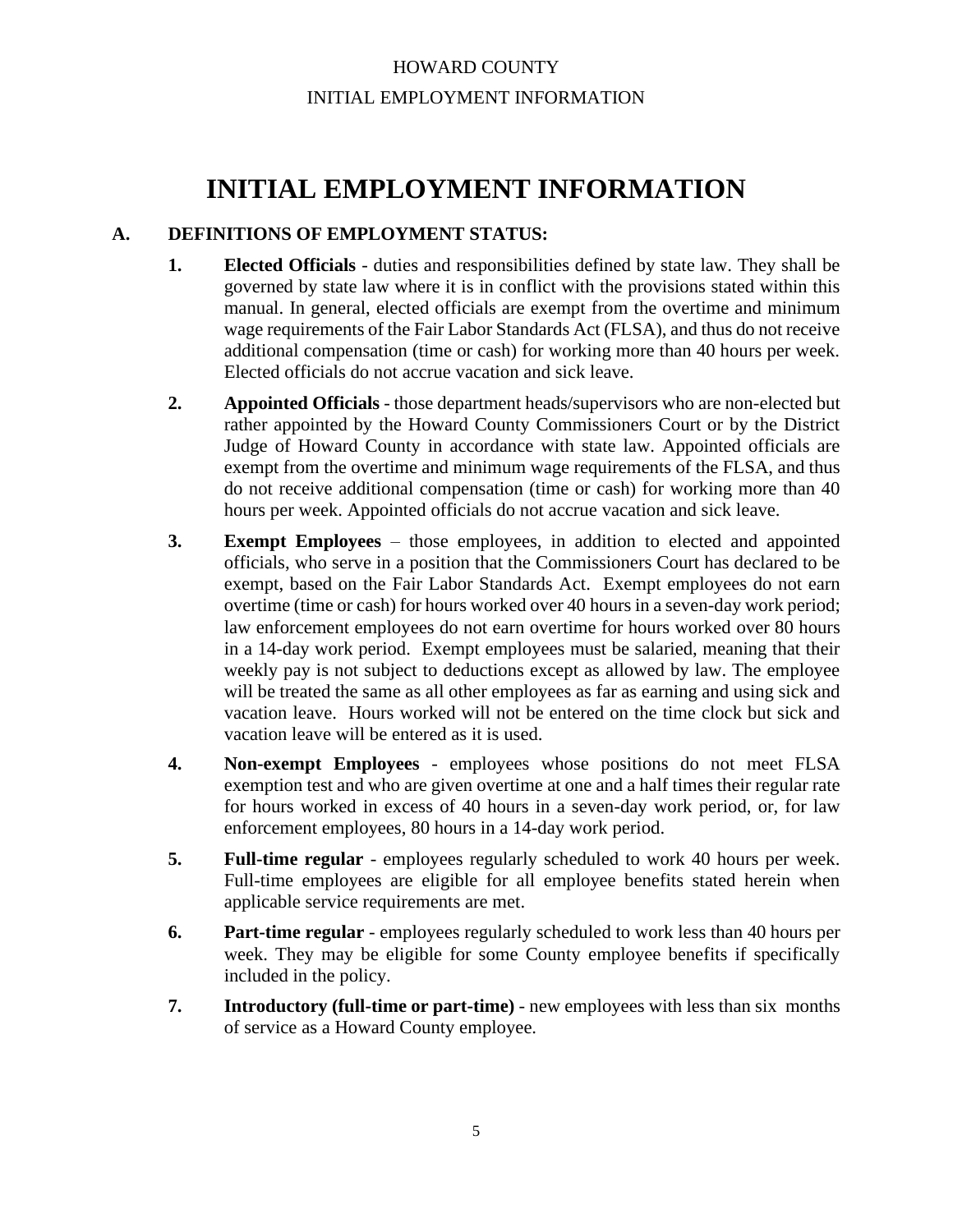#### INITIAL EMPLOYMENT INFORMATION

**8. Temporary (full-time or part-time)** - employees scheduled to work for a stated period of time generally not to exceed three months. Temporary employees are not eligible for County employee benefits.

#### **B. HOWARD COUNTY IS AN EQUAL OPPORTUNITY EMPLOYER**

Howard County is firmly committed to a policy of equal opportunity in all aspect of its relations with employees. Initial employment, promotions, raises, opportunities for training and enrichment, discipline, and other conditions of employment are determined without regard to race, religion, color, national origin, gender, age, disability, veteran status, genetic information, or any other unlawful classification.

Employees who engage in unlawful discrimination or harassment will be subject to disciplinary action, up to and including termination. An employee who feels they have been unlawfully discriminated against or harassed should notify their supervisor immediately. If, for any reason, the employee feels uncomfortable discussing the matter with the supervisor, they should feel free to go directly to their department head, the County Judge, or the County Treasurer.

To the extent reasonably possible, the County will accommodate individuals with disabilities in the application, hiring, and employment process. Reasonable accommodation is available to all employees and applicants, so long as the accommodation does not create an undue hardship for the County, and can be provided without posing a substantial or imminent safety risk. Disabled individuals requiring accommodations should notify the County Auditor. The County requests sufficient notice, when possible, to give time to arrange the accommodation.

### **C. WHISTLE BLOWERS ACT - RETALIATION PROHIBITED BY STATE LAW**

The County may not take an adverse personnel action against a public employee *because* that employee, in good faith, reports a violation of law by the County or County employee to "an appropriate law enforcement authority." "Appropriate law enforcement authorities" include only those whom the employee believes regulate, enforce, investigate, or prosecute the violated law.

Grievance Procedure - If you believe you have been retaliated against for making a report covered by this policy, you must bring your retaliation complaint to the County Judge or the County Treasurer, and allow adequate time (at least 60 days) for investigation and resolution, before you can bring a court action. This grievance/appeal procedure applies to both current and former employees.

#### **D. HARASSMENT, INCLUDING SEXUAL HARASSMENT**

The law prohibits harassment of employees on the basis of race, color, religion, gender, LGBTQ+, national origin, disability, age, veteran status, genetic information, or any other classification protected by law. Howard County will not tolerate unlawful harassment of its employees, including sexual harassment, whether committed by a fellow employee, a member of management, a vendor, or even a citizen or customer. All employees, including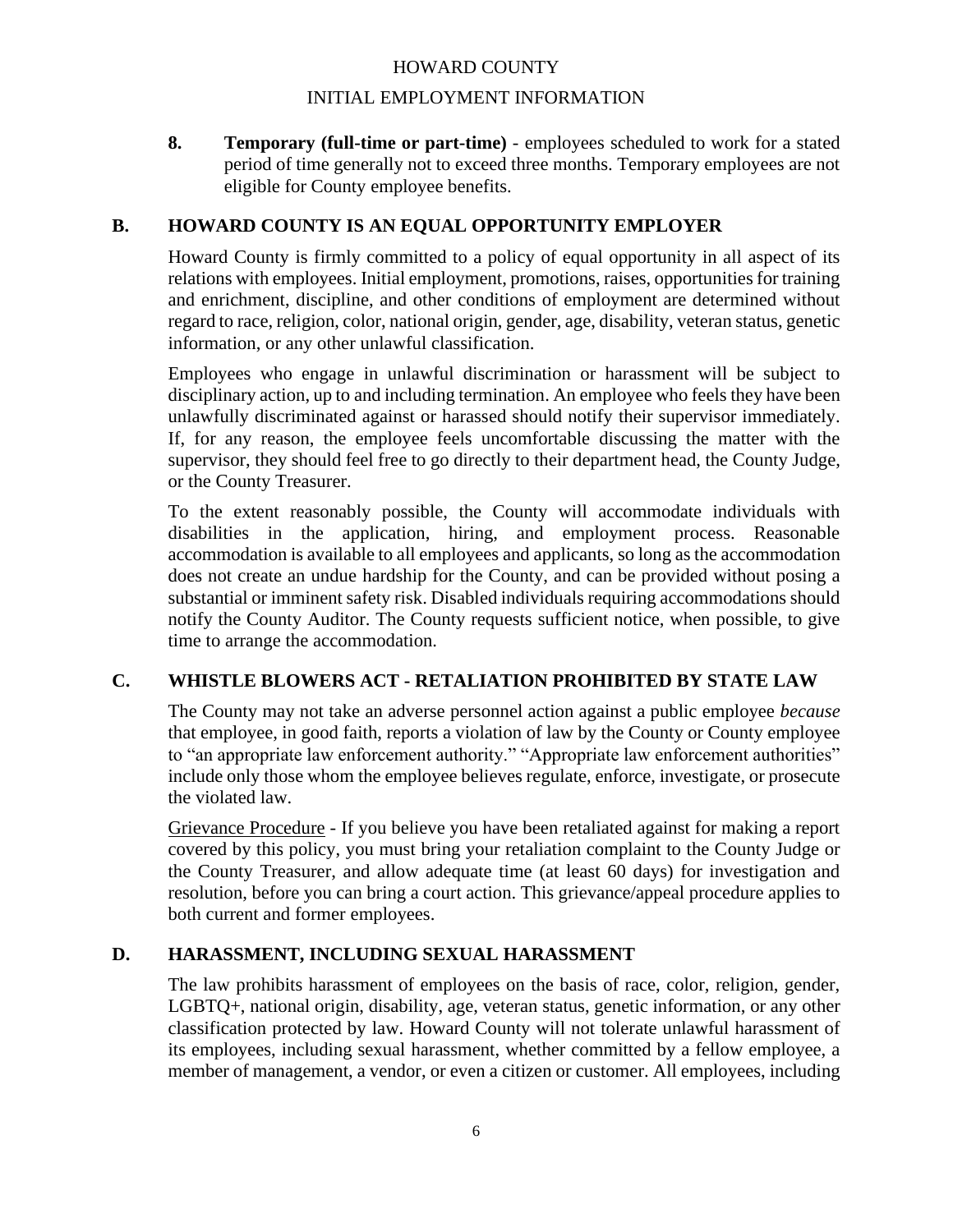#### INITIAL EMPLOYMENT INFORMATION

supervisors and managers, will be subject to disciplinary action, up to and including termination, for any act of unlawful harassment they commit.

Sexual harassment is defined as unwelcome sexual advances, requests for sexual favors, and other verbal or physical conduct of a sexual nature when:

Submission to such conduct is made either explicitly or implicitly a term or condition of employment;

Submission to or rejection of such conduct is used as the basis for employment or the continuation of employment; or

Such conduct has the purpose of substantially interfering with an individual's work performance or creates an intimidating, hostile, or offensive work environment.

Examples of sexual harassment could include, but are not limited to: unwelcome sexual flirtation, touching, advances or propositioning; verbal abuse of a sexual nature; graphic suggestive comments about an individual's dress or body; or sexually degrading words describing an individual.

If you feel you are being unlawfully harassed, or if you have knowledge of unlawful harassment, immediately bring it to the attention of your supervisor. If, for any reason, you do not feel comfortable discussing the matter with your supervisor, you should report the problem either to your department head, the County Judge, or the County Treasurer. All reports will be promptly investigated in as confidential a manner as possible, while still conducting a thorough investigation. Based on the findings of the investigation, the County will take prompt action to remedy any circumstances of unlawful harassment.

Any individual making a report of unlawful harassment will not be retaliated against for making such report. If you feel you have been retaliated against for making a report or for participating in an investigation, you should report it to your department head, the County Judge, or the County Treasurer immediately. Anyone found to have retaliated against an employee for making a complaint of unlawful harassment or for participating in an investigation will be subject to disciplinary action up to and including termination.

#### **E. PERSONNEL FILES**

An employment and personnel record pertaining to each employee is maintained in the Howard County Treasurer's office. All information in the personnel file is for review by the employee and management. Information in the personnel file may include change of status records, disciplinary warnings and records pertaining to employment, but will not contain medical records. You will receive a copy of any record initiated by your department head.

If an employee wishes to view their personnel file, the employee should submit a written request to the County Treasurer's office. The employee may view the original file, at a reasonable and mutually agreeable time, in the County Treasurer's office with a County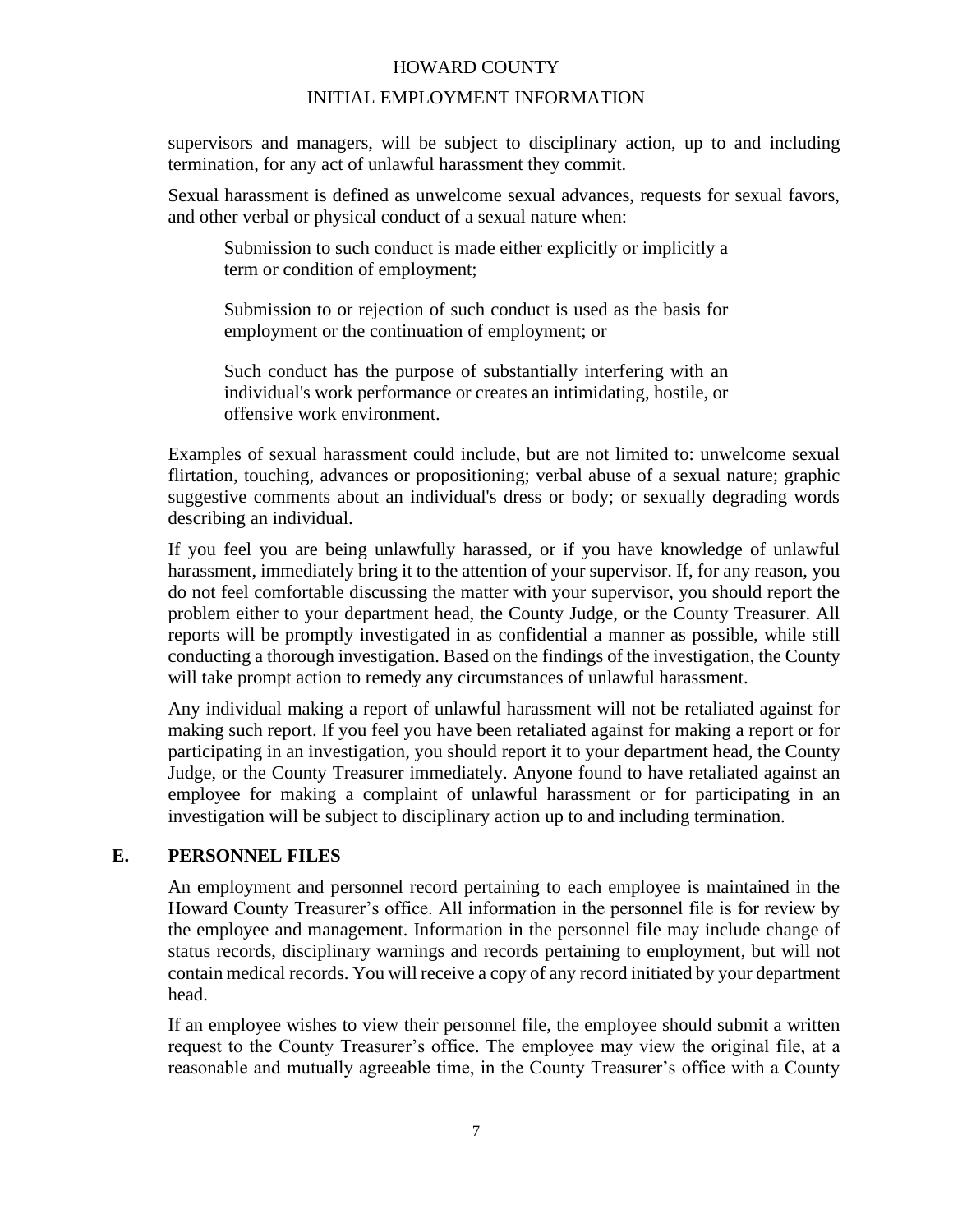#### INITIAL EMPLOYMENT INFORMATION

Treasurer representative present at all times. The employee may also request a copy of their file. The County may charge for the reasonable cost of the copies, if less than 50 pages, and may charge for the reasonable cost of the copies plus materials, labor and overhead, if more than 50 copies, pursuant to the guidelines in Sec. 552.261 of the Texas Government Code.

#### **F. RE-EMPLOYMENT**

Any employee who resigns with adequate notice and a good work record may be considered for re-employment subject to the employment policies of the County.

### **G. VOTING AND POLITICAL ACTIVITIES**

Howard County encourages all of its employees to take an active interest and participate in political affairs when possible. Employees may not identify themselves as representatives of the County in any political activity or involvement or in any letter to a newspaper or magazine or online posting. Employees may not participate in on-duty campaigning for any particular candidate. No County official shall pressure any County employee to support them in an election. Employees who are themselves elected officials, will be governed by state laws regarding their political activities.

During any election, employees are encouraged to exercise their civic responsibility to vote. Employees whose working hours interfere with their ability to vote will be given adequate paid time off to vote upon request, without reprisal.

If a County employee decides to run for public office or is elected to County office, the County reserves the right to take personnel action to avoid workplace disruption, conflict of interest, or conflicts with the employee's working hours.

#### **H. HIRING OF RELATIVES**

In accordance with the Texas Nepotism Statutes, an elected or appointed official of Howard County shall not hire a relative related in the third degree of consanguinity (blood) or the second degree of affinity (marriage) to work in a department which they supervise.

In cases not involving officials covered by the nepotism laws, the County will allow the employment of relatives. However, in any situation where relatives are employed, the County reserves the right to evaluate the nature of each relationship to determine whether a potential for conflict of interest, workplace disruption, or the appearance of impropriety or favoritism exists. Employees are required to report to County management immediately the existence of any family relationship with another employee or prospective employee. In certain circumstances, this policy may also apply to unmarried employees who share housing or are dating.

#### **I. CHANGE IN STATUS**

All employees are required to report changes in address, telephone number, number of dependents, marital status, name and the like to their respective department heads and to the County Treasurer's office.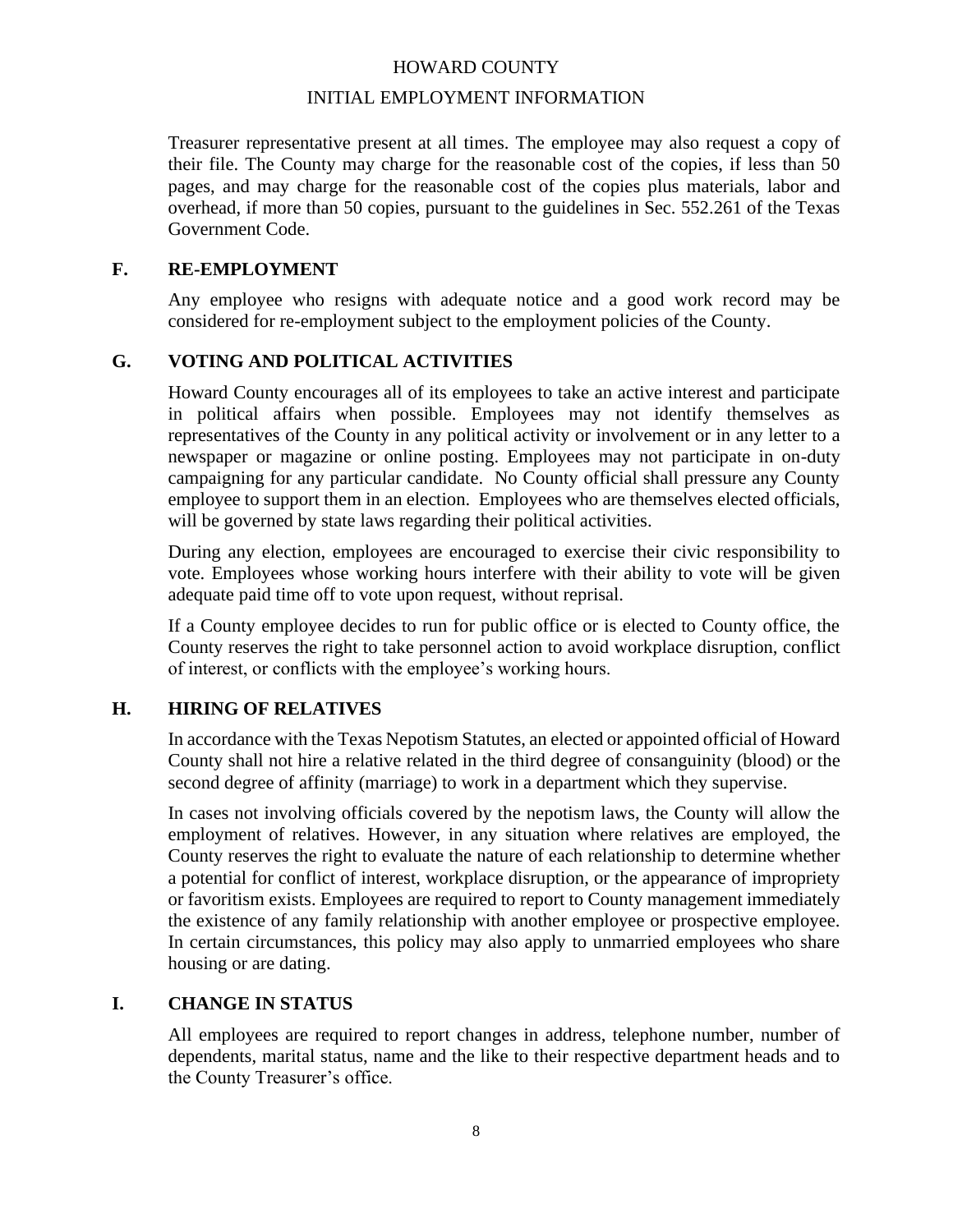#### INITIAL EMPLOYMENT INFORMATION

It is necessary that you keep this information current so as to insure the accuracy of personnel and payroll records.

#### **J. REFERENCES**

The County has a neutral reference policy. All requests for employment references should be sent to the County Treasurer's office. The Treasurer will confirm dates of employment only.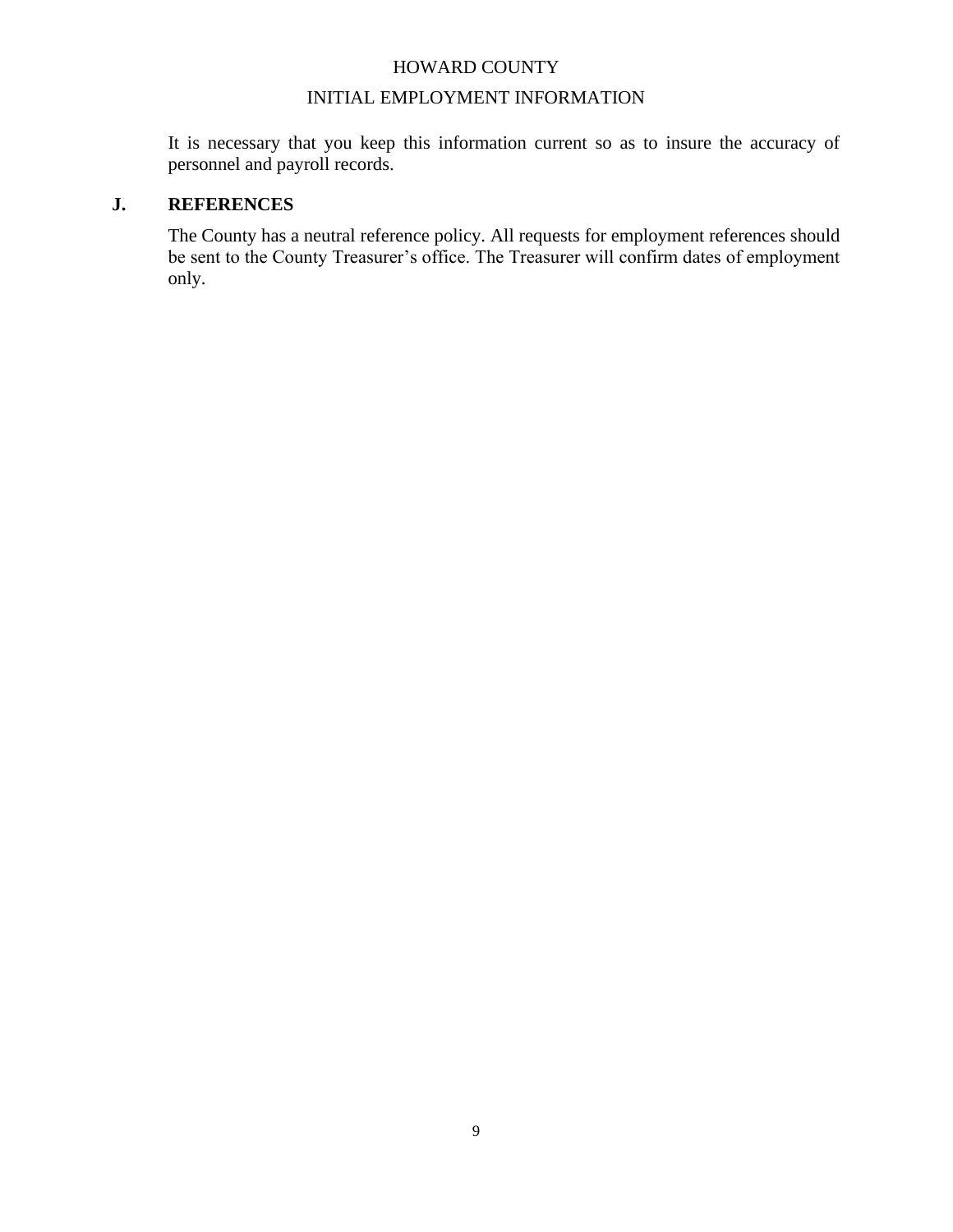# HOWARD COUNTY SAFETY AND HEALTH

# **SAFETY AND HEALTH**

#### **A. EMPLOYEE SAFETY**

Safety in Howard County is the responsibility of every employee. If you witness or discover any accident in which another employee or citizen is involved, you must report the situation to your department head. Keep alert for possible dangerous situations. Any unsafe condition that you observe must be reported immediately to your department head. Whenever possible and time allows, the employee should make an initial written report to his/her department head; however, in those cases when time will not allow for an initial written report, the employee should document the verbal report in writing as soon thereafter as possible.

#### **B. WEATHER**

When a hazardous weather situation occurs and such weather results in an employee not being able to report to work, or reporting late to work, discretion may be used by the department head based on the circumstances, as to whether time off will be charged to the employee.

#### **C. WORKPLACE VIOLENCE**

The County will tolerate no intimidation or threats of violence by or among employees. Even jokes about violence or threats of violence are strictly prohibited. Any employee who is a victim of threats or other intimidating or violent behavior, either from a coworker or others, should immediately report the conduct to their supervisor or a member of management. In addition, any employee who is aware that others are being intimidated or receiving threats of violence must report the conduct immediately.

#### **D. WEAPONS POLICY**

It is the County's intent to provide a safe workplace to all of its employees, and to exercise reasonable care in the control and supervision of its employees. As such, the County prohibits the possessing or carrying of concealed or other weapons while on County business (except when secured in the employee's personal vehicle), onto the County's premises, or in County vehicles. This policy applies regardless of whether the employee is legally licensed to carry a concealed weapon under state law, or if the weapon is otherwise legally possessed by the employee. Certain authorized positions, such as law enforcement, may be exempt from this policy.

For purposes of this Policy, "weapons" are defined as any device or object capable of causing serious bodily injury or death to another person, including, but not limited to, handguns, shotguns, rifles, explosive devices, and knives with blades more than three inches in length. "Weapons" do not include mace, pepper spray or other similar device intended to temporarily disable a person, or pocket knives with blades three inches in length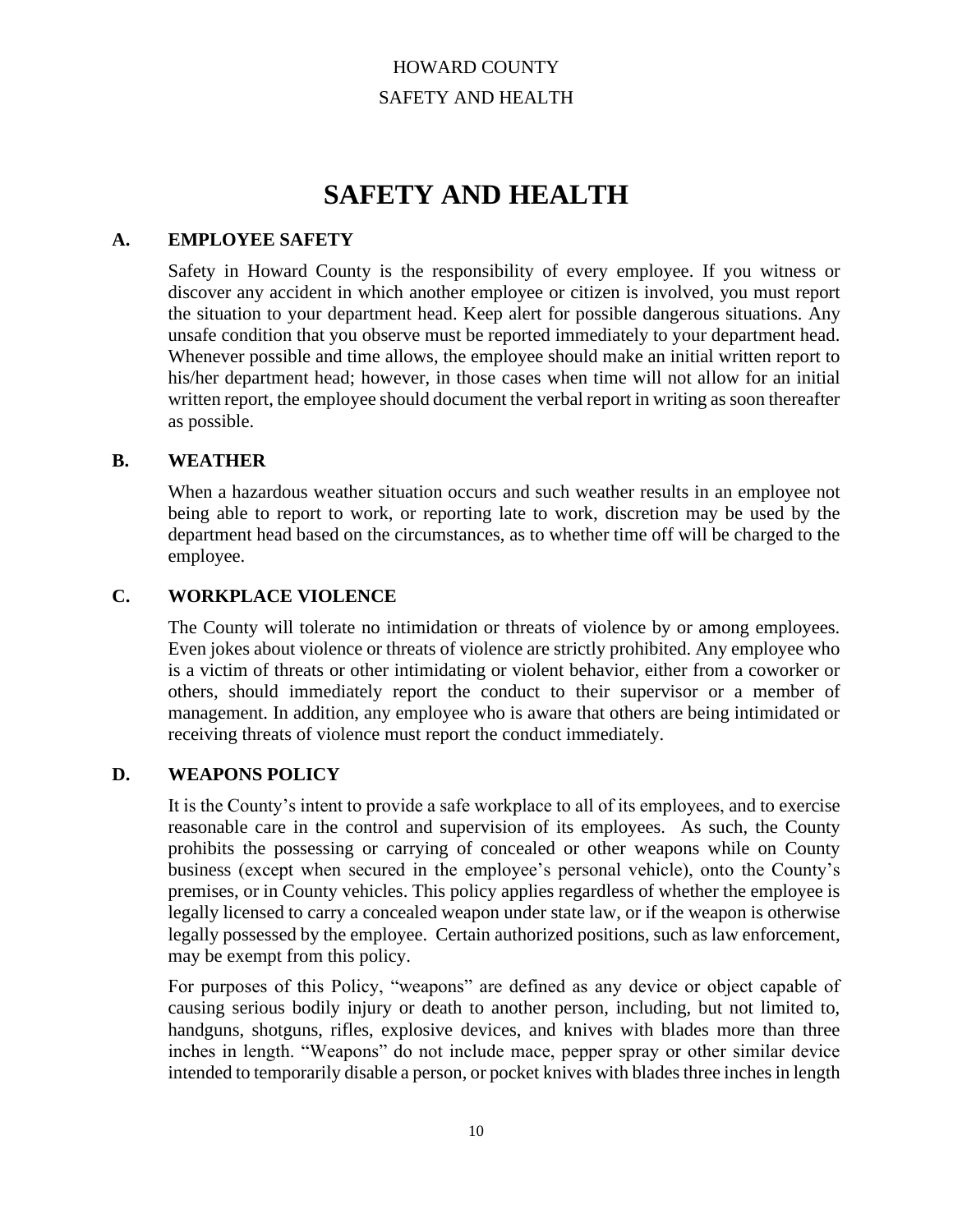#### SAFETY AND HEALTH

or shorter. "Possessing" or "carrying" means to exercise care, custody, control or management over, whether directly or indirectly, what is in one's physical possession..

The County reserves the right to conduct searches to enforce this policy, including searches of any County property, such as desks, storage areas, lockers, and vehicles. Employees are reminded that they do not have a right to privacy in County-owned areas, or in possessions stored there.

#### **E. DRUG AND ALCOHOL-FREE WORK PLACE POLICY**

This policy applies, in general, to all employees of Howard County. If you are in a job that requires a commercial driver's license ("CDL"), then you are covered by the provisions of the "Alcohol and Drug Abuse Policy for CDL Drivers," which is included in the Manual after this policy.

#### **1. Policy Statement**

The County recognizes that alcohol and drug abuse in the workplace is a major concern. We believe that by reducing drug and alcohol abuse we can improve the safety, health and productivity of our employees. It is our intent to provide a safe, healthy, drug free workplace for all employees, prevent accidents and comply with all applicable state and federal laws.

#### **2. Prohibited Activities**

It shall be prohibited for any employee, regardless of rank or position, to manufacture, distribute, dispense, possess, sell, purchase, use or be under the influence of any alcohol, inhalants, illegal or illicit drugs, drug paraphernalia, or controlled substances. Prescription drugs must be kept in their original container and may only be used pursuant to a valid prescription, upon express doctor's orders, and in the manner intended by the doctor. It shall also be prohibited to use overthe-counter drugs in a manner other than that intended by the manufacturer.

This prohibition is to be in effect at all times on County premises or while on County business. The only exceptions to these prohibitions shall be: 1) the possession of controlled substances by law enforcement personnel as part of their law enforcement duties; and 2) the consumption of alcohol if the exception is specifically authorized in advance by the County Judge or his designee for social situations during which the employee is representing the County; under no circumstances may the employee become intoxicated in such limited, pre-approved situations.

If the medically approved and appropriate use of a prescription drug or over-thecounter drug adversely affects the employee's work performance or the safety of the employee or others, the County reserves the right to limit, suspend or modify the employee's work activity, or otherwise reasonably accommodate such adverse effect or risk. Employees must let their supervisor know of such adverse effect so that the County may make an informed decision; all such reports will be treated as confidential medical information.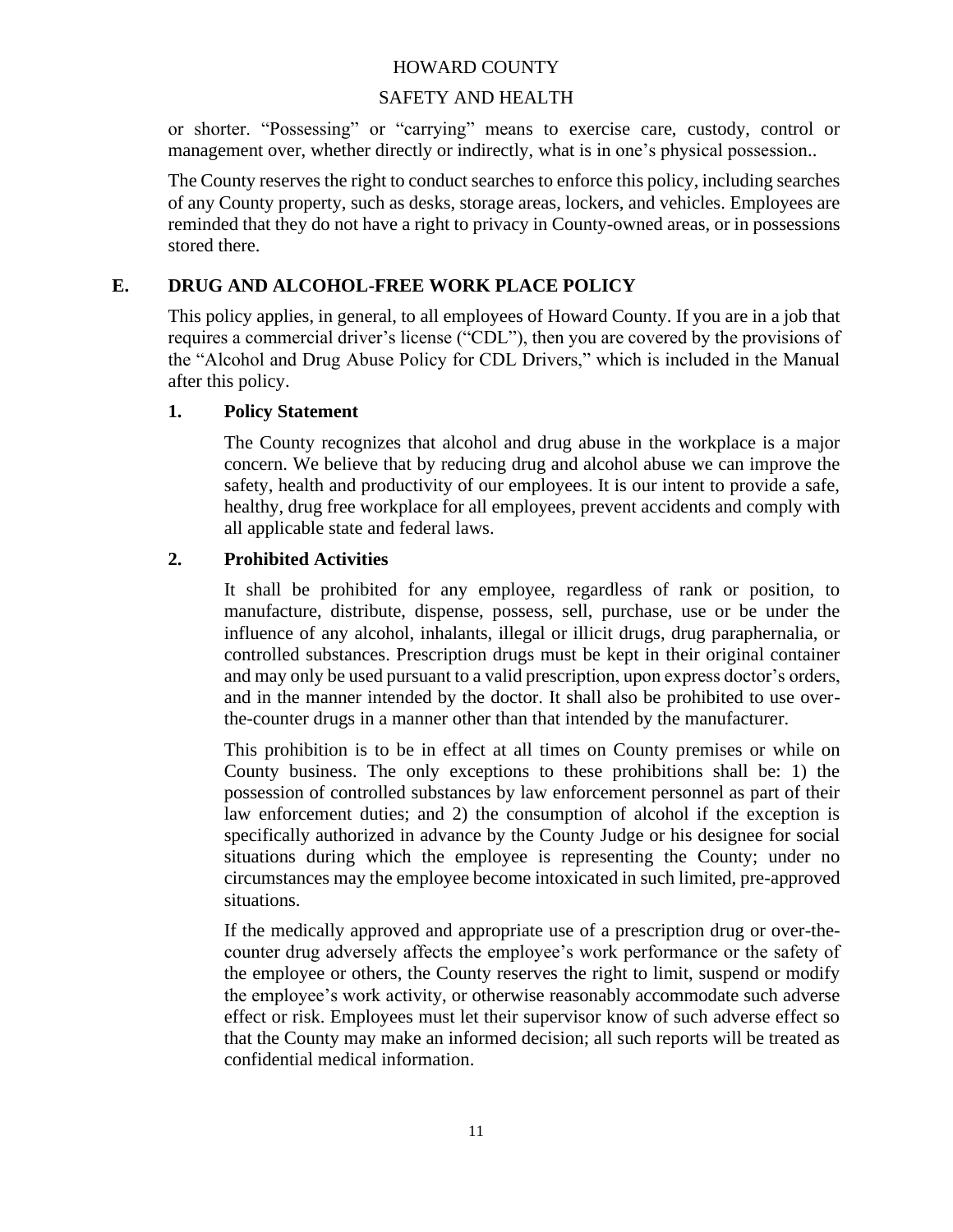## SAFETY AND HEALTH

#### **3. Definitions**

Controlled Substance shall include any substance listed in Schedules I-V of Section 202 of the Controlled Substance Act (21 U.S.C.S 812), as amended.

Alcohol and Drug Program Administrator for non-CDL drivers is the County Treasurer.

County Property shall include all County owned, rented or leased real property such as buildings, land, parking lots, etc. and property used by employees such as vehicles, lockers, desks, closets, storage areas, etc.

Drugs shall include any chemical substance that produces physical, mental, emotional, or behavioral change in the user.

Drug paraphernalia shall include equipment, a product, or material that is used or intended for use in concealing an illegal drug or for use in injecting, ingesting, inhaling, or otherwise inducing into the human body an illegal drug or controlled substance.

Illegal drug shall include any drug or derivative thereof which the use, possession, sale, transfer, attempted sale or transfer, manufacture, or storage of is illegal or regulated under any County, state, or local law or regulation and any other drug, including (but not limited to) a prescription drug, used for any other than a legitimate medical reason, and inhalants used illegally.

Under the influence shall be defined as a state of having a blood alcohol concentration of .08 or more where "alcohol concentration" has the meaning assigned to it in Penal Code 49.01, Revised Statutes; or the state of not having the normal use of mental or physical faculties resulting from the voluntary introduction into the body of an alcoholic beverage or a drug.

#### **4. Consequences of Violations**

Employees who violate of this Substance Abuse Policy will be subject to disciplinary measures up to and including termination. Failure to assist or cooperate in an investigation on possible violations, including refusal to consent to a drug test, may also result in corrective action or termination.

#### **5. Treatment Programs and Employee Insurance**

While the County does not sponsor or endorse any specific drug and alcohol treatment programs, such programs are available through public and private health care facilities in our area. Affected employees are encouraged to seek assistance for themselves and their dependents. The group health insurance offered to employees and their dependents may provide limited coverage for expenses related to drug and alcohol treatment programs.

All inquiries about treatment assistance will be kept strictly confidential and will be disclosed only to those persons who have a legitimate business need to know the information. To avoid disciplinary action or termination for drug or alcohol use, an employee must voluntarily come to seek treatment BEFORE the County discovers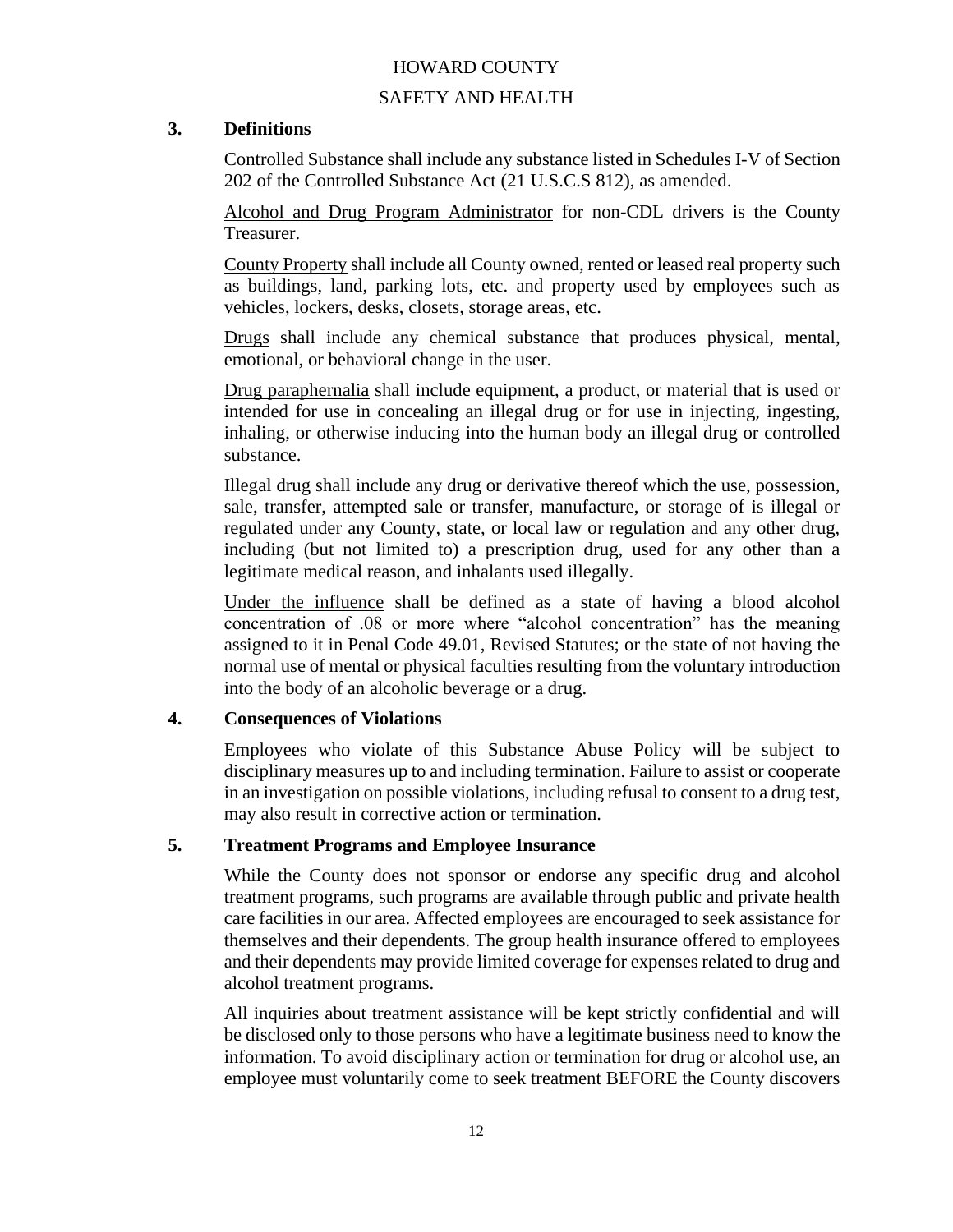#### SAFETY AND HEALTH

the employee has violated this Policy. An employee who is being treated for an alcohol or other drug problem may be placed on medical leave of absence by the County, and will be subject to all rules, policies, and procedures governing such leaves of absence. These guidelines apply only to one requested leave of absence, and may not always apply to law enforcement employees who request treatment for use of illegal drugs. Any request for additional leaves of absence for drug or alcohol treatment will be handled on a case-by-case basis, and granted only at the sole discretion of the County, and as required by law.

#### **6. Education and Training Programs**

The County does not offer, nor require participation in drug and alcohol abuse education and training programs. However, various public and private facilities in the area offer such programs and affected employees are encouraged to seek assistance.

#### **7. Drug Testing**

We do not require drug testing as a condition of employment. We may, however, require drug testing for just cause. Just cause includes, but is not limited to work related accidents with damage over \$500, reasonable suspicion, direct observation, arrest, citation, or conviction on a drug-related violation. In determining the existence of "reasonable suspicion" under this policy, the official observing the employee should look to the guidelines contained in the "Alcohol and Drug Abuse Policy for CDL Drivers," which is included in the Manual after this policy.

### **F. ALCOHOL AND DRUG ABUSE POLICY FOR CDL DRIVERS (only CDL Drivers are expected to read this)**

#### **Statement of Purpose and Policy**

It is the policy of the County to prevent substance use or abuse from having an adverse effect on our drivers. The work environment is safer and more productive without the presence of alcohol, illegal or inappropriate drugs in the body or on County property, and drivers have a right to work in an alcohol and drug-free environment and to work with drivers free from the effects of alcohol and drugs.

The Federal Highway Administration ("FHWA") has issued regulations which require the County to implement a controlled substance testing program. The County will comply with these regulations and is committed to maintaining a drug-free work place. All drivers are advised that remaining drug-free and medically qualified to drive are conditions of continued employment with the County.

Specifically, it is the policy of Howard County that the use, sale, purchase, transfer, possession or presence in one's system of any controlled substance (except medically prescribed drugs being used for the purpose prescribed) by any driver while on County premises, engaged in County business, while operating County equipment, or while under the authority of the County is strictly prohibited. The regulations require that mandatory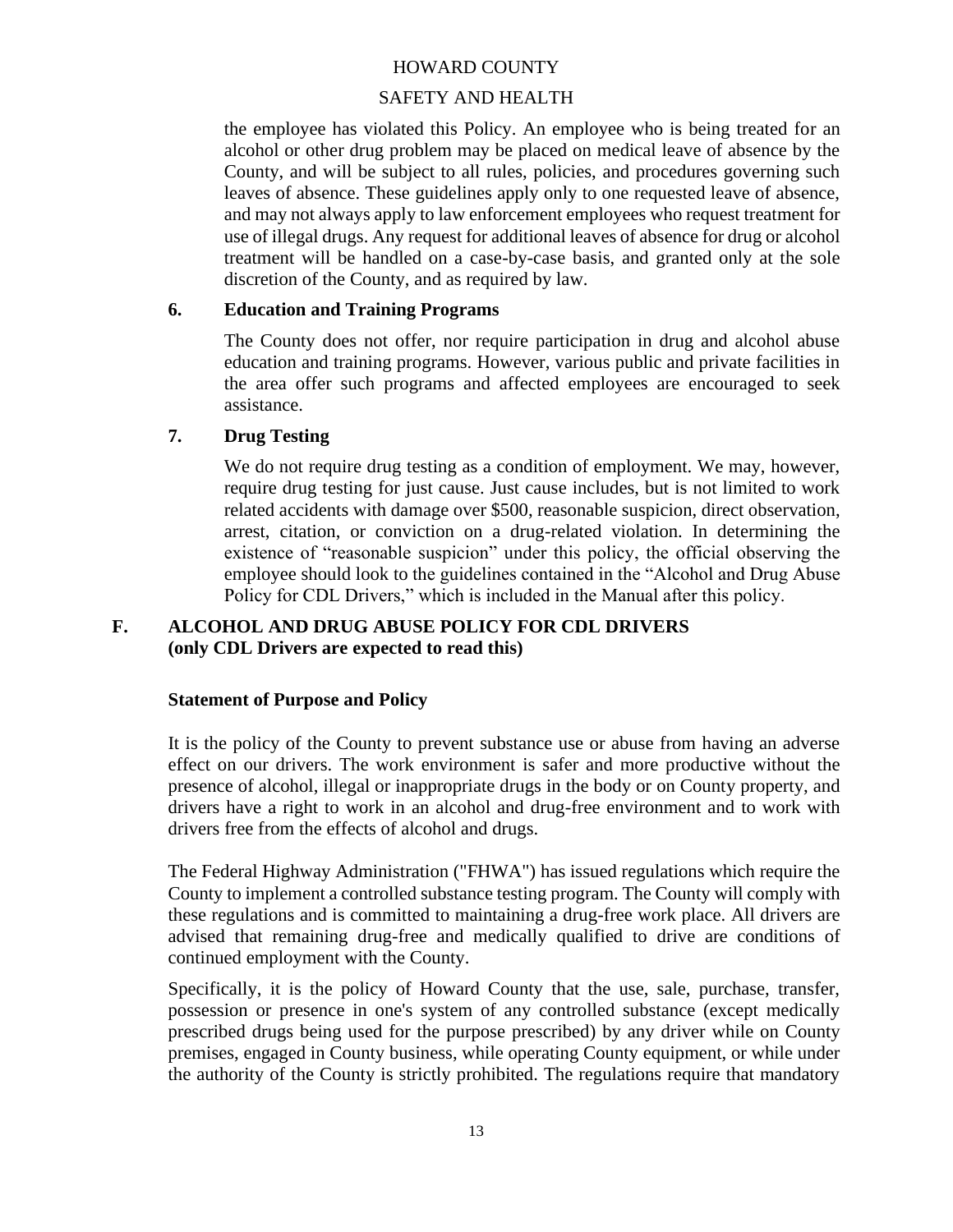#### SAFETY AND HEALTH

testing apply to every person who operates a commercial motor vehicle in interstate or intrastate commerce and is subject to the CDL licensing requirement.

The execution and enforcement of this policy will follow set procedures to screen body fluids (urinalyses), conduct breath testing, and/or search all driver applicants for alcohol and drug use, and those drivers suspected of violating this policy who are involved in a U.S. Department of Transportation (DOT) reportable accident or who are periodically or randomly selected pursuant to these procedures. These procedures are designed not only to detect violations of this policy, but also to ensure fairness to each driver. Every effort will be made to maintain the dignity of drivers or driver applicants involved.

#### **1. Definitions**

Alcohol means the intoxicating agent in beverage alcohol, ethyl alcohol, or other low molecular weight alcohol including methyl and isopropyl alcohol.

Alcohol Concentration (or content) means the alcohol in a volume of breath expressed in terms of grams of alcohol per 210 liters of breath as indicated by an evidential breath test under this part.

Alcohol and Drug Program Administrator for CDL drivers is the County Road Administrator.

Collection Site means a place where individuals present themselves for the purpose of providing breath, body fluid, or tissue samples to be analyzed for specified controlled substances. The site must possess all necessary personnel, materials, equipment, facilities and supervision to provide for the collection, security, temporary storage and transportation of shipment of the samples to a laboratory.

Commercial Motor Vehicle means a motor vehicle or combination of motor vehicles used in commerce to transport passengers or property if the motor vehicle:

- a. Has a gross combination weight rating of 26,001 or more pounds inclusive of a towed unit with a gross vehicle weight rating of more than 10,000 pounds; or
- b. Has a gross vehicle weight rating of 26,001 or more pounds; or
- c. Is designed to transport 16 or more passengers, including the driver; or
- d. Is of any size and is used in the transportation of materials found to be hazardous for the purpose of the Hazardous Materials. Transportation Act and which require the motor vehicle to be placarded under the Hazardous Materials Regulations (49 CFR part 172, sub-part F).

Controlled Substance has the meaning assigned by 21 U.S.C. 802 and includes all substances listed on Schedule I through V as they may be revised from time to time (21 CFR 1308).

Driver means any person who operates a commercial motor vehicle. This includes, but is not limited to: full time, regularly employed drivers: casual, intermittent or occasional drivers; leased drivers and independent, owner-operator contractors who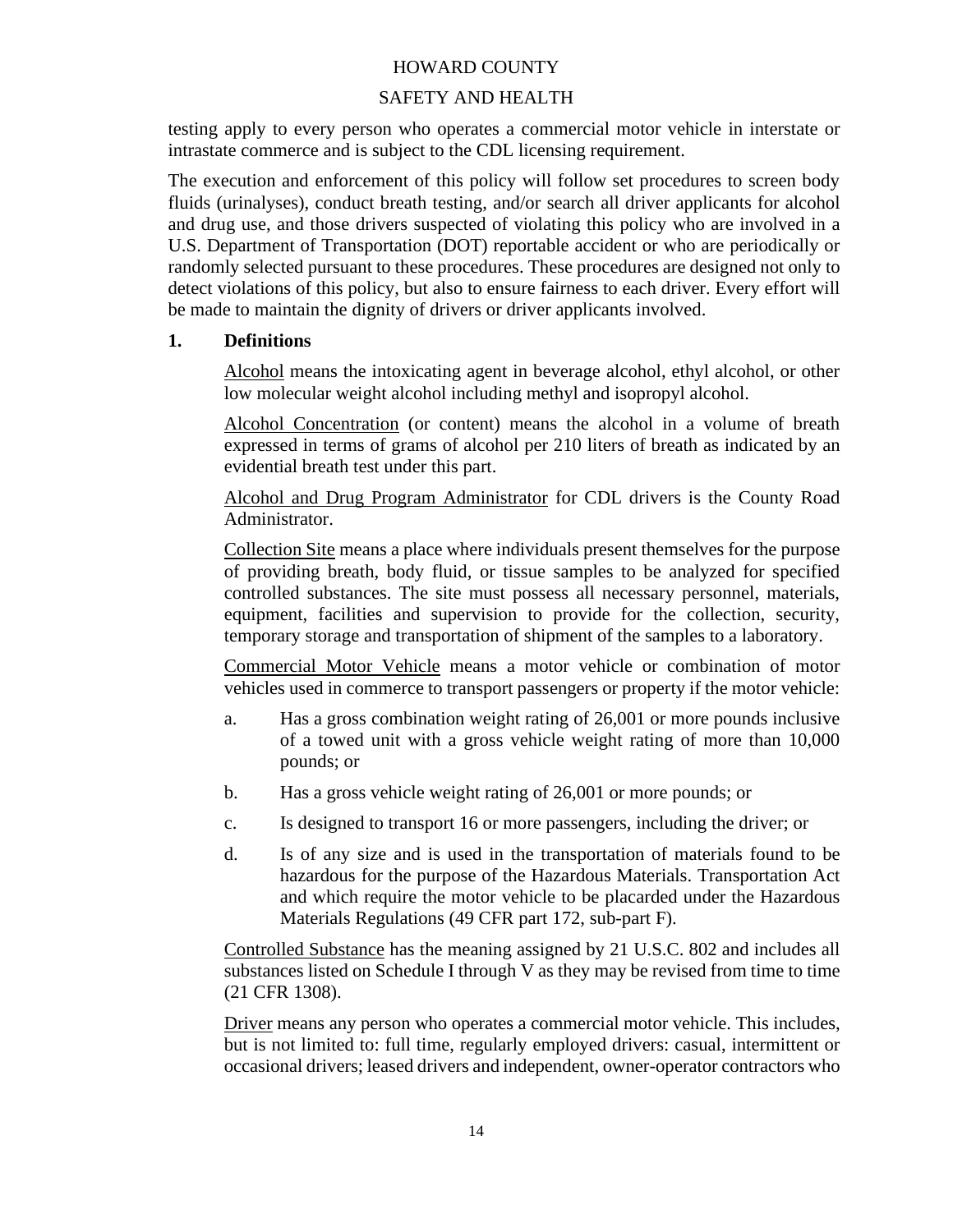#### SAFETY AND HEALTH

are directly employed by or under lease to the County or who operate a commercial motor vehicle at the direction of or with the consent of Howard County. For the purposes of pre-employment/pre-duty testing only, the term "driver" includes a person applying for a position with Howard County, which requires a CDL to drive a commercial motor vehicle.

Drug means any substance (other than alcohol) that is a controlled substance as defined in this section and 49 CFR Part 40.

Owner-Operator(s) means a driver(s) who has been contracted for services with the County. For the purpose of these procedures and the County's Alcohol and Drug Abuse Policy, owner-operators are not to be considered employees, but will be required to participate in the County's Alcohol and Drug Abuse Policy like all County drivers.

Medical Review Officer (MRO) means a licensed M.D. or D.O. or approved testing facility with knowledge of drug abuse disorders that is employed or used by Howard County to conduct drug testing in accordance with this part.

Random Selection Process means that alcohol and drug tests are unannounced; that every driver of a motor carrier is subject to test. Tests conducted annually shall equal or exceed 25 percent for alcohol tests and 50 percent for drug tests of the total number of drivers subject to testing by the County.

Reasonable Suspicion means that the supervisor believes the actions or appearance or conduct of a CDL required motor vehicle driver who is on duty as defined below, are indicative of the use of a controlled substance.

Safety-Sensitive Function means any of those on-duty functions set forth in CFR 49 section 395.2.

On Duty Time means all time from the time a driver begins to work or is required to be in readiness to work until the time they are relieved from work and all responsibility for performing work. On duty time shall include:

- a. All time on the County's premises, at a carrier or shipper plant, terminal or facility, or other property, or on any public property, waiting to be dispatched, unless the driver has been released from duty by the County.
- b. All time inspection, servicing, or conditioning any commercial motor vehicle at any time;
- c. All driving time;
- d. All time, other than driving time, in or upon any commercial motor vehicle except time spent resting in a sleeper berth;
- e. All time loading or unloading a vehicle, supervising, or assisting in the loading or unloading, attending a vehicle, or in giving or receiving receipts for shipments loaded or unloaded;
- f. All time spent performing the driver requirements relating to accidents;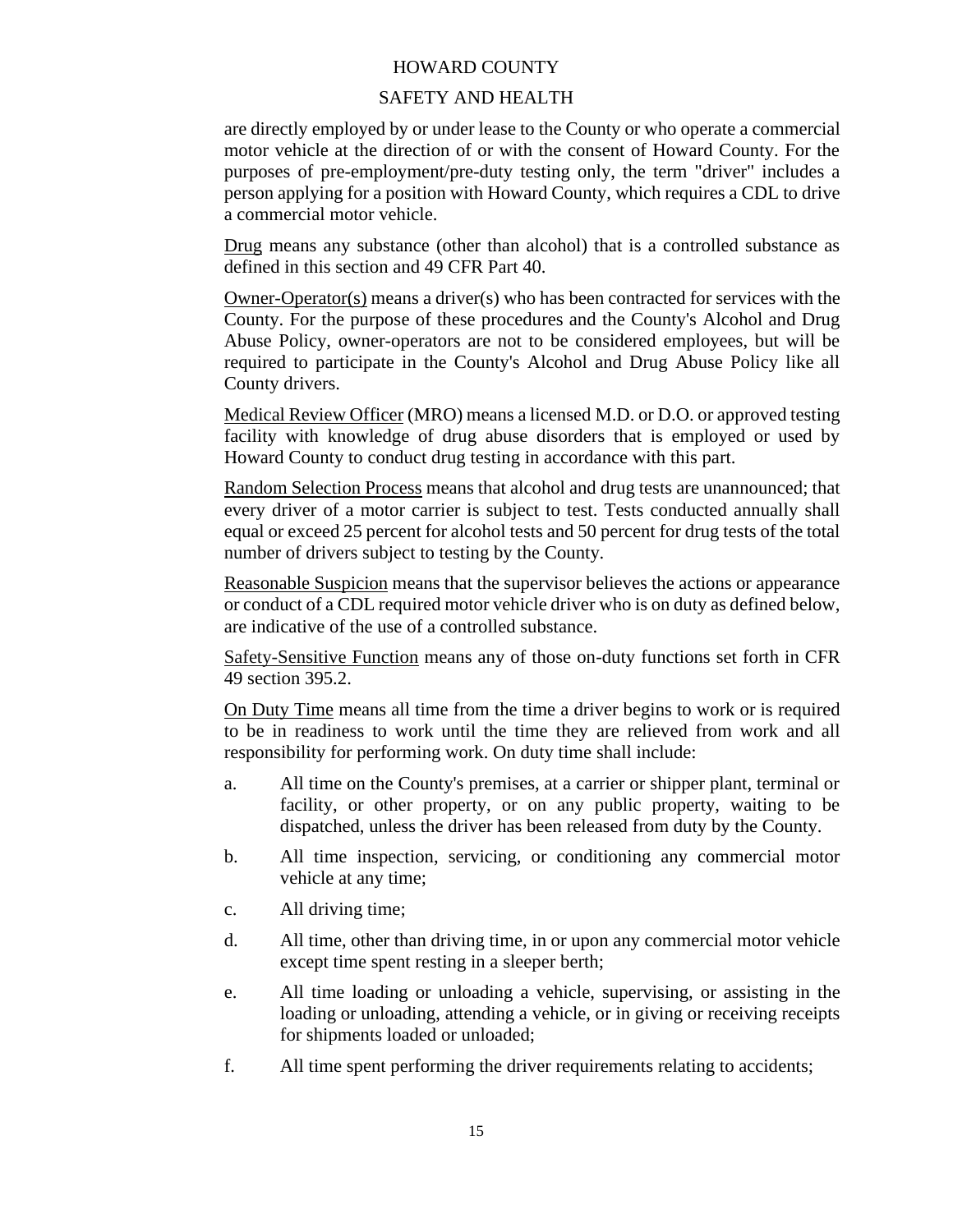### SAFETY AND HEALTH

g. All time repairing, obtaining assistance, or remaining in attendance upon a disabled vehicle.

#### **2. Substances Prohibited/Prescription Medications**

Alcohol use means the consumption of any beverage, mixture, or preparation, including any medication containing alcohol which, when consumed causes an alcohol concentration of 0.04 or greater.

Controlled Substance - In accordance with FHWA rules, urinalyses will be conducted to detect the presence of the following substances: Marijuana; Cocaine; Opiates; Amphetamines; Phencyclidine (PCP).

Prescription Medications - Drivers taking legally prescribed medication issued by a licensed health care professional familiar with the driver's work-related responsibilities must report such use to their immediate supervisor, and may be required to present written evidence from the health care professional which describes the effects such medications may have on the driver's ability to perform their tasks.

In the sole discretion of the Alcohol and Drug Program Administrator, a driver may be temporarily removed, with pay, from a safety-sensitive position if deemed appropriate.

#### **3. Prohibitions**

Alcohol Prohibitions:

- a. Use while performing safety-sensitive functions.
- b. Use during the 4 hours before performing safety-sensitive functions.
- c. Reporting for duty or remaining on duty to perform safety-sensitive functions with an alcohol concentration of 0.04 or greater.
- d. Possession of alcohol, unless the alcohol is manifested and transported as part of a shipment. This includes the possession of medicines that contain alcohol (prescription or over-the-counter), unless the packaging seal is unbroken.
- e. Use during 8 hours following an accident, or until they undergo a post-accident test.
- f. Refusal to take a required test.

NOTE: A driver found to have an alcohol concentration of 0.02 or greater but less than 0.04 shall not perform, on or be permitted to perform, safety-sensitive functions for at least 24 hours. The other consequences imposed by the regulations and discussed below do not apply. However, documentation of this test constitutes written warning that County policy has been violated, and could result in disqualification of a driver.

#### Drug Prohibitions: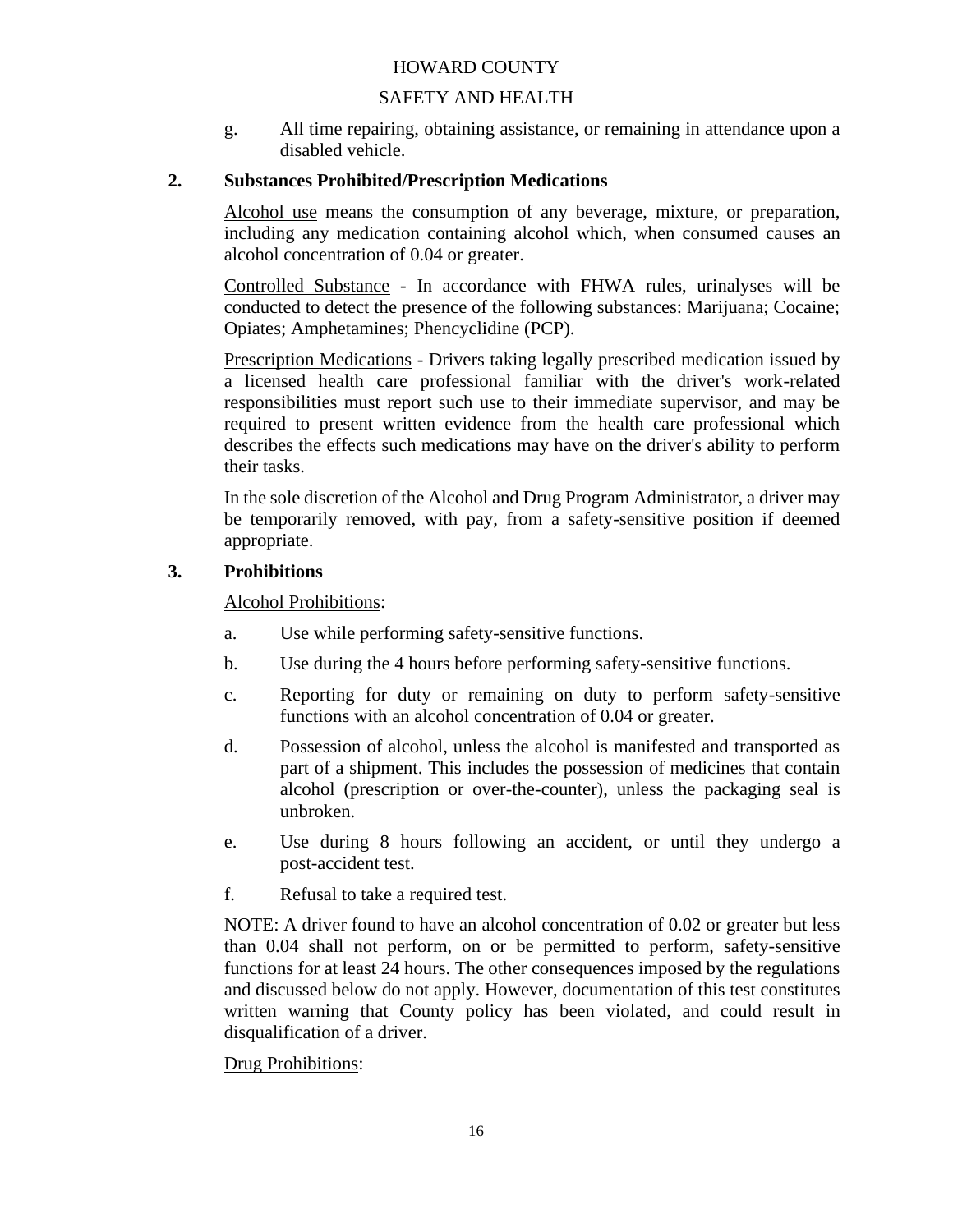#### SAFETY AND HEALTH

- a. Use of any drug, except by doctor's prescription, and then only if the drug does not adversely affect the driver's ability to safely operate the CMV;
- b. Testing positive for drugs; and
- c. Refusing to take a required test.

All drivers will inform the Alcohol and Drug Program Administrator of any therapeutic drug use that adversely affects the driver prior to performing a safety-sensitive function.

#### **4. Driver Applicant and Current Driver Testing**

Applicant Testing - All driver applicants will be required to submit to and pass a breath alcohol test and a urine drug test as a condition of employment. Job applicants who are denied employment because of a positive test may reapply for employment after six months.

Offers of employment are made contingent upon passing the County's alcohol and drug test. All newly hired drivers shall not be permitted to start work until a confirmed negative result has been obtained by the Alcohol and Drug Administrator.

Owner-operators - Owner-operators engaged by the County are not employees of the County, nor are they to be considered as such under this Policy. However, every owner-operator engaged to provide services to the County who is not under a DOT approved drug and alcohol testing program must agree to, and successfully participate in the County's alcohol and drug testing program. All owner-operator agreements will be entered into by the County contingent upon the operator's successful completion of urinalyses and breath analysis under all phases of the County's program, and are contingent upon the owner-operator's continued status as a medically qualified driver. The term driver as used in these procedures includes owner-operators.

Employee Drivers - Under all circumstances, when a driver is directed to provide either a breath test or urine sample in accordance with these procedures, they must immediately comply as instructed. Refusal will constitute a positive result, and the driver/employee will be terminated.

a. Suspicion-Based Testing:

Reasonable Suspicion - If a driver is having work performance problems or displaying behavior that may be alcohol or drug-related, or is otherwise demonstrating conduct that may be in violation of this Policy where immediate management action is necessary, a supervisor, with the concurrence of the Alcohol and Drug Program Administrator, will require that driver to submit to a breath test or urinalysis. The following conditions are signs of possible alcohol or drug use (not all-inclusive):

- Abnormally dilated or constricted pupils
- Glazed stare redness of eyes (sclera)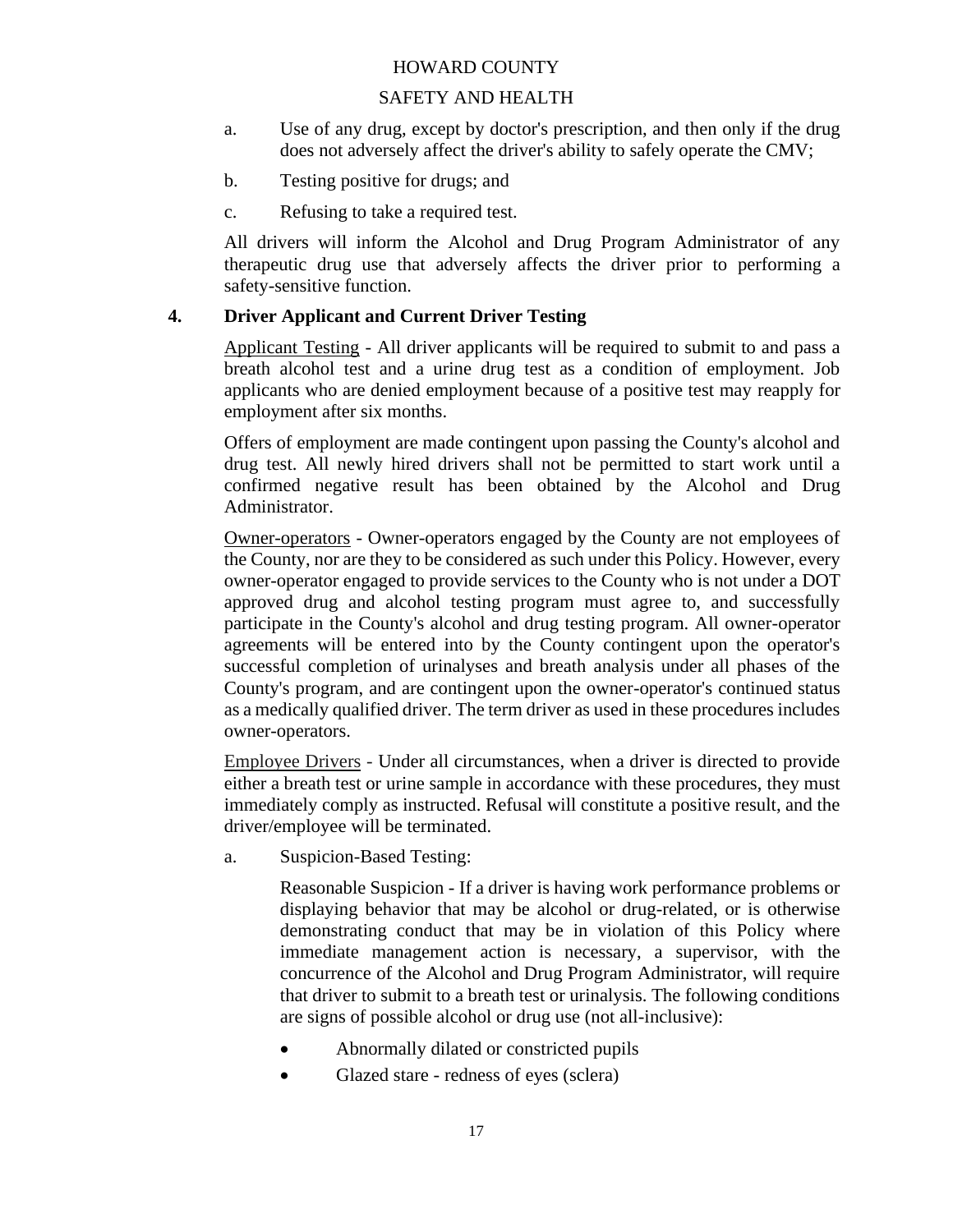#### SAFETY AND HEALTH

- Flushed face
- Change of speech (i.e. faster or slower)
- Constant sniffing
- Increased absences
- Redness under nose
- Sudden weight loss
- Needle marks
- Change in personality (i.e. paranoia)
- Increased appetite for sweets
- Forgetfulness performance faltering poor concentration
- Borrowing money from coworkers or seeking an advance of pay or other unusual display of need for money
- Constant fatigue or hyperactivity
- Smell of alcohol
- Slurred speech
- Difficulty walking
- Excessive, unexplained absences
- Dulled mental processes
- Slowed reaction rate

Supervisors or dispatchers must take action if they have reason to believe one or more of the above-listed conditions is indicated, and that the substance abuse is affecting a driver's job performance or behavior in any manner. A supervisor observing such conditions will take the following actions immediately:

- Confront the employee involved, and keep under direct observation until the situation is resolved.
- Secure the Alcohol and Drug Program Administrator's concurrence to observation; job performance and County policy violations must be specific.
- After discussing the circumstances with the supervisor, the Alcohol and Drug Program Administrator will arrange to observe or talk with the driver. If they believe, after observing or talking to the driver, that the conduct or performance problem could be due to substance abuse, the driver will be immediately required to submit to a breath test or urinalysis. If the driver refuses to submit to testing for any reason, the driver will be informed that continued refusal will result in their immediate termination.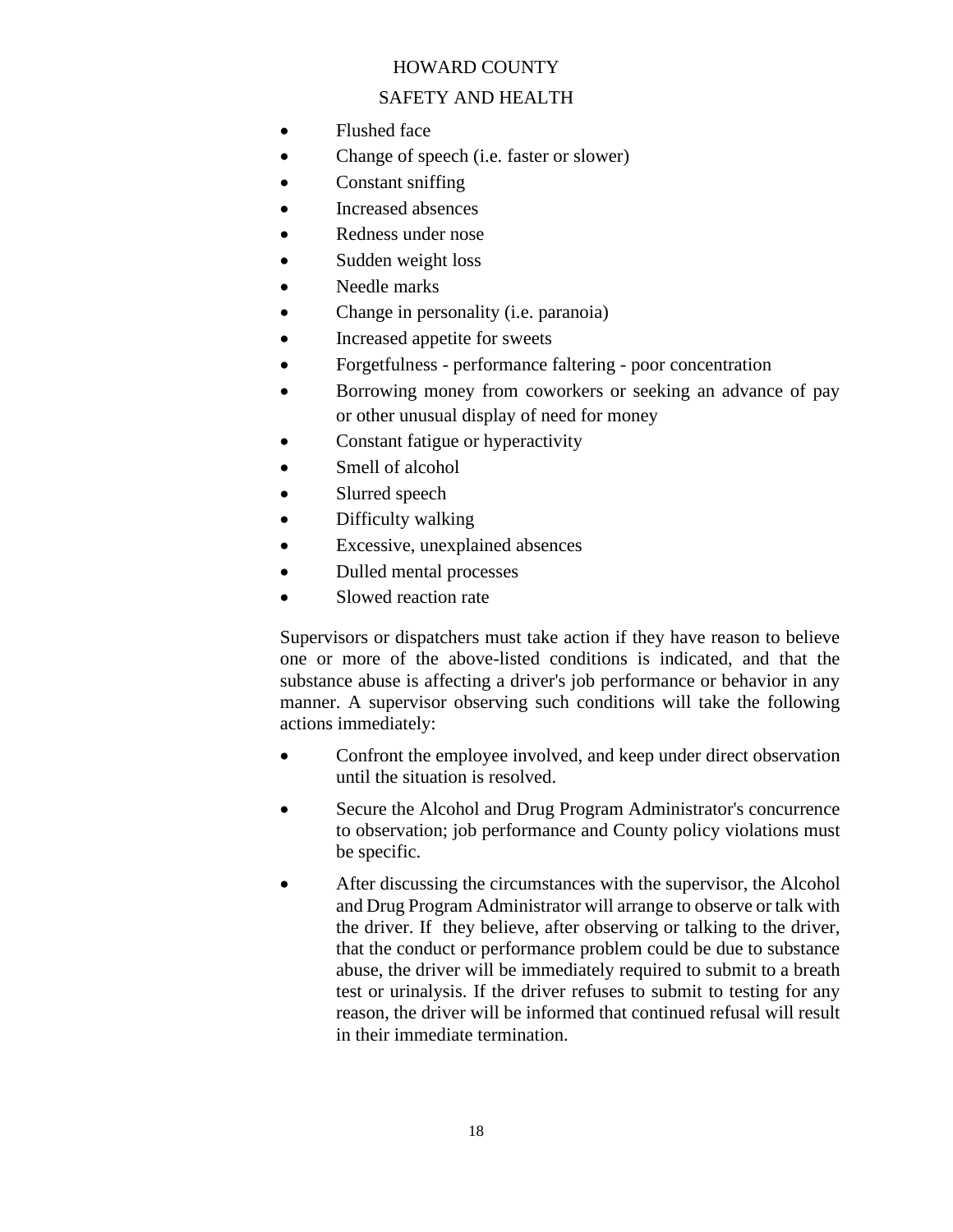#### SAFETY AND HEALTH

Employees will be asked to release any evidence relating to the observation for further testing. Failure to comply will subject the employee to immediate termination. All confiscated evidence will be receipted for with signatures of both the receiving supervisor, as well as the provider. If upon confrontation by the supervisor, the driver admits to using alcohol or drugs in violation of this policy it will be considered that they are resigning their position. They will be asked to complete a written resignation and if they fail to do so, the County will terminate them.

The supervisor shall promptly document the particular facts related to the behavior or performance problems, and present such documentation to the Alcohol and Drug Program Administrator.

The Alcohol and Drug Program Administrator will remove or cause the removal of the driver from the County-owned vehicle and ensure that the driver is transported to an appropriate collection site and thereafter to the driver's residence of, where appropriate, to a place of lodging. Under no circumstances will that driver be allowed to continue to drive a County vehicle or their own vehicle until a confirmed negative test result is received.

b. Self-Identification:

If, during the course of employment, the driver acknowledges a substance abuse problem and requests assistance, the problem may be treated as if it were an illness, subject to the provisions set forth below:

- The decision to seek diagnosis and accept treatment for the substance abuse problem is the responsibility of the driver;
- The diagnosis and prescribed treatment of the driver's condition will be determined by health care professionals designated by the Alcohol and Drug Program Administrator in conjunction with the driver's physician; and
- The driver might be placed on medical leave for a predetermined period recommended by those medical professionals if the SAP determines that such action is appropriate.
- c. Post-Accident Testing:

Currently, regulations place the burden of compliance with post-accident alcohol and drug testing regulations on the driver. Therefore, all drivers are required to provide a breath test and a urine specimen to be tested for the use of controlled substances "as soon as practicable" after an accident. The driver shall remain readily available for such testing or may be deemed by the Alcohol and Drug Program Administrator to have refused to submit to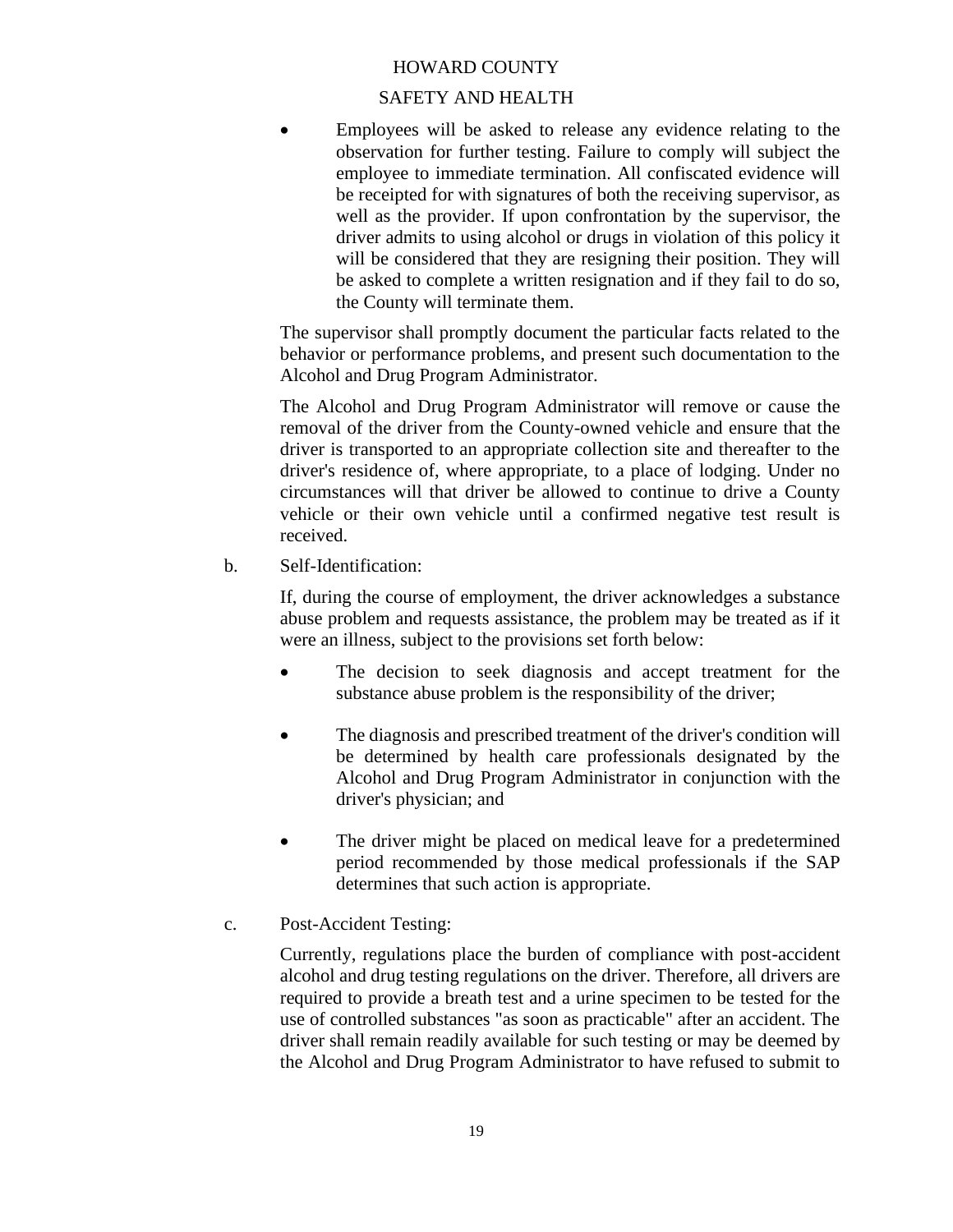#### SAFETY AND HEALTH

testing. No alcohol may be consumed for eight hours after the accident or until a test is conducted. If the driver is seriously injured and cannot provide a specimen at the time of the accident, they shall provide the necessary authorization for obtaining hospital reports and other documents that would indicate whether there were any controlled substances in their system. Adherence by drivers to post-accident specimen collection requirements is a condition of continued employment.

An "accident" is an accident which results in the death of a human being or bodily injury to a person who, as a result of the injury, immediately receives medical treatment away from the scene of the accident; or which has had one of the vehicles towed from the scene of the accident. Except for a fatality accident, verification of the driver's responsibility must be established by a citation to the driver.

d. Random Testing:

The County will conduct random testing for all covered drivers as follows:

- A County-wide random selection process which removes discretion in selections from any supervisory personnel will be adopted by the County. This process will select covered drivers through the use of a computerized program.
- The random testing, once begun, will provide for alcohol testing of at least 25 percent and for drug testing of at least 50 percent of all covered drivers.
- The random testing will be reasonably spaced over any 12-month period. Once notified, a driver must proceed immediately to the assigned collection site.
- e. Return-To-Duty Testing:

Before a driver who has entered a voluntary rehabilitation program returns to duty, the driver shall undergo a return to duty alcohol test with a result of less than a .002 BAC or receive a confirmed negative result from a controlled substance urinalysis test.

#### **5. Collection of Breath and Urine Specimens and Laboratory Analysis**

Breath Alcohol Testing - Breath alcohol testing will be conducted either on site or at a prearranged location by a qualified Breath Alcohol Technician. Refusal to complete and sign the testing form or refusal to provide breath will be considered a positive test, and the driver will be terminated.

Specimen Collection - Specimen collection will be conducted in accordance with applicable state and County law. The collection procedures will be designed to ensure the security and integrity of the specimen provided by each driver, and those procedures will strictly follow County chain-of-custody guidelines. Moreover,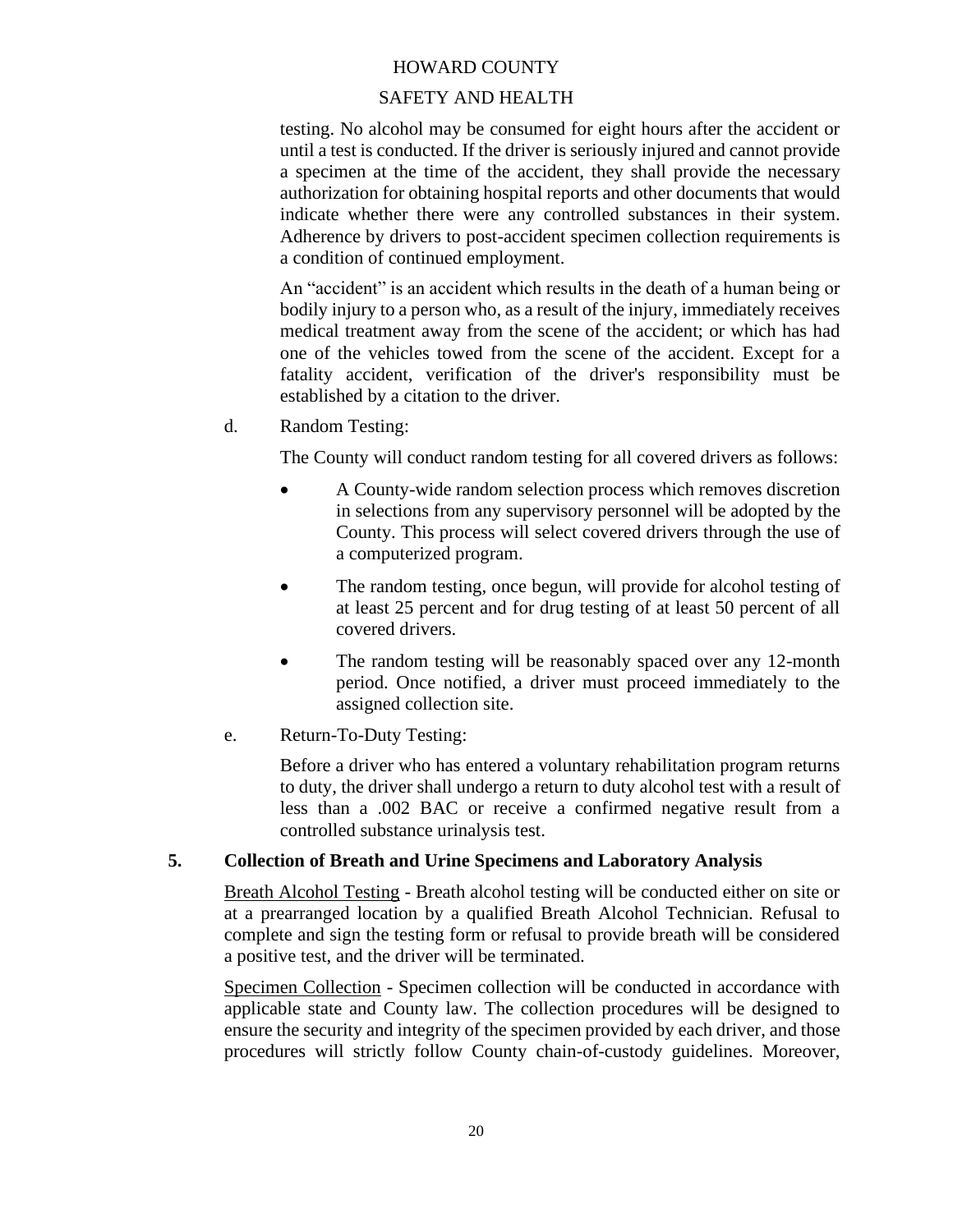#### SAFETY AND HEALTH

every reasonable effort will be made to maintain the dignity of each driver submitting a specimen for analysis in accordance with these procedures.

Laboratory Analysis - Only a laboratory certified by Department of Health and Human Services (DHS) to perform urinalysis will be retained by the County. The laboratory will be required to maintain strict compliance with federally approved chain-of-custody procedures, quality control, maintenance and scientific analytical methodologies.

#### **6. Consequences: Appeal of Test Results**

Any confirmed actions prohibited by this policy while performing a safety-sensitive function or refusing to take a required test, will be grounds for termination. Refusal may be defined as not providing a breath sample or urine as directed, neglecting to sign appropriate control forms, using alcohol within eight hours of an accident, or engaging in conduct that obstructs the testing process.

Any driver testing positive for the presence of a controlled substance will be contacted by the County's MRO. The driver will be allowed to explain and present medical documentation to explain any permissible use of a drug. All such discussions between the driver and the MRO will be confidential. If medically supportable reasons exist to explain the positive result, the MRO will report the test result to the County as a negative.

Within 72 hours after the driver has been notified of a positive test result for drugs they may request a retest at the driver's expense of the split sample. This signed request will be provided to the MRO, who will then initiate the new analysis. If a different result is detected by the subsequent laboratory, the test will be voided by the MRO, and a retest may be initiated as appropriate.

### **7. Confidentiality**

Under no circumstances, unless required or authorized by law, will alcohol or drug testing information or results for any employee or applicant be released without written request from the applicable employee.

Drivers are entitled, upon written request, to obtain copies of any records pertaining to the driver's use of alcohol or controlled substances, including any records pertaining to their alcohol or controlled substance tests. Copies will be provided within five days.

Drug test analysis from the DHHS approved laboratory will be forwarded directly to the Medical Review Officer assigned by the Alcohol and Drug Program Administrator.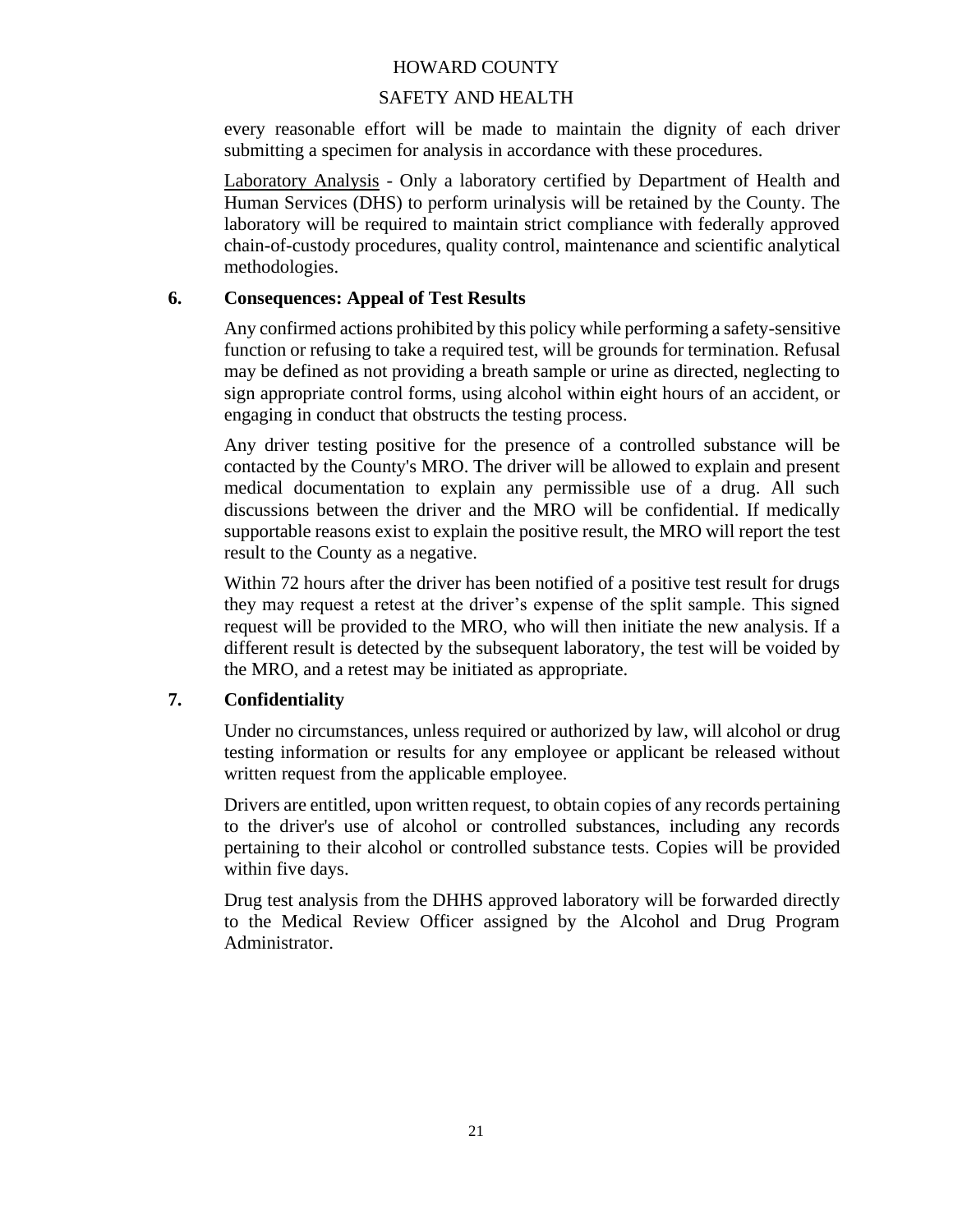# HOWARD COUNTY SAFETY AND HEALTH

# **Howard County CDL Drug and Alcohol Testing Policy and Procedures for Road & Bridge and EO**

# **Introduction**

Drivers are an extremely valuable resource for County's business. Their health and safety is a serious County concern. Drug or alcohol use may pose a serious threat to driver health and safety. It is, therefore, the policy of the County to prevent substance use or abuse from having an adverse effect on our drivers. The County maintains that the work environment is safer and more productive without the presence of alcohol, illegal or inappropriate drugs in the body or on County property. Furthermore, drivers have a right to work in an alcohol and drug-free environment and to work with drivers free from the effects of alcohol and drugs. Drivers who abuse alcohol or use drugs are a danger to themselves, their co-workers and the County's assets.

The adverse impact of substance abuse by drivers has been recognized by the federal government. The Federal Motor Carrier Safety Administration ("FMCSA") has issued regulations, which require the County to implement a controlled substance testing program. The County will comply with these regulations and is committed to maintaining a drug-free work place. All drivers are advised that remaining drug-free and medically qualified to drive are conditions of continued employment with the County.

Specifically, it is the policy of Howard County that the use, sale, purchase, transfer, possession or presence in one's system of any controlled substance (except medically prescribed drugs) by any driver while on County premises, engaged in County business, while operating County equipment, or while under the authority of the County is strictly prohibited. "FMCSA" stated that mandatory testing must apply to every person who operates a commercial motor vehicle in interstate or intrastate commerce and is subject to the CDL licensing requirement.

The execution and enforcement of this policy will follow set procedures to screen body fluids (urinalysis) conduct breath testing, and/or search all driver applicants for alcohol and drug use, and those drivers suspected of violating this policy who are involved in a U.S. Department of Transportation (DOT) reportable accident or who are periodically or randomly selected pursuant to these procedures. These procedures are designed not only to detect violations of this policy, but to ensure fairness to each driver. Every effort will be made to maintain the dignity of drivers or driver applicants involved.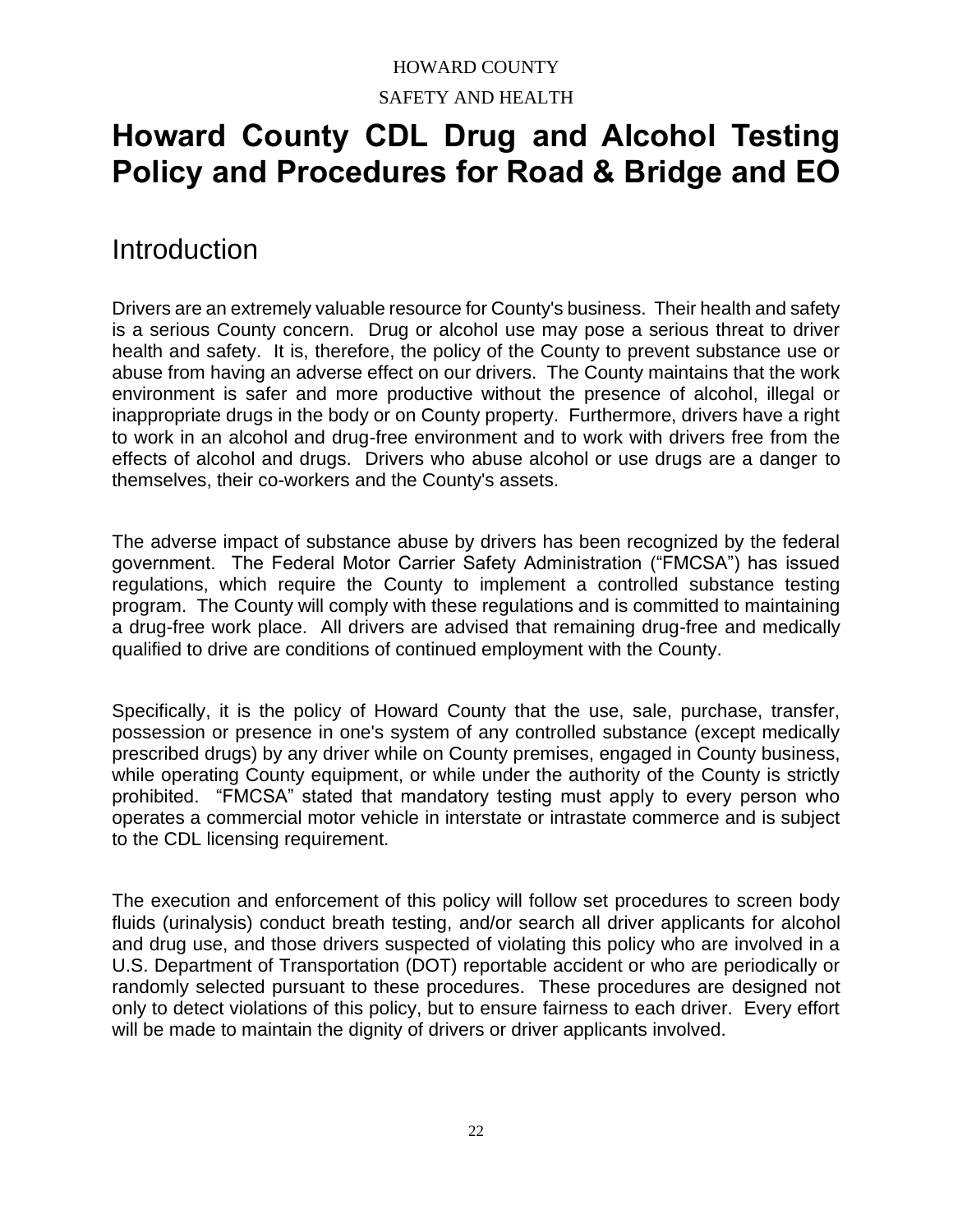#### SAFETY AND HEALTH

Neither this policy nor any of its terms are intended to create a contract of employment or to contain the terms of any contract of employment. Howard County retains the sole right to change, amend or modify any term or provision of this policy without notice. This policy is effective 01/06/2020 and will supersede all prior policies and statements relating to alcohol or drugs for CDL drivers.

This policy outlines the responsibilities of employees, supervisors and managers with regard to drug and alcohol testing of employees in safety-sensitive positions in accordance with U.S. Department of Transportation regulations, issued under the Omnibus Transportation Employee Testing Act of 1991.

# Policy Statement

It is the policy of the Howard County to comply fully with the regulations mandating preemployment, random, reasonable suspicion and post-accident and follow-up drug and alcohol testing in accordance with regulations issued by the U.S. Department of Transportation. This policy applies to employees whose job requires them to obtain and retain a Commercial Drivers' License (CDL) and operate a Commercial Motor Vehicle (CMV). Positions and employees covered by this Policy shall be referred to herein as "CDL positions" and "CDL employees" respectively.

It is the policy of Howard County to comply with the U.S. Department of Transportation, FMCSA Clearinghouse, a secure online database that provides employers with real-time information about CDL driver drug and alcohol program violations. Howard County will conduct both electronic queries and traditional manual queries with previous employers from January 6, 2020 to January 5, 2023 as required by FMCSA's drug and alcohol use testing program, for checking CDL driver violation histories. Drivers may view their own records. Employees will be required to provide a consent form from the CDL holder to conduct both Limited and Specific inquiries.

This policy contains the requirements of the regulations, except where indicated that a particular provision is based on the authority of Howard County, as follows:

- The performance of safety-sensitive functions is prohibited by CDL employees having a breath alcohol concentration of 0.04 percent or greater as indicated by an alcohol breath test; by employees using alcohol or within four hours after using alcohol; and by employees in the possession of any medication containing alcohol unless the package seal is unbroken. In addition, Howard County prohibits the performance of any safety-sensitive function by an employee with a breath alcohol concentration of .02 percent or greater.
- Use of controlled substances by CDL employees covered by the Policy is prohibited and is in accordance with the regulations issued by the U.S. Department of Transportation.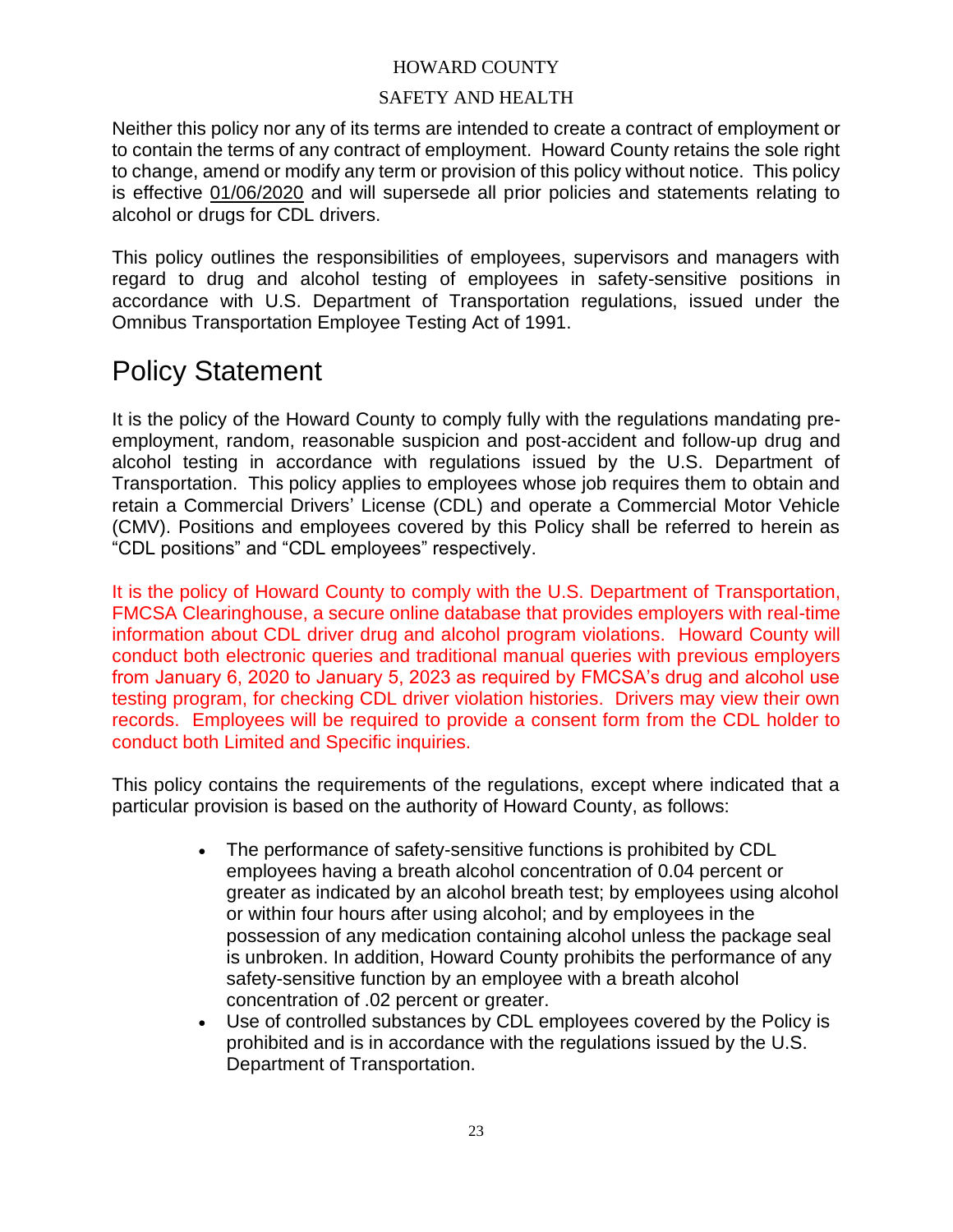# SAFETY AND HEALTH

- A CDL employee is performing a safety-sensitive function at the following times:
	- o All time on county property, public property, or other property waiting to be dispatched to drive,
	- o All time inspecting, servicing or conditioning any CMV at any time,
	- $\circ$  All CMV driving time,
	- $\circ$  All time other than driving time in or upon any CMV,
	- o All time loading or unloading a vehicle, supervising or assisting in the loading or unloading, attending a vehicle being loaded or unloaded, remaining in readiness to operate the vehicle, or in giving receipts for shipments loaded or unloaded,
	- $\circ$  All time spent performing driver requirements relating to accidents, and
	- o All time repairing, obtaining assistance, or remaining in attendance upon a disabled vehicle.

# **Definitions**

**Accident:** An accident is defined as an incident involving a commercial motor vehicle in which there is either a fatality, an injury treated away from the scene, or a vehicle being required to be towed from the scene.

**Alcohol** means the intoxicating agent in beverage alcohol, ethyl alcohol, or other low molecular weight alcohol including methyl and isopropyl alcohol.

**Alcohol concentration (or content)** means the alcohol in a volume of breath expressed in terms of grams of alcohol per 210 liters of breath as indicated by an evidential breath test under this part.

**Breath Alcohol Technician (BAT):** A person who instructs and assists individuals in the alcohol testing process and operates an evidential breath testing device (EBT).

# **Clearinghouse: A secure online database that gives the county real-time information about CDL driver drug and alcohol program violations.**

**Collection site** means a place where individuals present themselves for the purpose of providing breath, body fluid to be analyzed for alcohol or specified controlled substances. The site must possess all necessary personnel, materials, equipment, facilities and supervision to provide for the collection, security, temporary storage and transportation of shipment of the samples to a laboratory.

**Commercial Driver's License (CDL):** A special license required of drivers who drive Commercial Motor Vehicles which meets the following criteria: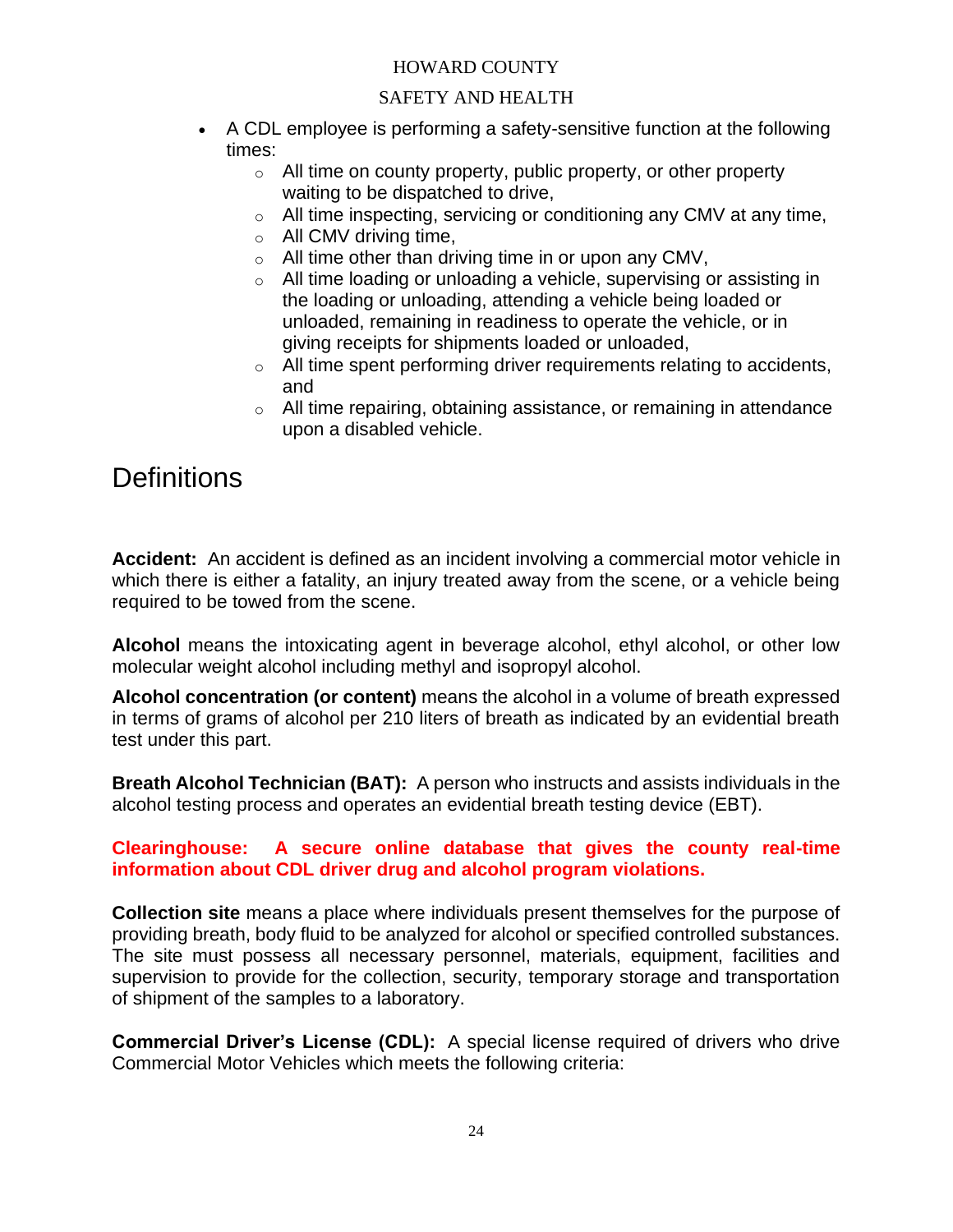### SAFETY AND HEALTH

- Meets or exceeds 26,001 lbs. gross vehicle weight; or
- Transports 16 or more passengers, including the driver; or
- Transports hazardous materials as determined by the Hazardous Materials Act, 49 USC 5101, and are required to placard the vehicle under the Hazardous Materials Regulations, 49 CFR chapter I, subchapter C.

**Commercial Motor Vehicle (CMV):** Any self-propelled or towed vehicle used on a highway, any roadway or passage which may be available to public transportation at any time, whether on private or public property, in interstate or intrastate commerce to transport passengers or property when the vehicle:

- Has a gross vehicle weight rating or gross combination weight rating of 26,001 lbs. or more, whichever is greater, inclusive of a towed unit(s) with a gross vehicle weight rating or gross vehicle weight of more than 10,000 pounds; or
- Is designed to transport 16 or more passengers, including the driver; or
- Is of any size and is used in the transportation of hazardous materials as determined by the Hazardous Materials Transportation Act, 49 USC 5101, and which require the motor vehicle to be placarded under the Hazardous Materials Regulations, 49 CFR chapter I, subchapter C.

**Confirmation Test:** For alcohol testing, a second test, following a screening test with a result of 0.02 grams or greater of alcohol per 210 liters of breath, that provides quantitative data of alcohol concentration. For controlled substances testing, a second analytical procedure to identify the presence of a specific drug or metabolite which is independent of the screen test in order to ensure reliability and accuracy.

**Controlled substance** has the meaning assigned by 21 U.S.C. 802 and includes all substances listed on Schedule I through V as they may be revised from time to time (21 CFR 1308).

**Designated Employer Representative (DER):** An employee authorized by Howard County to take immediate action(s) to remove employees from safety-sensitive duties, or cause employees to be removed from these covered duties, and to make required decisions in the testing and evaluation processes. The DER also receives test results and other communications for the County, consistent with the requirements of 40.3.

**Driver** means any person who operates a commercial motor vehicle. This includes, but is not limited to: full time, regularly employed drivers: casual, intermittent or occasional drivers; leased drivers and independent, owner-operator contractors who are directly employed by or under lease to the County or who operate a commercial motor vehicle at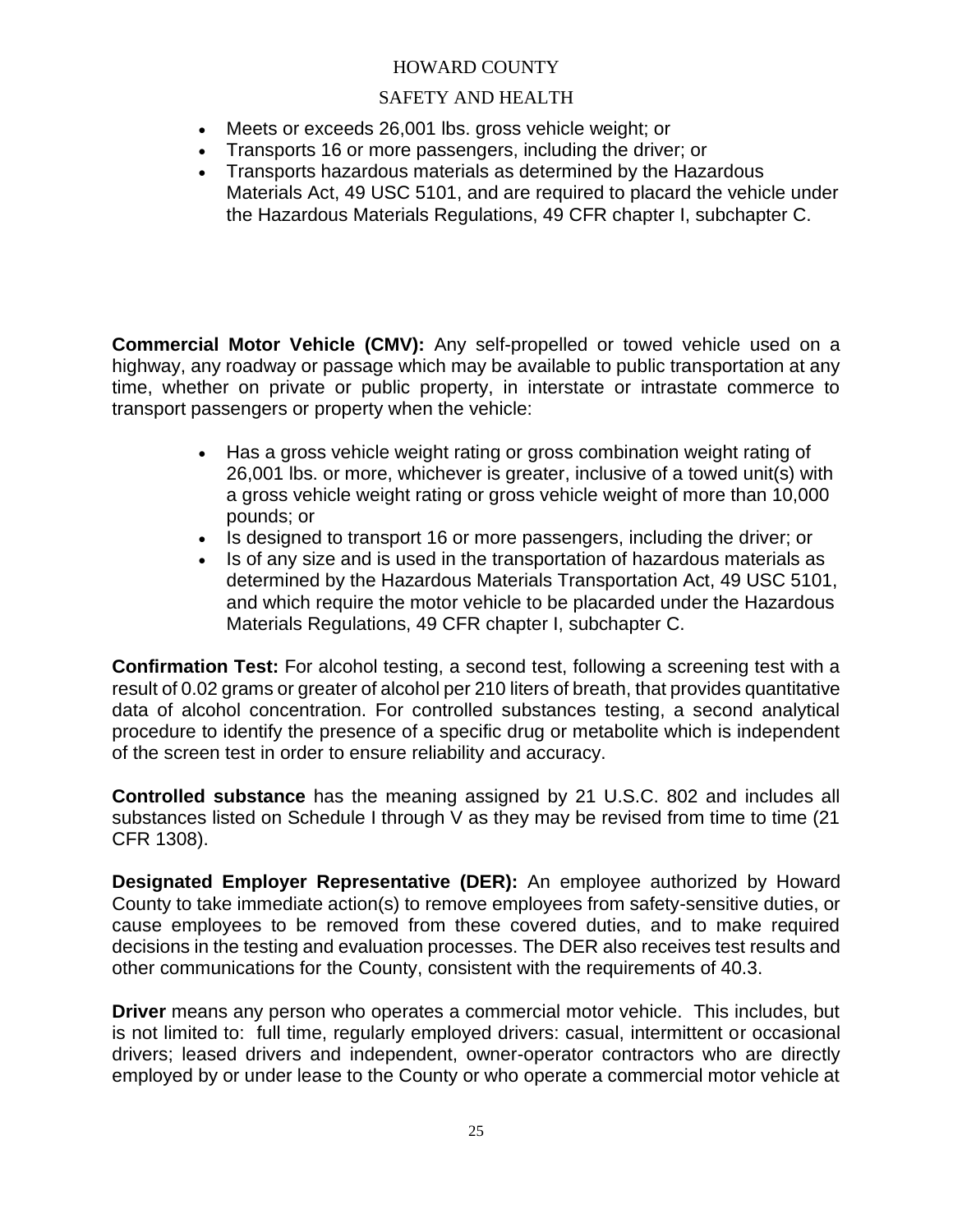#### SAFETY AND HEALTH

the direction of or with the consent of Howard County. For the purposes of preemployment/pre-duty testing only, the term "driver" includes a person applying for a position with Howard County, which requires a CDL to drive a commercial motor vehicle.

**Drug** means any substance (other than alcohol) that is a controlled substance as defined in this section and 49 CFR Part 40.

**Evidential Breath Testing device (EBT):** A device approved by the National Highway Traffic Safety Administration ("NHTSA") for the evidential testing of breath at the 0.02 and 0.04 alcohol concentrations, placed on NHTSA's "Conforming Products List of Evidential Breath Measurement Devices" ("CPL"), and identified on the CPL as conforming with the model specifications available from NHTSA's Traffic Safety Program.

**Medical Review Officer (MRO):** A licensed physician responsible for receiving and reviewing laboratory results generated by the county's drug testing and for evaluating medical explanations for certain drug test results.

**On duty time** means all time from the time a driver begins to work or is required to be in readiness to work until the time they are relieved from work and all responsibility for performing work. "On duty time" shall include:

- 1. All time on the County's premises, at a carrier or shipper plant, terminal or facility, or other property, or on any public property, waiting to be dispatched, unless the driver has been released from duty by the County.
- 2. All time inspection, servicing, or conditioning any commercial motor vehicle at any time;
- 3. All driving time;
- 4. All time, other than driving time, in or upon any commercial motor vehicle except time spent resting in a sleeper berth;
- 5. All time loading or unloading a vehicle, supervising, or assisting in the loading or unloading, attending a vehicle, or in giving or receiving receipts for shipments loaded or unloaded;
- 6. All time spent performing the driver requirements relating to accidents;
- 7. All time repairing, obtaining assistance, or remaining in attendance upon a disabled vehicle.

**Performing a Safety-Sensitive Function:** Any period in which the driver is actually performing, ready to perform, or immediately able to perform any safety-sensitive functions.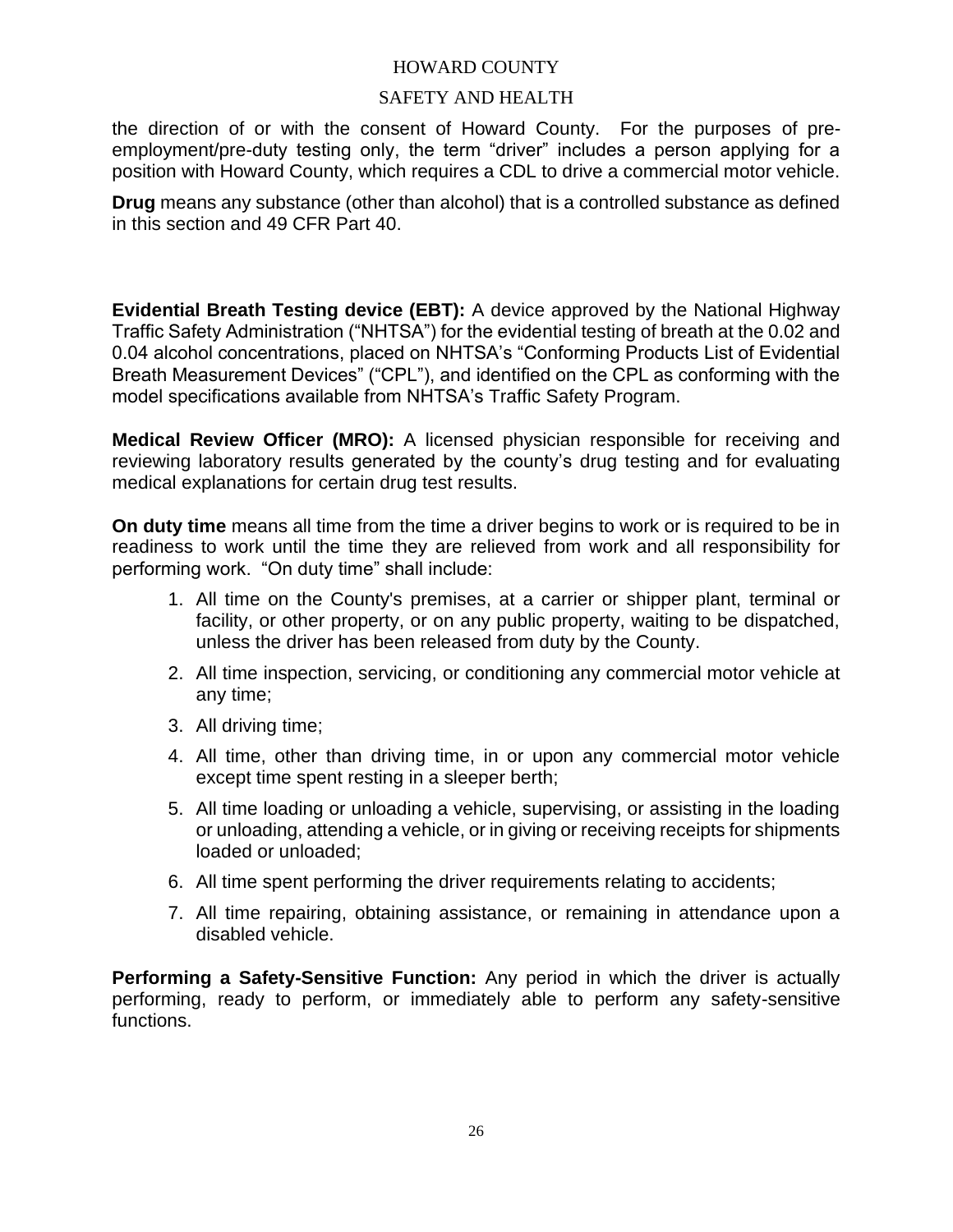# SAFETY AND HEALTH

**Safety-Sensitive Function:** Any of the seven on-duty functions set forth in 395.2, Onduty time, listed below:

- All time at a carrier or shipper plant, terminal, facility, or other property, waiting to be dispatch, unless the driver has been relieved from duty by the employer.
- All time inspecting equipment as required by the Federal Motor Carrier Safety Regulations, or otherwise inspecting, servicing, or conditioning any commercial motor vehicle at any time.
- All time spent at the driving controls of a commercial motor vehicle.
- All time, other than driving time, spent on or in a commercial motor vehicle.
- All time loading or unloading a commercial motor vehicle, supervising, or assisting in the loading or unloading, attending a vehicle being loaded or unloaded, remaining in readiness to operate the vehicle, or in giving or receiving receipts for shipments loaded or unloaded.
- All time spent performing the driver requirements associated with an accident.
- All time repairing, obtaining assistance, or remaining in attendance upon a disabled vehicle.

# **Screening test:**

- In alcohol testing it means an analytical procedure to determine whether a driver may have a prohibited concentration of alcohol in their system.
- In controlled substance testing it means an immunoassay screen to eliminate negative urine specimens from further consideration.

**Substance Abuse Professional (SAP):** A person who evaluates employees who have violated a DOT drug and alcohol regulation and makes recommendations concerning evaluation, treatment, follow-up testing, and after-care.

# **Responsibilities**

**Road & Bridge Dept. or Road Administrator:** is responsible for the following Drug and Alcohol Screening compliance activities:

> • Ensure each employee required to have a CDL participates in an appropriate drug and alcohol testing program in accordance with DOT regulations. All results will be kept and maintained on file by the Road Administrator pursuant to county policy.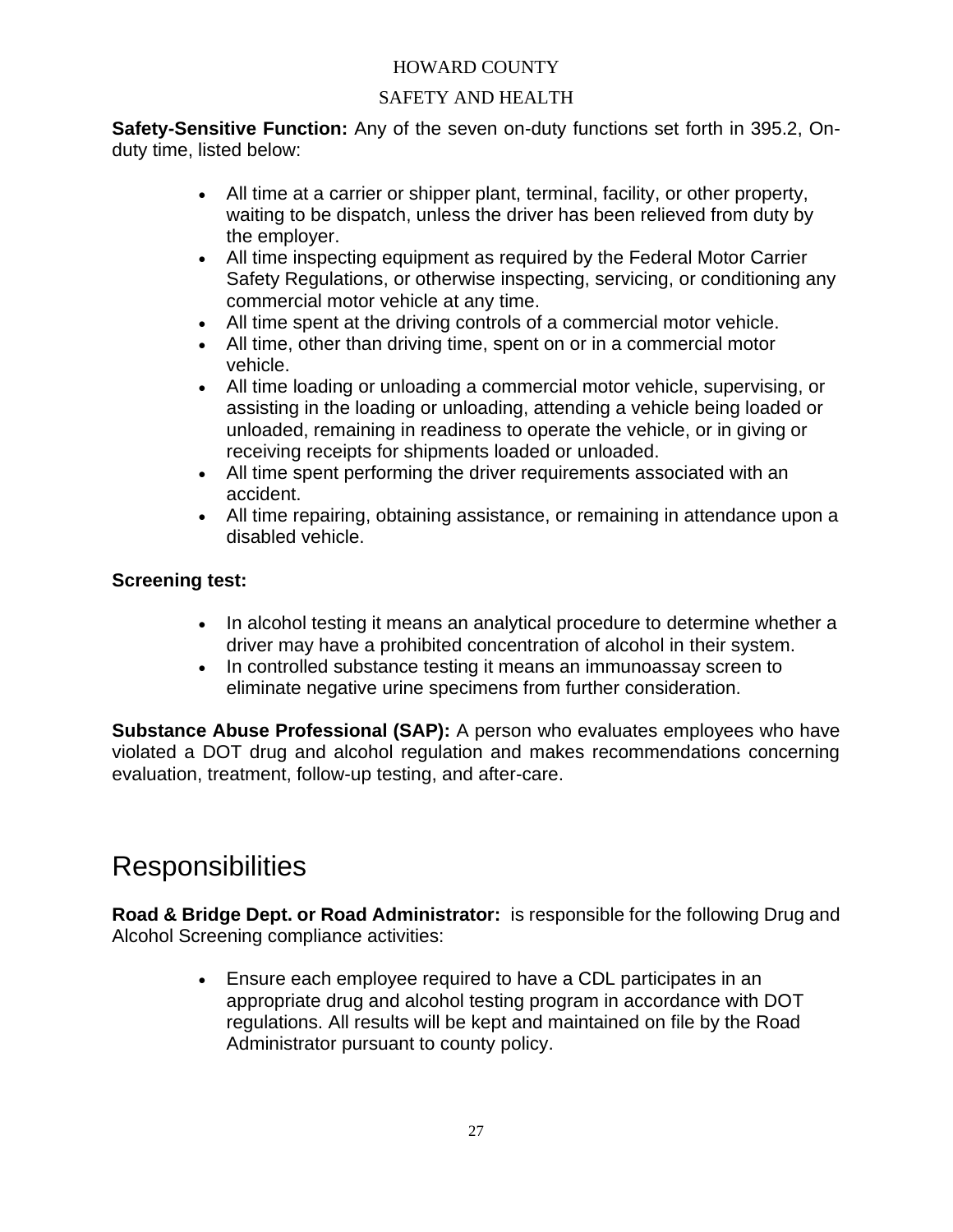# SAFETY AND HEALTH

- Review all driver qualification forms and documents for completeness and compliance.
- Maintain Driver Qualification files includes mandatory drug testing information (for drivers operating a vehicle with a GVWR of 26,001 lbs. or more' a vehicle requiring a placarding for hazardous materials; or a vehicle designed to transport 16 or more passengers including the driver)
- Use the DOT Clearinghouse to make queries regarding CDL drivers violations, as well as, updating Clearinghouse after a CDL driver has completed drug and alcohol testing in accordance with DOT regulations.

**Supervisor/Department:** The duties of the driver's supervisor or his/her department include:

- Active participation in the hiring process for employees who drive CMVs, which includes:
	- $\circ$  Ensuring all offers of employment shall be contingent upon successful conformation of prior employment, driving record, completion of physical, drug and alcohol testing, and other DOT requirements for drivers.
	- $\circ$  Ensuring the post-offer applicant obtains their CDL drug testing.
- Informing and requiring CDL drivers to submit a urine sample for drug/alcohol testing at the designated medical and/or collection facility when the supervisor suspects that the driver is under the influence of drugs or alcohol, pursuant to DOT regulations and County policy, and
	- o Contact Road & Bridge Department as soon as possible following the incident, and
	- o Complete the Supervisors Reasonable Suspicion Form.
- Compliance with DOT regulations

**Driver:** The responsibilities of a driver include:

- Avoid the use of non-prescribed drugs and alcohol while conducting safety-sensitive activities, and to comply at all times with county policy.
- Submit a sample for drug or alcohol testing when called upon to do so by their supervisor, including random testing for CDL drivers, pursuant to county policy (see "Refusal to Submit Form").

### **SUBSTANCE PROHIBITED/PRESCRIPTION MEDICATIONS**

A. Alcohol use means the consumption of any beverage, mixture, or preparation,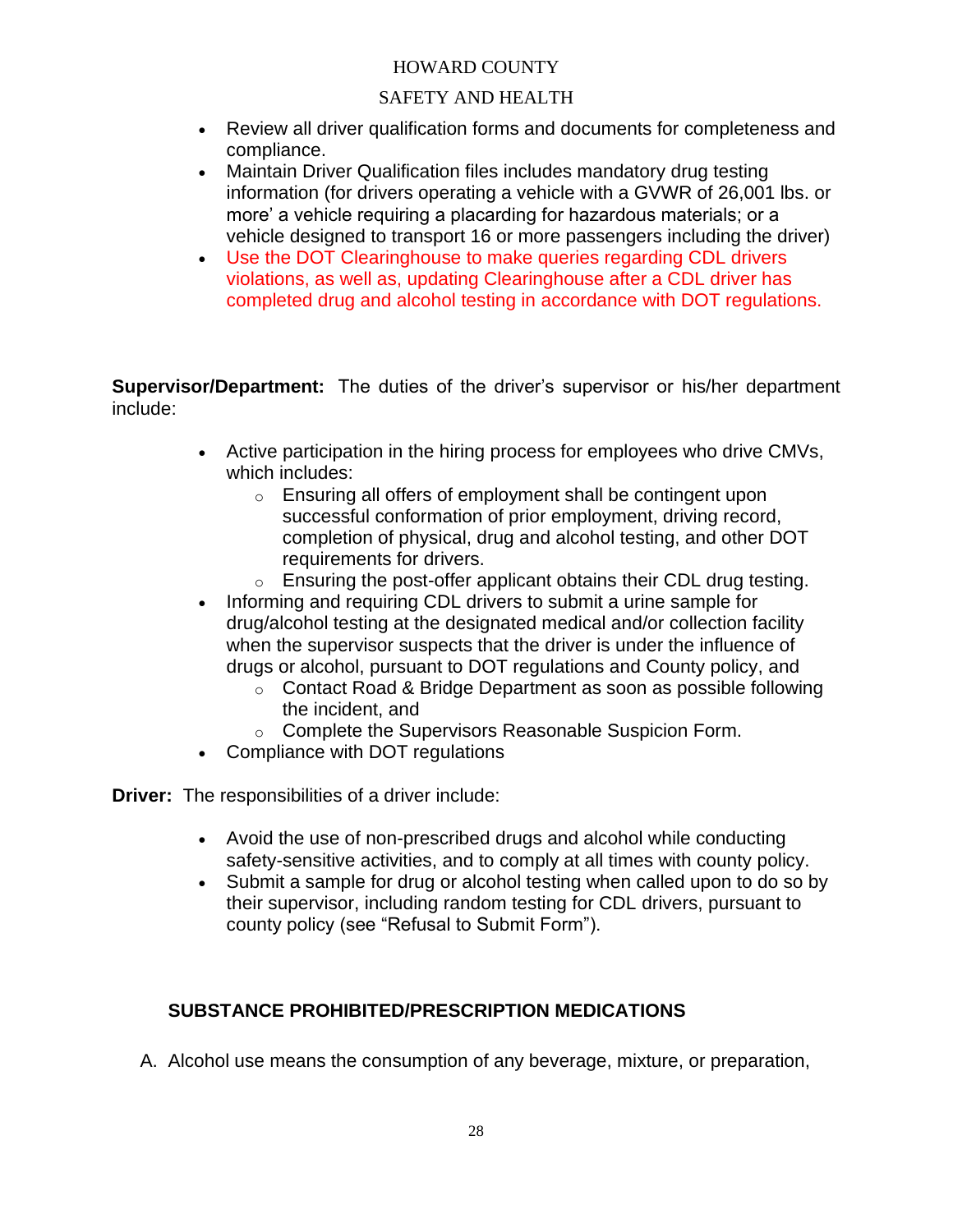# SAFETY AND HEALTH

including any medications containing alcohol which, when consumed causes an alcohol concentration of 0.02 or greater.

B. **Controlled Substance**: In accordance with FHWA rules, urinalyses will be conducted to detect the presence of the following substances:

Marijuana Cocaine Opioids (codeine, heroin, morphine, oxycodone, oxymorphone, hydrocodone, hydromorphone) Amphetamines Phencyclidine (PCP)

C. **Prescription Medications**: Drivers taking legally prescribed medication issued by a licensed health care professional familiar with the driver's work-related responsibilities must report such use to their immediate supervisor, and may be required to present written evidence from the health care professional which describes the effects such medications may have on the driver's ability to perform their tasks.

In the sole discretion of the Alcohol and Drug Program Administrator, a driver may be temporarily removed, with pay, from a safety-sensitive position if deemed appropriate.

### **PROHIBITIONS**

# A. **Alcohol Prohibitions:**

The new alcohol rule prohibits any alcohol misuse that could affect performance of a safety-sensitive function, including:

- 1. Use while performing safety-sensitive functions.
- 2. Use during the 4 hours before performing safety-sensitive functions.
- 3. Reporting for duty or remaining on duty to perform safety-sensitive functions with an alcohol concentration of 0.02 or greater.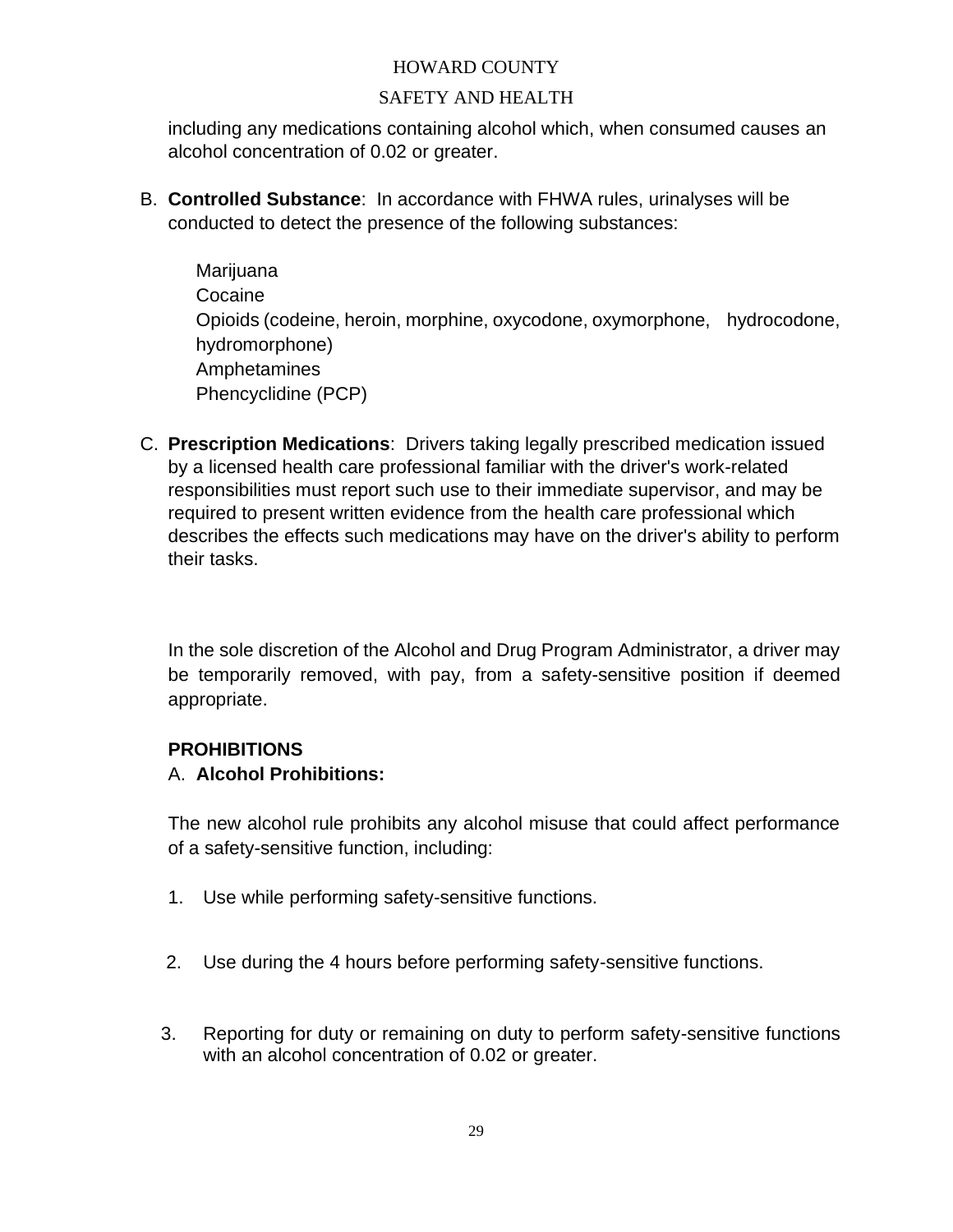# HOWARD COUNTY SAFETY AND HEALTH

- 4. Possession of alcohol, unless the alcohol is manifested and transported as part of a shipment. This includes the possession of medicines which contain alcohol (prescription or over-the-counter), unless the packaging seal is unbroken.
- 5. Use during 8 hours following an accident or until they undergo a post-accident test.
- 6. Refusal to take a required test.
- **NOTE**: A driver found to have an alcohol concentration of 0.02 or greater but less than 0.04 shall not perform, on or be permitted to perform, safety-sensitive functions for at least 24 hours. The other consequences imposed by the regulations and discussed below do not apply. However, documentation of this test constitutes written warning that County policy has been violated, and could result in disqualification of a driver and disciplinary action, up to an including termination under Howard County policy.

# B. **Drug Prohibitions:**

The regulations prohibit any drug use that could affect performance of safetysensitive functions, including:

1. Use of any drug, except by doctor's prescription, and then only if the doctor has advised the driver that the drug will not adversely affect the driver's ability to safely operate the CMV;

- 2. Testing positive for drugs; and
- 3. Refusing to take a required test.

All drivers will inform the Alcohol and Drug Program Administrator of any therapeutic drug use prior to performing a safety-sensitive function.

# **Procedures**

**Types of Tests:** To the extent practicable, all tests will be conducted during employees' normally scheduled work hours. All testing required by this policy will be conducted in accordance with the Omnibus Transportation Employee Testing Act of 1991 and drug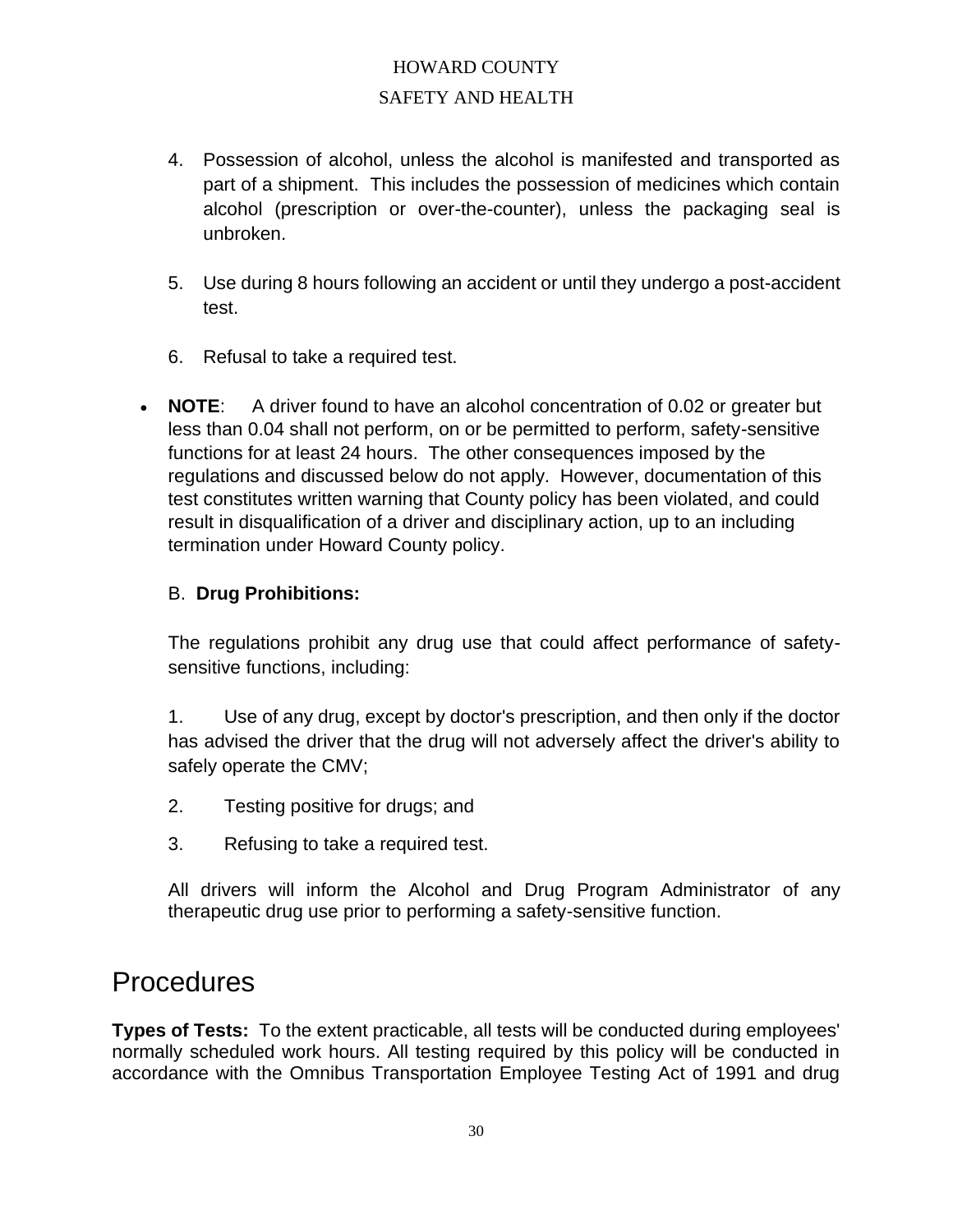# SAFETY AND HEALTH

testing guidelines and regulations issued by the Department of Transportation. The following tests are required:

- **Pre-employment**. All applicants for employment in CDL positions, or candidates for transfer or promotion to such positions are subject to screening for improper use of controlled substances**.** (Pre-employment alcohol testing is optional) **Note:** A pre-employment drug test may be required for an existing employee who was removed from the random testing program for more than 30 days.
- **Post-Accident**. Conducted after accidents on CDL employees in County vehicles whose performance could have contributed to the accident, as determined by a citation for a moving traffic violation, and for all fatal accidents even if the driver is not cited for a moving traffic violation.
	- o Alcohol tests should be conducted within 2 hours, but in no case more than 8 hours, after the accident.
	- $\circ$  CDL employees must refrain from all alcohol use until the test is complete.
	- o Post-accident drug tests must be conducted within 32 hours.
- **Reasonable Suspicion**. Conducted when a trained supervisor or manager observes behavior or appearance that is characteristic of alcohol or illicit drug misuse.
	- o If a CDL employee's behavior or appearance suggests alcohol or drug misuse, a reasonable suspicion test must be conducted.
	- $\circ$  If a test cannot be administered, the driver must be removed from performing safety-sensitive duties for at least 24 hours.
	- $\circ$  Testing for alcohol abuse must be based upon suspicion which arises just before, during or just after the time when the employee is performing safety-sensitive duties.
	- o Testing for substance abuse may occur at any time upon suspicion.

# **The following conditions are signs of possible alcohol or drug use (not all-inclusive):**

- Abnormally dilated or constricted pupils
- Glazed stare redness of eyes (sclera)
- Flushed face
- Change of speech (i.e. faster or slower)
- Constant sniffing
- Increased absences
- Redness under nose
- Sudden weight loss
- Needle marks
- Change in personality (i.e. paranoia)
- Increased appetite for sweets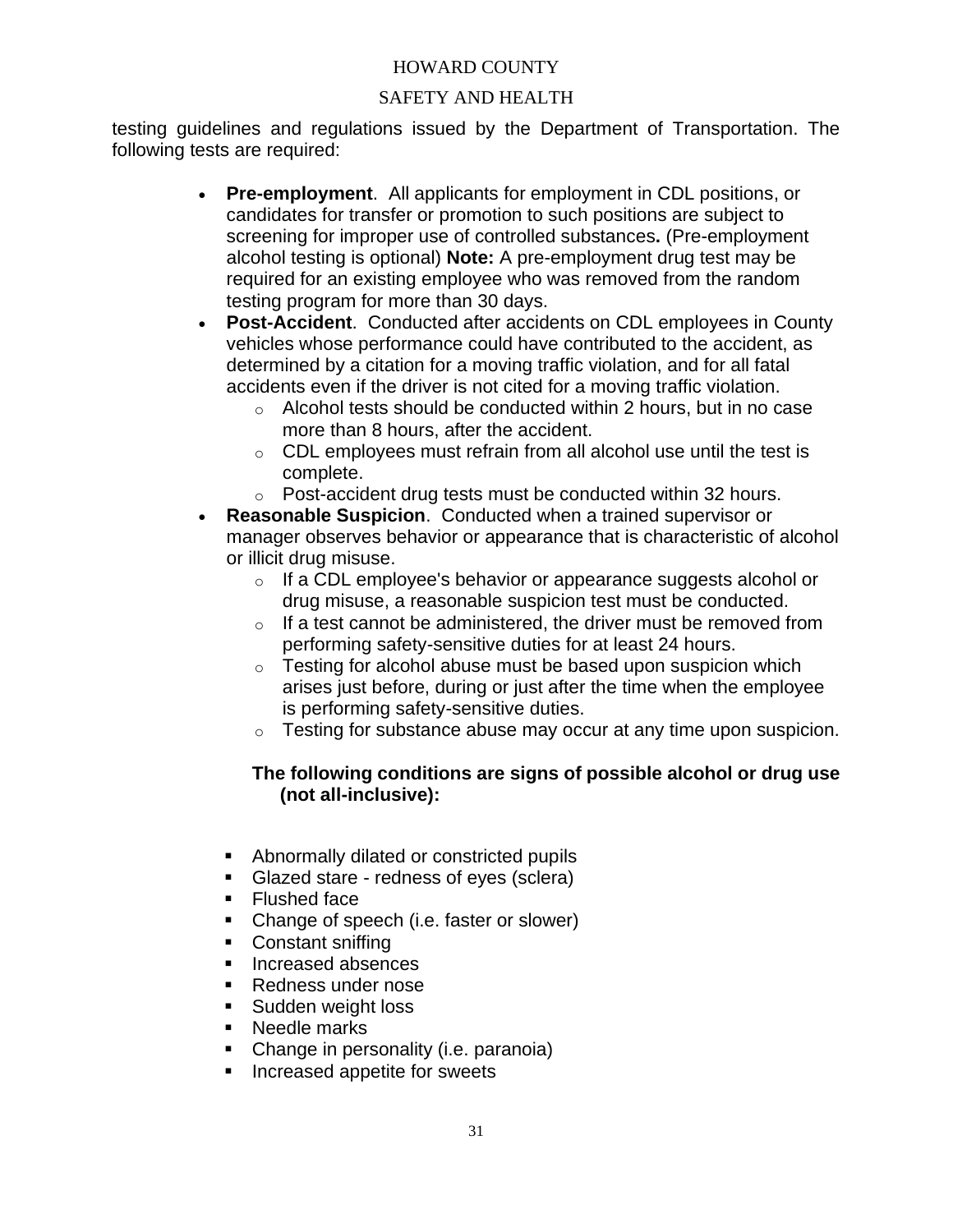## SAFETY AND HEALTH

- Forgetfulness-performance faltering-poor concentration
- Borrowing money from co-workers or seeking an advance of pay or other unusual display of need for money
- Constant fatique or hyperactivity
- Smell of alcohol
- **Example 3** Slurred speech
- Difficulty walking
- **Excessive, unexplained absences**
- Dulled mental processes
- Slowed reaction rate
- **Random**: Conducted on a random, unannounced basis just before, during or after performance of safety-sensitive functions for alcohol or at any time for drugs.
	- o Each year, the number of random alcohol tests conducted by the County must equal at least \*10% of all the safety-sensitive CDL employees.
	- o Random drug tests conducted by the County must equal at least \*50% of all CDL employees.

\*Note: These percentages are subject to change. The FMCSA Administrator's decision to increase or decrease the minimum annual percentage rate for random alcohol and controlled substances testing will be applicable starting January 1 of the calendar year following publication in the **Federal Register.**

- **Return to Duty and Follow-up**. Conducted when an individual who has violated the prohibited alcohol or drug standards returns to performing safety-sensitive duties. All positive tests require a negative test result in or for employee to return to duty.
	- $\circ$  Follow-up tests are unannounced and at least six (6) tests must be conducted in the first twelve (12) months after a driver returns to duty.
	- $\circ$  Follow-up testing may be extended for up to sixty (60) months following the return to duty.

## **Conducting Tests**

- **Alcohol:** DOT rules require breath testing using evidential breath testing (EBT) devices.
	- $\circ$  Two breath tests are required to determine if a person has a prohibited alcohol concentration.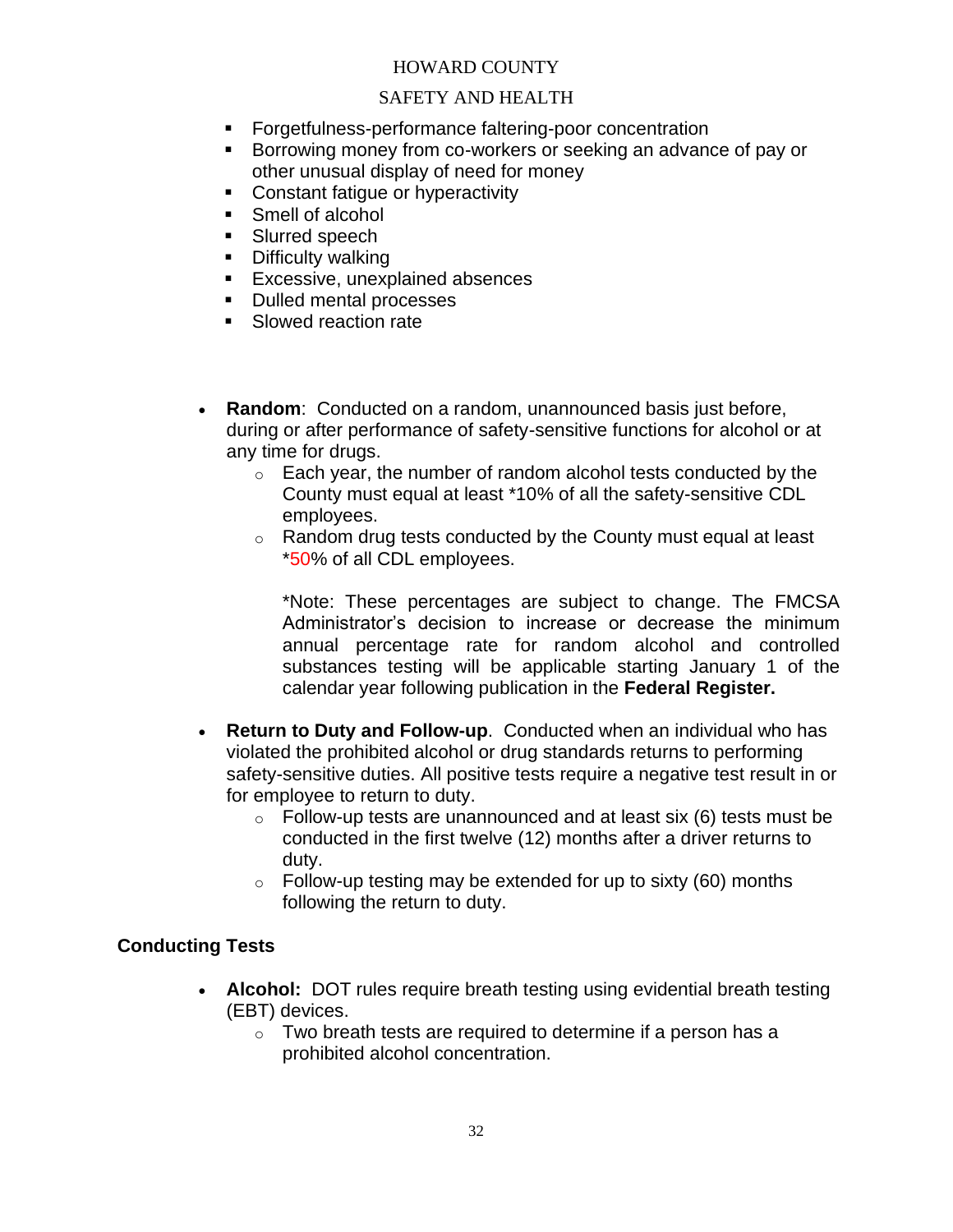## SAFETY AND HEALTH

- $\circ$  A screening test is conducted first. Any result less than 0.02 alcohol concentration is considered a "negative" test. If the alcohol concentration is 0.02 or greater, a second, confirmation test must be conducted
- **Drugs:** Drug testing is conducted by analyzing a driver's urine specimen, and must be conducted through a U.S. Department of Health and Human Services certified facility.
	- o Specimen collection procedures and chain of custody requirements ensure that the specimen's security, proper identification and integrity are not compromised.
	- o DOT rules require a split specimen procedure.
		- Each urine specimen is subdivided into two bottles labeled as primary and split.
		- Both bottles are sent to the laboratory.
		- Only the primary specimen is opened and used for the urinalysis.
		- The split specimen remains sealed at the laboratory.
		- If the analysis of the primary specimen confirms the presence of illegal controlled substances, the driver has 72 hours to request that the split specimen be sent to another DHHS certified laboratory for analysis.
	- o All urine specimens are currently analyzed for the following drugs:
		- Marijuana (THC metabolite)
		- Cocaine
		- Amphetamines
		- Opioids (codeine, heroin, morphine, oxycodone, oxymorphone, hydrocodone, hydromorphone)
		- Phencyclidine (PCP)
	- o Testing is conducted using a two-stage process.
		- **•** First, a screening test is performed.
		- If the test is positive for one or more of the drugs, a confirmation test is performed for each identified drug.
		- Sophisticated testing requirements ensure that over-thecounter medications or preparations are not reported as positive results.
	- o All drug tests are reviewed and interpreted by a physician designated as a Medical Review Officer (MRO) before they are reported to the County.
		- If the laboratory reports a positive result to the MRO, the MRO will contact the driver and conduct an interview to determine if there is an alternative medical explanation for the drugs found in the urine specimen.
		- For all the drugs listed above, except PCP, there are some limited, legitimate medical uses that may explain a positive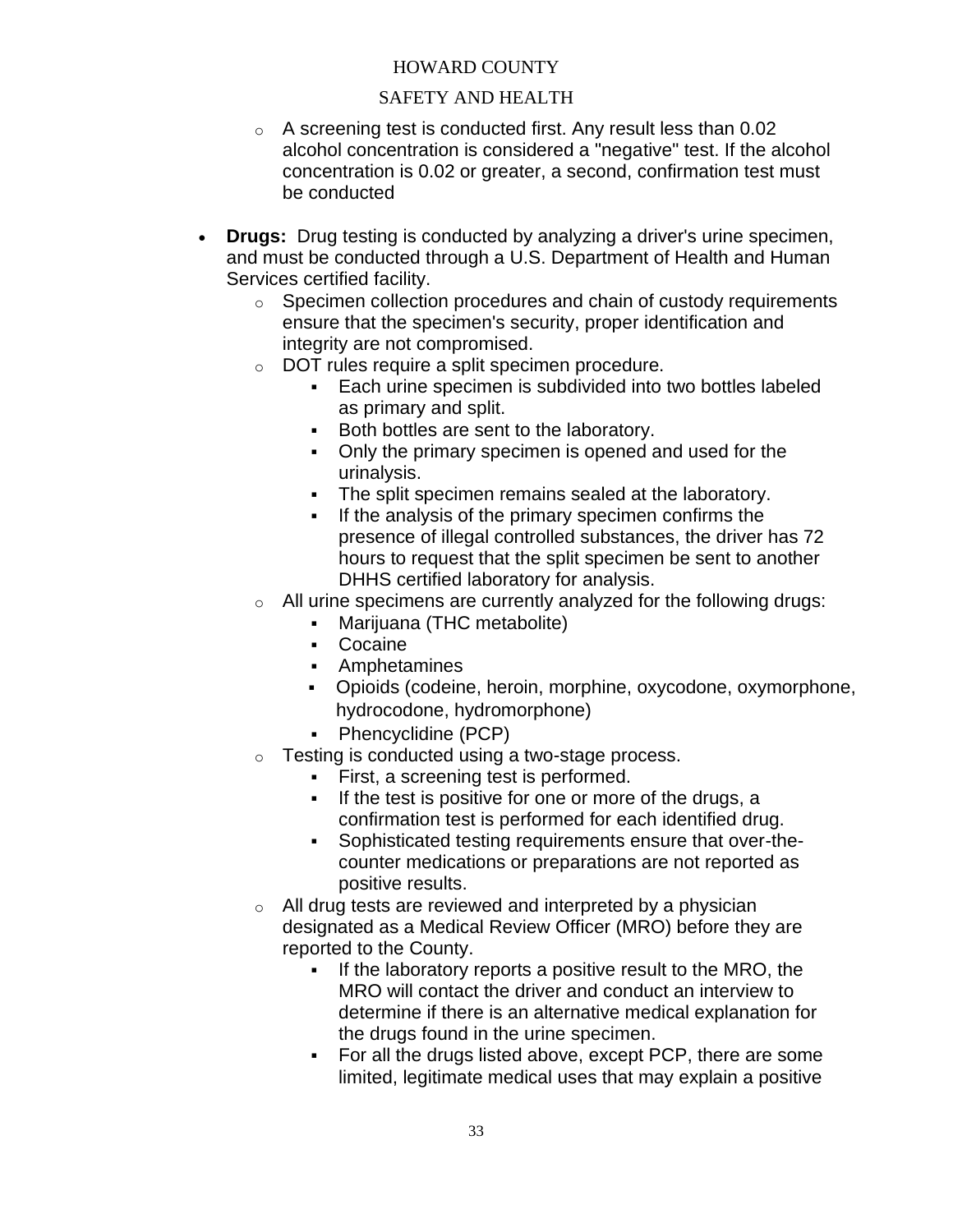## SAFETY AND HEALTH

test result. The MRO will take into consideration when the use is pursuant to the instructions of a physician who has advised the driver that the substance does not adversely affect the driver's ability to safely operate a commercial motor vehicle.

**.** If the MRO determines that the drug use is legitimate, the test will be reported to the Designated Employer Representative as a negative result.

## **Refusal to Submit to an Alcohol or Drug Test and the Consequences**

- Refusal to submit to an alcohol or controlled substances test means that a CDL employee:
	- $\circ$  Fails to provide adequate breath for testing without a valid medical explanation after they have received notice of the requirement for breath testing in accordance with the provisions of this policy,
	- o Fails to provide adequate urine for controlled substances testing without a valid medical explanation after they have received notice of the requirement for urine testing in accordance with the provisions of this policy,
	- o Refuses to wash their hands after being directed to do so during collection of a urine sample,
	- o Admits to the collector of a urine sample that they have adulterated or substituted their specimen,
	- o An observed collection of a urine sample, fails to follow the observer's instructions to raise their clothing above the waist, lower clothing and underpants, and to turn around to permit the observer to determine if they have any type of prosthetic or other device that could be used to interfere with the collection process,
	- o Possesses or wears a prosthetic or other device that could be used to interfere with the collection process, or
	- $\circ$  Behaves in a confrontational way that disrupts the collection process or otherwise engages in conduct that clearly obstructs the testing process.
- CDL employees who refuse to submit to an alcohol or drug test are not allowed to perform safety-sensitive functions. Pursuant to the County's authority, CDL employees who refuse to submit to a test will be subject to discipline, up to and including discharge.

## **Consequences of Alcohol/Drug Misuse**

• CDL employees who have any alcohol concentration, defined as 0.02 or greater, who are tested just before, during or just after performing safetysensitive functions must be removed from performing such duties for a minimum 24 hours.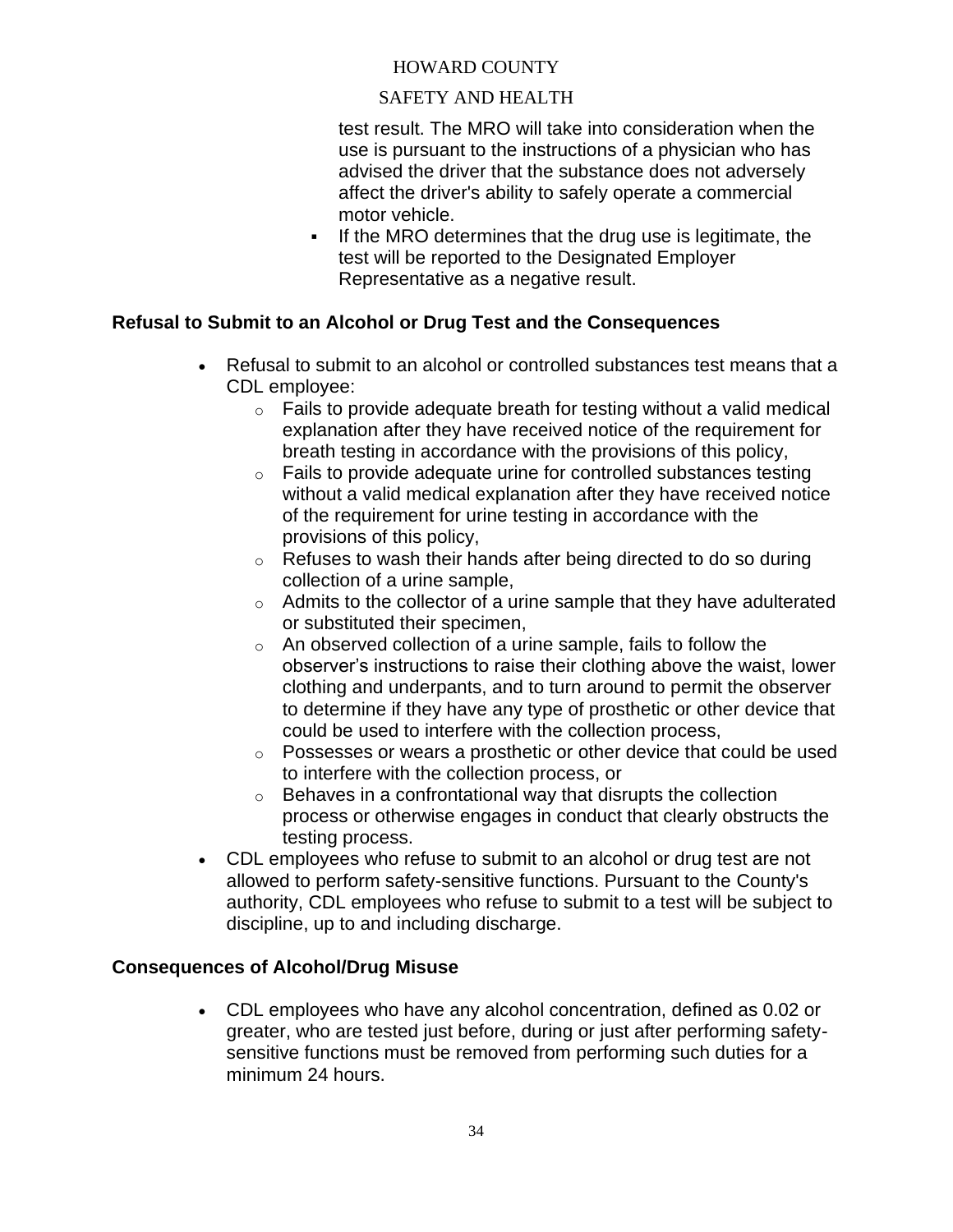## SAFETY AND HEALTH

- $\circ$  Disciplinary action may up to and including termination may be imposed upon an employee whose alcohol test reveals any alcohol concentration, between 0.02 and 0.04.
- CDL employees who engage in prohibited alcohol or drug conduct, CDL employees who test positive for alcohol use greater than 0.04 or drug use, must be immediately removed from safety-sensitive functions for a period of time determined by the County at its' sole discretion.
	- $\circ$  Disciplinary action, up to and including termination, may be imposed upon a CDL employee who engages in prohibited alcohol or drug conduct, CDL employees who test positive for alcohol use greater than 0.04 or drug use.

NOTE BELOW ARE ONLY SOME OPTIONS TO CONSIDER:

- Unless the circumstances warrant more serious discipline, the first time a CDL employee tests positive for alcohol use greater than 0.04 or drug use, they shall receive a one (1) day unpaid suspension.
- If a CDL employee tests positive for alcohol use greater than 0.04 or drug use for a second time within the five year period immediately following their first positive test, they will be terminated.
- A CDL employee in their introductory or training period who tests positive for any alcohol concentration (defined as 0.02 or greater) or drug use, shall be terminated.
- A CDL employee who tests positive for alcohol use greater than 0.04 or drug use, but is not terminated must be evaluated by a substance abuse professional and comply with any treatment recommendations to assist them with their alcohol or drug problem. Failure to comply will result in immediate termination.
	- $\circ$  The payment for any recommended treatment will be strictly at the expense of the employee (or their health insurance program, if applicable).
	- $\circ$  Employees may be placed on sick leave or leave without pay status during the treatment period, whichever is appropriate.
- CDL employees who have been evaluated by a substance abuse professional, who comply with any recommended treatment, who have taken a return to duty test with a result less than 0.02, and who are then subject to unannounced follow-up tests at the employees' expense, may return to work.
- Once an employee successfully completes rehabilitation, they shall be returned to their regular duty assignment or an equivalent position. Employee assignments during treatment shall be based on each individual's circumstances. As a condition of employment, the employee must comply with prescribed follow-up care.

## **Information/Training**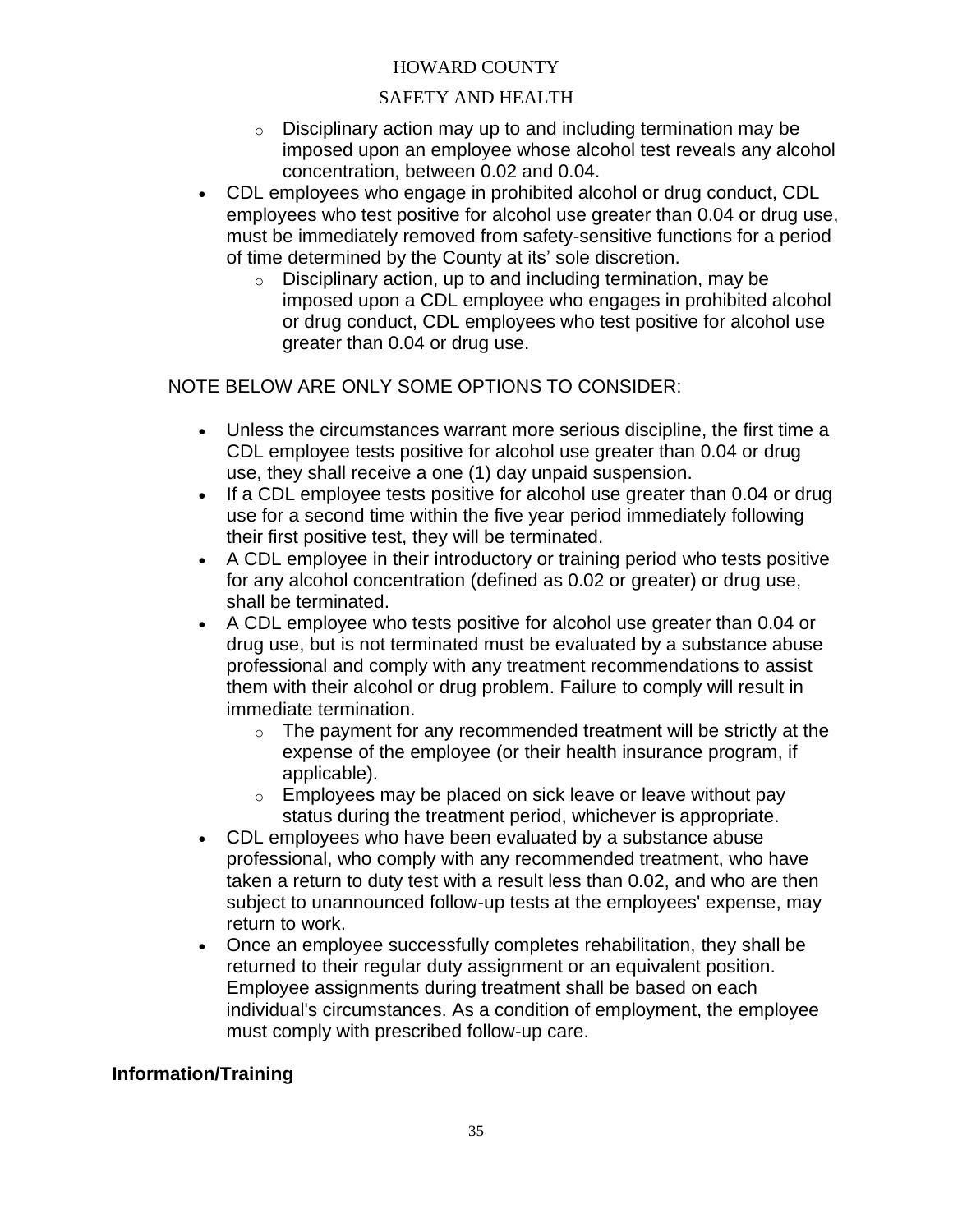## SAFETY AND HEALTH

- All current and new employees will receive written information about the testing requirements and how and where they may receive assistance for alcohol or drug misuse.
- All employees must receive a copy of this policy and sign the Confirmation of Receipt – see attachments.
- All personnel responsible for supervising and managing CDL employees must attend at least two hours of training on alcohol and drug misuse symptoms and indicators used in making determinations for reasonable suspicion testing.
	- o Supervisors and managers will be instructed on the detection of abuse problems and the enforcement of the testing policy. Periodic, on-going training will also occur after implementation of the policy.
- This policy will be posted on employee bulletin boards and will be available to all employees.
- Educational information will be made available periodically which will focus on the potentially dangerous effects of drug and alcohol use and abuse, the procedures associated with pre-employment drug screening and "reasonable suspicion" testing, the effects on job performance measured in loss of productivity, and the potential safety hazards presented to the individual employee, other employees and the public.
- All recruitment advertising will include the statement "Drug/alcohol screening is a condition of employment" at the bottom of the advertisement/posting with the EEO statement.
- All final candidates for employment will be given a copy of this policy, and be given the opportunity to read the policy in its entirety.

## **Record Keeping**

- Howard County will keep detailed records of its drug and alcohol program per DOT Regulations.
- These records are confidential. Test results will only be released to the county, the substance abuse professional or the MRO. Any other release will only be made with written consent of the CDL driver or in response to court order.
- All Howard County drug and alcohol test results will be updated in the DOT Clearinghouse online database as required by DOT regulation.

## **APPEAL OF TEST RESULTS**

A. Alcohol and drug abuse may not only threaten the safety and productivity of all employees of Howard County, but causes serious individual health consequences to those who use them. Appendix A outlines several personal consequences which may result after abuse of controlled substances. Any confirmed actions prohibited by Part IV above, while performing a safety-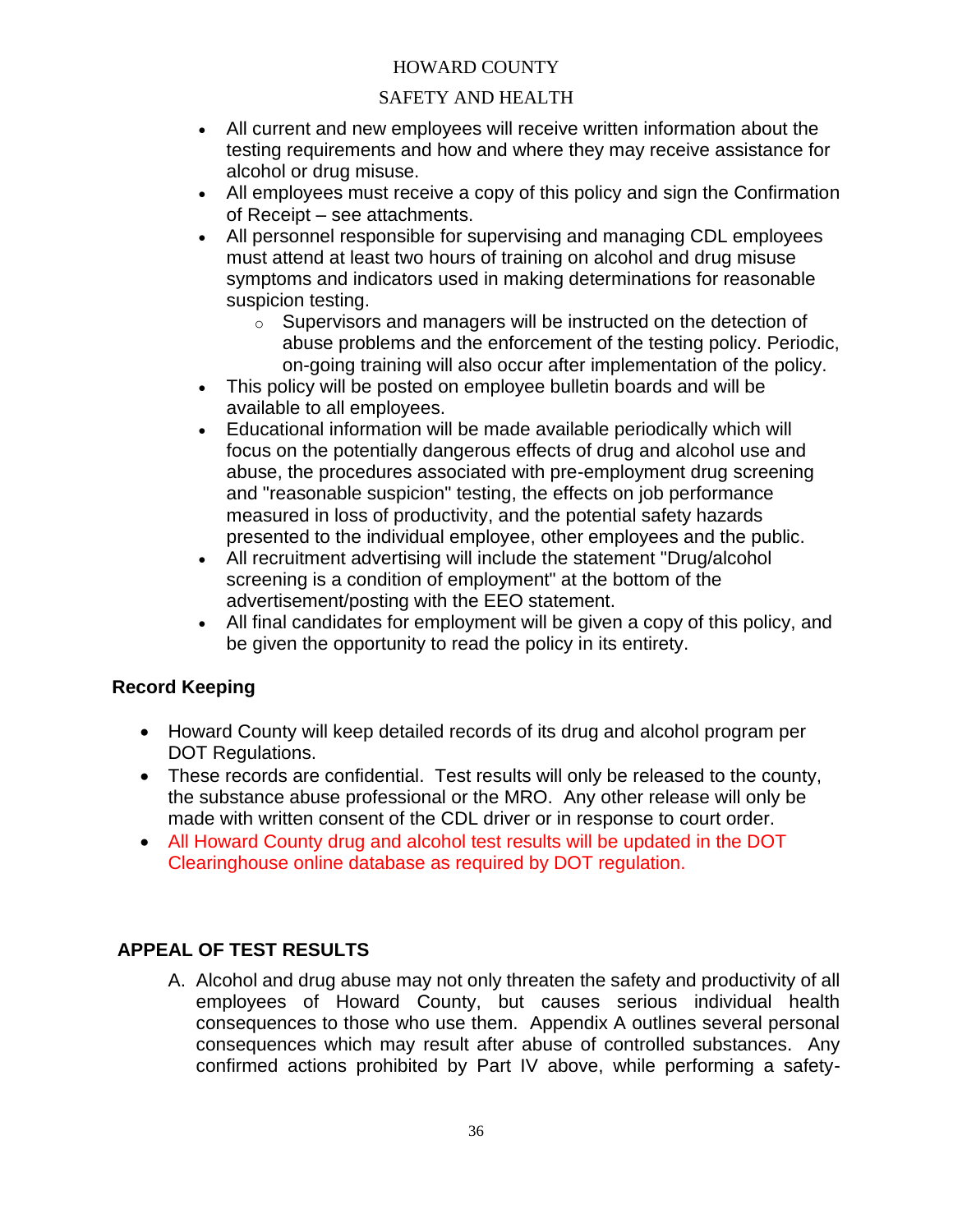## SAFETY AND HEALTH

sensitive function or refusing to take a breath test, will be grounds for termination. Refusal may be defined as not providing a breath sample or urine as directed, neglecting to sign appropriate control forms, using alcohol within 8 hours of an accident, or engaging in conduct that clearly obstructs the testing process.

- B. Any driver testing positive for the presence of a controlled substance will be contacted by the County's MRO. The driver will be allowed to explain and present medical documentation to explain any permissible use of a drug. All such discussions between the driver and the MRO will be confidential. The County will not be a party to, or have access to matters discussed between the driver and the MRO. If medically supportable reasons exist to explain the positive result, the MRO will report the test result to the County as a negative.
- C. Within 72 hours after the driver has been notified of a positive test result for drugs they may request a retest at their expense of the split sample. This signed request will be provided to the MRO in writing, who will then initiate the new laboratory analysis. If a different result is detected by the subsequent laboratory, the test will be voided by the MRO, and the County's Alcohol and Drug Program Administrator will be notified. A retest may be initiated as appropriate.

## **VIII. CONFIDENTIALITY**

Under no circumstance, unless required or authorized by law, will alcohol or drug testing information or results for any employee or applicant be released without written request from the applicable employee, except for the requirement to utilize the Clearinghouse, which is the DOT online database for drug and alcohol testing results.

Drivers are entitled, upon written request, to obtain copies of any records pertaining to the driver's use of alcohol or controlled substances, including any records pertaining to their alcohol or controlled substance tests. Copies will be provided within 5 days.

Collection of breath and urine samples must always be documented and sealed with a tamper-proof sealing system in the presence of the driver, to insure that all tests can be correctly traced to the driver. Drug test analysis from the DHHS approved laboratory will be forwarded directly to the Medical Review Officer assigned by the Alcohol and Drug Program Administrator.

Alcohol test results will be forwarded by the MRO to the Alcohol and Drug Program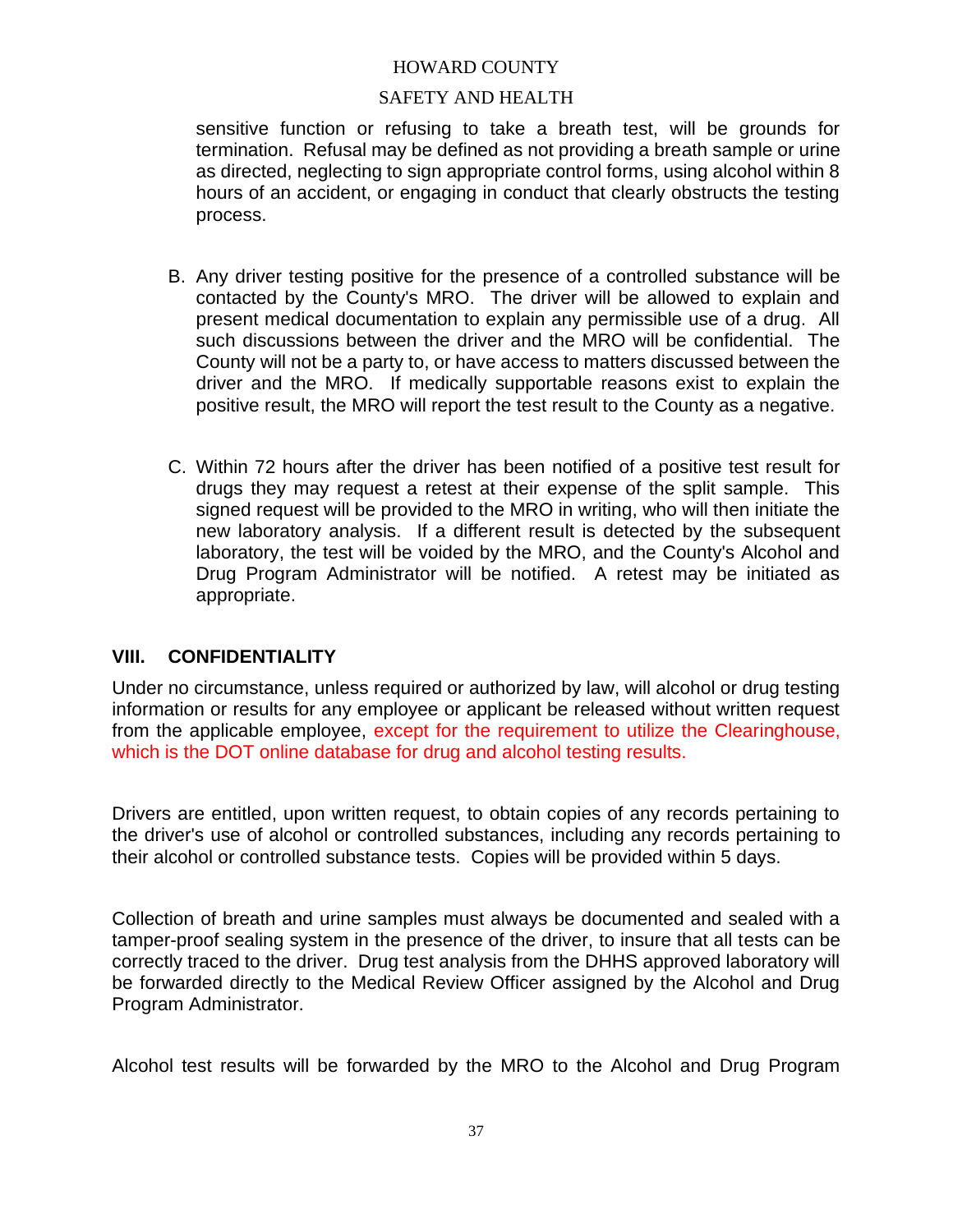## SAFETY AND HEALTH

Administrator for confidential record keeping.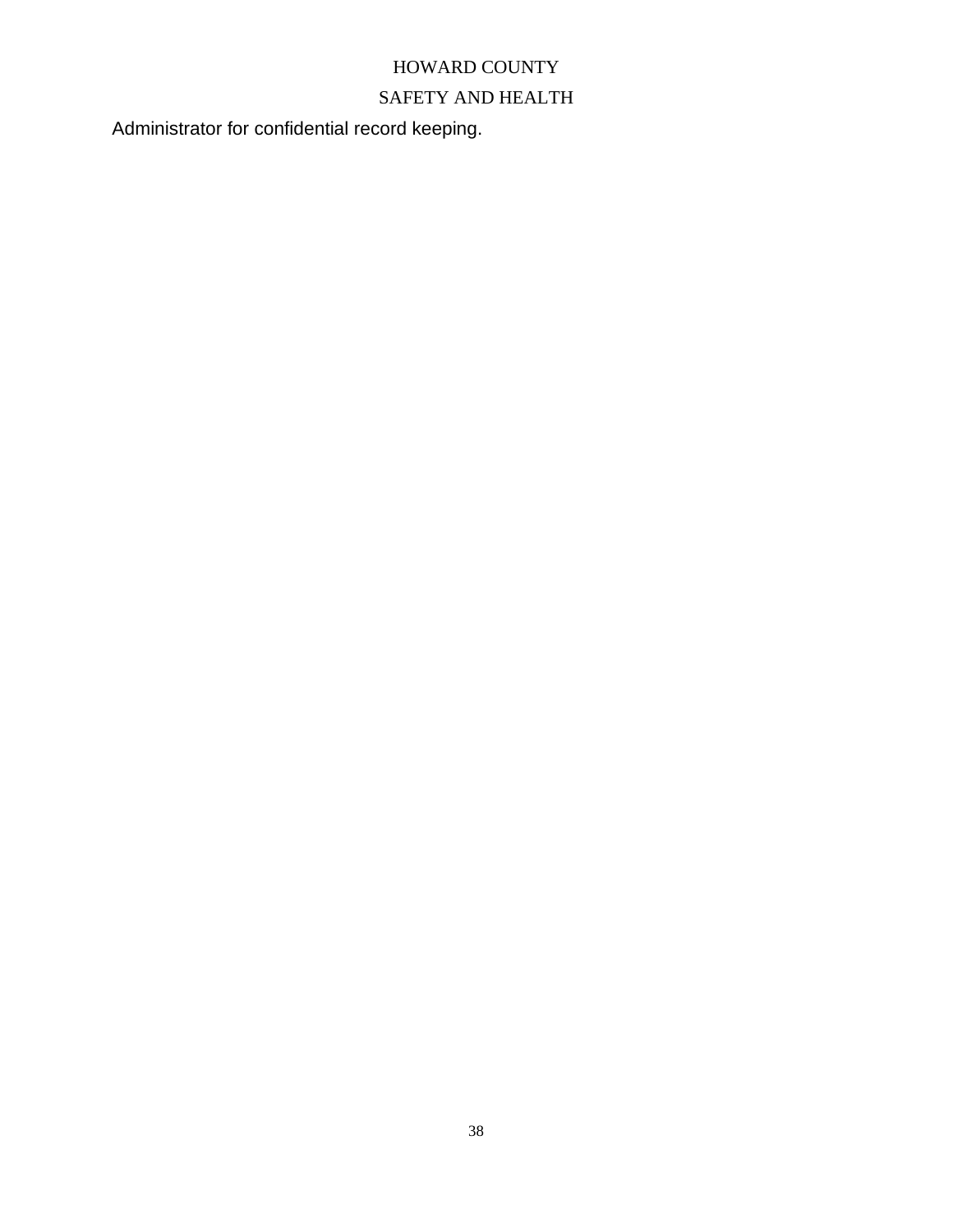## HOWARD COUNTY SAFETY AND HEALTH

# **Drug/ Alcohol & Accident Reporting Policy**

## **Statement of Purpose and Policy:**

This policy is to clarify the County Policy for CDL drivers employed by the Road & Bridge Department as it relates drug / alcohol testing & accident reporting. As all employees, except for the administrative assistant and Part Time Maintenance Tech IVs are required to have a CDL within 6 months of being hired therefore this policy applies with the exceptions noted even within the first six months. The Howard County Employee Manual, Safety and Health Section, Subsection F, 4. 4. Driver Applicant and Current Driver Testing, c. Post-Accident Testing (Pages 19&20) place responsibility on the drive and state that the testing shall be done "as soon as possible". Current Federal Regulations require that an alcohol test be performed within 2 hours of an accident. Therefore notification of the accident must occur with enough time to conduct the required drug/alcohol test within the allotted 2 hour period.

## **Definitions:**

Accident- means any action that results in bodily injury of a person that requires medical treatment, whether that treatment is immediate or occurs later. A collision between two vehicles regardless of the amount of damage, including two County owned vehicles. A single vehicle collision resulting in damage to the vehicle of more than \$1,000.00.

## **Procedure:**

- A) On Duty, Non-Emergency Accident: Within 1 hour of an accident as defined in this policy it is the duty of the employee to notify their supervisor or the department head of the accident. The supervisor or the department head will determine if the employee can drive to the testing facility or if that person needs to be driven there. Failure to notify the supervisor or the department head within this time frame is considered refusal to take a required test.
- B) Off Duty, Non-Emergency Accident (applies only to those driving County Vehicles home): Within 1 hour of an accident as defined in this policy it is the duty of the employee to notify their supervisor or the department head of the accident. The supervisor or the department head will determine if the employee can drive to the testing facility or if that person needs to be driven there. The testing facility is available 24 hours a day at (432) 264-1920. Failure to notify the supervisor or the department head within this time frame is considered refusal to take a required test.
- C) Emergency Accidents: Depending on the severity, notify 911. If conscious and able the employee is to notify their supervisor or the department head of the accident. If the injured employee is not conscious or able, and another employee is at the scene that employee shall make the necessary notification. If 911 has not been notified the supervisor or the department head will decide to take the employee to the emergency room or triage at our testing facility. In the event of 911 notification or transport to the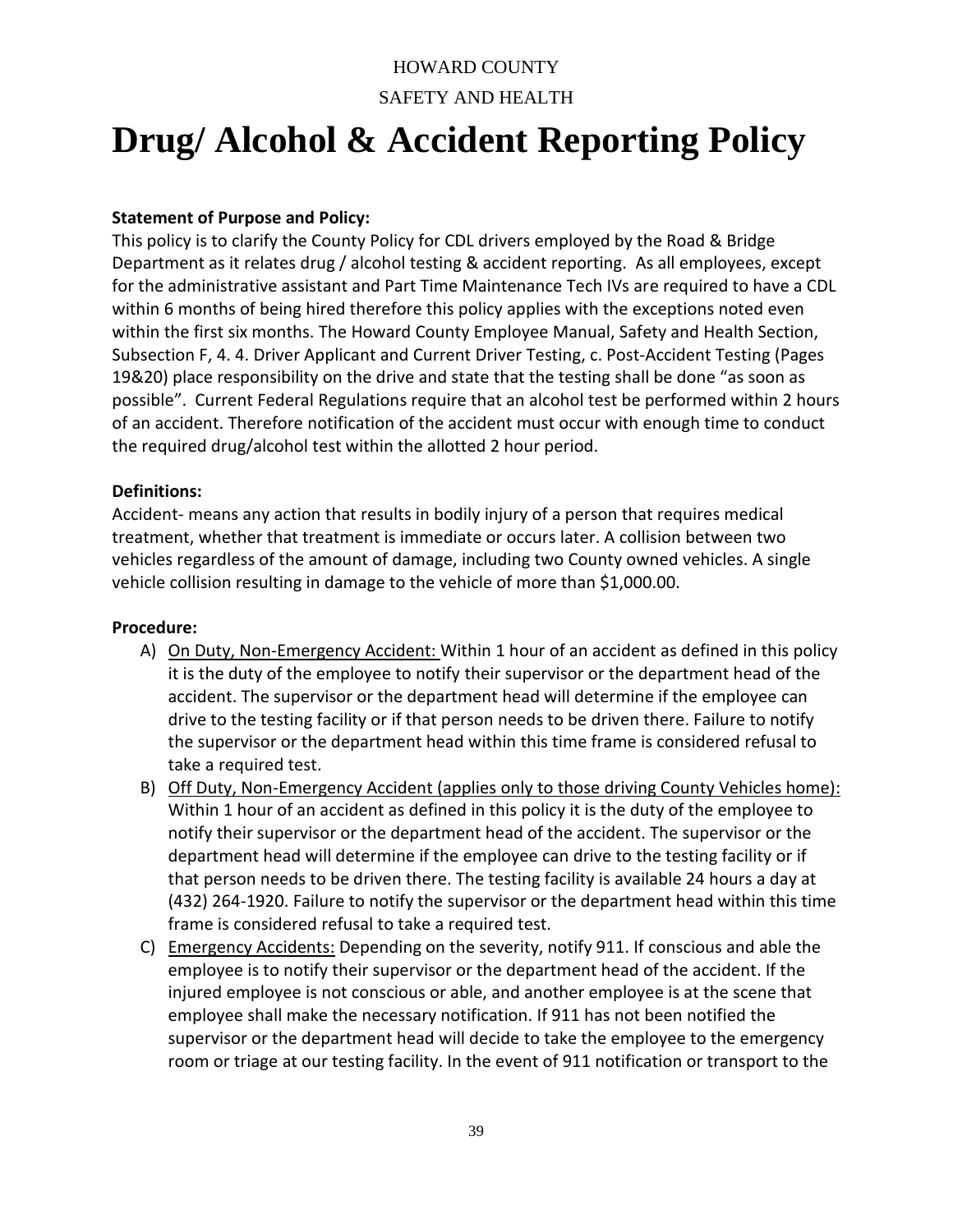## SAFETY AND HEALTH

emergency room the supervisor or the department head will contact the testing facility, which is available 24 hours a day at (432) 264-1920 and arrange to have a technician at the emergency room. In the event of life threatening injuries the need to receive medical attention is foremost priority, however all practical efforts to insure testing must be made. Whenever possible the test should be made before pain medication is given.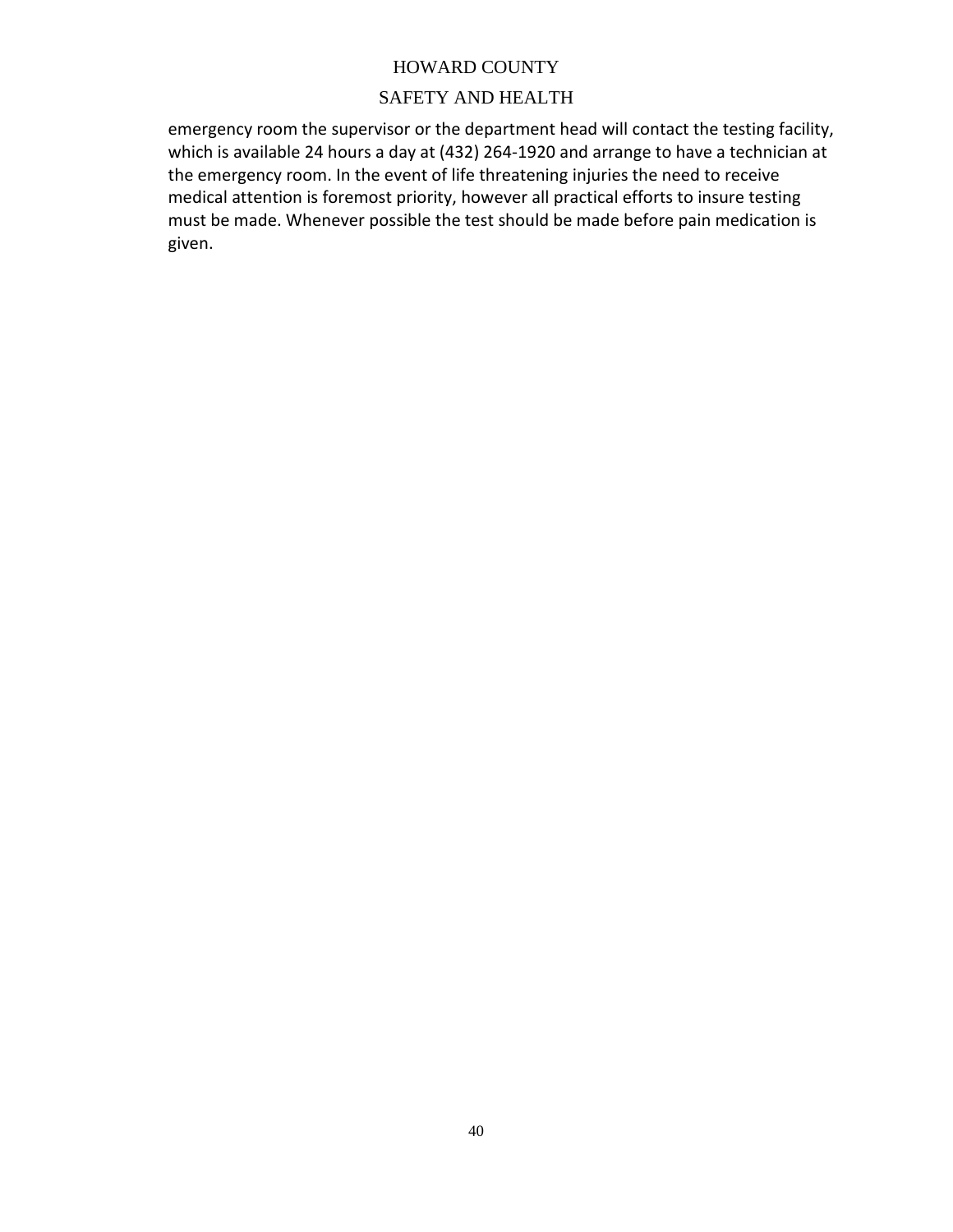# HOWARD COUNTY SAFETY AND HEALTH

# **Accident Reporting Policy**

## **Statement of Purpose and Policy:**

This policy is to clarify the County Policy for CDL drivers employed by the Equipment Operating Department as it relates drug / alcohol testing & accident reporting. As all employees are required to have a CDL within 6 months of being hired this policy applies even within the first six months. The Howard County Employee Manual, Safety and Health Section, Subsection F, 4. 4. Driver Applicant and Current Driver Testing, c. Post-Accident Testing (Pages 19&20) place responsibility on the drive and state that the testing shall be done "as soon as possible". Current Federal Regulations require that an alcohol test be performed within 2 hours of an accident. Therefore, notification of the accident must occur with enough time to conduct the required drug/alcohol test within the allotted 2 hour period.

## **Definitions:**

Accident- means any action that results in bodily injury of a person that requires medical treatment, whether that treatment is immediate or occurs later. A collision between two vehicles regardless of the amount of damage, including two County owned vehicles. A single vehicle collision resulting in damage to the vehicle of more than \$1,000.00.

## **Procedure:**

- A) On Duty, Non-Emergency Accident: Within 1 hour of an accident as defined in this policy it is the duty of the employee to notify their supervisor or the department head of the accident. The supervisor or the department head will determine if the employee can drive to the testing facility or if that person needs to be driven there. Failure to notify the supervisor or the department head within this time frame is considered refusal to take a required test.
- B) Off Duty, Non-Emergency Accident (applies only to those driving County Vehicles home): Within 1 hour of an accident as defined in this policy it is the duty of the employee to notify their supervisor or the department head of the accident. The supervisor or the department head will determine if the employee can drive to the testing facility or if that person needs to be driven there. The testing facility is available 24 hours a day at (432) 264-1920. Failure to notify the supervisor or the department head within this time frame is considered refusal to take a required test.
- C) Emergency Accidents: Depending on the severity, notify 911. If conscious and able the employee is to notify their supervisor or the department head of the accident. If the injured employee is not conscious or able, and another employee is at the scene that employee shall make the necessary notification. If 911 has not been notified the supervisor or the department head will decide to take the employee to the emergency room or triage at our testing facility. In the event of 911 notification or transport to the emergency room the supervisor or the department head will contact the testing facility,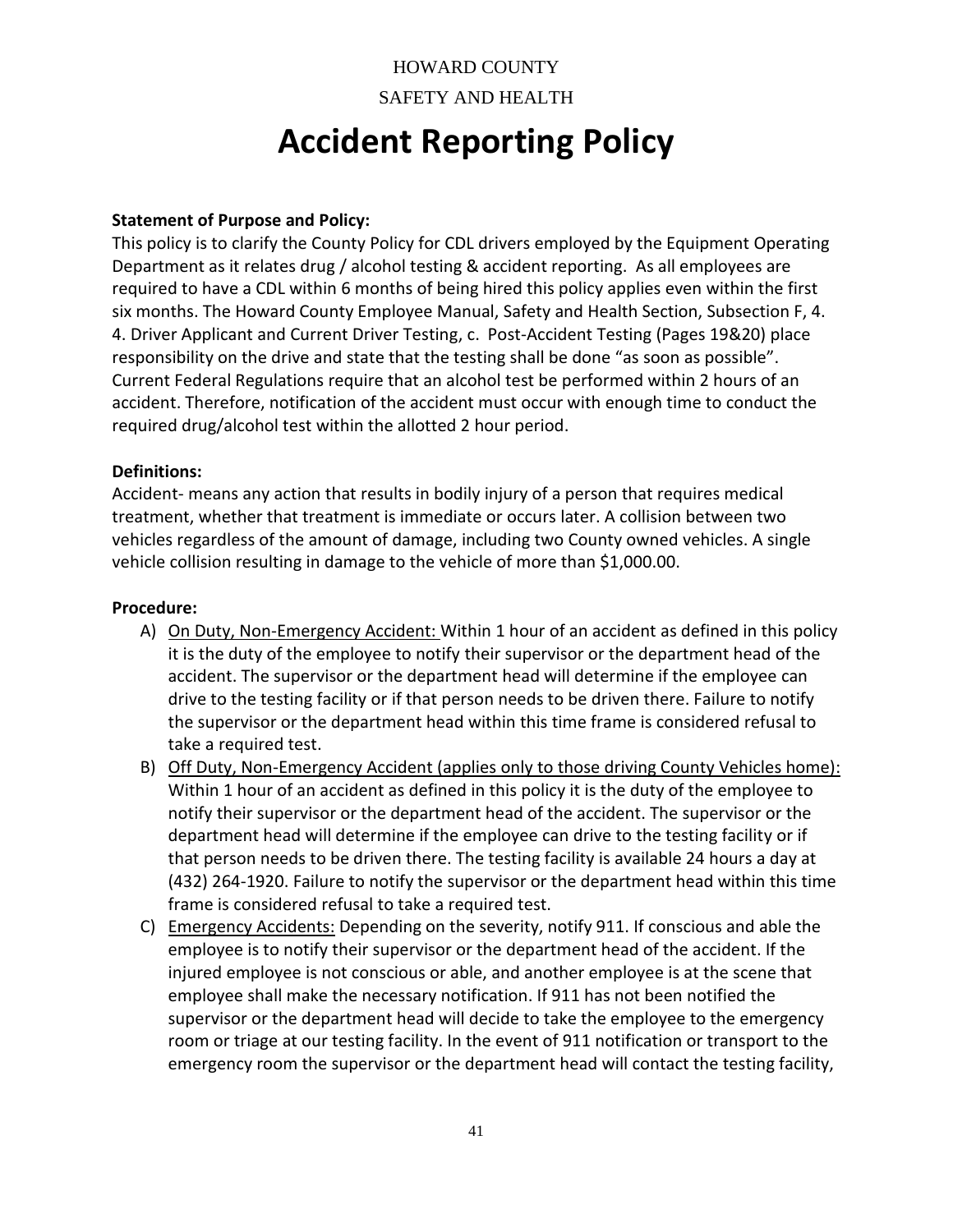## SAFETY AND HEALTH

which is available 24 hours a day at (432) 264-1920 and arrange to have a technician at the emergency room. In the event of life threatening injuries the need to receive medical attention is foremost priority, however all practical efforts to insure testing must be made. Whenever possible the test should be made before pain medication is given.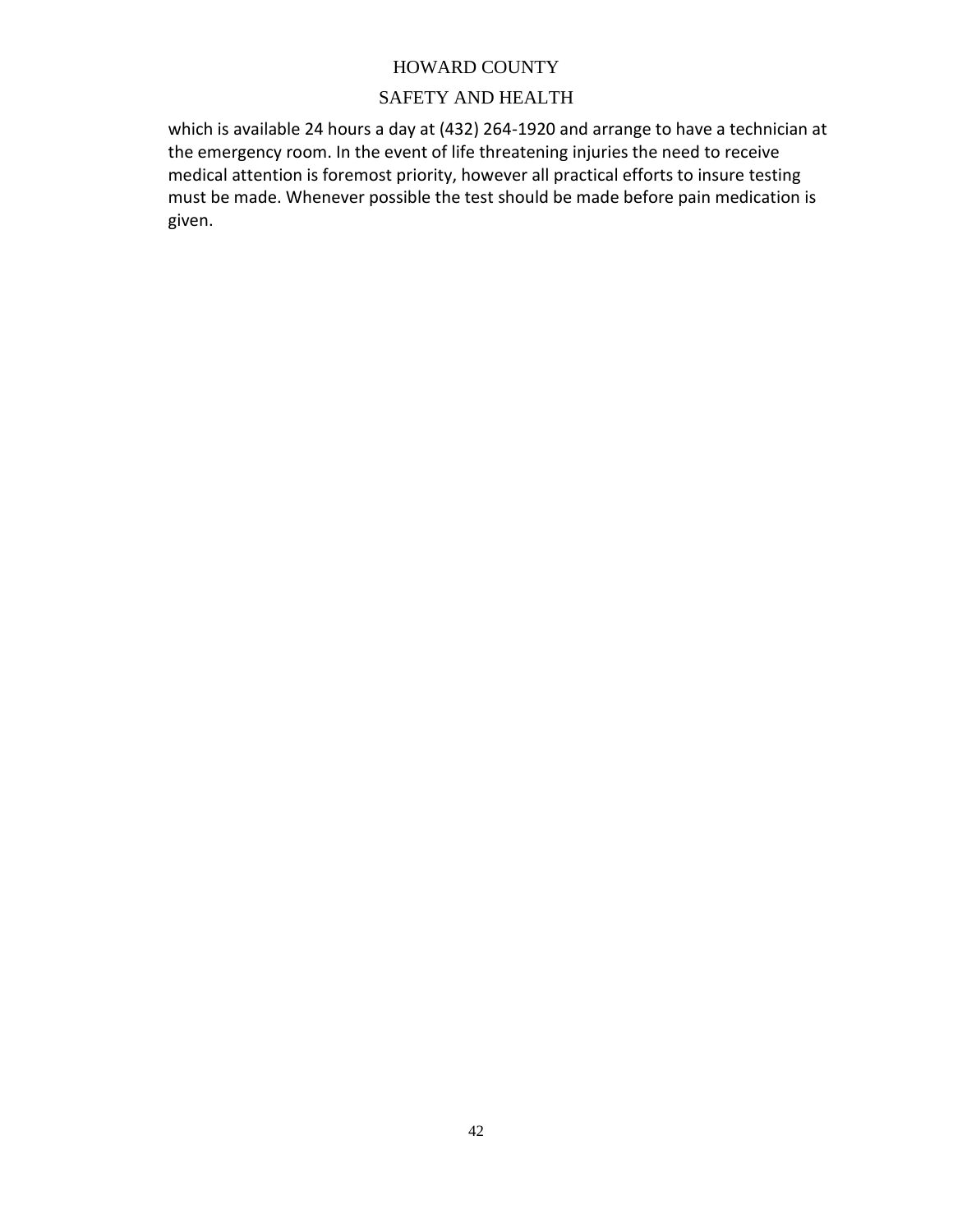## HOWARD COUNTY SAFETY AND HEALTH

# **Use of Employeeowned Vehicles for Work**

Location: Howard County Effective Date: July 26, 2021 Revision Number: 1

#### **Scope**

The scope of this policy is to establish rules pertaining to the use of an employee-owned/ leased or rented/ hired vehicles for work-related business. This policy applies to all Howard County employees using their personal vehicles for work-related business.

#### **Definitions**

Employee-owned vehicle: A vehicle for which the employee is the owner or sole signatory of a vehicle-lease agreement.

Work-related business: Any activities carried out in connection with the interests of Howard County.

#### **Personal Vehicle Use**

Howard County recognizes that certain employees, because of their job requirements, will have to operate their personally owned/ rented vehicles or rented/ hired vehicles while conducting Howard County business. Use of a personal vehicle for work-related business is strictly prohibited without prior written permission from management. In emergency situations, such as serious illness or a medical emergency, the authorized employee may designate an unauthorized operator to use their personal vehicle strictly on an emergency-only basis.

- Employee must be eligible to drive for Howard County to qualify.
- Employees' vehicles must meet safety standards.

#### **Driver Criteria**

Motor vehicle records (MVRs) will be requested at least once per year. Management reserves the right to use its discretion in determining an unsatisfactory MVR. As a guideline,

MVRs will be obtained on new drivers at the time of employment or when transitioning into a driving position. MVRs will be obtained annually thereafter. Management will determine the acceptability of a driver's MVR based on the grid below. Prospective employees must have an MVR that is CLEAR or ACCEPTABLE in order to be hired for positions requiring driving. Current drivers must have a record that is CLEAR, ACCEPTABLE, or BORDERLINE. Management may restrict the driving privileges of individuals with BORDERLINE records or require drivers to receive additional training or monitoring. Drivers with POOR records will be suspended from driving on organization business.

#### **Management reserves the right to make exceptions and changes to this policy as deemed acceptable**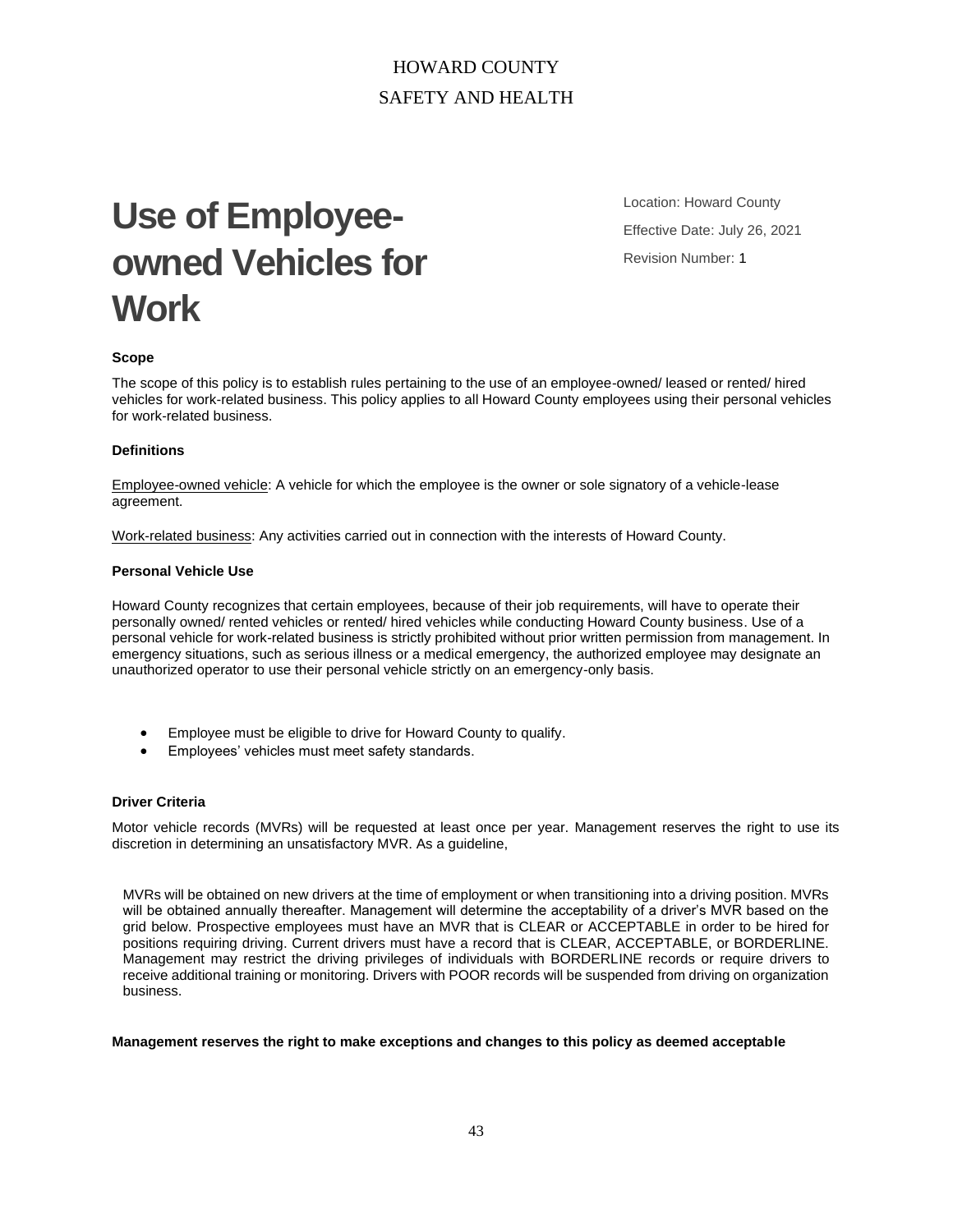## SAFETY AND HEALTH

| <b>NUMBER OF PREVENTABLE ACCIDENTS</b>       |                   |                   |                   |             |  |
|----------------------------------------------|-------------------|-------------------|-------------------|-------------|--|
| <b>Number</b><br>Of<br><b>Violations</b>     | $\Omega$          | 1                 | $\overline{2}$    | $3+$        |  |
| $\Omega$                                     | <b>CLEAR</b>      | <b>ACCEPTABLE</b> | <b>BORDERLINE</b> | <b>POOR</b> |  |
| 1                                            | <b>ACCEPTABLE</b> | <b>ACCEPTABLE</b> | <b>BORDERLINE</b> | <b>POOR</b> |  |
| $\mathcal{P}$                                | <b>ACCEPTABLE</b> | <b>BORDERLINE</b> | <b>POOR</b>       | <b>POOR</b> |  |
| $3+$                                         | <b>POOR</b>       | <b>POOR</b>       | <b>POOR</b>       | <b>POOR</b> |  |
| <b>ANY</b><br><b>MAJOR</b><br>Past Five Yrs. | <b>POOR</b>       | <b>POOR</b>       | <b>POOR</b>       | <b>POOR</b> |  |

#### **Poor or Borderline MVRs**

#### **Prospective employees – do not hire for driving positions. Volunteers – do not authorize to drive. Current drivers – suspend driving privileges and/or implement controls.**

Examples of controls for borderline MVRs:

Counsel the driver, highlighting the impact of another violation or accident Obtain MVRs on a quarterly basis Lower speed governors on vehicles equipped with them Monitor truck engine reports for hard brakes, speeding and other signs of aggressive driving Periodic ride-alongs to observe driving behavior and coach driver Defensive driving training Loss of driving privileges between work and home for those with an assigned vehicle Loss of all personal use of a company vehicle or ability to drive on company business

Driving an employee-owned vehicle for work-related business under the influence of alcohol or any other illegal substance is strictly prohibited and is grounds for termination. Additionally, employees are not to be under the influence of prescription drugs that cause drowsiness and/or other forms of impairment that prevent the safe usage of motorized vehicles.

#### **Prohibited Behavior**

Use of company vehicles is a privilege. Behaviors that result in suspension or permanent loss of driving privileges include the following:

Driving while under the influence of drugs or alcohol

Negligent homicide

Operating a vehicle with a suspended license

Using a motor vehicle for commission of a felony

Aggravated assault with a motor vehicle

Reckless driving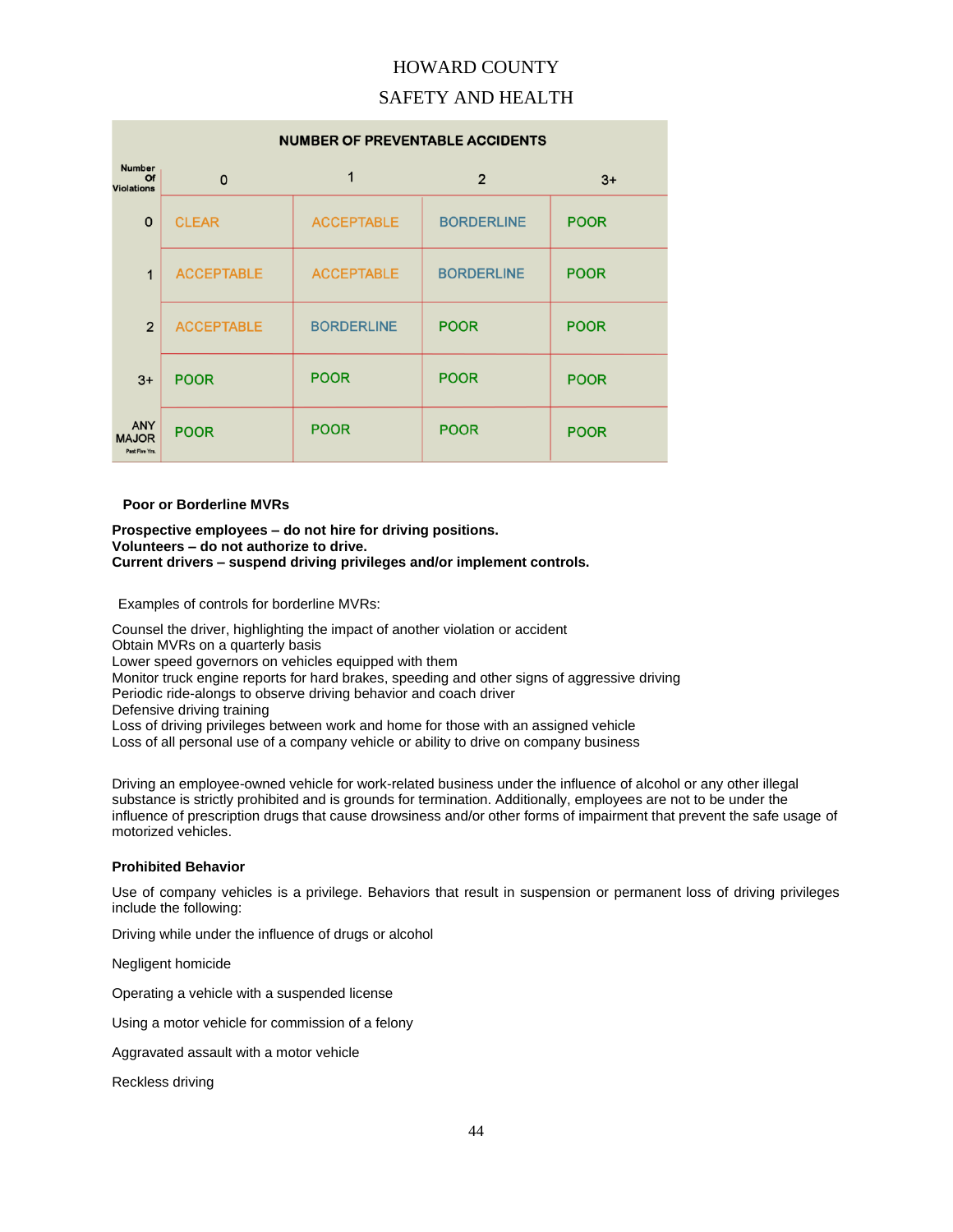## SAFETY AND HEALTH

Hit and run

Three convictions for moving violations

Use of a company vehicle without authorization

Three or more major traffic violations

More than two preventable accidents involving personal injury or property damage in any three-year period

#### **Drug and Alcohol Testing**

Our company reserves the right to conduct initial and/or periodic random drug and alcohol testing. Testing will be conducted by a licensed medical facility designated by the company. Any positive results will be cause for loss of privilege of driving for work-related purposes.

#### **Safe Driving Requirements**

All employee-owned vehicle operators are responsible for using their vehicles in a safe and responsible manner while conducting work-related business and are to abide by all applicable traffic laws while operating the vehicles.

Usage of any handheld device (e.g., cell phones and GPS devices) is **strictly prohibited** while driving. Cell phone usage with hands-free audio is also prohibited while operating a vehicle for work-related business.

Employees must drive vehicles that have at least four wheels for business use. (ie: Motorcycles are not allowed to be driven on company business)

Employees operating non-owned vehicles for company business must follow all MVR and company rules set for operators of company vehicles.

Drivers operating personal vehicles on company business are insured for liability incurred on an excess basis under the Howard County, insurance program. Personal insurance or other available insurance coverage limits must be exhausted before Howard County, insurance applies.

Drivers operating Howard County owned or rented vehicles within the course and scope of employment and/or authorization are insured for liability that may arise from their actions under the provisions of the above referenced statute. There is no insurance coverage for unauthorized use of Howard County owned or rented vehicles, and the driver is responsible for all damages.

Commercial rental or leased vehicle owners/agencies that have incurred damages arising from company business use of these vehicles should be referred to the Human Resources Manager for information about the Howard County carrier, claim forms and/or information about submitting a liability claim.

#### **Licensing Requirements**

Employees operating an employee-owned vehicle for work-related business are required to possess a valid driver's license in good standing, and the license held must be valid for the type of motor vehicle being used. Any operator who has their driver's license revoked or suspended shall notify Howard County immediately. In this event, the operator shall immediately cease any usage of employee-owned vehicles for work-related business.

Howard County reserves the right to check employees' MVRs at any time while they are using an employee-owned vehicle for work-related business. Employees approved to drive on work-related business are required to inform their supervisor of any changes that may affect either their legal or physical ability to drive, or their continued insurability.

#### **Insurance Requirements**

Prior to using their vehicle for work, employees will properly register, license and insure their vehicle.

There is no insurance coverage offered by Howard County for physical damage to personal vehicles used on Howard County business (including deductibles).

Drivers operating their personal vehicles are responsible for notifying their insurance carrier of business use and such personal insurance must be set up to allow for business use.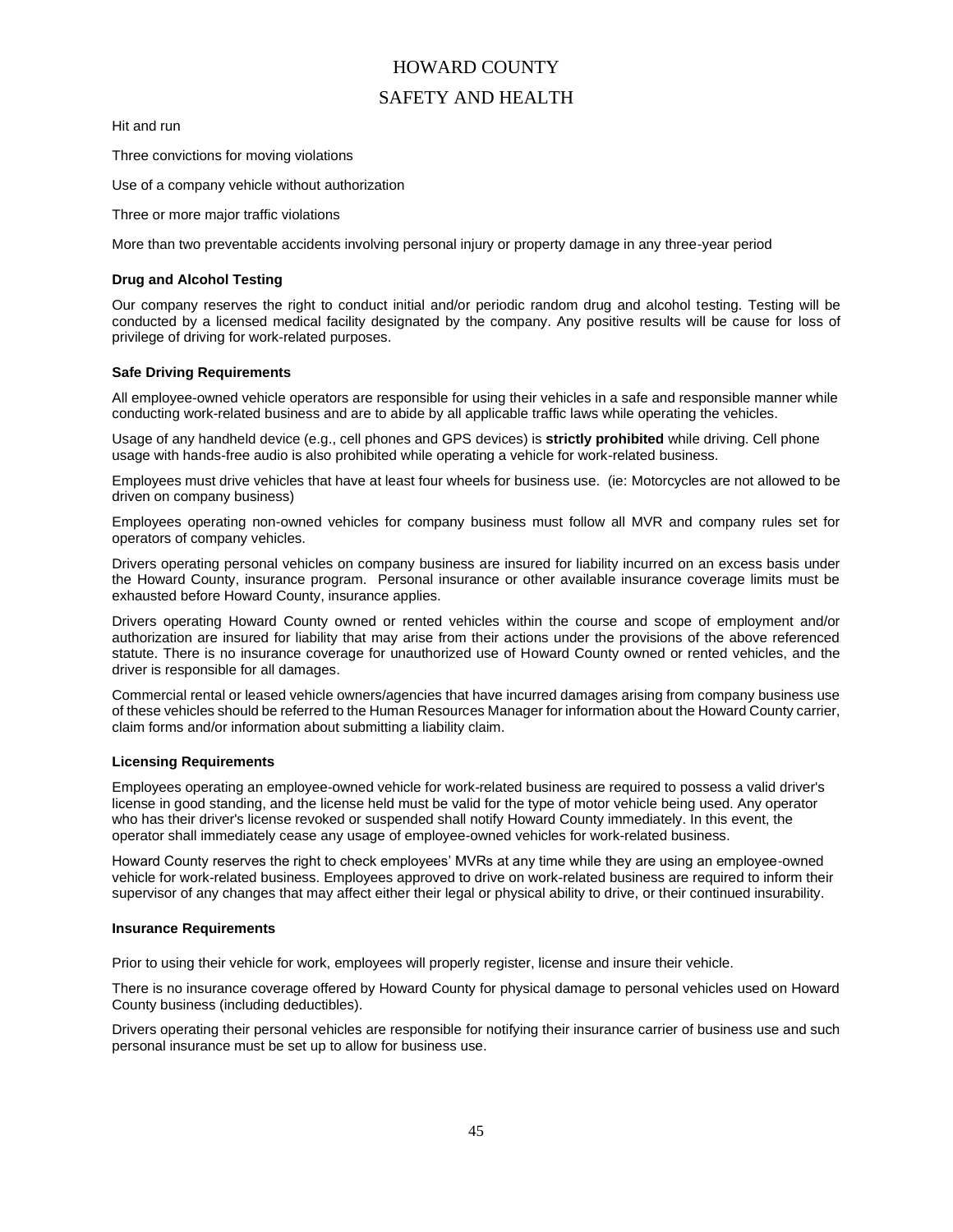## SAFETY AND HEALTH

Insurance limits must be \$100,000 for bodily injury liability insurance per person, \$300,000 for total bodily injury liability insurance per accident, and \$100,000 for property damage liability per accident.

Drivers must submit evidence of insurance coverage and limits to the Human Resource Manager before driving on company business.

Drivers also notify the Human Resources Manager if their coverage is lost or cancelled anytime during their policy period.

Each employee must have, maintain and renew the aforementioned insurance coverage while the vehicle is used to conduct work-related business. Employees must also provide their supervisor with proof of insurance before using the vehicle for work-related business and at any point in which the policy is renewed or changed. Employees must provide proof that they have declared the use of their vehicles for work-related business to their insurers.

#### **Vehicle Standards**

Howard County will apply the following criteria before approving any employee-owned vehicle for work use. The vehicle must:

- Satisfy requirements of the State it is driven in.
- Be in sound mechanical condition.

#### **Employee-owned Vehicle Maintenance**

To retain the safety and integrity of the employee's vehicle, the employee must conduct routine motor vehicle maintenance according to the manufacturer's specifications. Maintenance includes conducting a visual pre-trip vehicle inspection, including a review of tires, windshield wipers, brakes, mirrors and lights. Employees should report any needed repairs to their supervisor immediately.

Where appropriate, employees are expected to use a qualified individual—such as a certified mechanic—to conduct the checks. Employees should record inspection results to document the fact that the checks are conducted on a regular basis.

Our company reserves the right to review employee maintenance records at any time, for any reason.

#### **Incident Reporting Procedures and Investigations**

If involved in a motor vehicle incident, employees will cooperate to help Howard County meet its obligations and to take steps to prevent future occurrences. All accidents and moving violations must be reported to the driver's supervisor as soon as possible, but no later than 24 hours after the incident. The employee must be willing to participate in the incident investigation, and work with the investigation team to complete the investigation report and implement corrective measures.

If an employee sustains physical damage to Howard County property as a result of their negligence, the employee may be held responsible for reimbursement for the damage incurred.

#### **Reimbursable Expenses**

The following vehicle-related expenses are reimbursable: Mileage on a personal owned vehicle. The mileage reimbursement rate includes a cost factor for personal insurance. Refer to the Howard County Vehicle Mileage Reimbursement Policy for more information.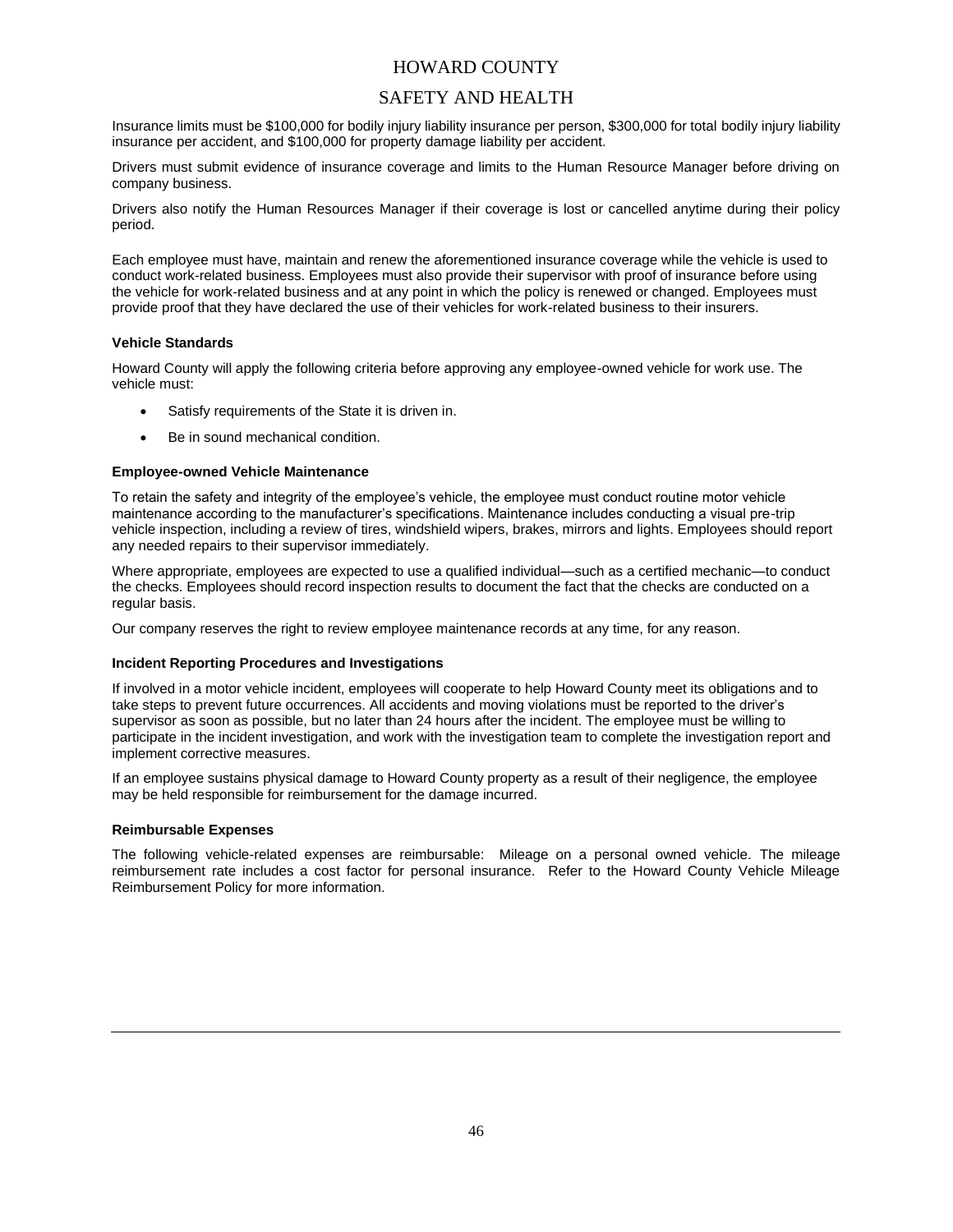## SAFETY AND HEALTH

I have read, understand and agree to abide by Howard County Use of Employee-owned Vehicles for Work Policy. I understand violations of this policy will not be tolerated and may include disciplinary action, including termination.

Printed Name **Employer Witness Signature** 

Employee Signature Date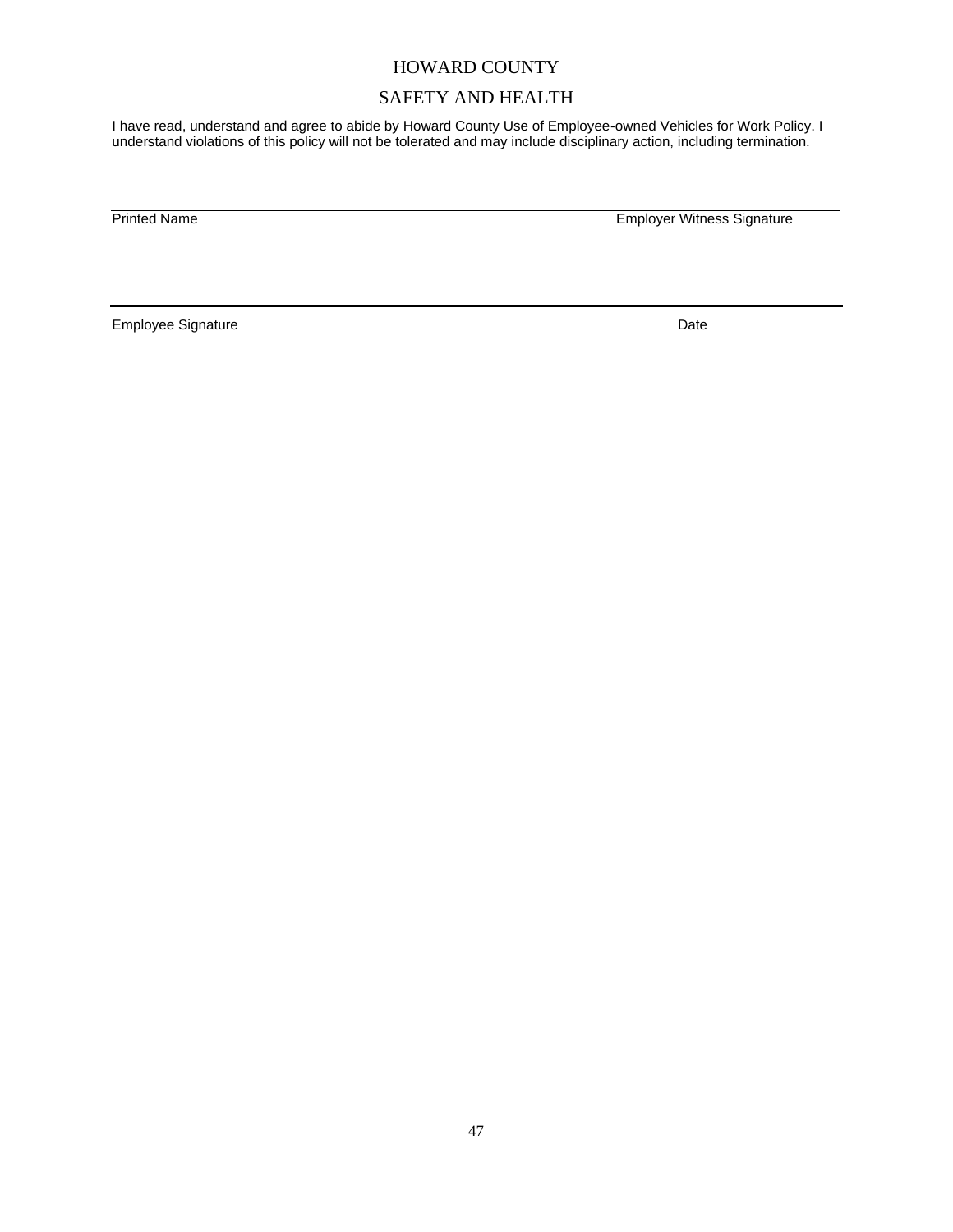# HOWARD COUNTY SAFETY AND HEALTH

# **Mobile Technology Device Policy While Driving**

Location: All Howard County Employees Effective Date: July 26, 2021 Revision Number: 1

#### **Purpose**

This policy establishes how Howard County will comply with restrictions of mobile device use when operating a motor vehicle.

#### **Scope**

This policy applies to all employees who use company vehicles, rented vehicles on the company's behalf or personal vehicles used for company purposes.

#### **Background**

Use of mobile technology devices such as cellular phones, laptops, personal digital assistants, navigation systems, and portable digital audio and video players have been shown to distract drivers and can increase the risk of motor vehicle accidents. To help reduce the possibility of vehicle accidents in connection with the use of mobile technology, Howard County has adopted this policy applicable to all employees while driving a company vehicle or any other vehicle (including rented, leased, borrowed, or personally owned vehicle) while conducting company business.

· Employees should comply with all federal, state, and local laws and regulations regarding the use of mobile technology devices including cellular phones.

- · Use of handheld cellular phones while driving is prohibited, with limited emergency exceptions.
- · Cellular phone calls using hands-free technology while driving is prohibited, except by emergency vehicles.

· Sending or reading text messages or e-mails, dialing cellular phones, viewing television, videos or DVDs and inputting data into laptop computers, personal digital assistants or navigation systems should be prohibited while driving.

Receipt and acknowledgement of the written mobile technology device use policy by each employee is documented.

#### **Definitions**

- **Hand-held mobile device (**also known as **cellphone, mobile phone, smart phone, hand-held cell, handset):** Any mobile communication device that falls under or uses any commercial mobile radio service, as defined in the Federal Communications Commission (FCC) 47 CFR § 20.3. Wireless communication devices such as satellite phones and broadband radio service are also included in this definition. Two-way radios, walkie-talkies, citizens band radios and compliant mobile devices (i.e. hands-free headsets) are not considered hand-held mobile devices.
- **Driving**: Operating a motor vehicle on the highway—including while temporarily stationary because of traffic, a traffic control device or other momentary delay. Driving does not include operating a motor vehicle when the driver has moved the vehicle to the side of, or off, a highway and has halted in a location where the vehicle can safely remain stationary.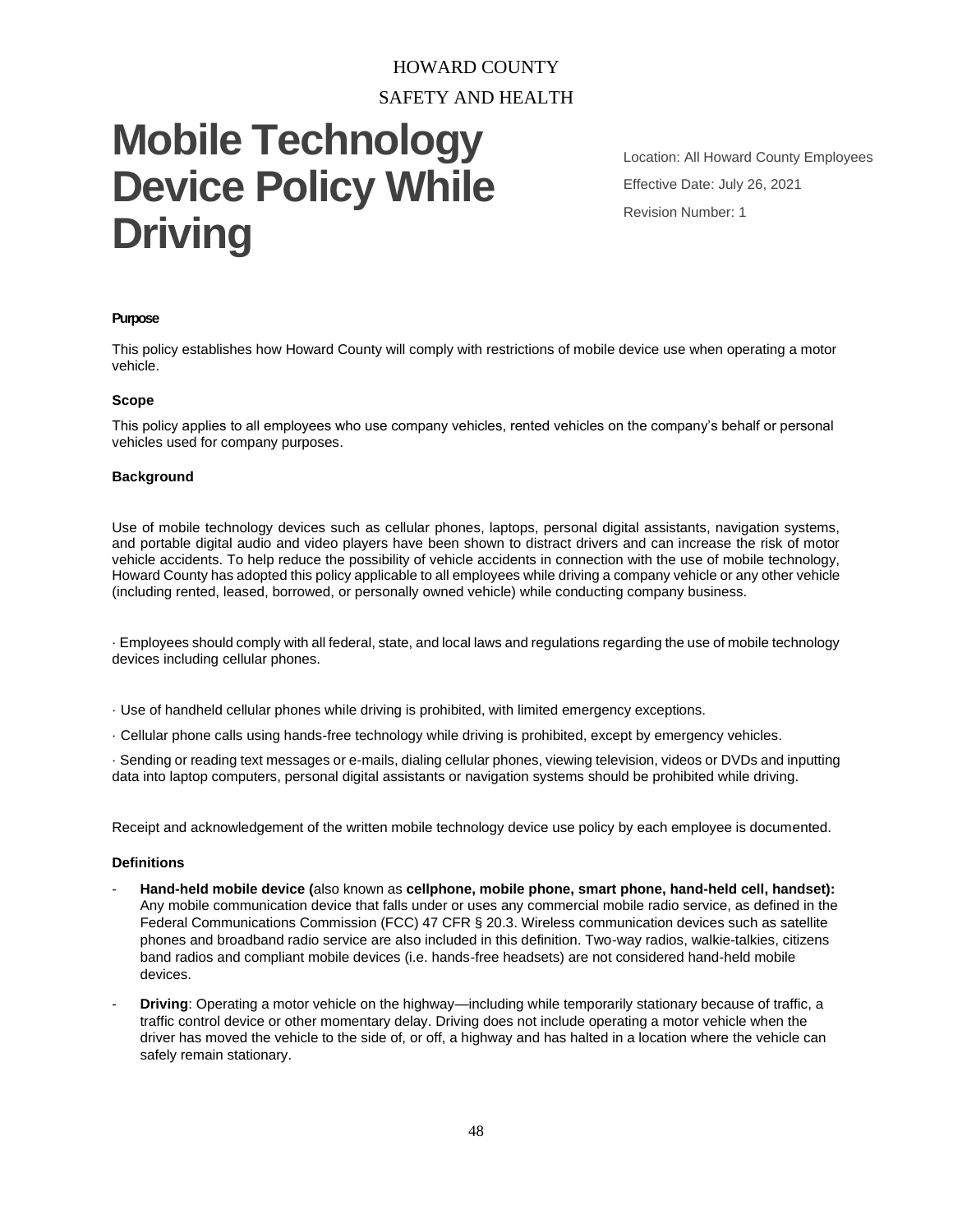## SAFETY AND HEALTH

#### **General Procedures**

- Use of hand-held mobile devices while driving is strictly prohibited under Howard County policy. This includes all functions of the device, including phone calls, text messaging/SMS, email, MMS, internet use and camera use.
- Passengers making or taking calls for the driver is permissible, provided the interaction does not affect the driver's performance.
- Regular callers must be informed that the driver will not be available while driving and should be notified beforehand of the best times to call based on driving schedule.
- Employees who receive calls from co-workers who are driving are obligated to ask that the co-worker to call back at a more appropriate time.

#### **Headset/ Hands-free Use**

Howard County prohibits employees from making calls regardless of the use of hands-free devices or headsets. Due to the increased risk of injury from distracted driving, Howard County prohibits the use of mobile devices in company vehicles to keep those on the road safe and reduce the liabilities of our drivers and Howard County, as a whole.

If the need arises for the use of a mobile device, employees must pull over and find a safe place to park their vehicle prior to making the phone call. This can include parking lots, gas stations or, if necessary, the side of the road. The vehicle must not be in motion at any point of time that a phone call is being made.

#### **Exception in Cases of Emergency Vehicles**

Drivers are permitted to use a hand-held mobile device if necessary to communicate with law enforcement or other emergency services.

Howard County is not responsible for any traffic violations or parking tickets acquired by a violation of city ordinance, state or federal laws regarding your driving habits and during your operation of a company motor vehicle. Any ticket issued is the employee's responsibility, even if the ticket is issued while conducting business for our company. Drivers must report any traffic violations or parking tickets to their supervisor by the end of the shift during which they received the violation.

it is our policy that employees are prohibited from using a mobile device during the operation of a company vehicle, a company leased vehicle, or a personal vehicle being used for company purposes.

All company employees must comply with this Hand-held Mobile Device policy, and failure to follow the policy will result in discipline and/or termination. It is Howard County's mission to reduce the risk of traffic-related fatalities due to distracted driving caused by using a mobile device.

#### **Acknowledgment**

If you have any uncertainty or questions regarding the content of this policy, you are required to contact your supervisor. This should be done prior to signing and agreeing to this policy.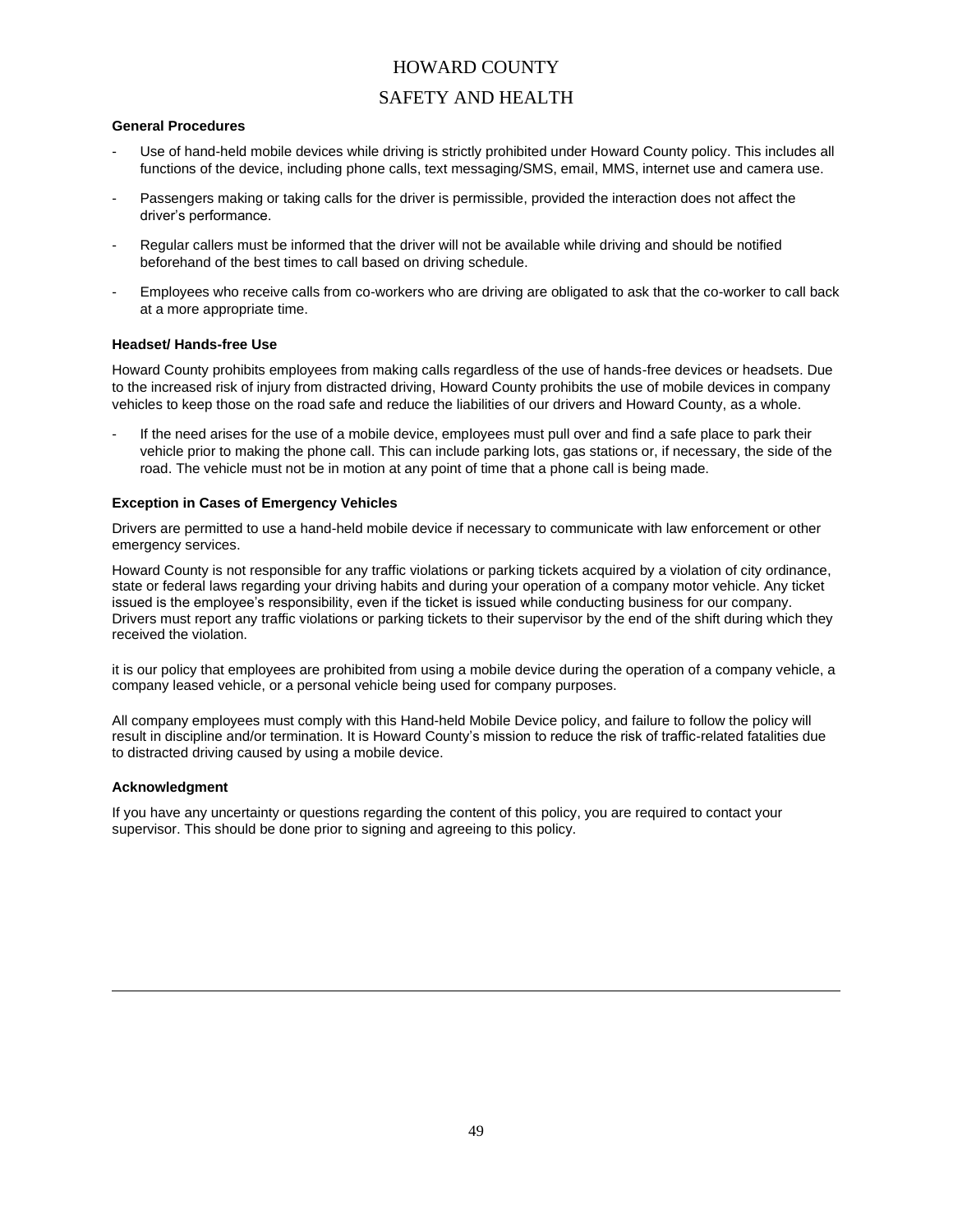## SAFETY AND HEALTH

I have read and understand Howard County's Hand-held Mobile Device Policy, and I understand the requirements and expectations of me as an employee. I agree to adhere to all provisions and procedures outlined in the policy, and I understand that failure to do so will result in discipline up to and including termination.

 $\overline{a}$  , and the state of the state of the state of the state of the state of the state of the state of the state of the state of the state of the state of the state of the state of the state of the state of the state o

Print Employee Name **Date** Date of Print Employee Name **Date** Date of Print Employee Name **Date** 

Employee Signature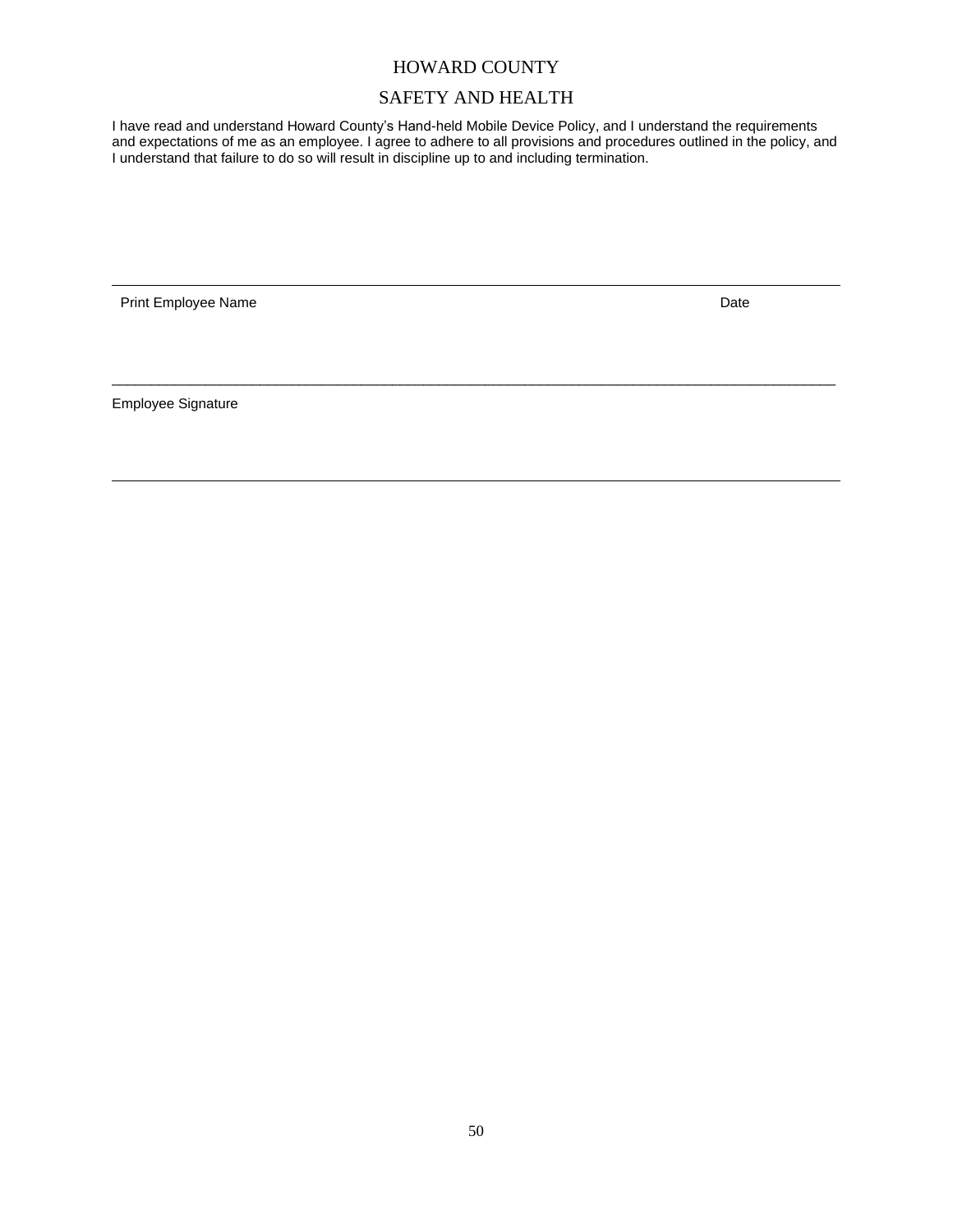## HOWARD COUNTY SAFETY AND HEALTH

# **Mobile Technology Device Policy While Driving For Road & Bridge / Equipment Operating**

Location: All Howard County Employees Effective Date: July 26, 2021 Revision Number: 1

#### **Purpose**

This policy establishes how Howard County will comply with restrictions of mobile device use when operating a motor vehicle.

#### **Scope**

This policy applies to all employees who use company vehicles, rented vehicles on the company's behalf or personal vehicles used for company purposes.

#### **Background**

Use of mobile technology devices such as cellular phones, laptops, personal digital assistants, navigation systems, and portable digital audio and video players have been shown to distract drivers and can increase the risk of motor vehicle accidents. To help reduce the possibility of vehicle accidents in connection with the use of mobile technology, Howard County has adopted this policy applicable to all employees while driving a company vehicle or any other vehicle (including rented, leased, borrowed, or personally owned vehicle) while conducting company business.

· Employees should comply with all federal, state, and local laws and regulations regarding the use of mobile technology devices including cellular phones.

· Use of handheld cellular phones while driving is prohibited, with limited emergency exceptions.

· Cellular phone calls using hands-free technology while driving is allowed.

· Sending or reading text messages or e-mails, dialing cellular phones, viewing television, videos or DVDs and inputting data into laptop computers, personal digital assistants are prohibited while driving.

Receipt and acknowledgement of the written mobile technology device use policy by each employee is documented.

#### **Definitions**

- **Hand-held mobile device (**also known as **cellphone, mobile phone, smart phone, hand-held cell, handset):** Any mobile communication device that falls under or uses any commercial mobile radio service, as defined in the Federal Communications Commission (FCC) 47 CFR § 20.3. Wireless communication devices such as satellite phones and broadband radio service are also included in this definition. Two-way radios, walkie-talkies, citizens band radios and compliant mobile devices (i.e. hands-free headsets) are not considered hand-held mobile devices.
- **Driving**: Operating a motor vehicle on the highway—including while temporarily stationary because of traffic, a traffic control device or other momentary delay. Driving does not include operating a motor vehicle when the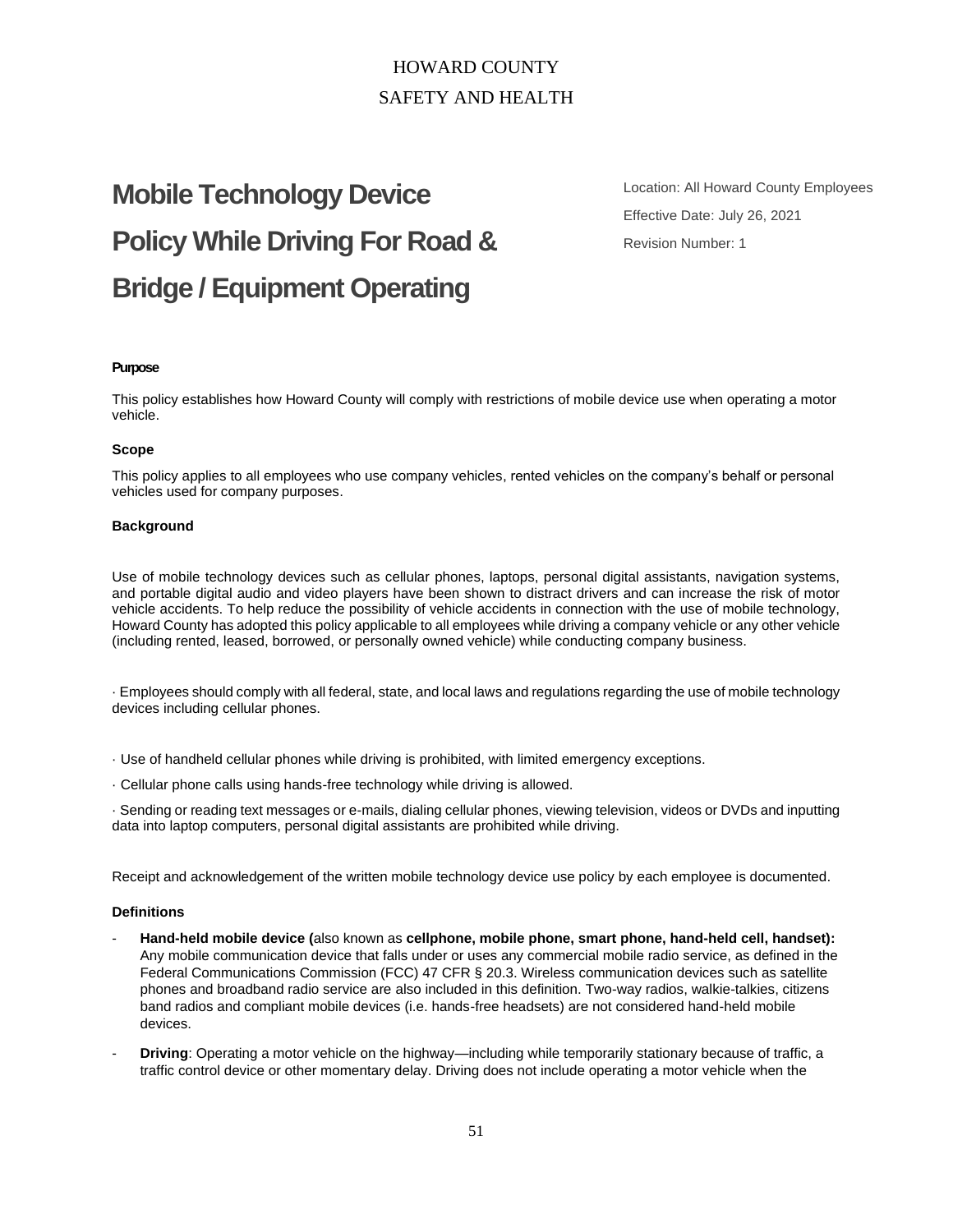## SAFETY AND HEALTH

driver has moved the vehicle to the side of, or off, a highway and has halted in a location where the vehicle can safely remain stationary.

#### **General Procedures**

- Use of hand-held mobile devices while driving is strictly prohibited under Howard County policy. This includes all functions of the device, including phone calls, text messaging/SMS, email, MMS, internet use and camera use.
- Passengers making or taking calls for the driver is permissible, provided the interaction does not affect the driver's performance.
- Regular callers must be informed that the driver will not be available while driving and should be notified beforehand of the best times to call based on driving schedule.
- Employees who receive calls from co-workers who are driving are obligated to ask that the co-worker to call back at a more appropriate time.

#### **Exception in Cases of Emergency Vehicles**

Drivers are permitted to use a hand-held mobile device if necessary to communicate with law enforcement or other emergency services.

Howard County is not responsible for any traffic violations or parking tickets acquired by a violation of city ordinance, state or federal laws regarding your driving habits and during your operation of a company motor vehicle. Any ticket issued is the employee's responsibility, even if the ticket is issued while conducting business for our company. Drivers must report any traffic violations or parking tickets to their supervisor by the end of the shift during which they received the violation.

it is our policy that employees are prohibited from using a mobile device during the operation of a company vehicle, a company leased vehicle, or a personal vehicle being used for company purposes.

All company employees must comply with this Hand-held Mobile Device policy, and failure to follow the policy will result in discipline and/or termination. It is Howard County's mission to reduce the risk of traffic-related fatalities due to distracted driving caused by using a mobile device.

#### **Acknowledgment**

If you have any uncertainty or questions regarding the content of this policy, you are required to contact your supervisor. This should be done prior to signing and agreeing to this policy.

I have read and understand Howard County's Hand-held Mobile Device Policy, and I understand the requirements and expectations of me as an employee. I agree to adhere to all provisions and procedures outlined in the policy, and I understand that failure to do so will result in discipline up to and including termination.

| <b>Print Emplovee Name</b> | Date |
|----------------------------|------|
|----------------------------|------|

Employee Signature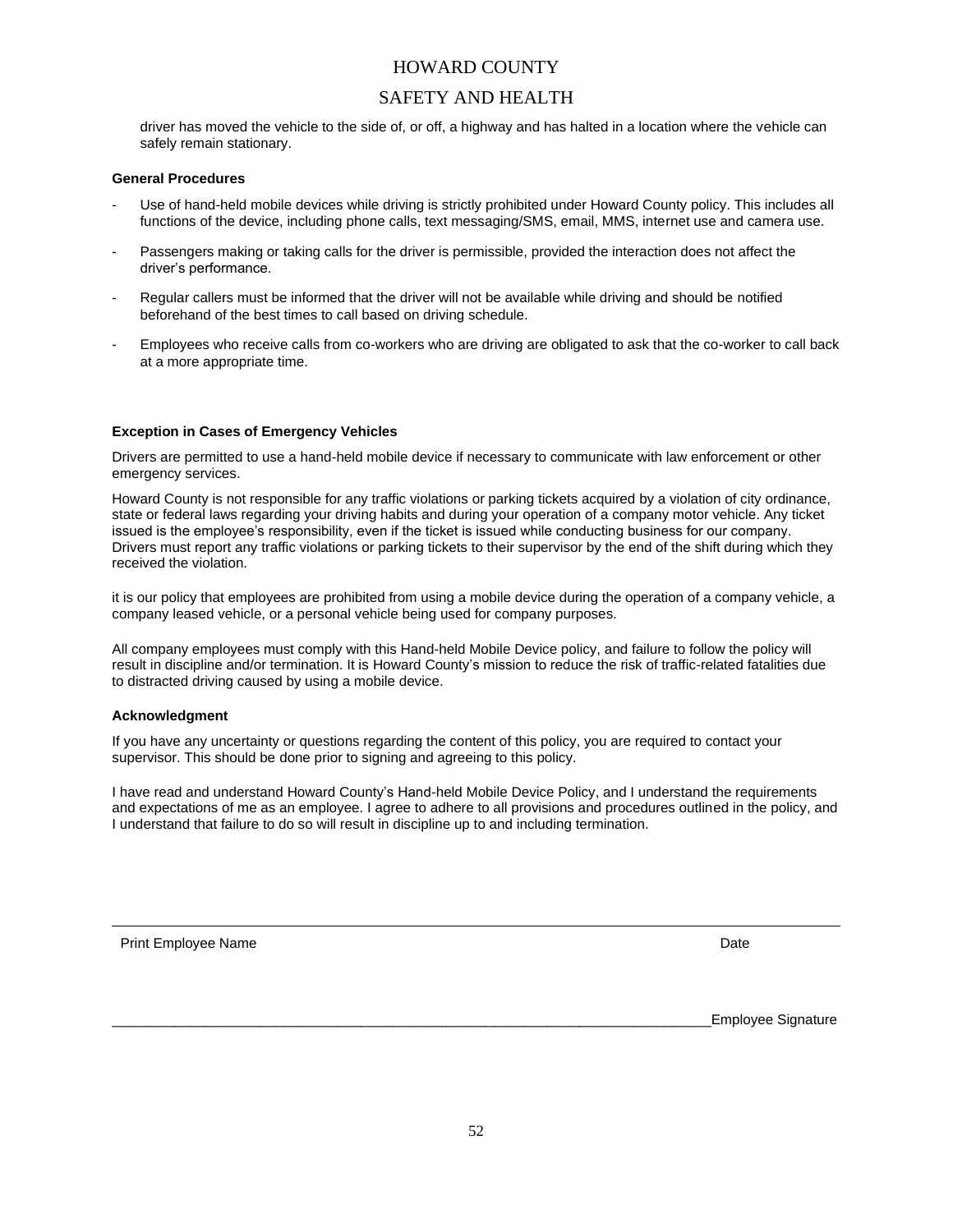# HOWARD COUNTY STANDARDS OF CONDUCT AND PERFORMANCE MANAGEMENT

# **STANDARDS OF CONDUCT AND PERFORMANCE MANAGEMENT**

## **A. EMPLOYEE APPEARANCE AND CONDUCT**

It is the policy of the County that each employee is accountable for adhering to standards of dress and image that project professionalism and contribute to a respectful and businesslike environment. A dress code provides the minimum standard for this image and employees are encouraged to exceed the minimum.

All clothing must be clean and pressed, and personal grooming and hygiene must be neat and clean. Clothes must fit properly, and not be overly loose or tight, sexually provocative, sheer, or unhemmed. Undergarments may not be exposed. If an employee has a question about whether a particular item of clothing is appropriate, the employee should consult a supervisor before wearing the item of clothing to work.

If exposed, tattoos must be discreet and tasteful. Offensive tattoos or those covering significant amounts of visible skin are prohibited. Hair must be conservatively styled and, if artificially colored, must be a color that grows naturally. Facial jewelry is prohibited.

For employees who work in office settings, professional business-casual attire is required while working, including for all trainings, conferences, and similar events unless otherwise instructed by management.

Some County employees may have different dress codes or uniform requirements. These will be communicated to employees by their supervisors. Supervisors must administer guidelines that are appropriate for their work units and counsel their employees when necessary. Employees who are issued uniforms shall be responsible for maintaining their uniforms in a neat and orderly manner. While in uniform, employees must conduct themselves in a manner that represents pride in the County and the citizens they serve.

The County expects you to contribute to a favorable work environment by performing your responsibilities in a competent, enthusiastic, mature, and committed manner, and to show courtesy to your coworkers and the public. You are expected to ask questions and take the initiative to improve those areas where you need help. If you cannot or will not commit yourself, your employment here will be terminated. To retain an unsuitable employee does a disservice to the employee, the County, its employees and those we serve, and ultimately affects the County's image and efficiency.

Of course, no policy or manual can realistically list all possible behaviors that would be viewed as unacceptable, and you are required to use common sense in your conduct, behave at all times in an honorable, safety-conscious and business-like manner, and to treat your coworkers, supervisors, and customers with respect.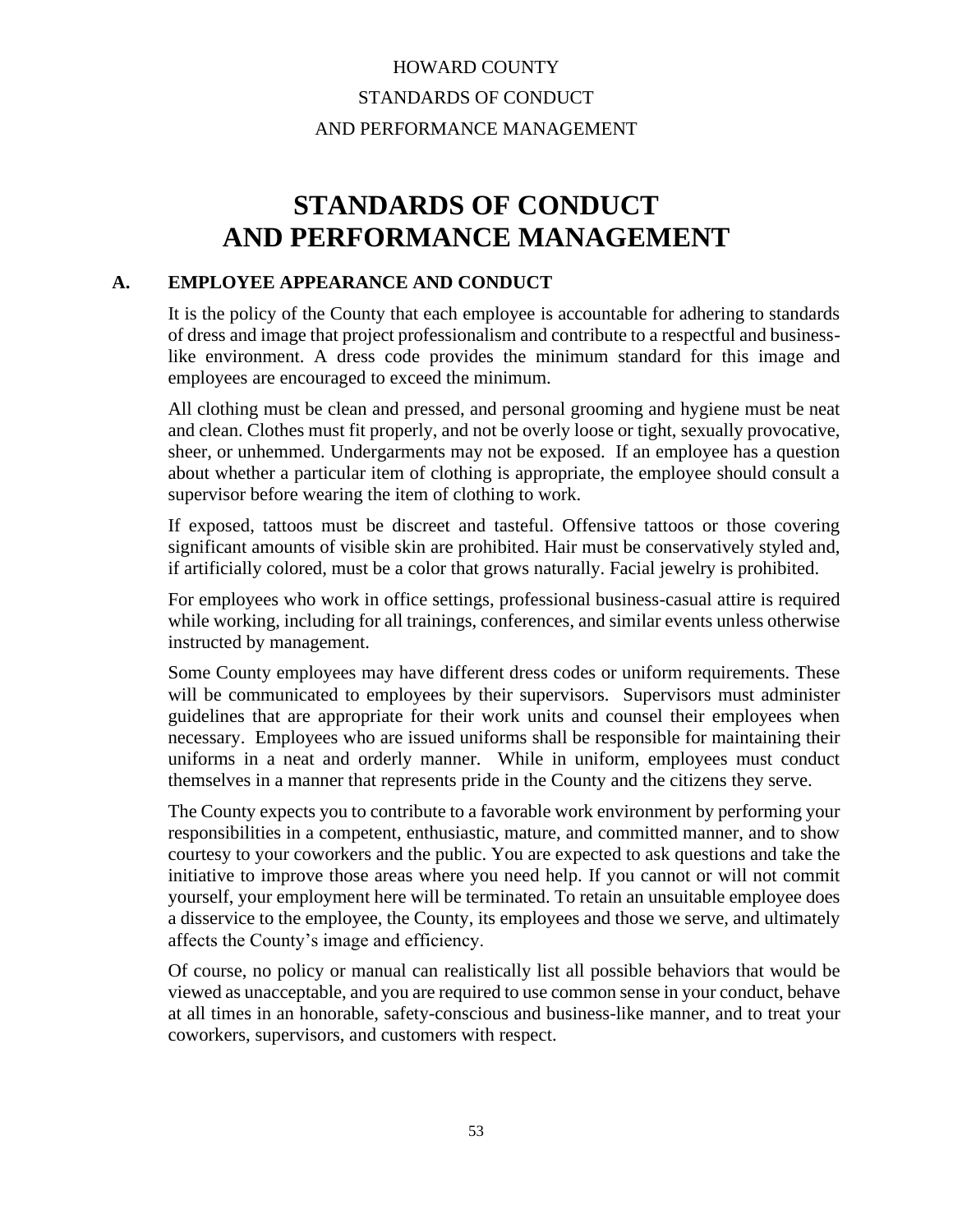## STANDARDS OF CONDUCT

## AND PERFORMANCE MANAGEMENT

Some employee behavior or work performance will result in immediate termination. Other problems are more appropriately handled by warnings, counseling, additional training, or written reprimands, which will lead to termination if improvement is not shown. Of course, you remain an at-will employee, so any action is at the sole discretion of your department head.

## **B. ATTENDANCE**

Good attendance is an important requirement for County employees. If you are unable to report for work as assigned, you must notify your department head as soon as you know you will be absent or tardy, and always before the start of work or as soon thereafter as possible. All planned absences should be requested and directed to the attention of the employee's department head as far in advance as possible; as soon as the employee knows of the absence, the department head should know. All appointed officials must notify the County Judge's office in advance of any planned absences of one day or more. Frequent absences or tardiness may subject you to disciplinary action. Two consecutive working days without notification and approval by the department head may be considered as a resignation or job abandonment, and your employment may be terminated.

Except as otherwise required by law, employees with serious attendance problems will be subject to disciplinary action. Failure to improve may lead to dismissal.

*Nothing in this attendance policy is intended to conflict with the provisions of the Family and Medical Leave Act (FMLA). If the FMLA applies, its provisions will prevail over conflicting statements elsewhere.*

## **C. CONFIDENTIALITY**

Certain information concerning County business must be held in strict confidence and must not be discussed with others on or off the job except for purposes of necessary County business, or as required by law. Such confidential information includes but is not limited to: employee health information and information related to ongoing litigation. Certain positions at the County may have a higher duty of confidentiality if they are intrusted with information because of their position, such as employees working in human resources, tax, medical facilities, etc. All outside requests for public information must be forwarded to the elected official or department head for response in accordance with the Texas Public Information Act and its exceptions.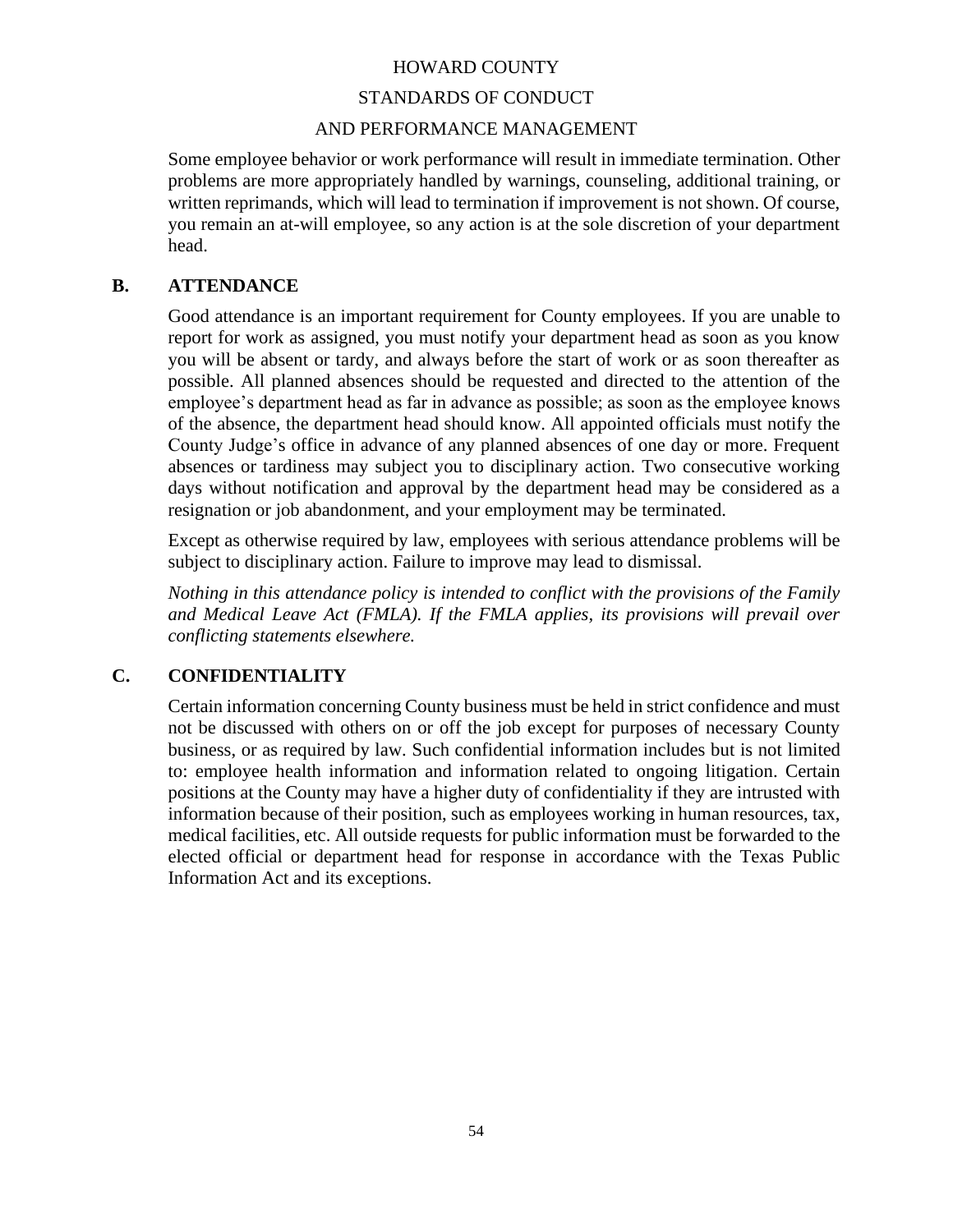### STANDARDS OF CONDUCT

### AND PERFORMANCE MANAGEMENT

## **D. TELEPHONE USE**

The County telephones are for business use only. The use of County telephones for personal business should be kept to a minimum. Personal long distance calls and fax use are highly discouraged and unauthorized use of the phone for long distance calls and/or failure to reimburse the County for personal long distance calls may result in dismissal. Department Heads should review and approve all long distance calls and the County shall be reimbursed for any personal long distance calls. The department head has the authority to designate who will make County long distance calls.

Personal cell phone use at work, including voice and other electronic means of communication, should also be kept to a minimum. Cell phones should be silenced and allowed to go to voicemail except in cases of emergency. Employees must use their breaks to return personal calls, texts, and emails whenever possible. If a particular employee abuses personal communication privileges, department heads have the discretion to impose stricter cell phone use rules for that individual. Cell phones should never be answered while an employee is interacting with the public as part of their job.

To maintain safety for our employees and others on the road, the use of any cell phone or other handheld communication device while driving a County vehicle is strictly prohibited. Additionally, employees are prohibited from using any cell phone or other handheld communication device for County business purposes, while driving any vehicle. This includes, but is not limited to, answering or making calls and engaging in phone conversations (unless using a hands-free device), and reading or responding to emails and text messages.

#### **Expectation of Privacy**

Texts, emails and other communications sent on your personal cell phone or device may be subject to open-records requests if such communications involve County business. If you send or receive communications relating to County business on your personal device, you must transmit it to the County system or otherwise preserve it according to record retention laws.

Additionally, any information received or transmitted on County devices, whether County business or not, may be subject to open-records requests.

## **E. POSTAGE AND POSTAGE MACHINE**

The County postage and postage machinery will be used only for business related to the operation of County offices and departments. No personal correspondence will be sent for processing on the postage machinery.

## **F. COUNTY-OWNED OFFICE SUPPLIES AND EQUIPMENT**

All office supplies, equipment and office machinery will be used only for business related to the operation of County offices and departments. County purchases of office supplies,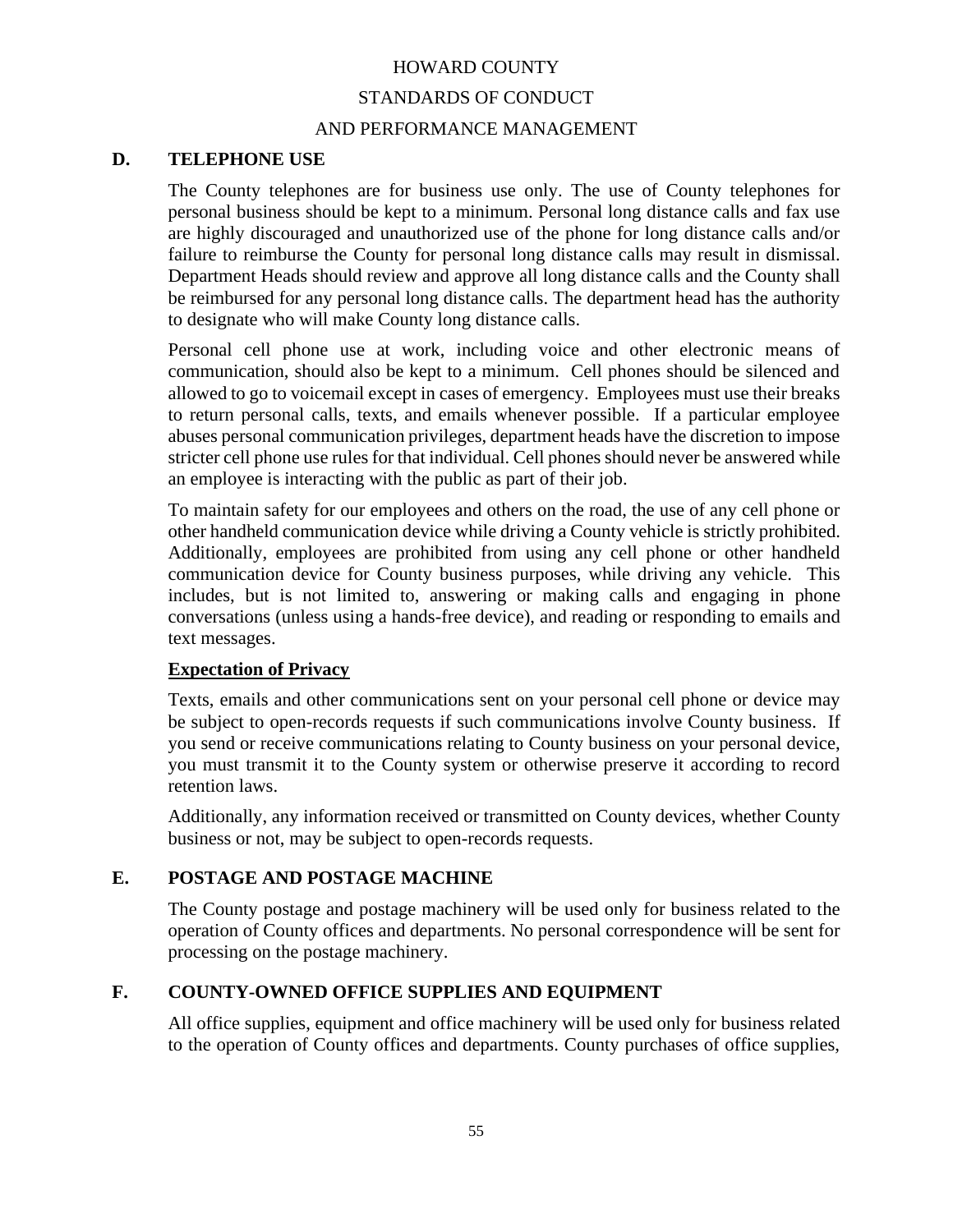## STANDARDS OF CONDUCT

## AND PERFORMANCE MANAGEMENT

equipment and office machinery will be made through the County Auditor in accordance with the Purchasing Policy adopted by the Commissioners Court.

Department officials and department heads will be responsible for all equipment assigned to their departments and will be held accountable for proper accounting, maintenance and use of said equipment. Any equipment transfer from one department to another must be handled by the County Auditor. All officials and department heads leaving the employment of the County will arrange for an inventory of equipment assigned to them. This inventory will take place prior to the time the official or department head leaves the employment of the County. If any item of equipment is found to be missing at the time of the inventory, the official or department head may be held responsible for finding or replacing the missing equipment.

Office equipment and supplies will not be removed from their assigned departmental location for any reason other than for business related to the operation of County offices and departments.

No employee of the County will be allowed to purchase office supplies, equipment or office machinery for personal use from the County. County employees will be allowed to bid on surplus property offered to the public at public auction, just as any other citizen of the County.

It shall be the responsibility of each official or department head to ensure the strict enforcement of this policy.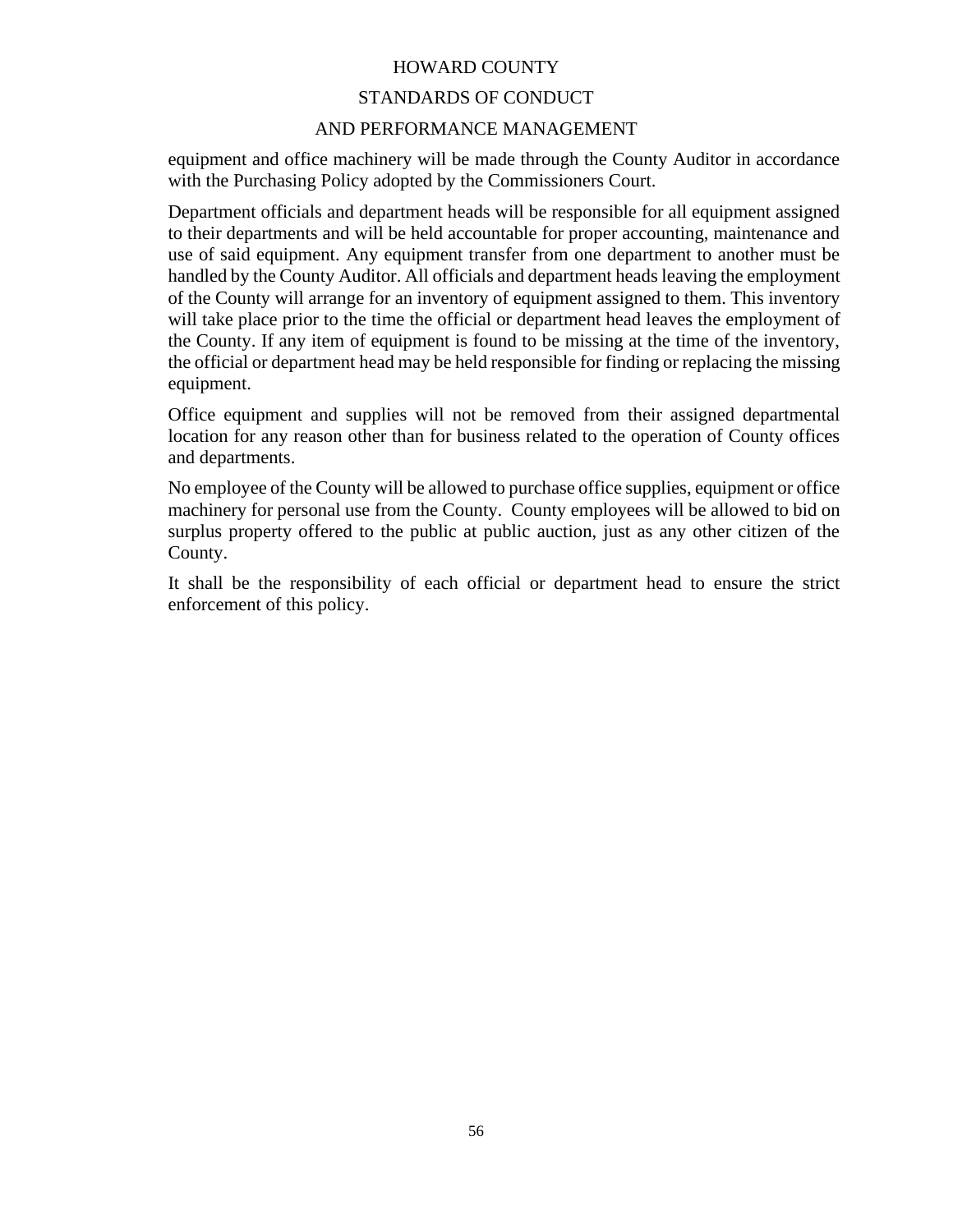# HOWARD COUNTY STANDARDS OF CONDUCT AND PERFORMANCE MANAGEMENT

## **G. COPY MACHINES, PRINTERS, SCANNERS**

All County owned/rented copy and reproduction machinery will be used only for business related to the operation of County offices and departments. Copies may be made on the machinery for the general public at a set fee per copy.

## **H. ELECTRONIC COMMUNICATIONS, COMPUTER, INTERNET, AND SOCIAL MEDIA POLICY**

To facilitate business communications and work-related research, the County provides staff access to various types of telecommunications equipment, including but not limited to the following: Internet, phones and voice mail, wireless devices, computers and related equipment, and email. These systems are County property and should be used for business matters directly related to the activities of the County business. Personal business should not be conducted by means of the County-owned electronic communication systems. All materials, information and software created, transmitted, downloaded or stored on the County's computer system are the property of the County, and employees have no reasonable expectation of privacy in such information.

Copies of electronic messages should be sent only for valid business reasons. No employee shall send email under another employee's name without authorization.

Inappropriate use of the County's electronic communication systems includes but is not limited to the following: transmitting, accessing, displaying, posting, downloading or distributing obscene, harassing, sexually explicit, racially offensive, or other material that would the County's discrimination or harassment policies; and, transmitting any of the County's confidential or proprietary information. Transmissions covered by this policy include email, text messages, instant messages, and online applications and postings.

Officials, staff and volunteers who post material on non-County social media and other Internet sites, blogs, or other public forums must take extreme caution not to appear to be representing the County in any manner, whether during or after their working hours. Online behavior, whether on or off duty, must not disparage, reflect badly upon, or misrepresent the County or its interests in any manner. Harassing or disparaging coworkers through on-line posting violates this policy. The County has the right to monitor such sites and protect its interests. This policy does not, however, prohibit employees from exercising their First Amendment rights.

**The County retains the right to access communication and/or electronic records stored or communicated through County infrastructure.**

## **I. SMOKING/TOBACCO USE**

Howard County is a tobacco-free work place. Employees are prohibited from using any form of tobacco product while on duty except for designated break periods. Employees and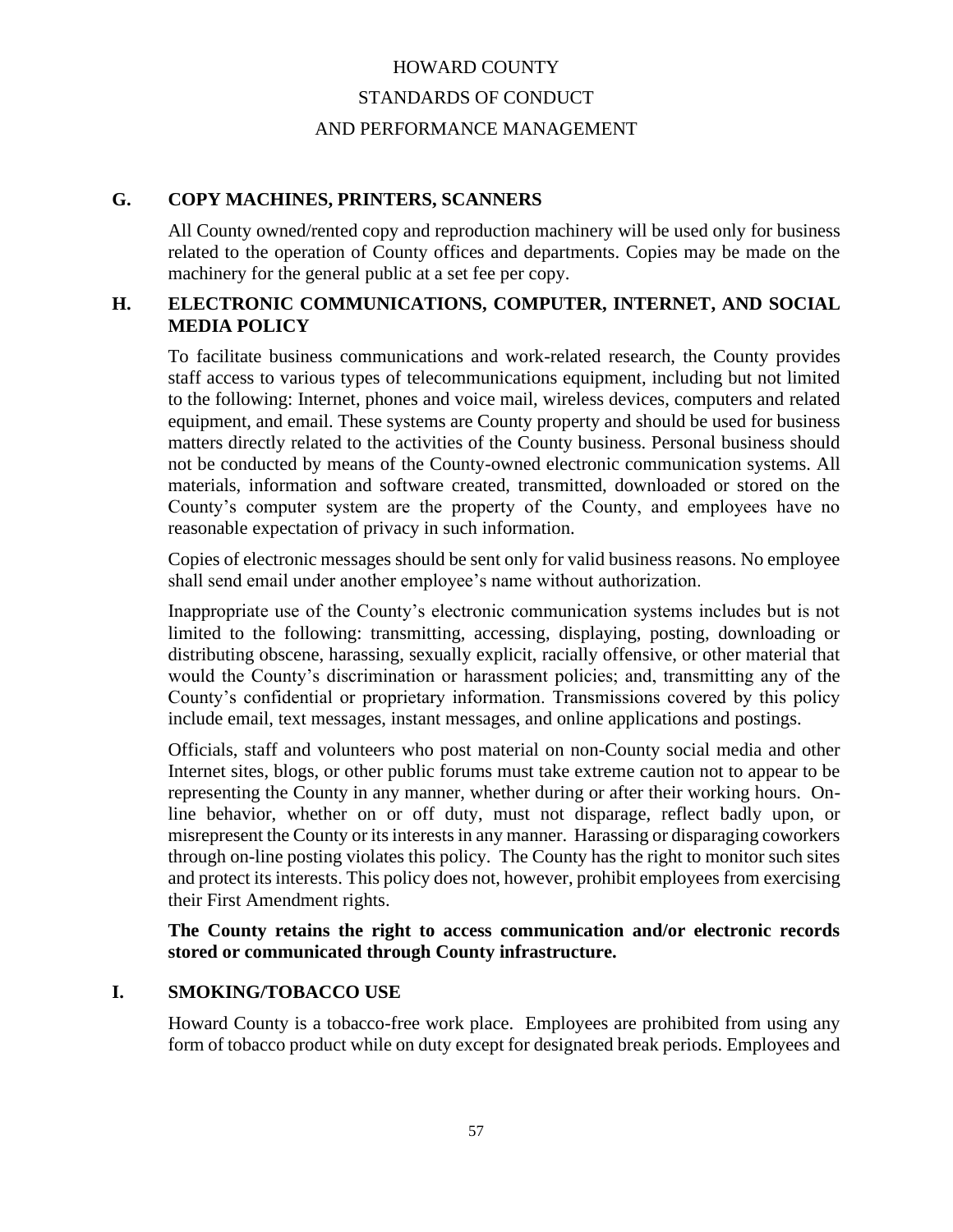## STANDARDS OF CONDUCT

## AND PERFORMANCE MANAGEMENT

visitors are prohibited from smoking, including using "e-cigarettes", or using any form of tobacco product inside County buildings, enclosed walkways and County vehicles.

While on break, employees should refrain from smoking or using any form of tobacco product in public areas where the public and/or employees must walk through to enter a County building (i.e. near a door of a County building.)

## **J. POLICY FOR OUTSIDE EMPLOYMENT**

An employee shall not engage in outside employment, including self-employment, where such employment would constitute a conflict of interest or would adversely affect the employee's performance in the County service.

All outside employment must be reported to and approved by the elected official and/or department head. In those cases where a conflict may exist, the elected official and/or department head will report the facts to the Commissioners' Court. Department heads will report any of their own outside employment to the Commissioners' Court or District Judge (whichever applies) for approval prior to engaging in such outside employment.

Elected officials are excluded from the requirement set forth in this policy for reporting outside employment as specific state statutes address conflict of interest issues relating to elected officials.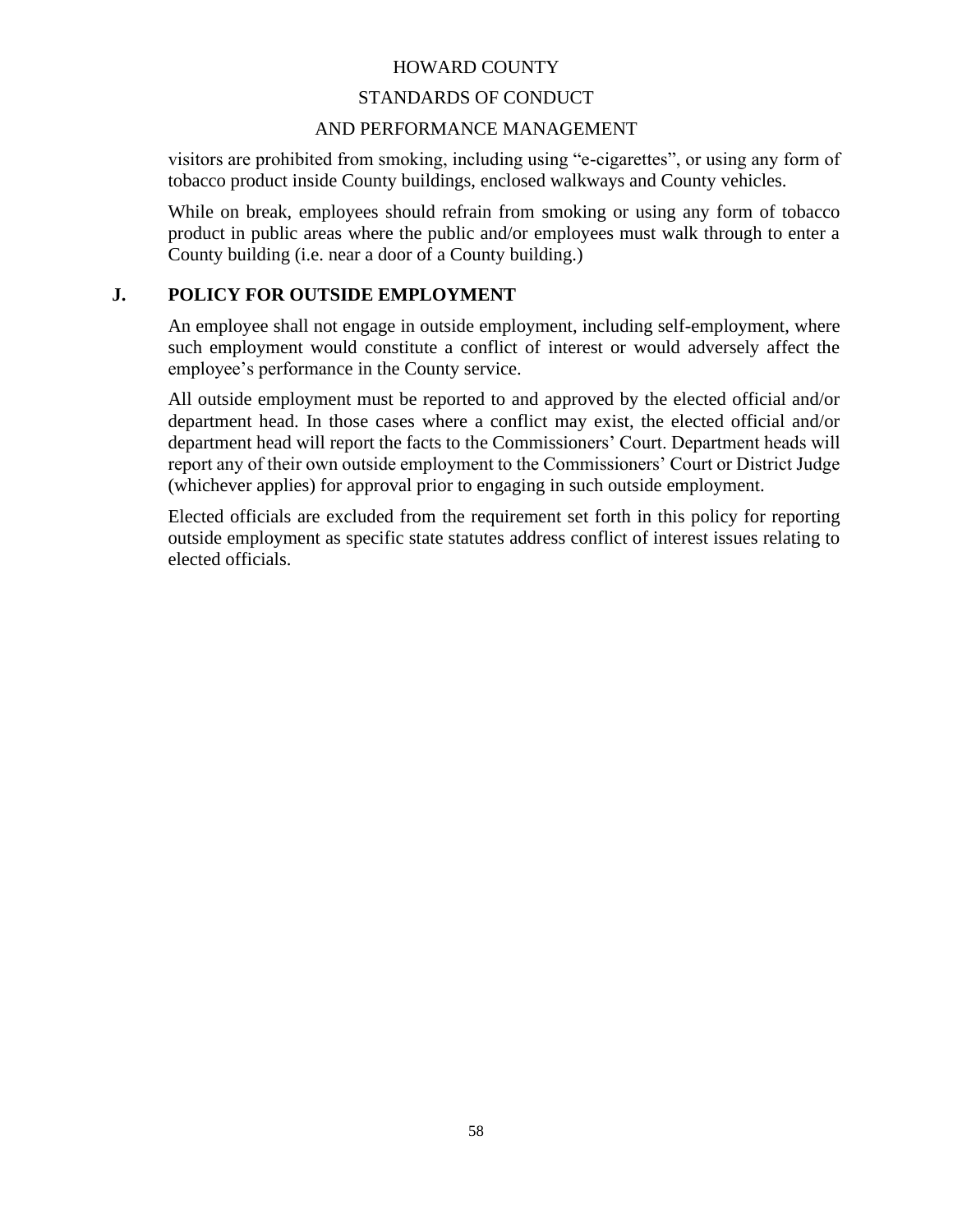## HOWARD COUNTY WAGE ADMINISTRATION AND PAYROLL PRACTICES

# **WAGE ADMINISTRATION AND PAYROLL PRACTICES**

## **A. TYPES OF POSITIONS**

- **1. Full-time regular** Employees in this classification work at least 30 hours per week on a regular basis. All benefits, as approved by Howard County Commissioners' Court, are extended to these employees under this classification, except when explicitly excluded during the employee's first six months of employment, such as in the case of vacation.
- **2. Part-time regular** Employees in this classification work less than 30 hours per week on a regular basis. Those in this classification do not receive any fringe benefits except Workers' Compensation Insurance, Social Security Benefits and Retirement.
- **3. Full-time temporary** Employees in this classification work 40 hours per week for a stated period of time. Other than exceptions, as may be approved by Commissioners' Court, an employee may be on temporary status up to a maximum of three months. Under this classification, employees are eligible for Workers' Compensation Insurance and Social Security Benefits.
- **4. Part-time temporary** Employees in this classification work for a stated period of time, generally for a maximum of three consecutive months in duration, and less than 40 hours per week. Employees working on a part-time, temporary basis are eligible for Workers' Compensation Insurance and Social Security Benefits.

## **B. NEW EMPLOYEES**

All newly hired employees are to report to the County Treasurer's office to complete W-4 forms, retirement and insurance forms.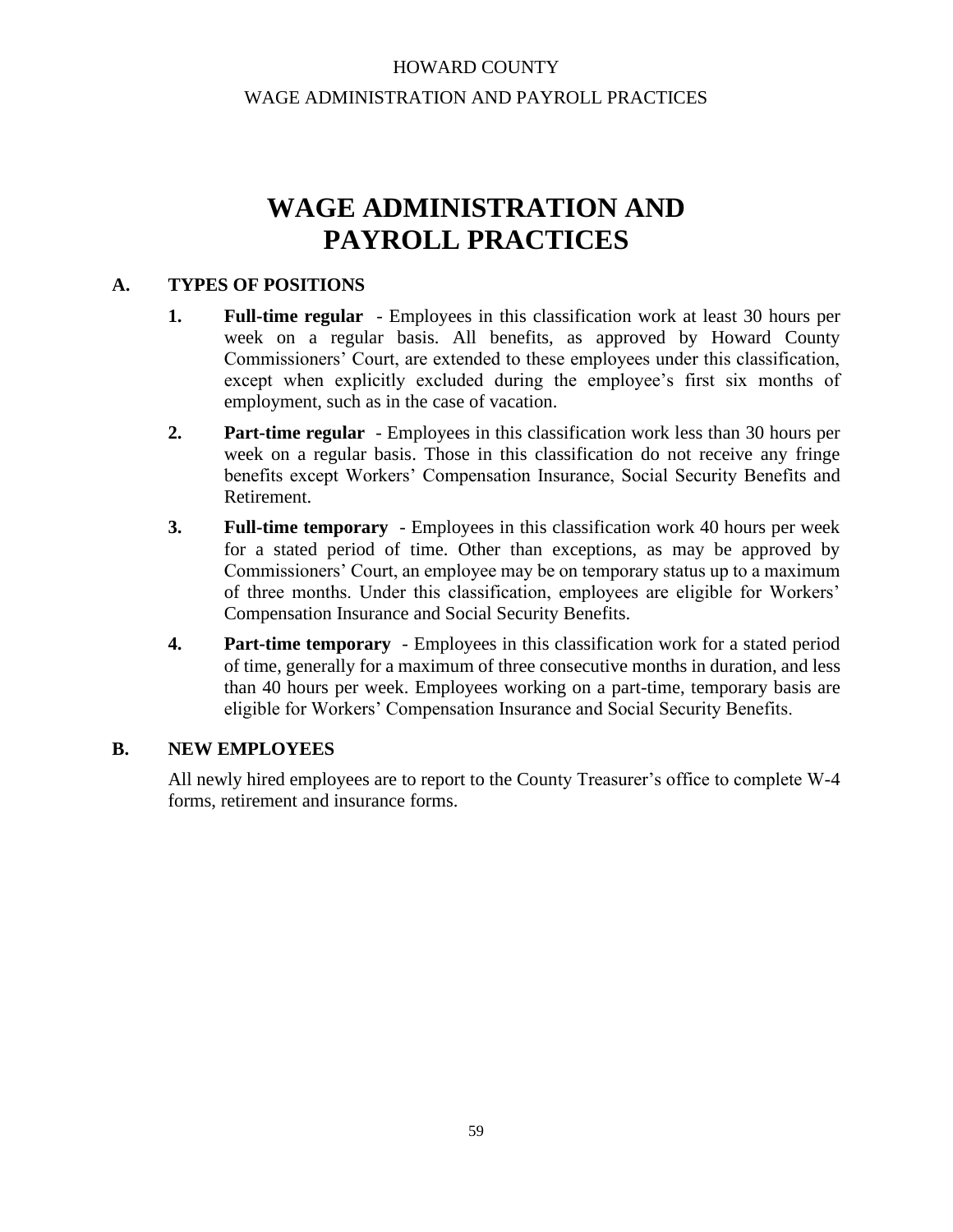## WAGE ADMINISTRATION AND PAYROLL PRACTICES

## **C. WORK HOURS**

Normally, all full-time County employees will work a MINIMUM of 40 hours each week. County offices within the Courthouse will normally be open from 8:00 a.m. to 5:00 p.m. daily, except on Saturday and Sunday. Some offices may close during the noon hour. The law allows elected officials to set the office hours of those departments under their control. Those employees who are appointed by elected officials other than the Commissioners' Court may have their departmental operation set by those who appointed them. The Commissioners' Court may establish the hours of operation in order to better serve the public for departments under their management control. Some employees may be on shift schedules or other alternate schedules, and should follow their supervisor's direction as to expected hours of work.

Offices may remain open during the noon hour and lunch periods may be staggered according to the requirements of the office and regulated by the department head.

Coffee breaks, if allowed, will be regulated by the department head. No office will be left unattended during office hours or during coffee breaks.

### **Nursing Mother Breast Milk Expression (Pumping) Break Policy:**

For the year following the birth of their child, employees who are nursing mothers are allowed reasonable break time, comfort and privacy to express milk. If regularly scheduled breaks and meal times are not sufficient, nursing mothers may take additional time to express milk. These additional breaks are not considered compensable working time and should be deducted from the total time worked. Employees may choose to use accrued paid leave for this purpose. Nursing mothers should notify their immediate supervisor or HR of their need for this accommodation so that arrangements can be made to provide a private, comfortable location to express milk.

## **D. ELECTRONIC AND PAPER TIME SLIPS**

**1. Electronic Time Slips** - All non-exempt employees are responsible for clocking in and out on the time clock if one is provided. The electronic time sheet must reflect actual hours worked and paid time-off hours used such as sick leave and vacation time. The department head is responsible for including hours that cannot be added by the employee. Overtime hours worked will be calculated in the County Treasurer's office at the rate of one and one-half hours for each hour actually worked over 40 in one seven-day work week, or over 80 in two weeks for law enforcement employees.

Each electronic time slip must have all hours checked off by the employee and the department head certifying that the hours are an accurate reflection of the time shown. The check mark represents a signature.

## **AN EXPLANATION FOR OVERTIME WILL BE NOTED BESIDE THE HOURS ON THE TIME CLOCK OR HANDWRITTEN ON THE PAPER TIME SHEET.**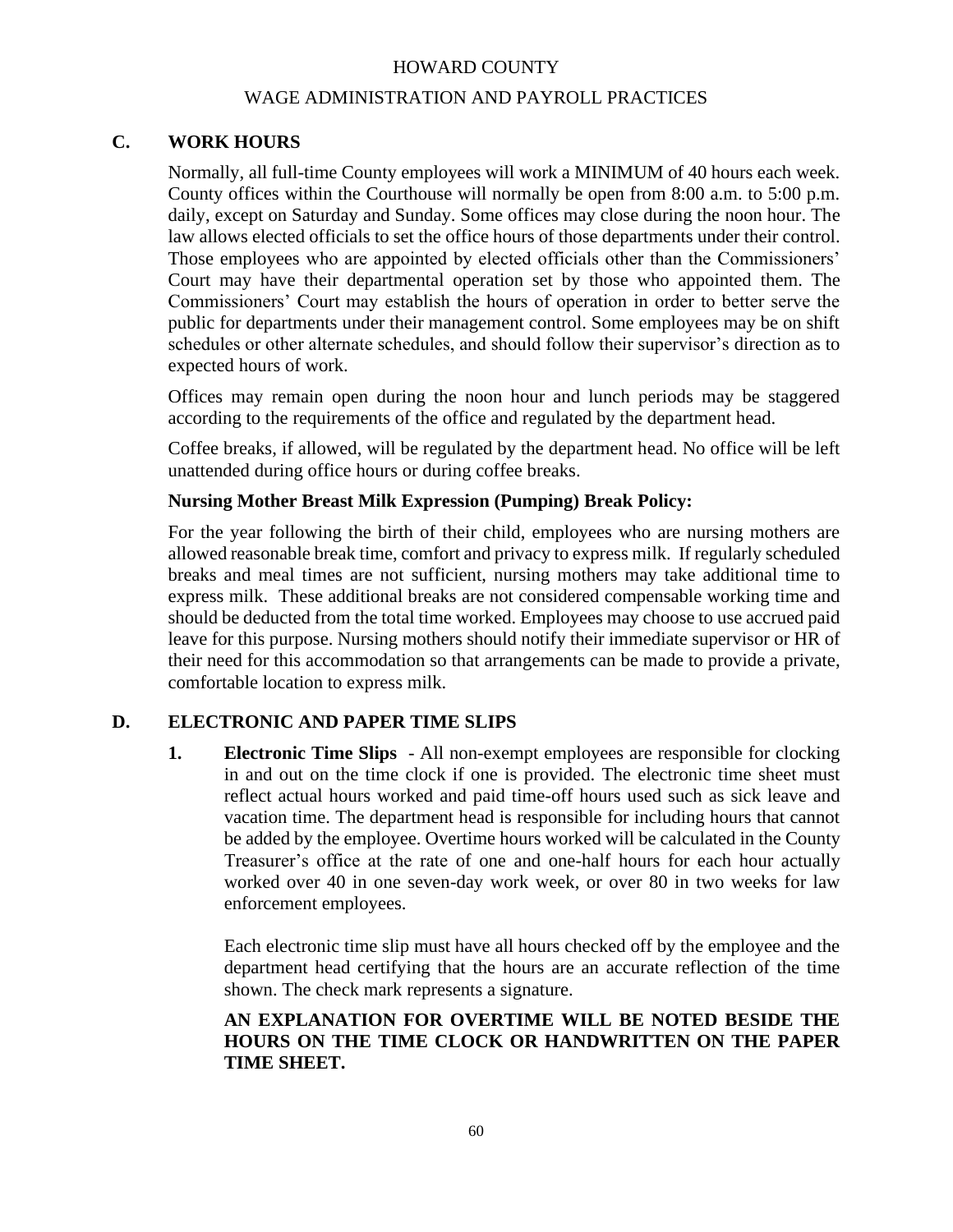## WAGE ADMINISTRATION AND PAYROLL PRACTICES

**2. Paper Time Slips** - For non-exempt employees who are unable to use the time clock for whatever reason, the employee must submit a time slip to the County Treasurer's office, setting out payment due for actual hours worked as well as paid time off used such as sick leave and vacation time. Overtime earned will be calculated in the County Treasurer's office at the rate of one and one-half for hours actually worked over 40 in one seven-day work week or 80 in two weeks for law enforcement employees.

Each time slip must be signed by the employee and the department head certifying that the time slip is an accurate reflection of the time actually worked.

**NOON on the Monday following the last day of the pay period is the deadline for electronic time slips to be complete with hours and checkmarks, and for paper time sheets to be completed and in the County Treasurer's office. NO CHANGES ARE TO BE MADE AFTER MONDAY AT NOON.**

## **E. SEVEN-DAY/14-DAY WORK PERIOD**

For purposes of calculating overtime pay, the seven-day work period for all employees, (except those on a 14-day work period), begins on Saturday at 12:01 a.m. and ends on Friday at midnight. All law enforcement employees are on a 14-day work period. The 14 day work period begins on a Saturday at 12:01 a.m. and ends on Friday at midnight.

## **F. OVERTIME**

All non-exempt employees of Howard County will be compensated for hours worked in excess of 40 hours per week by the use of overtime pay. Overtime pay will be provided to non-exempt employees for each hour actually worked in excess of 40 hours per seven-day work period at the rate of one and one-half. Hours compensated but not actually worked (e.g., holidays and vacation) will not be used in calculating overtime.

Law enforcement employees with 14 consecutive day work periods are entitled to time and one-half overtime pay for hours worked beyond 80 during the 14-day work period.

Overtime pay will not be provided to or for elected officials and for those who are classified as exempt employees under FLSA.

Working overtime is highly discouraged for non-exempt employees and every possible effort should be made not to work over 40 hours in the period of one week for non-law enforcement employees or 80 hours in the period of two weeks for law enforcement employees. If you must work overtime on a particular day, make every effort to take time off at another time within the same work period (flex time) so as not to create overtime by the end of the period above that applies to you. **A non-exempt employee may not work overtime without PRIOR approval by the department head. It is grounds for disciplinary action for an employee to work overtime without approval.** 

## **AN EXPLANATION FOR OVERTIME WILL BE NOTED BESIDE THE HOURS ON THE TIME CLOCK OR HANDWRITTEN ON THE PAPER TIME SHEET.**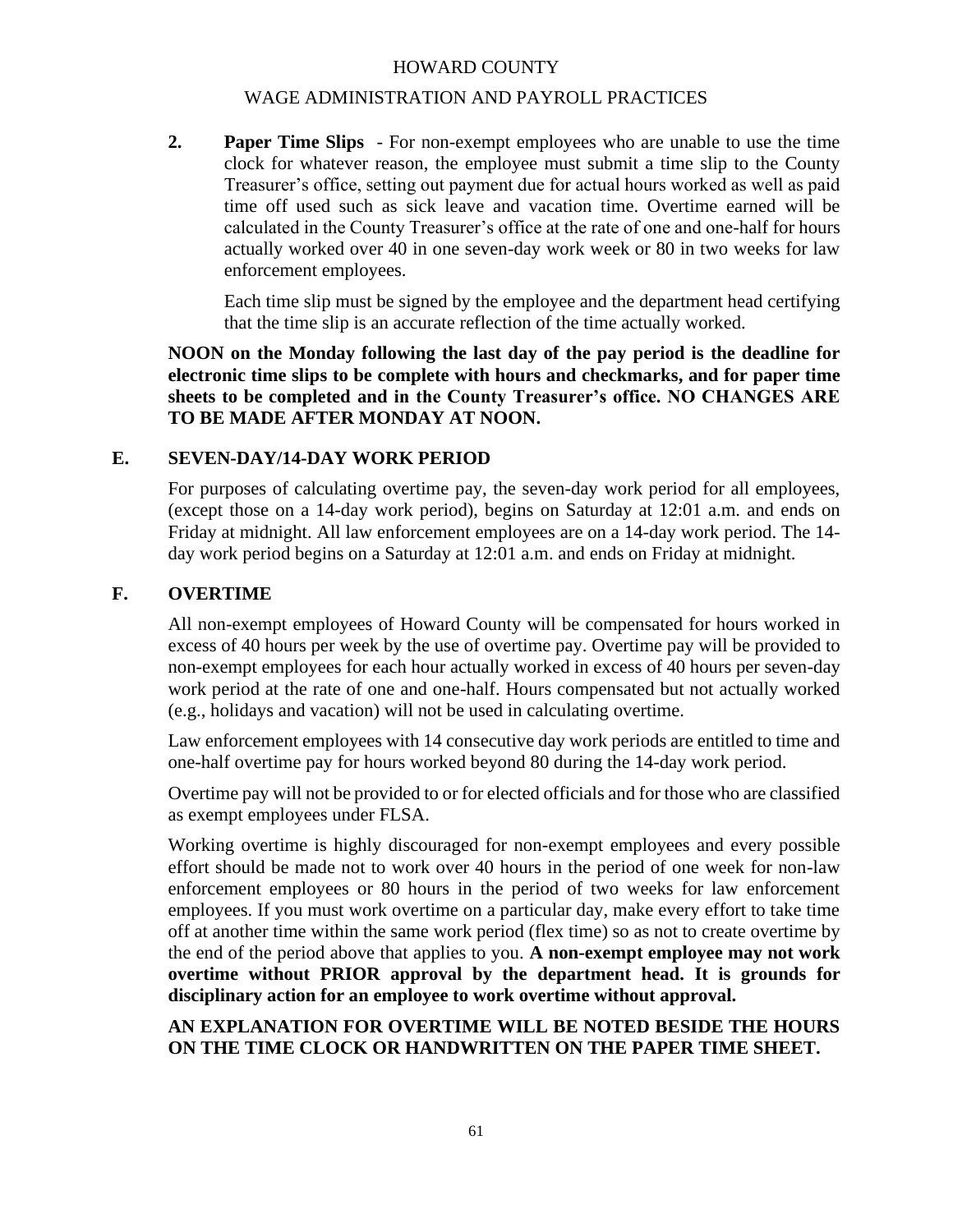## WAGE ADMINISTRATION AND PAYROLL PRACTICES

## **G. PAY DAYS**

All County employees are paid bi-weekly, on every other Friday. If pay day falls on a holiday, checks are usually distributed the preceding working day. Payroll checks will not be issued to any employee except on the designated payroll dates, or upon written certification by the department head that an undue hardship will be created for the employee due to illness or extraordinary extenuating circumstances.

## **H. WAGE DEDUCTIONS FROM SALARIED, EXEMPT EMPLOYEES**

This policy applies when deductions are made from the wages of salaried, exempt employees only. Deductions from accrued leave banks are allowed in partial- or full-day increments, and are not covered by this policy.

Exempt employees paid on a "salary basis" are those who regularly receive a predetermined amount constituting all or part of the employee's compensation, which is not subject to deduction due to variations in the quality or quantity of work performed. Exempt employees need not be paid for any seven-day workweek in which they perform no work. In order to remain exempt from overtime, salaried employees will receive full salary for any week in which they perform any work without regard to the number of days or hours worked, unless the wage deduction is based on legal withholding (e.g., payroll taxes, authorized insurance payments, legal garnishment), or the deduction falls under one of the following exceptions:

## Allowable Wage Deductions

A. Pay deductions may be made for an absence of one or more full days for personal reasons (unrelated to sickness or disability) following the employee's exhaustion of applicable accrued paid leave. (For example, if an exempt employee is absent for 1½ days, a deduction will be allowed for one day).

B. Pay deductions may be made for an absence of one or more full days for sickness or disability in accordance with our written benefit policies regarding sick leave, vacation leave and/or disability leave.

C. During a workweek where some work is performed, no deductions will be made for exempt employees' absence due to jury duty, attendance or testimony as a witness, or for temporary military leave.

D. Pay deductions may be made as penalties for good-faith enforcement of written workplace safety rule violations of major significance.

E. Pay deductions may be made for unpaid disciplinary suspensions of one or more full days imposed in good faith for violations of written workplace conduct rules, but not for performance or attendance problems.

F. Pay deductions may be made during the employee's first and last week of employment, for the balance of the week before the start date and after the last day of work.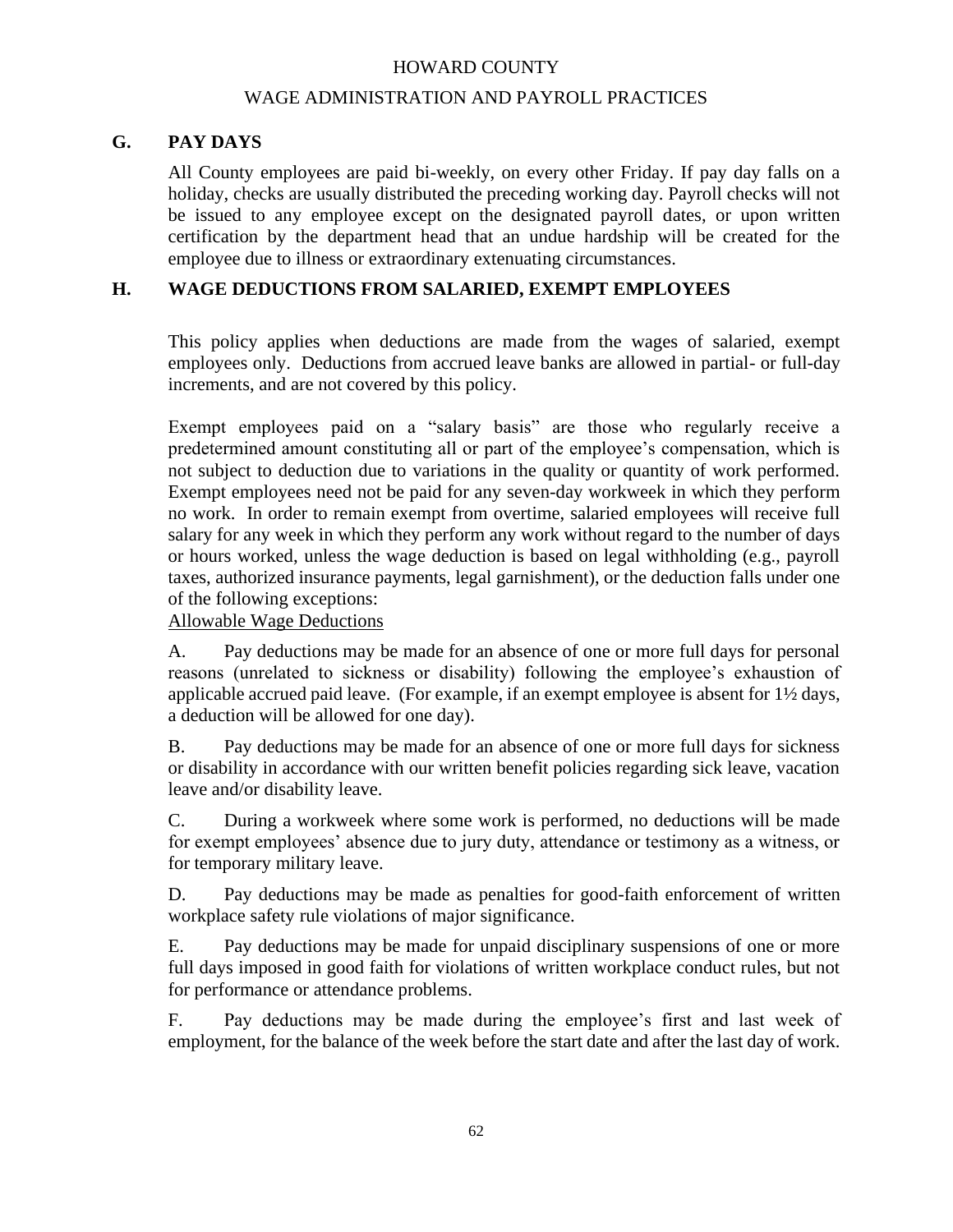## WAGE ADMINISTRATION AND PAYROLL PRACTICES

G. Pursuant to the Family and Medical Leave Act, pay deductions may be made for any proportion of unpaid leave taken pursuant to the FMLA, including intermittent or partial day leave.

## Improper Deductions

A. Pay deductions of less than one week will not be made for absences made necessary by operating requirements of the County.

B. Deductions are not permitted for partial-day absences.

C. Deductions are not permitted for variations in the quality or quantity of work.

## Grievance Procedures

Improper deductions are not permitted. Any employee who suspects or believes that improper deductions have been made from the employee's salary should report the possible violation in writing to the County Treasurer. The Treasurer will promptly investigate the complaint/report of any improper deduction. The County will not tolerate retaliation against the employee for making a complaint regarding improper pay deductions regardless of whether the complaint/report is determined to have merit. If it is determined that improper deductions have been made from an employee's pay, the Treasurer will promptly reimburse the employee(s) for such deductions. Additionally, the Treasurer will make every effort to ensure that no similar improper deductions are made in the future. Questions regarding payroll and deductions should be directed to County Treasurer.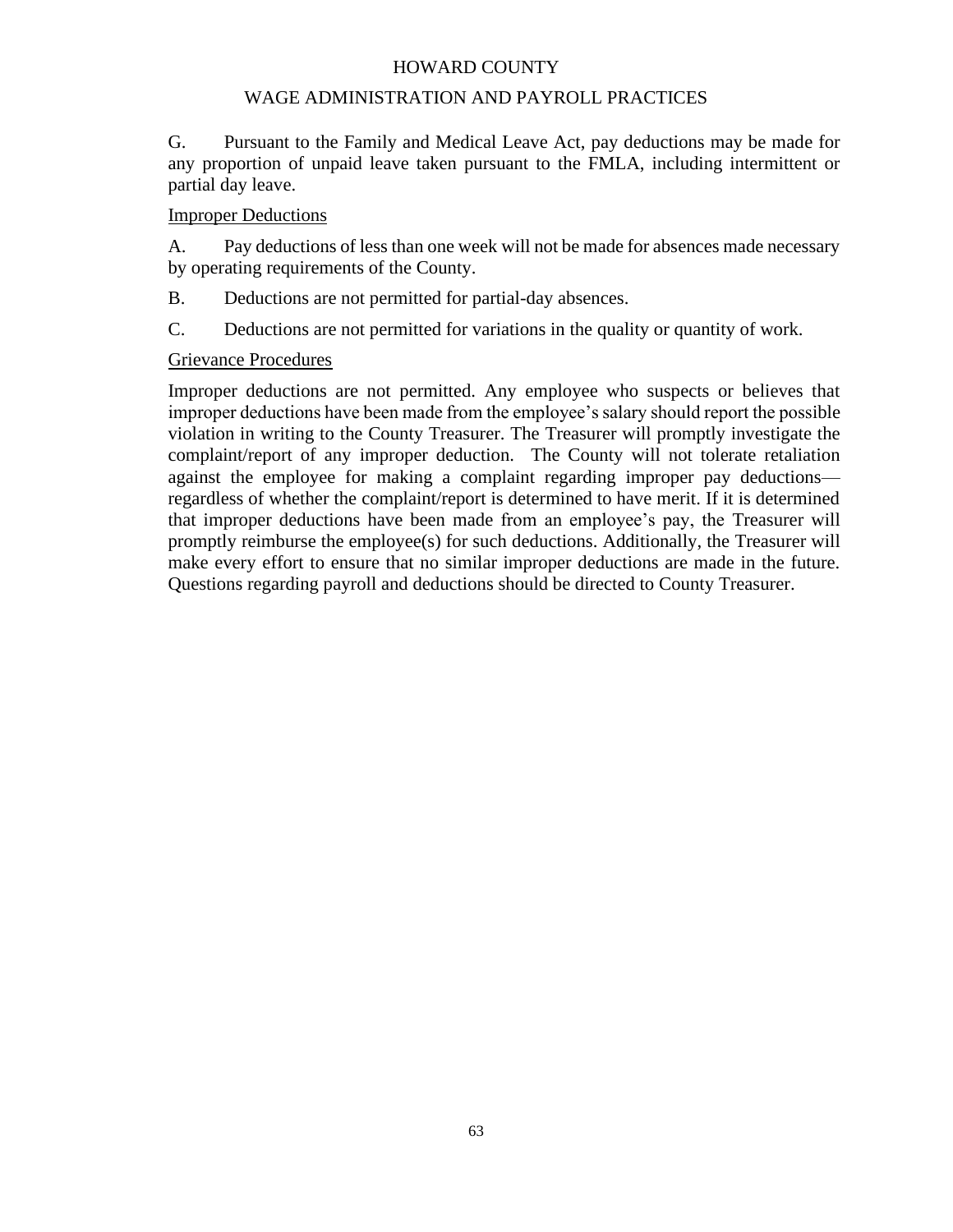## HOWARD COUNTY EMPLOYEE BENEFITS AND SERVICES

# **EMPLOYEE BENEFITS AND SERVICES**

## **A. CAFETERIA PLAN (SECTION 125)**

A cafeteria plan (Section 125) is available to interested employees, allowing employees to use pre-tax dollars to pay for certain medical and childcare expenses. Contact the County Treasurer's office for additional information.

## **B. CONTINUATION OF BENEFITS (COBRA)**

The federal Consolidated Omnibus Budget Reconciliation Act (COBRA) gives employees and their qualified dependents the opportunity to continue health or dental insurance coverage under the County's health or dental plan when a "qualifying event" would normally result in the loss of eligibility. Some common qualifying events are resignation, termination of employment, or death of an employee; a reduction in an employee's hours or a leave of absence; an employee's divorce or legal separation; and a dependent child no longer meeting eligibility requirements.

Under COBRA, the employee or beneficiary pays the full cost of coverage at the County's group rates (in some circumstances, the federal government may subsidize a portion of these costs). The County provides each eligible employee with a written notice describing rights granted under COBRA when the employee becomes eligible for coverage under the County's health insurance plan. The notice contains important information about the employee's rights and obligations.

## **C. DIRECT DEPOSIT**

Howard County adopted a mandatory Direct Deposit Policy for paychecks to all employees and elected officials on January 10, 2022 to begin on April 1, 2022. All new hires will be required to fill out a Direct Deposit form to the banking institution of employee's choice in the new hire process in the Treasurer's Office.

## **D. DEFERRED COMPENSATION**

Deferred compensation plans are available to interested employees. Contact the County Treasurer's office for additional information.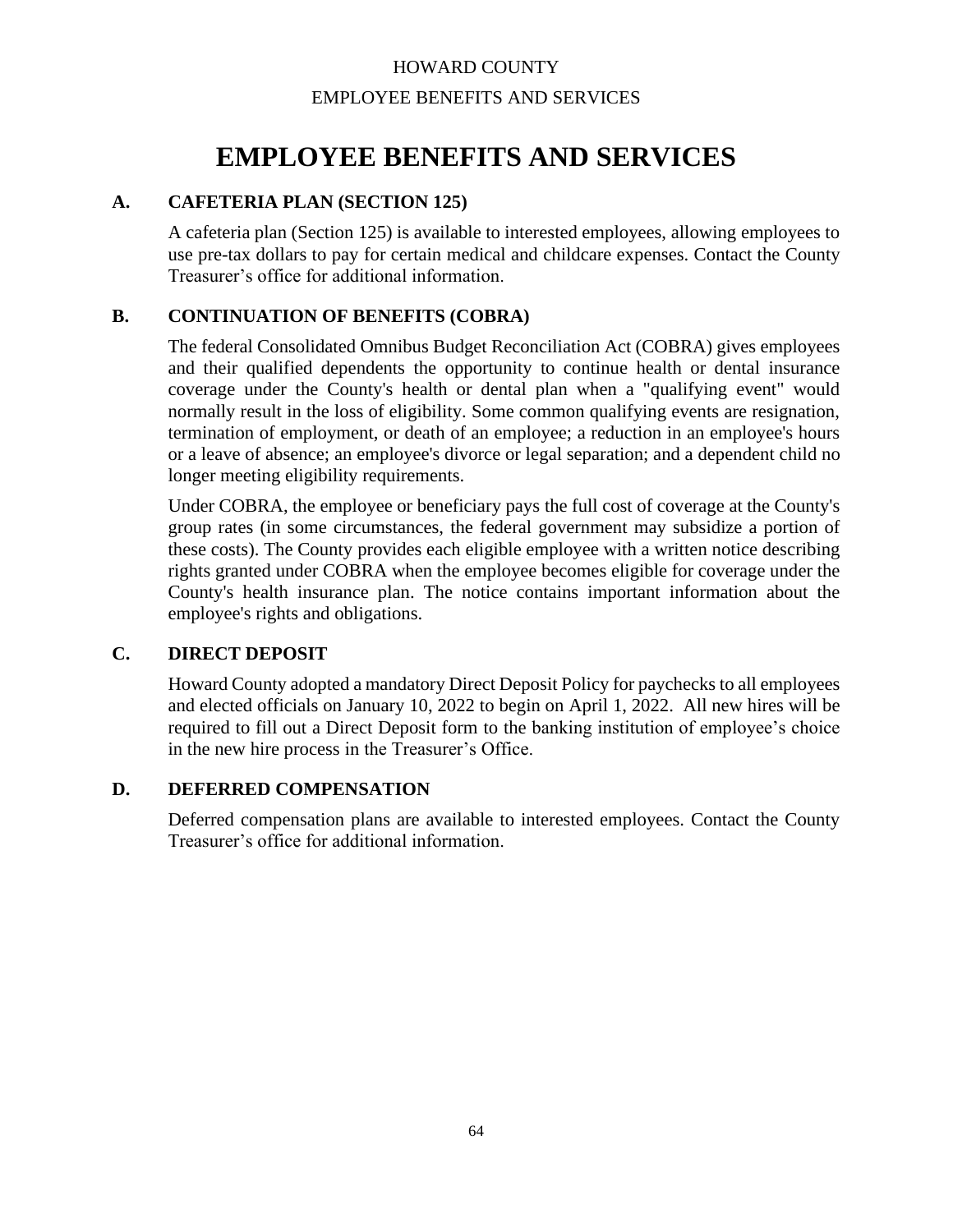## EMPLOYEE BENEFITS AND SERVICES

## **E. GROUP HEALTH AND DENTAL INSURANCE**

All full–time, regular County employees are enrolled in group health and dental insurance at no cost to the employee.

Employees may obtain coverage under the group health and dental plan for members of their family, at a cost. The dependent care premium will be deducted from the employee's paycheck(s). Information may be obtained from the County Treasurer's office.

## **F. HOLIDAYS**

Howard County Commissioners' Court sets the holiday schedule at the beginning of each calendar year. All regular full-time employees will be eligible for the paid holiday benefit of eight hours. Part-time employees will be eligible for holiday pay at the regular number of hours they would have or actually did work on the designated holiday. If a holiday occurs during an eligible employee's time off for vacation or sick leave, that day shall be paid as a holiday and not be charged against the employee's vacation or sick balance. If an employee is on unpaid leave of absence when the holiday occurs, the employee will not be paid for the holiday, and the holiday will not be credited against the total allowed leave. Examples of possible holidays follow:

| New Year's Day      | January 1                           |
|---------------------|-------------------------------------|
| Martin Luther King  | 2nd Monday of January               |
| President's Day     | 3rd Monday of February              |
| Good Friday         | Friday before Easter Sunday         |
| <b>Memorial Day</b> | Last Monday in May                  |
| Independence Day    | July 4                              |
| Labor Day           | 1st Monday in September             |
| Veteran's Day       | November 11                         |
| Thanksgiving        | 4th Thursday and Friday in November |
| Christmas           | December 25                         |

## **G. LIFE INSURANCE**

Each full-time regular County employee is covered by life insurance, as follows:

- 1. \$10,000.00, through Blue Cross and Blue Shield.
- 2. An amount equal to your annual salary at the date of your death, through the Texas County and District Retirement System. Upon retirement, this policy drops to \$5,000.00.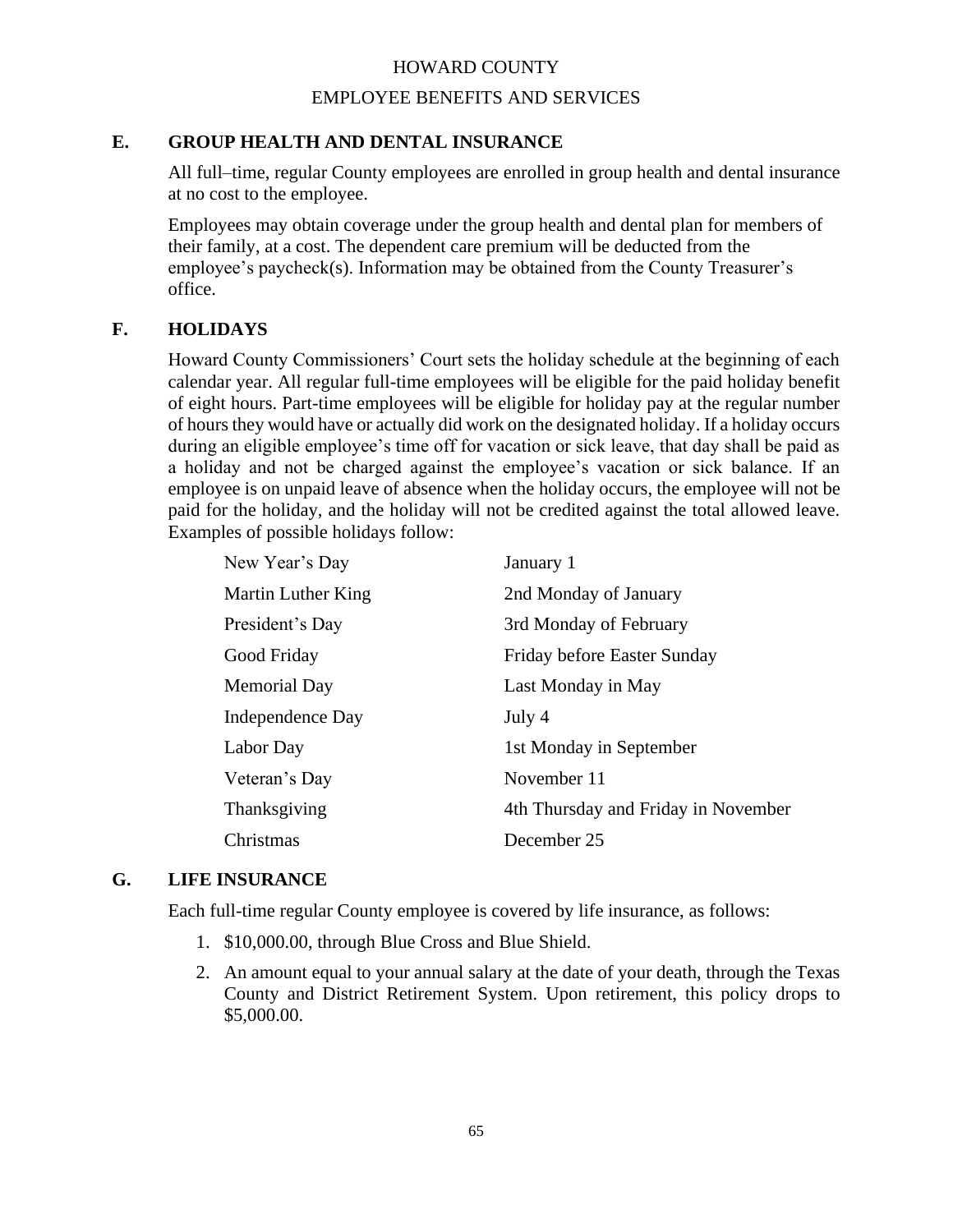## EMPLOYEE BENEFITS AND SERVICES

## **H. LONGEVITY PAY**

Each full-time Howard County employee will be eligible for longevity pay after three years' employment with the County.

Longevity will begin on the employee's third year anniversary date and then will increase thereafter on October 1 according to the budget.

Longevity pay will be figured as follows: \$20.00 per month for each year of service.

Example: Three years' employment would result in payment of \$60.00 longevity pay per month.

Prior Service: Employees returning to work with the County will be considered a new employee and will go through the above process to receive longevity pay with no prior credit in amount previously received before leaving employment with the County.

## **I. RETIREMENT**

There is no mandatory retirement from Howard County unless specifically required by state or federal law.

The employee contribution to the Texas County and District Retirement System (TCDRS) is seven percent of gross salary, which is deducted from the employee's paycheck. The County contributes 200 percent of the employee's contribution toward the employee's retirement plus an additional amount for supplemental death benefits. This life insurance policy is the sum of \$5,000.00 after retirement.

Should an employee leave the employment of the County prior to qualifying for retirement benefits, that employee shall have the right to apply for a refund of the employee's contribution along with interest earned on their contribution. The employee shall not be entitled to the County's portion contributed to the system on their behalf, should the employee make a withdrawal.

County employees eligible for membership in TCDRS include elected officials, appointed officials or department heads, regular full-time employees and regular part-time employees.

An employee is eligible to receive lifetime monthly pension payments after terminating employment if they have:

Eight or more years of service credit at age 60 or older; or

Twenty or more years of service credit at any age; or

A combined age and total service (each rounded down to whole years) of 75 or more.

## Rehiring Retirees

Retirees may return to work with Howard County after a bona fide 30-day separation of employment, meaning there was no prior agreement or understanding between anyone on behalf of Howard County and the retiring employee that they would be rehired after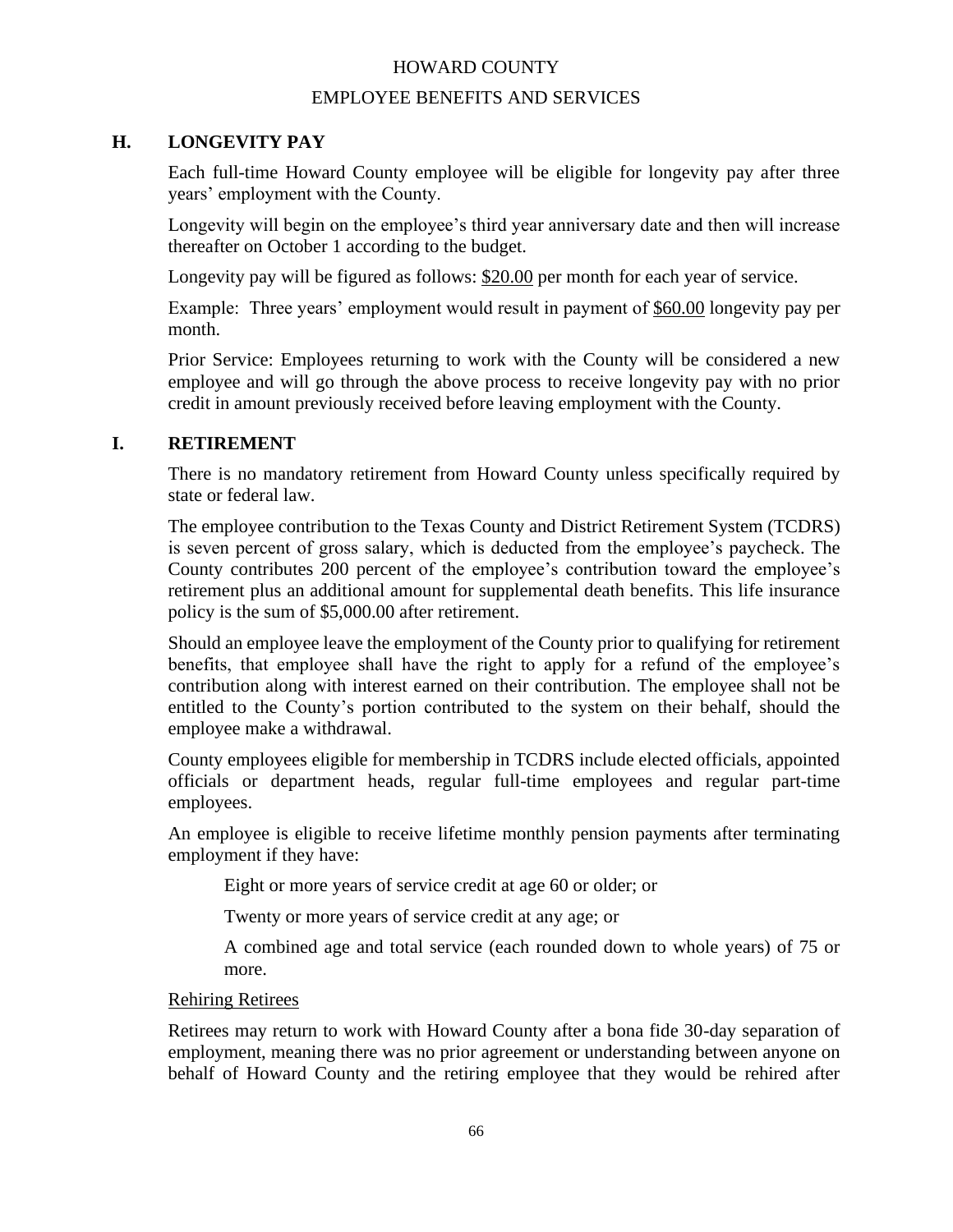## EMPLOYEE BENEFITS AND SERVICES

retirement. Returning retirees will not have their annuity suspended upon return to work. Returning retirees will be treated as new employees and establish a new membership with TCDRS.

## Disability Retirement

TCDRS allows vested members of the system disability retirement benefits, regardless of age, upon a finding that the member is 1) mentally or physically incapacitated to engage in any gainful occupation, 2) that such incapacity is likely to be permanent, and 3) that the member should be retired.

## Retiree Insurance

For certain retirees, Howard County provides additional retirement benefits beyond what is provided under TCDRS. An employee who retires directly from Howard County without a break in service, with at least 12 years' service with Howard County, will be allowed to continue to receive benefits in the County's health program as follows:

A retiree who became employed with Howard County on or before August 25, 2003 and who retires under TCDRS, and

- a. who is age 65 or older with at least 12 years' service with Howard County, or
- b. whose age plus years of service with Howard County equals at least 75,

will be allowed to continue to receive benefits in the County's health program at no cost to the retiree at the same level as currently employed county employees until age 65 and then they will be changed to a supplemental policy.

A TCDRS retiree who became employed with Howard County on or before August 25, 2003, and who does not meet the requirements set out above, will be allowed to continue to receive benefits in the County's health program at the same level as currently employed County employees until age 65 and then they will be changed to a supplemental policy, at a cost to the retiree of 50 percent of the premium. Once the retiree meets the requirements above (i.e., turns 65 with 12 years' service with Howard County OR whose age plus years of service with Howard County equals 75), the County will pay the full premium.

Retirees are not eligible to remain on the County's health plan if they have become insured under another employer's plan upon reaching the age of 65, as they are not eligible for the County's Medicare supplemental insurance and are no longer eligible for the County's regular health coverage. They may, however, end their current employment with another employer at the time they reach age 65 and still be eligible for County health insurance.

Employees hired by Howard County after August 25, 2003 will not be eligible for retiree health insurance benefits, regardless of age, years of service or disability status.

For further information on the TCDRS, please refer to your Texas County and District Retirement System Manual, or contact the County Treasurer's office for further information.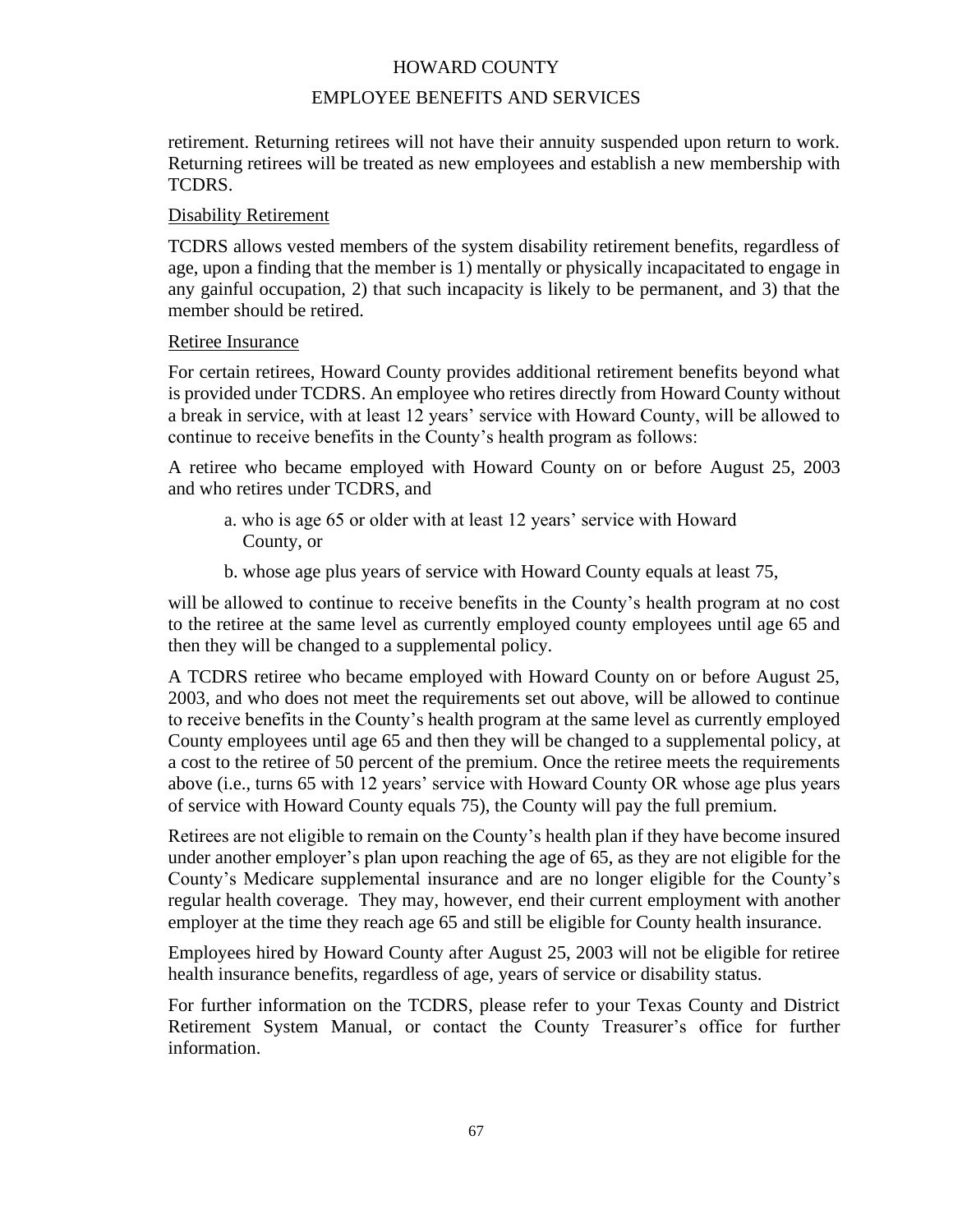## EMPLOYEE BENEFITS AND SERVICES

## **J. SICK LEAVE**

Sick leave shall be earned at the rate of eight hours each month. Sick time will not accrue during unpaid leaves of absence extending for periods more than one month. Carry-over from one year to another will cap at 240 hours. For those that had more than 240 hours prior to Oct. 1, 2016, their hours will freeze. Sick hours taken will be deducted but no sick hours will be earned until total hours fall below 240.

An employee may be allowed sick leave with pay when a member of their immediate family is actually ill. Immediate family shall constitute individuals related by blood, marriage, or adoption who are living in the same household, or if not living in the same household, totally dependent on employee for health and personal care. Arrangements should be made with the employee's department head.

Sick leave shall also be granted for appointments with physicians, optometrists, dentists, and other qualified medical professionals.

An employee who must be absent from duty because of illness or medical appointments, shall notify their supervisor or cause their supervisor to be notified of that fact at the earliest practicable time, as soon as the employee is aware of the need for time off.

To be eligible for accumulated sick leave with pay during a continuous period of more than three working days, an employee absent due to illness shall send to their supervisor a doctor's certificate showing the cause or nature of the illness, acceptable to the employee's supervisor or department head.

Malingering and other abuses of sick leave privileges shall constitute grounds for dismissal from employment.

# **Travel or Working while on Sick Leave, Injury Leave, and/or Workers' Compensation Leave**

Employees on paid sick leave, injury leave or workers' compensation leave are expected to stay in or near their home or doctor/health care facility during the time of their incapacity; medically necessary travel must be documented and approved by your department head in advance.

Employees on paid sick leave, injury leave or workers' compensation benefits may not work another job or otherwise earn income during such paid leave.

#### Accrued Sick Leave upon Separation or Death

A County employee who resigns, or is dismissed from County employment, shall not be paid for any accrued sick leave.

If a County employee dies or retires, one-half or 30 days of their accumulated sick leave, whichever is less, shall be paid to the former employee or their estate.

An employee laid off under a formal reduction-in-force policy, shall have their sick leave balance restored up to 240 hours if re-employed by the County within six months of termination.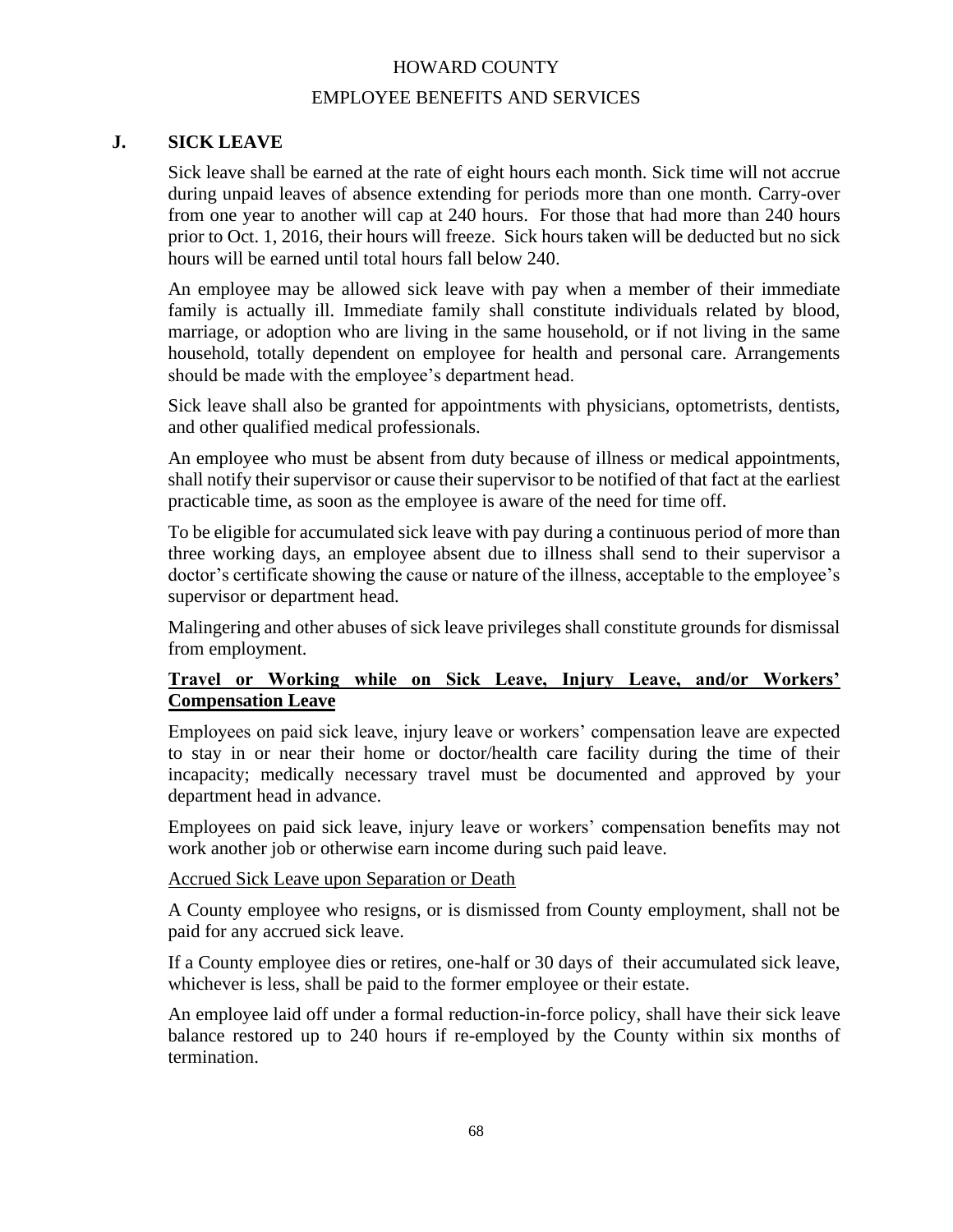## EMPLOYEE BENEFITS AND SERVICES

Terminating employees should report to the County Treasurer's office for final paperwork to be completed.

*Nothing in this sick leave policy is intended to conflict with the provisions of the Family and Medical Leave Act (FMLA). If an eligible employee would receive greater benefits under the FMLA, then the provisions of the FMLA apply. Please see the FMLA policy contained in this Manual to see if you are eligible.*

# **K. SICK LEAVE POOL POLICY**

The County's sick leave pool is regulated by L.G.C. 157 and allows employees to donate accrued sick leave to the sick leave pool to be used for regular, full-time employees who have completed 12 continuous months of service with the County, who have suffered a catastrophic illness or injury, and who have exhausted all paid leave accruals.

An employee wishing to receive sick leave from the sick leave pool must submit a written request to the County Treasurer. The Commissioners Court will make the final decision concerning use of the pool.

The County Treasurer must keep documentation of:

| <b>HOURS DONATED TO THE POOL:</b>   | Date of donation<br>Name of donor<br>Department of donor<br>Number of hours donated                                    |
|-------------------------------------|------------------------------------------------------------------------------------------------------------------------|
| <b>HOURS GRANTED FROM THE POOL:</b> | Name of employee<br>Date of request<br>Number of hours requested<br>Number of hours granted<br>Illness requiring leave |

## Eligibility:

Any employee of Howard County who is entitled to accrue sick leave and has completed 12 months of continuous service with the County and is eligible to use and to be compensated for personal accrued leave may apply to use leave from the pool. If an employee is separated from employment with Howard County and then returns to County employment, the employee must complete another 12 months of continuous service to be eligible to use the pool.

Employees seeking to utilize time from the pool must exhaust all accrued sick leave and vacation leave before they are eligible to withdraw leave from the pool.

Employees will continue to earn vacation and sick leave while on periods of extended leave of not more than one month. However, accrued personal leave balances must be exhausted prior to withdrawal of hours from the pool.

Contributing to the Pool: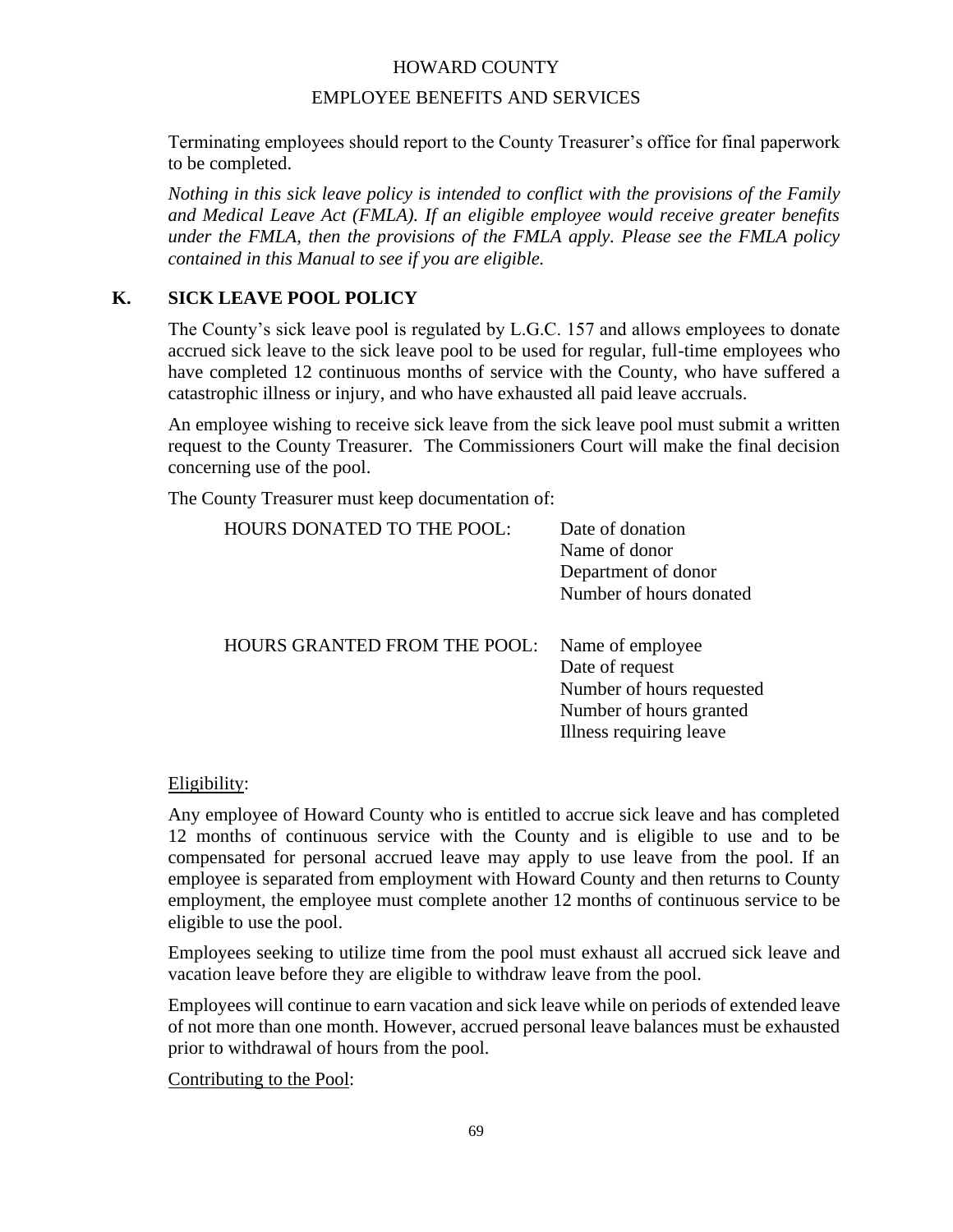## EMPLOYEE BENEFITS AND SERVICES

Contributions to the pool are strictly voluntary.

Employees may contribute not less than eight hours or more than 40 hours of sick leave to the pool each fiscal year. Leave must be earned and recorded on the books at the time of the contribution. All donations to the pool must be in whole hours only. Contributions shall be made through the County Treasurer.

Employees leaving the employment of Howard County, who have not donated the 40hour maximum in the current fiscal year, may donate any portion of their sick leave balance not to exceed the allowable fiscal year maximum, prior to their departure from Howard County service.

Employees who make contributions to the pool may not restrict their contributions for use by a specific person; nor may they restrict their contributions from being used by any specific person.

Employees who contribute to the pool cannot recover that leave unless they are eligible to use the pool due to illnesses or injuries described above.

#### Using Pool Leave

The County Treasurer will determine the amount of pool leave granted for each catastrophic illness or injury. The amount of the pool leave granted may not exceed onethird (1/3) of the balance available in the pool or 90 days (720 hours) whichever is less. The maximum leave granted in any fiscal year is 90 days.

Any unused balance of pool leave granted to an employee returns to the pool. The estate of a deceased employee is not entitled to payment for unused pool leave.

## **L. VACATION**

All full-time regular County employees who are not elected or appointed by various judges in accordance with the law or appointed by the Commissioners' Court will be entitled to a certain number of vacation days with pay. Employees will accrue five days' vacation upon successful completion of a six-month introductory period, and then vacation time will be earned monthly thereafter, provided the employee is physically at work for all or part of the month. Vacation time will not be accrued during leaves of absence extending for periods more than one month.

Vacation time will accumulate in the following manner:

| <b>YEARS OF SERVICE</b> | <b>PAID VACATION DAYS</b> |
|-------------------------|---------------------------|
| $6$ months - $5$        | 10                        |
|                         | 11                        |
|                         | 12                        |
|                         | 13                        |
|                         | 14                        |
| $10 - 20$               | 15                        |
|                         | 16                        |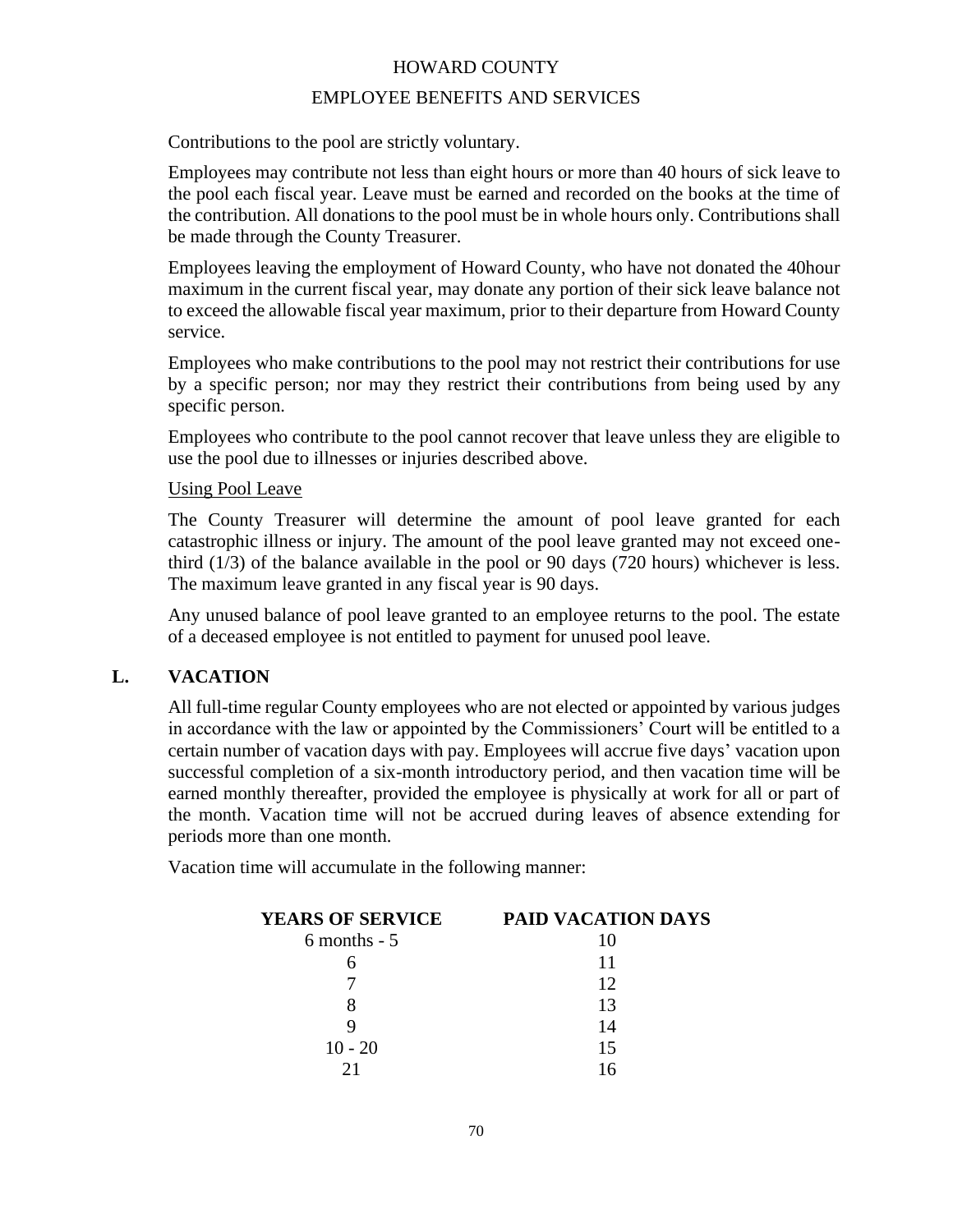#### EMPLOYEE BENEFITS AND SERVICES

| 22         | 17 |
|------------|----|
| 23         | 18 |
| 24         | 19 |
| 25 or more |    |

Employees may take their accrued vacation at any time after six months of full-time service with the County. In order to take vacation time, the employee must give notice of the request to their department head at least one week (this may vary in different departments) prior to the time they desire the vacation time to begin. Granting of vacation will depend on the needs of the department and the final decision for granting vacation requests rests with each department head.

In no event will any employee carry over more than 40 hours vacation time over the one year allotment:

| <b>YEARS OF SERVICE</b> | <b>MAXIMUM CARRY-OVER</b> |
|-------------------------|---------------------------|
| $6$ months - $5$        | 15                        |
| 6                       | 16                        |
|                         | 17                        |
| 8                       | 18                        |
| 9                       | 19                        |
| $10 - 20$               | 20                        |
| 21                      | 21                        |
| 22                      | 22                        |
| 23                      | 23                        |
| 24                      | 24                        |
| 25 or more              | 25                        |

Upon separation from employment after at least six months of continuous service, the employee shall be paid for any vacation time accrued but not used.

Should an employee terminate employment with Howard County and afterward, be reemployed by Howard County, none of the prior service shall be considered in granting vacation time. The employee will be granted vacation time in the same manner and rate as any new employee. No employee will be entitled to take unearned vacation time nor will any employee take vacation time in advance of earning said vacation credit.

#### **M. WORKERS' COMPENSATION**

#### **1. Coverage**

All County employees are covered by workers' compensation insurance while on duty for the County. Workers' compensation insurance pays for medical bills resulting from injury or illness an employee incurs while carrying out the duties of their job. Workers' compensation also pays a partial salary continuation benefit for time lost from work in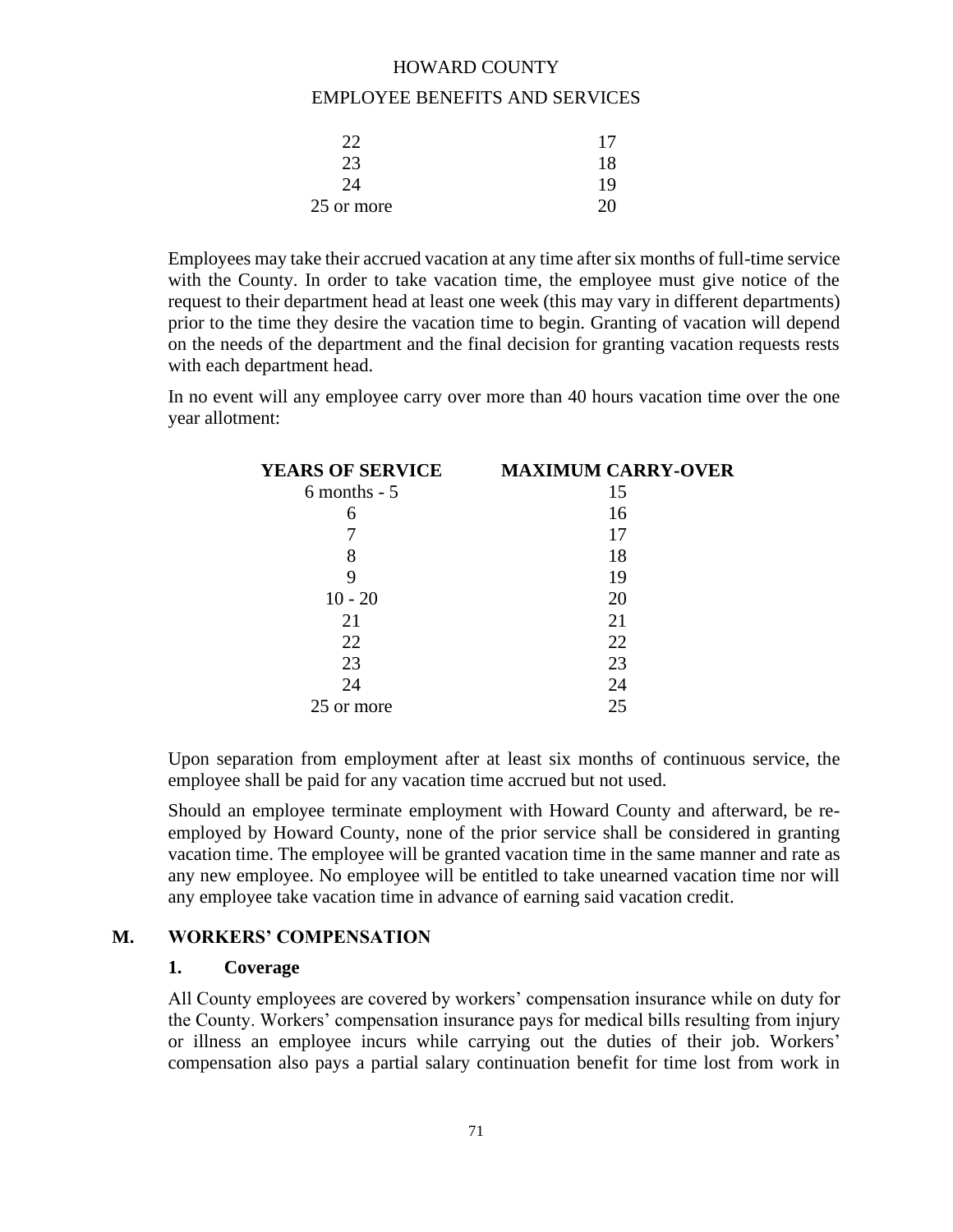## EMPLOYEE BENEFITS AND SERVICES

excess of seven calendar days as the result of eligible work related injuries or illnesses. It is the policy of Howard County that if an employee is disabled or unable to work because of an occupational illness or injury, the employee may use any accrued paid time off for the initial seven working days after the incident. If, after the initial seven working days, the employee remains unable to return to work, they shall be compensated partially by workers' compensation plus they are allowed to supplement the partial workers' compensation payments with accrued leave if available until they are released to return to work.

Employees who are covered under workers' compensation will also be covered under the benefits of the Family Medical Leave Act (FMLA) if the eligibility requirements are met. Please see the Family and Medical Leave section regarding leave amount and insurance.

An employee's workers' compensation benefits may be adversely affected if the employee is injured while under the influence of alcohol or drugs or while the employee is engaging in horseplay.

**Any injury while on duty shall be reported immediately to the official/supervisor and also to the County Treasurer's office where a "First Report" of Injury Form will be completed.** Failure to promptly report job-related injuries or illnesses may affect an employee's eligibility for benefits or delay benefit payments which are due.

## **2. Policies and Procedures**

This policy is to provide prompt, appropriate medical attention for employees injured while on the job and return them to productive work as soon as medically possible.

Procedure:

- 1. All employees will immediately notify their supervisor or other appropriate personnel at the time of the injury and/or incident.
- 2. An Employee Injury Statement and Witness Statement, if applicable, will be completed for every reported incident whether or not medical attention is needed.
- 3. If medical attention is required; the injured employee will be accompanied by their supervisor to receive medical services.
	- a. A DWC-1 will be completed by the County Treasurer's office upon report of injury.
	- b. The employee or supervisor will provide the treating physician with a copy of their job description, essential elements, and introduction letter explaining the Return-to-Work Process, if applicable.
- 4. If an employee is restricted from work, their supervisor will maintain communication with the employee in the following manner
	- a. Communication on the day of the injury.
	- b. Communication every week thereafter until the employee has returned to work.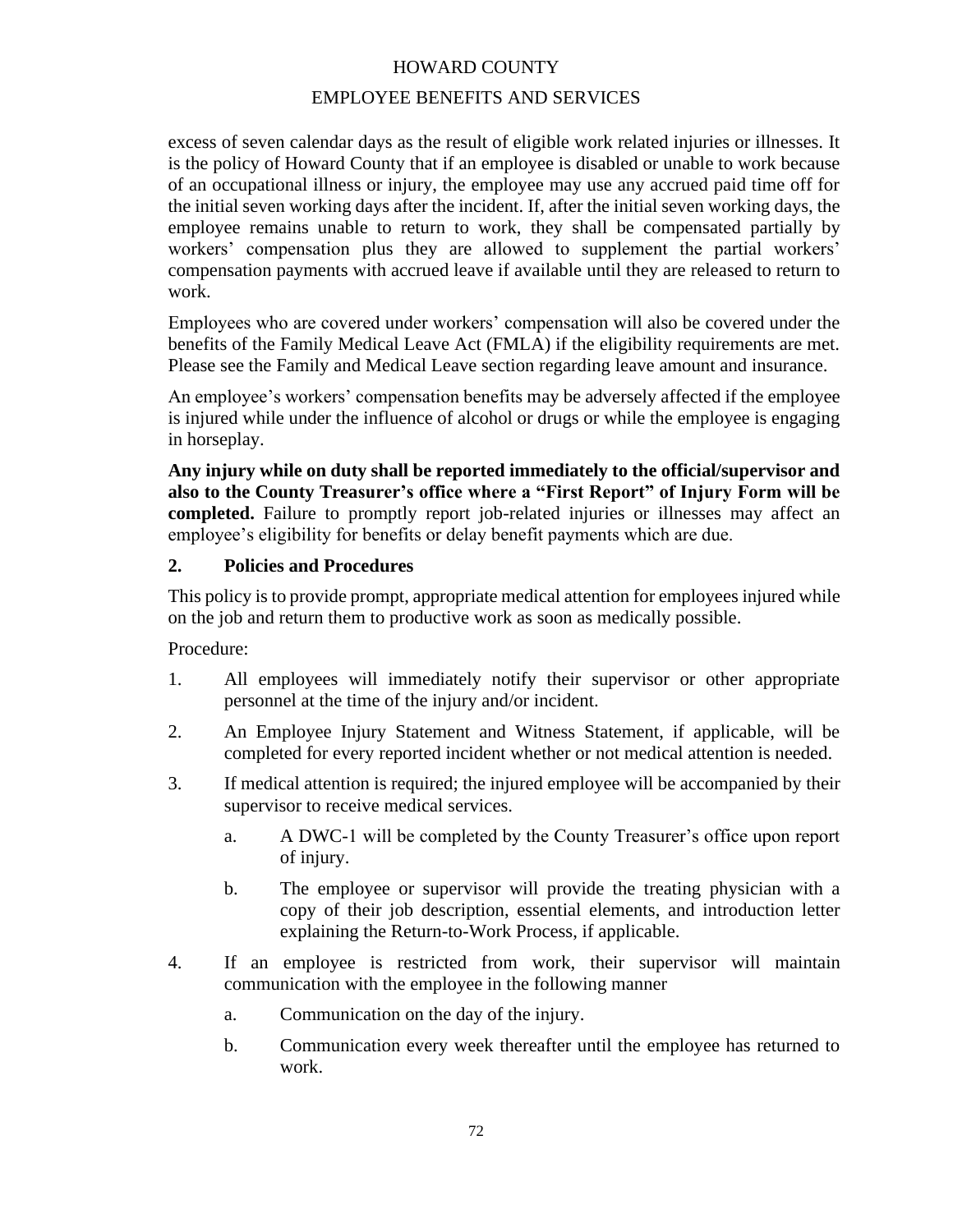## EMPLOYEE BENEFITS AND SERVICES

- 5. When an employee is released by the treating physician to alternative productive work (light duty), the supervisor is responsible for attempting to develop alternative duty that complies with the physician's restrictions. If no alternative productive work is available, then the employee will not be placed on light duty. **All light duty assignments must be in writing and with a specific time limitation.** If additional light duty time is indicated, a written extension may be authorized. **No light duty assignment may be given on an "as needed" basis or on other vague terms.**
- 6. A copy of the work release from the physician will be kept by the employee's supervisor and the claim coordinator.
- 7. The supervisor will follow-up with the employee on a regular basis after the employee's return-to work.

For more information concerning the Return-to-Work policy and procedures, contact the County Treasurer's office.

## **N. LEAVES OF ABSENCE**

Employees will not accrue any vacation, sick leave, longevity, or service time while on workers' compensation, disability income, or other leave of absence without pay from the County. Nothing in this section is intended to conflict with the provisions of military leave law, including the Uniform Services Employment and Reemployment Rights Act (USERRA); please refer to the military leave policies, below.

## **1. Bereavement/Emergency Leave**

Department heads shall grant an emergency leave with pay to an employee for the following reasons: The death of the employee's spouse, or the employee's or spouse's parents, brothers, sisters, grandparents, children or grandchildren. The County Treasurer shall be notified with a note on the time clock each pay period of employees who were granted bereavement leave during the preceding month. The notification should include the name of the employee, the number of hours of emergency leave granted, and the relationship of the deceased relative. A maximum of three days will be permitted for each occurrence of bereavement leave.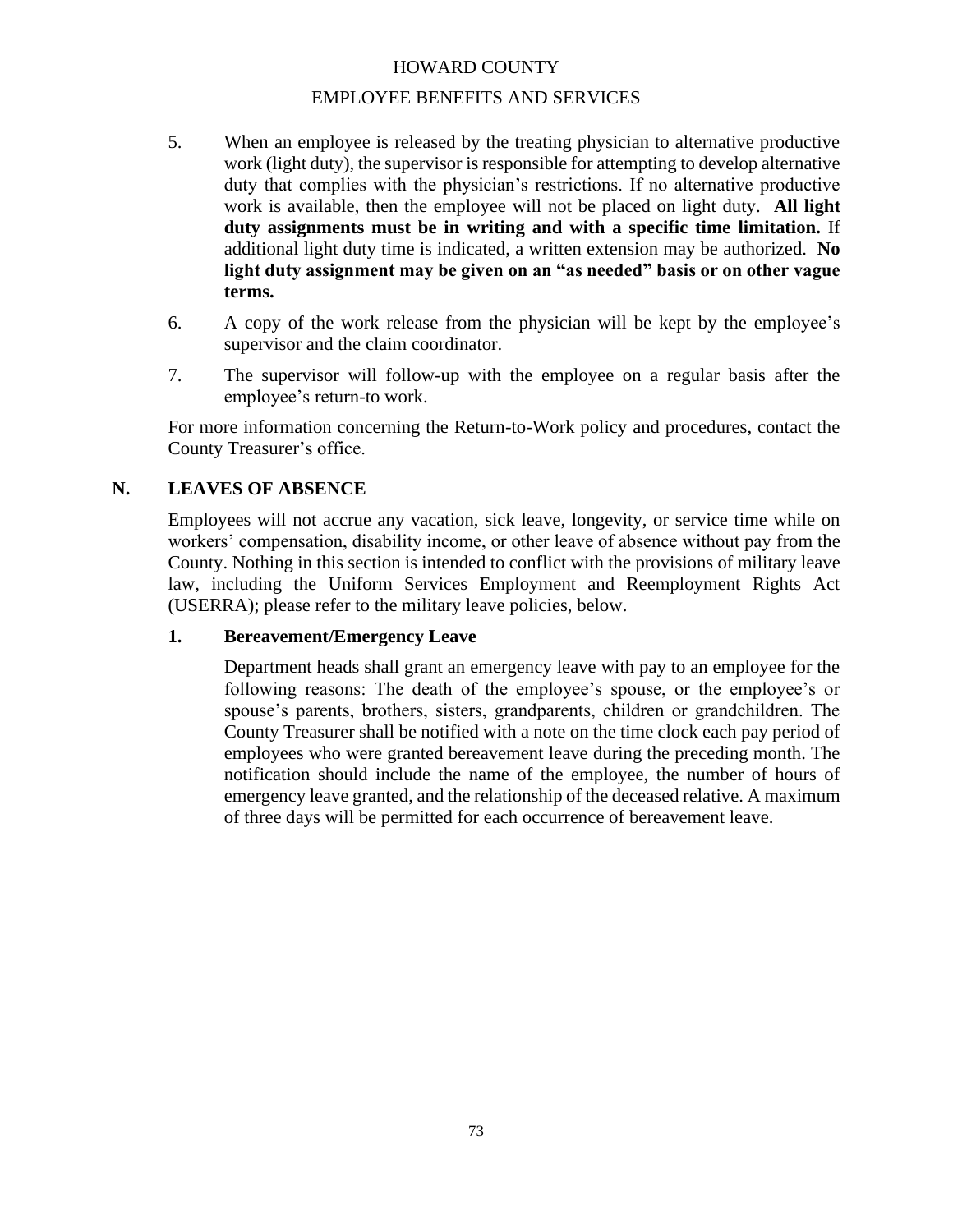## EMPLOYEE BENEFITS AND SERVICES

## **2. Leave of Absence without Pay**

The Commissioners' Court may, in its sole discretion or as required by law, grant employees leave of absence (LOA) without pay, in an amount not to exceed six months total time away from work, when combined with paid leave. With the exception of military leave, under no circumstance may an employee be gone from the full duties of their job, with or without pay, for more than six months.

If the employee does not return in six months from leave of absence, the employee will normally be separated from employment due to unavailability for work. However, the County will comply with the Americans with Disabilities Act (ADA) when additional, limited time off 1) is necessary to accommodate an employee's disability, 2) such leave is for a reasonable, specific time period (not indefinite), 3) the leave can be granted without undue hardship to the County, and 4) the employee is otherwise qualified for the position. Any employee so separated will normally be eligible for rehire and will be able to apply for available job openings, depending upon qualifications. An employee will be considered unavailable for work if the employee cannot perform the essential functions of the job, with or without reasonable accommodation.

Employees shall use all paid leave entitlements before LOA without pay and will not accrue vacation, sick leave, or longevity time while on LOA. Accrued sick leave is not to be used unless the reason for the leave also entitles the employee to use of sick leave under the County's sick leave policy. These employees are eligible to take vacation leave as it is earned upon re-employment provided the employee has at least six months of continuous prior County service. Except in a situation where sick leave was exhausted prior to LOA, sick leave balance will be held until the employee returns to active duty. Employees are to be responsible for their own health and dental insurance premiums during unpaid leave time unless the leave is FMLA qualifying, workers' compensation, or as otherwise required by federal or state law.

Nothing in this policy is intended to conflict with the provisions of the Family and Medical Leave Act (FMLA). If an eligible employee would receive greater benefits under the FMLA, then the provisions of the FMLA apply. Please see the FMLA policy contained in this Manual to see if you are eligible.

#### **3. Paid Military Leave of Absence (Short Term)**

All County employees who are members of the National Guard or Official Militia of Texas, or members of any of the Reserve Components of the Armed Forces, shall be entitled to leave of absence from their respective duties without loss of time or efficiency rating or accrued paid time or salary, for a period not to exceed 15 working days in any one calendar year, when ordered to duty by the proper authority. Such employees shall, when relieved from duty, be restored to the position held by them when ordered to duty.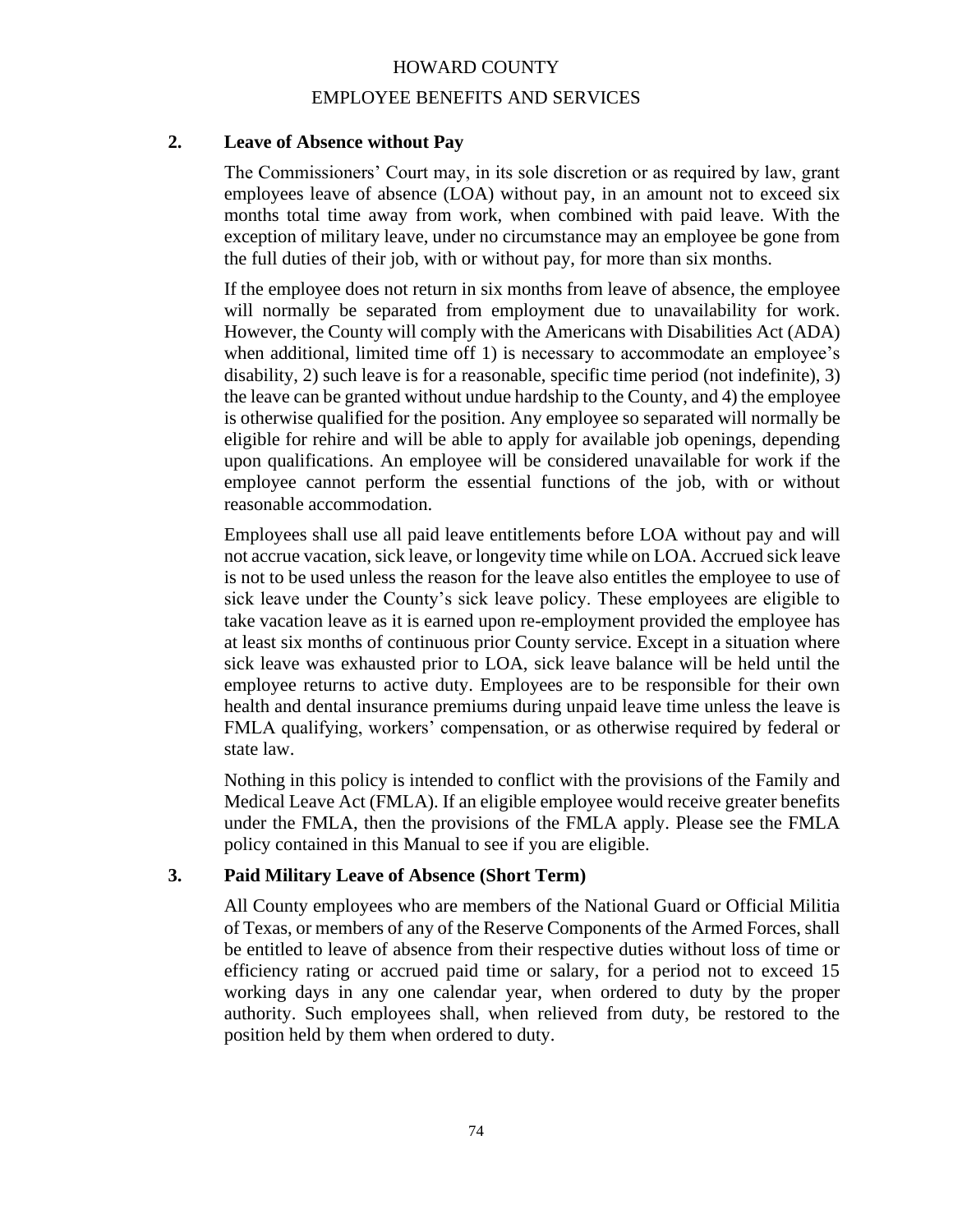### EMPLOYEE BENEFITS AND SERVICES

Monthly and hourly employees are entitled to a maximum of 15 working days at eight hours per day in one calendar year. This also includes employees appointed on a temporary basis. Unused military leave in one calendar year cannot be carried over to a subsequent year.

While the employee is on paid military leave, or unpaid leave if less than 31 days, the County will continue to pay its portion of the monthly premium for group health benefits.

## **4. Unpaid Military Leave of Absence (Extended)**

The County has established the following policy, based on federal law, for employees who are called to active duty and leave the services of the County for more than 31 days to enter the armed forces:

- a. Leaves of absence will be granted to all employees who leave the County directly to enter the armed forces, except those who are employed with the understanding that their job is temporary and non-reoccurring, such as seasonal employment.
- b. Eligible employees who are granted leaves of absence under this policy will be given jobs with the County upon their return to civilian life, carrying salaries or wages and benefits, including paid time off accrual rates equal to what the employee would have been entitled if they had been continuously employed throughout the time of the military leave. In other words, an employee returning from protected military leave comes back without a loss of seniority.
- c. During the period of unpaid military leave, the employee may elect to continue group health coverage for up to 18 months following separation of employment or until their reemployment rights expire, whichever event occurs first, for themselves and eligible dependents. Employees must pay 100% of the applicable premium to cover the cost of elective continuation coverage under the County's group health plan.
- d. Upon an employee's return to employment following military service, the County will reinstate health insurance coverage immediately, even if a waiting period is normally required for new or returning employees.

If such a person is not qualified to perform the duties of such position by reason of disability sustained during such military service, but qualified to perform the duties of another position in the same department, office, or County institution, the veteran shall be restored to employment in such other position that will provide like seniority, status, and pay, or the nearest possible approximation thereof.

After an employee has exhausted all available paid military leave (including any other paid leave time that the employee chooses to use to cover a military absence), the employee will be placed on leave without pay for up to five years, or longer as required by law.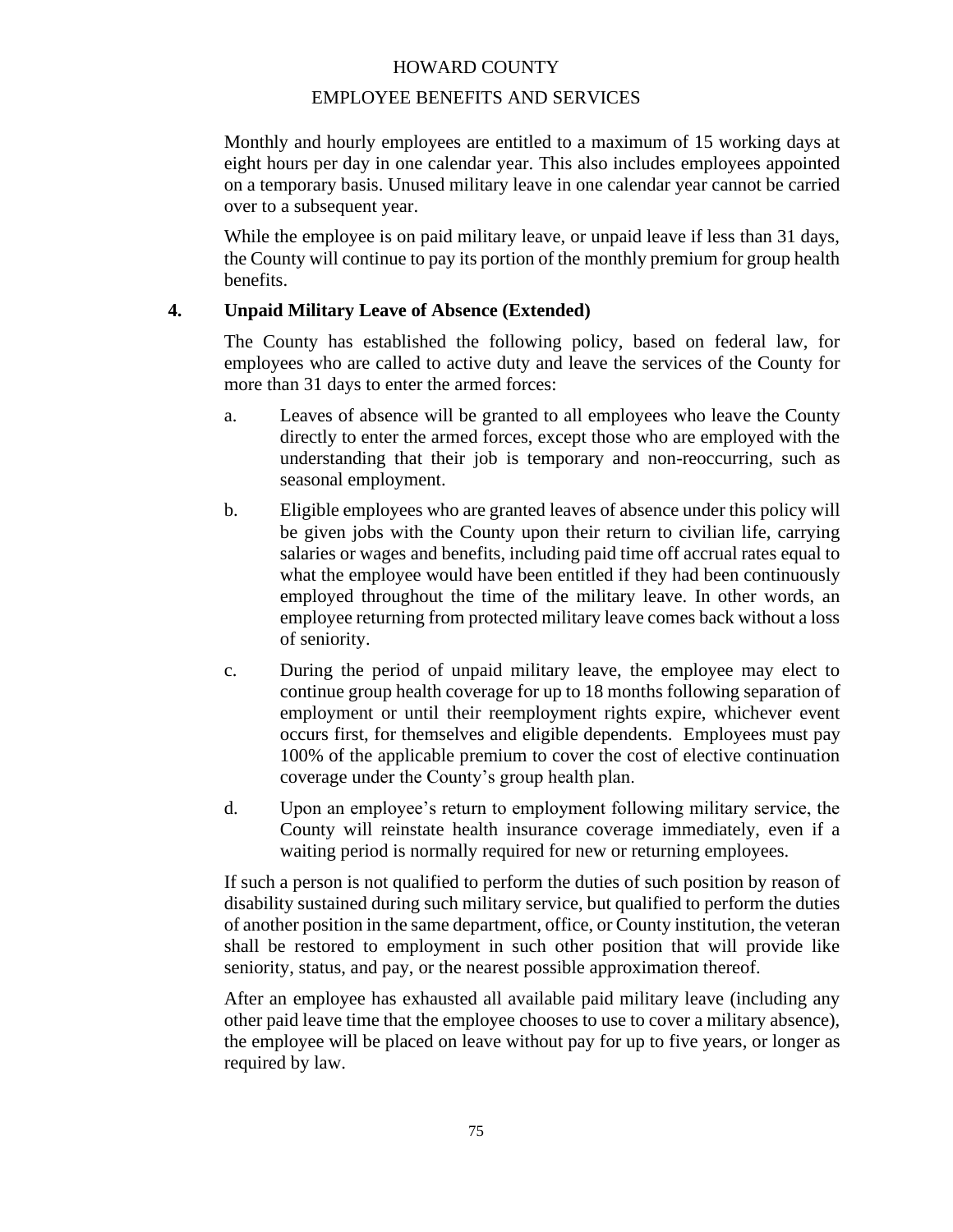#### EMPLOYEE BENEFITS AND SERVICES

The deadline for an employee to return to work and/or notify the County that they intend to return to work following military leave depends upon how long the employee's military service lasted:

- For service of less than 31 days, employees have eight hours following their return home from service to report for their next scheduled work period.
- For service between 31 days and 180 days, employees have 14 days following their release from service to apply for re-employment.
- For service of more than 180 days, employees have 90 days following their release from service to apply for re-employment.

These deadlines may be extended for two years or more when an employee suffers service-related injuries that prevent them from applying for re-employment or when circumstances beyond the employee's control make reporting within the time limits impossible or unreasonable. Upon return to work for the County, the employee is allowed to maintain any unused sick leave accrued at the time he went into military service, to the extent accrual is permitted.

An employee returning from extended military leave is not subject to a waiting period before becoming eligible to use accrued paid leave. Although the employee does not accrue additional vacation or other paid time off while on military leave, upon return to work, the employee is allowed to accrue vacation and other benefits based on seniority from the date of initial employment.

If the County's circumstances have changed to such an extent that it would be impossible to re-employ an employee, the County has no legal obligation to reemploy an employee following their return from military leave.

The County Treasurer will maintain a list of all employees who enter the armed forces. Each document showing the departure of an employee to enter the armed forces should give detailed information regarding the military service of the employee and their eligibility for an official County leave of absence.

**Required Documentation.** To qualify to return to work, an employee returning from leave must provide documentation of the length and character of their military service. Also, evidence of discharge or release under honorable conditions must be submitted to the County if the military leave lasted more than 31 calendar days.

**Rights to Continued Employment**. Employees who serve in the military for more than 6 months will not be discharged by the County without cause for one year following the date of their reemployment. Employees who serve for between one and six months will not be discharged without cause for six months following the date of their reemployment. Employees who serve for 30 days or less are given no protection under federal law from discharge without cause.

#### **5. Jury Service/Citizenship Leave**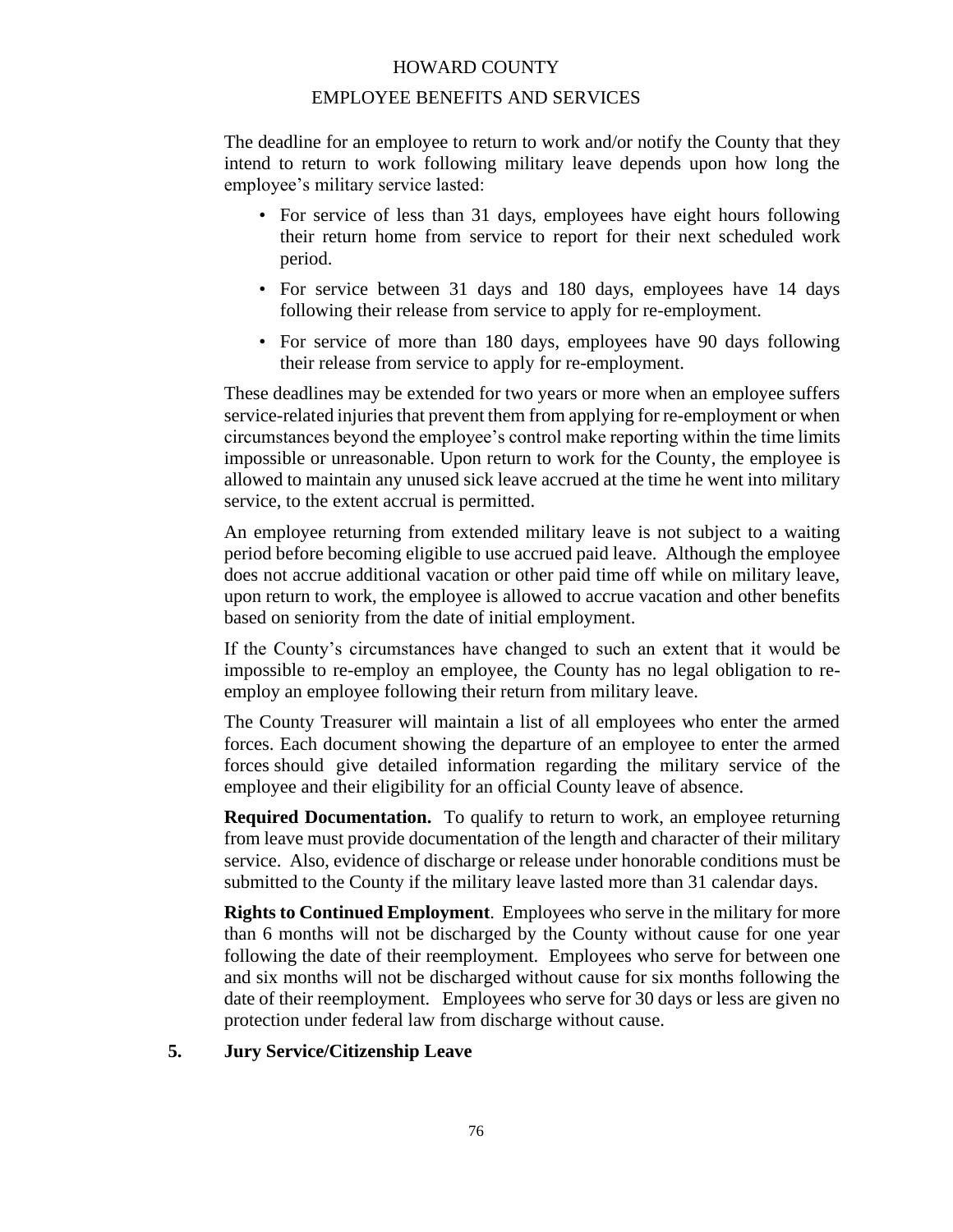## EMPLOYEE BENEFITS AND SERVICES

No deduction shall be made from the salary or wages of any employee who is called for jury service, witness duty (when subpoenaed in a case where the employee is not a party in a personal matter), and other similar obligations. The employee's job is protected during the term of service, unless the employment would have ended regardless of the leave.

Compensation received for jury service may be kept by the employee. Employees are required to notify their supervisor in advance of citizenship leave.

## **O. FAMILY AND MEDICAL LEAVE**

## **1. Eligibility**

To be eligible for benefits under this policy, an employee must:

- a. Have worked for the County a total of at least 12 months, not necessarily consecutively; and
- b. Have worked at least 1,250 hours during the previous 12 months.

## **2. Qualifying Events and Amount of Leave**

Family or medical leave under this policy may be taken for the following situations:

- a. The birth of the employee's child and in order to care for that child;
- b. The placement of a child in the employee's home for adoption or foster care;
- c. To care for a spouse, child under 18 years old or an older child who is incapable of self-care because of a mental or physical disability, or parent with a serious health condition:
- d. The serious health condition of the employee; or
- e. The employee must attend to a qualifying exigency arising out of the fact that the employee's spouse, child (any age), or parent is on federal call or impending federal call to active Reserves, National Guard, or Retired Armed Forces or Retired Reserve, in support of a contingency operation.

Up to 12 weeks leave per 12-Month Period may be used under this policy. If the husband and wife both work for the County, the maximum combined leave they shall be allowed to take in any 12-Month Period for the birth or placement of a child is 12 weeks.

## **3. Servicemember Family Leave**

Eligible employees who are the spouse, child (any age), parent, or next of kin of a covered Servicemember are entitled to up to 14 weeks of additional leave during a single 12-Month Servicemember Period (for a total of 26 weeks if combined with other FMLA leave), to care for such Servicemember who incurred a serious injury or illness in the line of active duty in the Armed Forces. Available leave not taken during the 12-Month Servicemember Period, which begins on the first day of leave is taken, will be forfeited. No more than 26 weeks of leave may be taken in a single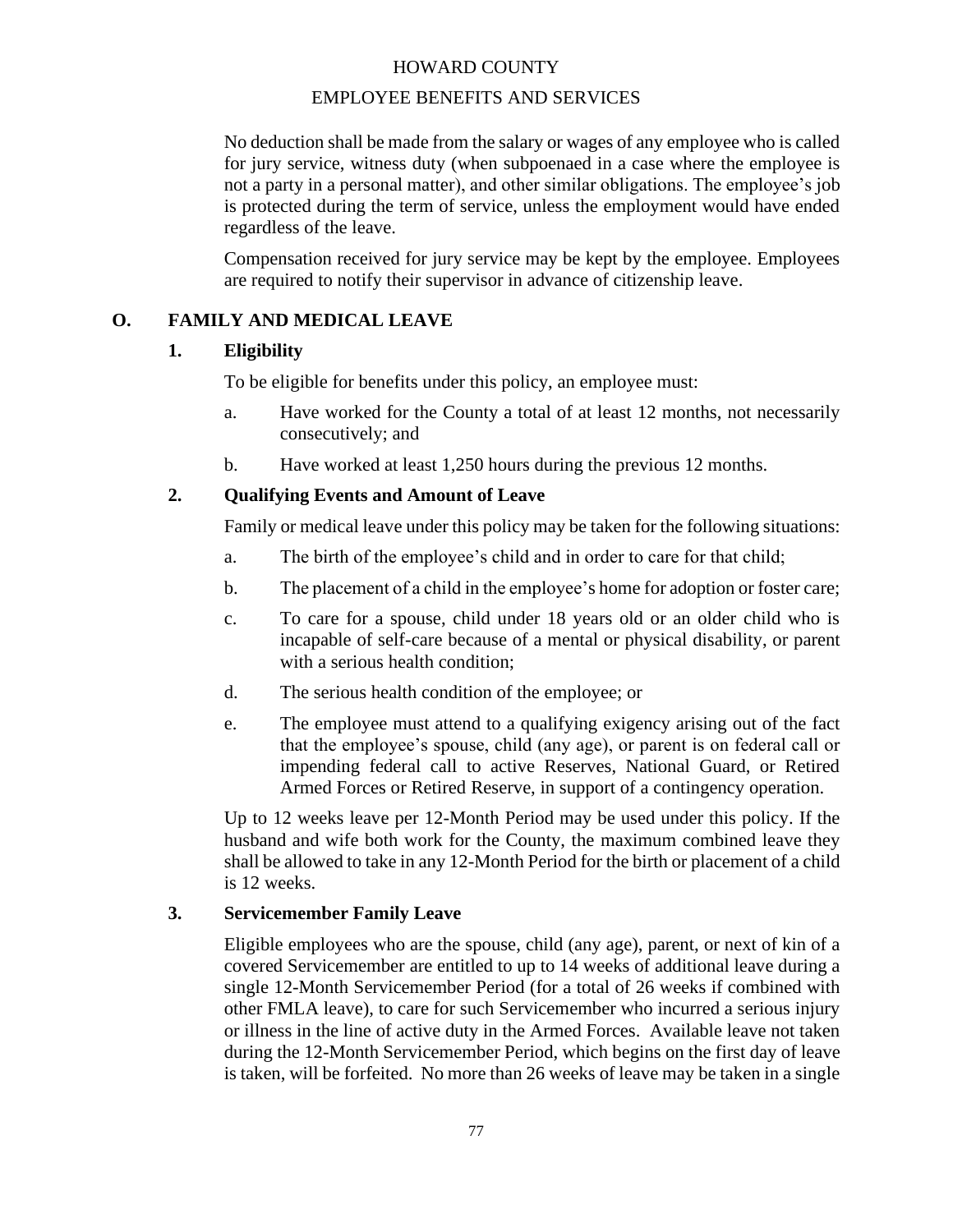# EMPLOYEE BENEFITS AND SERVICES

12-Month Servicemember Period, and no additional extended leaves may be taken in other years for the same injury or illness. If married spouses both work for the County, their total Servicemember Family Leave may be limited to an aggregate of 26 weeks.

# **4. Definitions**

- a. "12-Month Period" means a rolling 12-month period measured backward from the date leave is taken.
- b. "12-Month Servicemember Period" means a single 12-month period measured forward from the first day Servicemember Family Leave is taken.
- c. "Spouse" means a husband or wife as recognized under the law of the state in which the employee resides.
- d. "Child" means a child either under 18 years of age, or 18 years of age or older who is incapable of self-care because of a mental or physical disability. An employee's "child" is one for whom the employee has actual day-to-day responsibility for care and includes a biological, adopted, foster or step-child. For purposes of a child on active duty or call to active duty contingency leave, or for Servicemember Family Leave, the child may be of any age.
- e. "Parent" means a biological parent of an employee or an individual who stood in place of a parent to an employee when the employee was a child.
- f. "Next of Kin" means the nearest blood relative of a Covered Servicemember.
- g. "Active Duty" means duty under a call or order to active duty during a contingency operation.
- h. "Contingency Operation" means a military operation designated by the U.S. Secretary of Defense as an operation in which members of the armed forces are or may become involved in military actions, operations, or hostilities against an enemy of the United States or against an opposing military force, or which results in the call or order to active duty of members of the uniformed services during a war or national emergency declared by the President or Congress.
- i. "Covered Servicemember" means a member of the Armed Forces, including a member of the National Guard or Reserves, who is undergoing medical treatment, recuperation, or therapy, or is on the temporary disability retired list for a serious injury or illness incurred in the line of active duty and which may render the member medically unfit to perform the duties of the member's military position.
- j. "Qualifying Exigency" includes: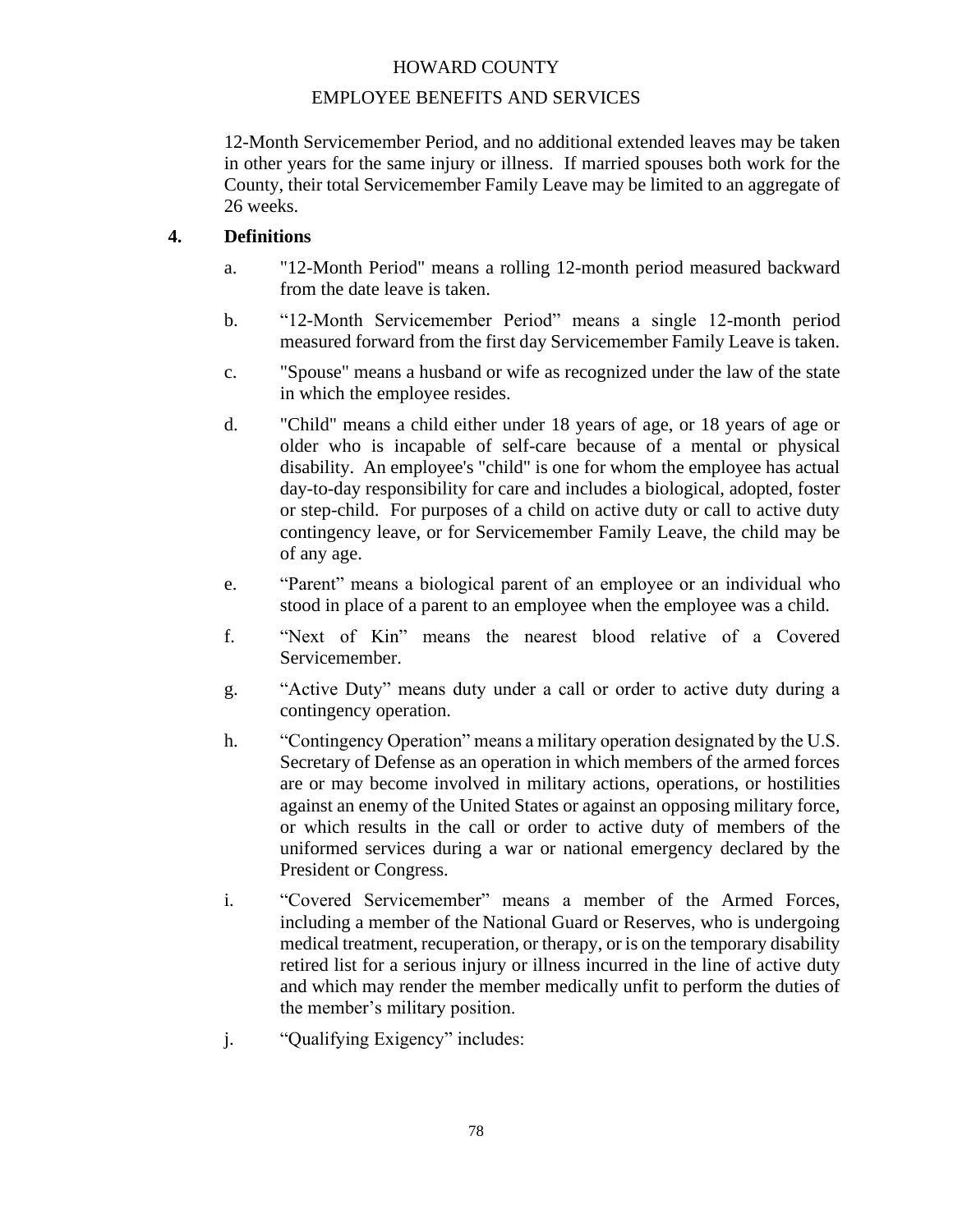#### EMPLOYEE BENEFITS AND SERVICES

1. Short-notice deployment: notification of a call to active duty in support of a contingency operation seven or fewer days from date of deployment;

- 2. Military events and related activities:
	- A. To attend an official ceremony, program or event sponsored by the military that is related to active duty or call to active duty;
	- B. To attend family support programs and briefings sponsored or promoted by the military, military service organization, or American Red Cross that are related to active duty or call to active duty.
- 3. Childcare and School Activities: Leave may be taken for a child in order to:
	- A. Arrange for alternate childcare;
	- B. Provide childcare on an urgent, immediate need basis;
	- C. Enroll or transfer the child to a new school or daycare facility;
	- D. Attend meetings with staff at school or daycare facility.
- 4. Financial and Legal Arrangements:
	- A. To make or update financial or legal arrangements to address the covered military members' absence while on active duty or call to active duty status;
	- B. To act as the covered military member's representative to obtain, arrange, or appeal military service benefits while the member is on active duty or call to active duty status, and for 90 days following termination of active duty status.
- 5. Counseling: To attend counseling for oneself, the military member, or child when the need for such counseling arises from the active duty or call to active duty status of the covered military member.
- 6. Rest and recuperation: To spend up to 15 days with a military member who is on short-term, temporary rest and recuperation leave during the period of deployment.
- 7. Post-deployment activities: To attend arrival ceremonies, reintegration events, and any other official ceremony or program sponsored by the military for the approximately 90-day period following termination of active duty or death of the servicemember while on active duty.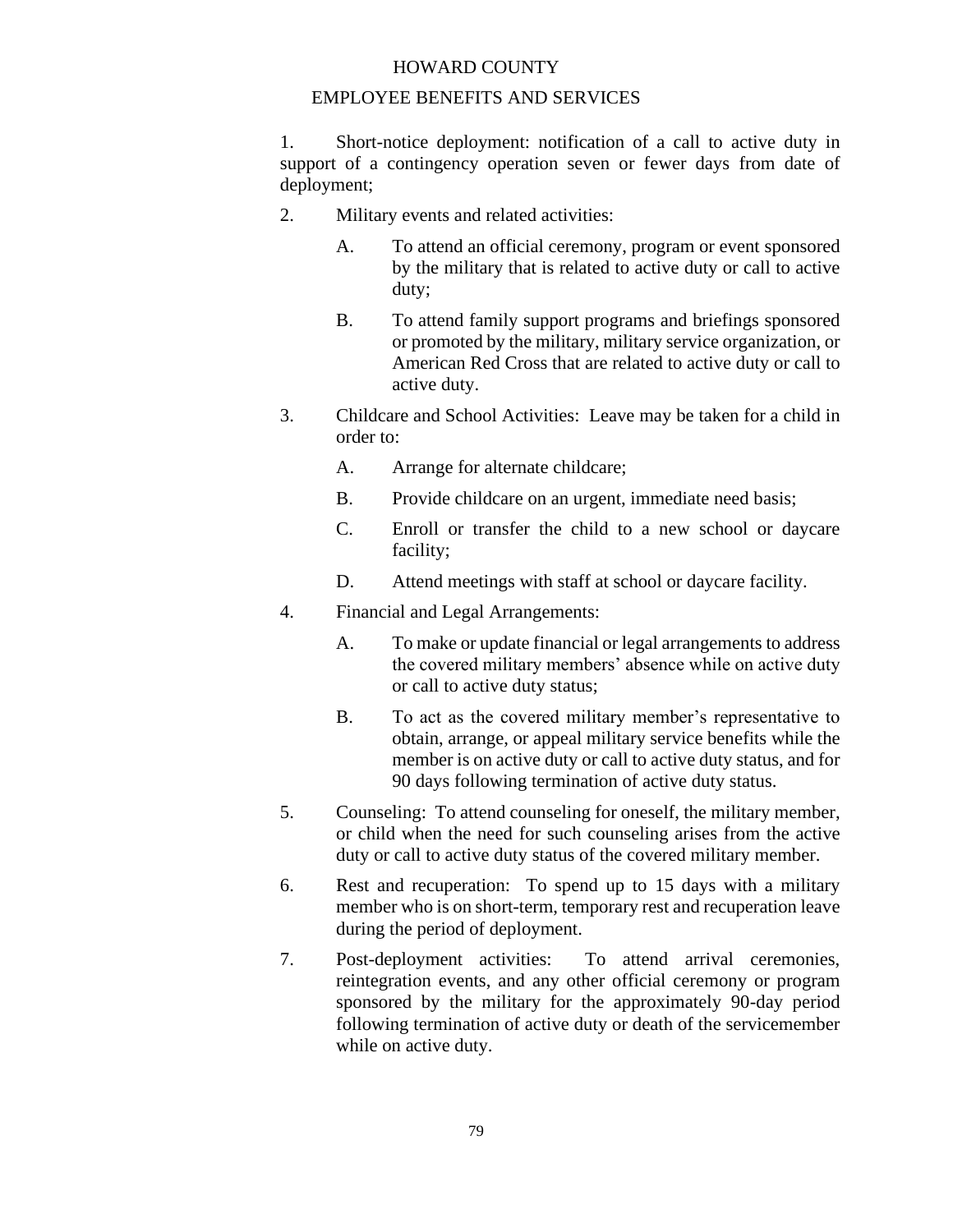## EMPLOYEE BENEFITS AND SERVICES

- 8. Caring for a military member's parent who is incapable of self-care, when such care is necessitated by the military members' covered active duty (e.g., arranging for alternative care, providing care on an immediate need basis, admitting the parent to a care facility; or attending meetings with staff at a care facility).
- 9. Additional activities related to the call to active duty otherwise agreed to by the employer and employee.
- k. "Serious Health Condition" means an illness, injury, impairment, or a physical or mental condition that involves:
	- 1. inpatient care (overnight stay);
	- 2. incapacity requiring absence from work for more than three calendar days and that involves continuing treatment by a health care provider;
	- 3. continuing treatment by a health care provider for a chronic or longterm health condition that is incurable or which, if left untreated, would likely result in a period of incapacity of more than three calendar days; or
	- 4. prenatal care by a health care provider.
- l. "Continuing Treatment" means:
	- 1. Two or more visits to a health care provider within 30 days of the commencement of the incapacity; or
	- 2. Two or more treatments by a health care practitioner on referral from, or under the direction of, a health care provider within 30 days of the commencement of the incapacity; or
	- 3. A single visit to a health care provider within seven days of the commencement of the incapacity that results in a regimen of continuing treatment.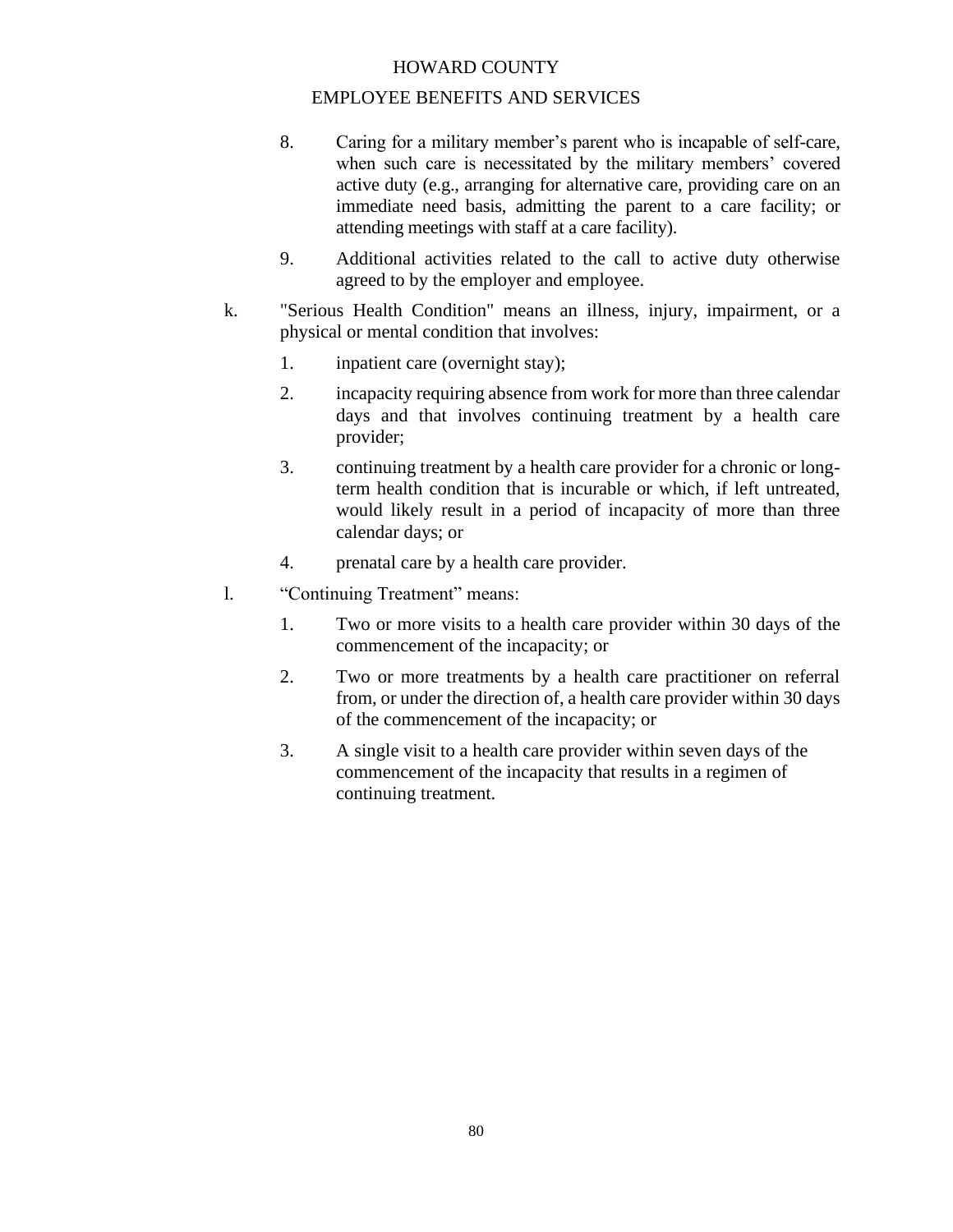## EMPLOYEE BENEFITS AND SERVICES

# **5. Paid and Unpaid Leave**

An employee will be required to substitute available accrued paid leave (including accrued paid vacation leave, accrued paid sick leave and workers' compensation) for any part of a family/medical leave taken for any reason, except that accrued sick leave is not to be used unless the reason for the leave also entitles the employee the use of sick leave under the County's sick leave policy. When an employee has used accrued paid leave for a portion of family/medical leave, the employee may request an additional period of unpaid leave to be granted so that the total of paid and unpaid leave provided equals 12 weeks (or 26 weeks if combined with Servicemember Family Leave).

## **6. Insurance**

While on leave under this policy, the County shall continue to pay the employee's medical insurance premium at the same rate as if the employee had been actively at work.

The employee shall be required to pay for dependent coverage, and for any other insurance coverage for which the employee would normally pay, or the coverage will be discontinued. Payment for employee-paid coverage during periods of unpaid leave under this policy shall be paid by the employee to the County no later than 30 days after the due date which the County sets, or the coverage may be discontinued.

## **7. Intermittent Leave and Reduced Schedule**

Intermittent or reduced schedule leave under this policy shall be allowed where it is necessary for the care and treatment of the serious health condition of the employee or the employee's eligible family member. All work time missed as the result of intermittent leave or a reduced work schedule under this policy shall be deducted from the employee's leave eligibility.

## **8. Medical and Military Certification**

The County shall have the right to ask for health care provider certification of the serious health condition of the employee or the employee's eligible dependent when the employee requests or is using leave under this policy. The employee must provide the requested certification within 15 calendar days of the request. If the employee fails to provide adequate certification within this time period, then the County will inform he employee, in writing, what additional information is necessary and will allow the employee at least seven days to correct the certification.

The County shall have the right to ask for a second opinion from a physician of the County's choice, at the expense of the County, if the County has reason to doubt the certification.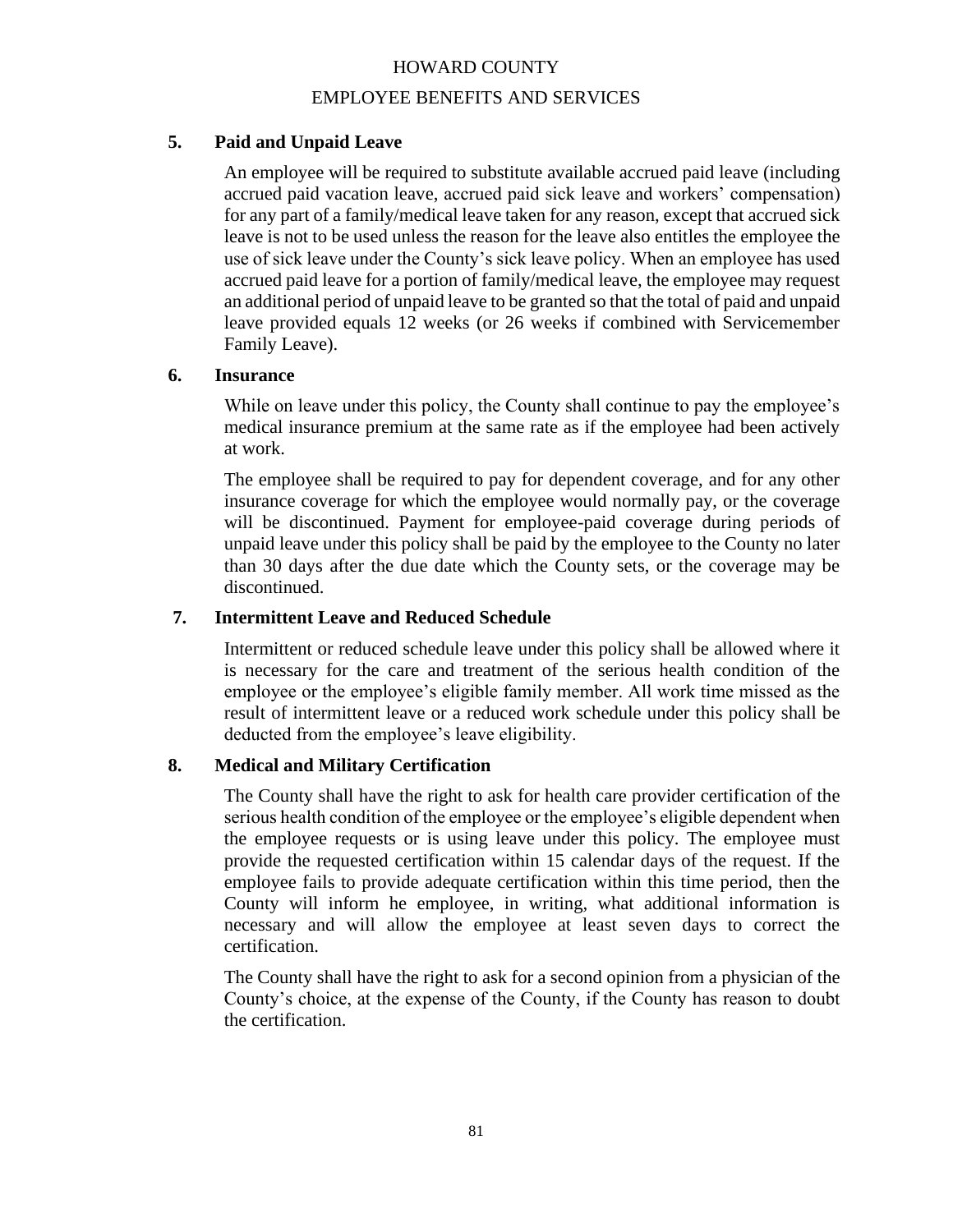## EMPLOYEE BENEFITS AND SERVICES

An employee requesting leave related to a family member's active duty or call to active duty shall provide supporting documentation of such status issued by the applicable Armed Services branch.

Employees requesting extended Servicemember Family Leave must provide documentation of the injury, recovery or need for care, such as the military medical information, orders for treatment, or other official Armed Forces communication showing that the injury or illness was incurred on active military duty and renders the member medically unfit to perform military duties.

Documentation related to the employee's or family member's medical condition will be held in strict confidence and maintained in the employee's medical records file.

#### **9. Requesting Leave/Employee Notice Requirements**

Except where leave is unforeseeable, an employee shall be required to submit, in writing, a request for leave under this policy to their department head. Where practicable, an employee must give their department head at least 30 days' notice before beginning leave under this policy. Where it is not reasonably practicable to give 30 days' notice before beginning leave, the employee shall be required to give as much notice as is reasonably practicable.

The notice must indicate that  $(1)$  the employee is unable to perform the functions of the job or that a covered family member is unable to participate in regular daily activities; (2) the anticipated duration of the absence; and (3) whether the employee intends to visit a health care provider or is receiving continuing treatment.

An employee who does not request leave under this FMLA policy will still be required to use the 12 weeks allotted concurrently with other leave, if the reason for the leave is a qualifying event.

## **10. Employer Notice Requirements**

Within five days after the employee requests leave or after the County learns the leave may be for an FMLA-qualifying reason, the County will provide written notice stating whether the employee is eligible for FMLA leave, and if not eligible, at least one reason why.

Within five days after the employee requests leave or after the County learns the leave may be for an FMLA-qualifying reason, the County will provide a written notice stating whether leave is available, and notifying the employee how much leave has been designated as FMLA leave, and how much leave remains. For an unspecified leave, the County will update the notification every 30 days as to how much leave was designated in the prior month, how much was rejected, and how much leave remains. If any part of the requested leave is not designated as FMLA leave, the County will provide written notice of and reason for denial.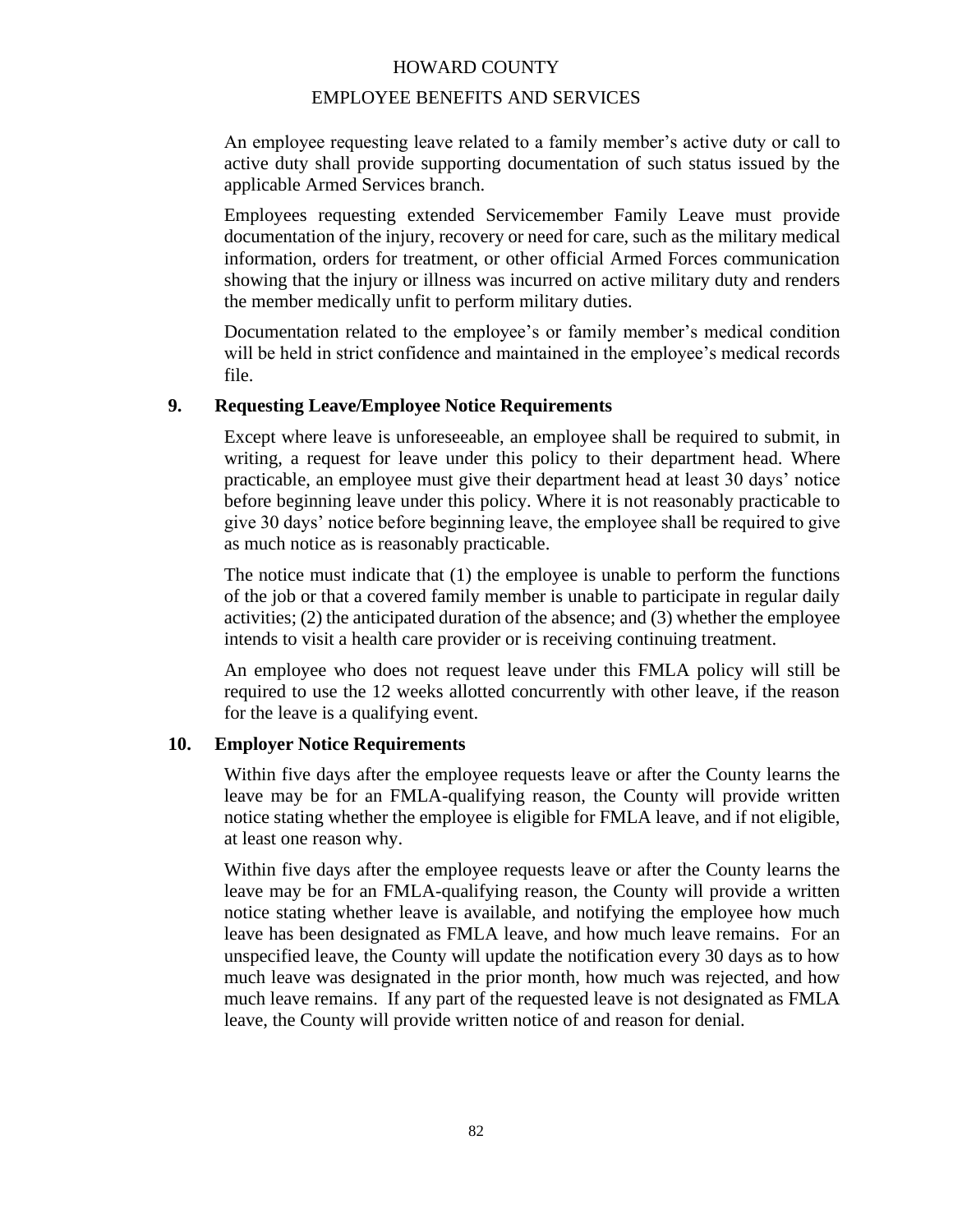#### EMPLOYEE BENEFITS AND SERVICES

#### **11. Reinstatement**

Employees returning from leave under this policy, and who have not exceeded the 12 week maximum allowed under this policy (or 26 weeks if combined with Servicemember Family Leave), shall be returned to the same job or a job equivalent to that the employee held prior to going on leave.

Where an employee is placed in another position, it will be one which has equivalent status, pay, benefits, and other employment terms and one which entails substantially equivalent skill, effort, responsibility, and authority.

The employee's restoration rights are the same as they would have been had the employee not been on leave. If the position would have been eliminated or the employee would have been terminated but for the leave, the employee does not have the right to reinstatement upon return from leave.

The County shall have no obligation to reinstate an employee who takes leave under this policy and who is unable to return to work after using the maximum 12 weeks (or 26 weeks if combined with Servicemember Family Leave) allowed under this policy, or who elects not to return to work after using the maximum leave.

#### **12. Repayment of Premiums**

Except in situations where the employee is unable to return to work because of the serious medical condition of the employee or an eligible family member, or other situations beyond the control of the employee, an employee who does not return to work after using the 12 weeks maximum leave allowed under this policy (or 26 weeks if combined with Servicemember Family Leave) shall be required to reimburse the County for all medical premiums paid by the County while the employee was on leave without pay.

#### **13. Other Benefits**

While on leave without pay under this policy, an employee shall not earn vacation, sick leave, be eligible for holidays, or earn other benefits afforded to employees actively at work, except for those stated in this policy.

#### **14. FMLA Prevails When Different From This Policy**

Any area or issue regarding family and medical leave which is not addressed in this policy shall be subject to the basic requirements of the federal Family and Medical Leave Act (FMLA) and the regulations issued to implement it. It is unlawful for the County to interfere with, restrain, or deny the exercise of FMLA rights, or to discharge or discriminate against anyone for opposing such unlawful practices or for participating in a proceeding relating to FMLA. An employee may file a complaint with the U.S. Department of Labor's Wage and Hour Division or may bring a private lawsuit against an employer for violating their rights under the FMLA.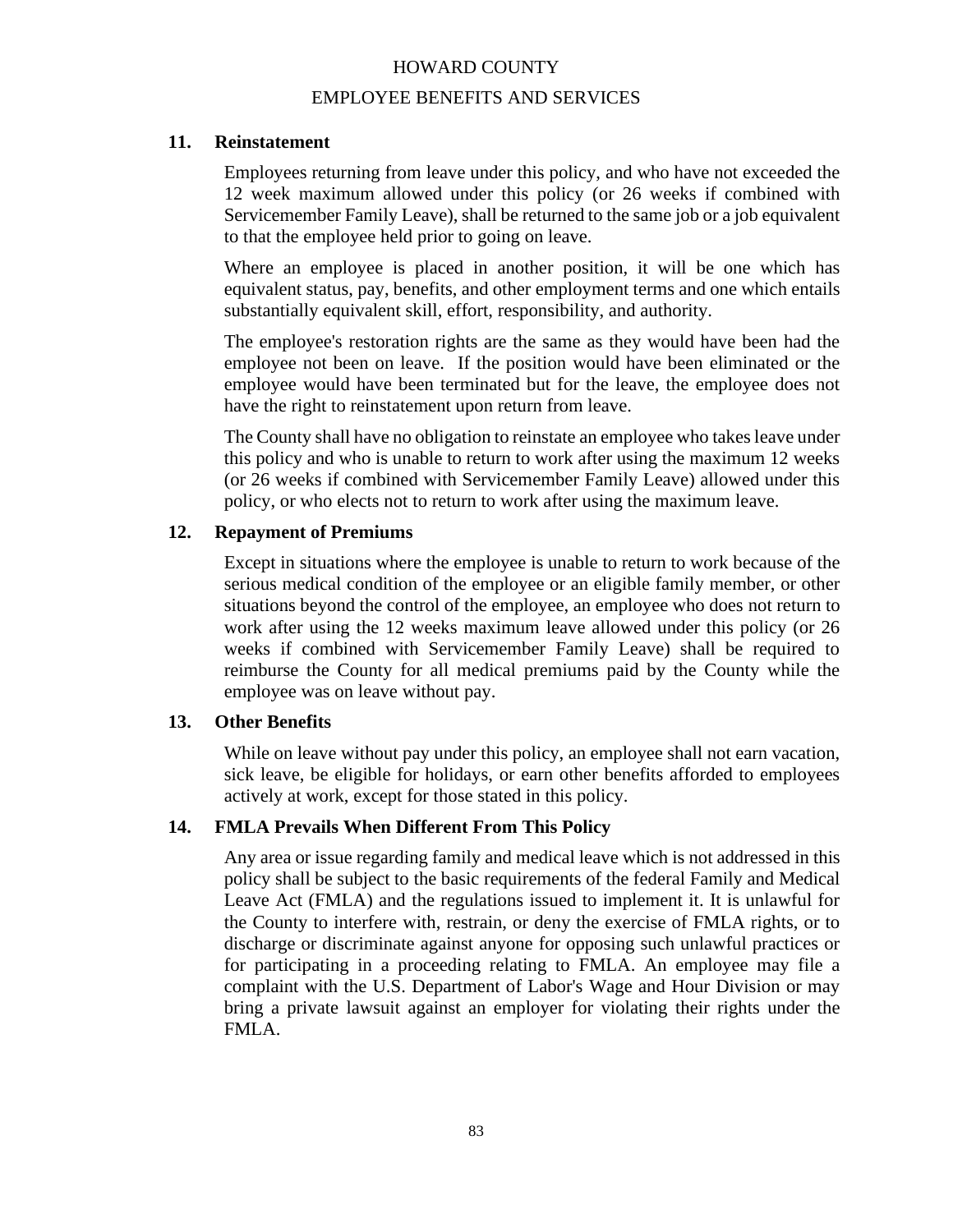# HOWARD COUNTY GENERAL ADMINISTRATION POLICES

# **GENERAL ADMINISTRATION POLICIES**

## **A. PERSONAL ITEMS**

Any personal items that are in the work area are not covered by County insurance. Employees will bear all risk of loss. Howard County is not responsible for any personal items lost, stolen, burned, etc.

## **B. COUNTY NOTARY BONDS AND FEES**

The County will pay for notary bonds and fees where it is necessary to have a notary for transactions of official County business.

Should any notary, whose bond, fee and seal have been paid for by the County, charge for notary service, such revenue shall be receipted and reported to the County Treasurer at the end of each month.

## **C. DRIVER'S RECORD**

## **1. Pre-Employment Requirement**

Prior to employment, each applicant being considered for employment which requires operation of a motor vehicle, shall be subject to a "Driver's Record Check" to ensure that the applicant's driving record will qualify them for liability insurance under the County's Liability Policy without any restrictions or increased premium.

## **2. Insurability**

All personnel employed by Howard County, whose job requirements include the operation of a motor vehicle, must maintain a drivers' record which will qualify them for liability insurance under the County's liability insurance policy, without limitations and or increased premiums.

## **3. Termination**

Failure to maintain insurability as stated above shall be cause for termination.

# **D. OUT-OF-COUNTY TRAVEL**

## **Purpose of the Policy**

The purpose of this policy is to establish procedures for travel outside of the County. County employees are often required to travel in order to receive training, earn continuing education credits, attend conferences, or represent the County in an official capacity. The Auditor's office is responsible for the administration of this policy, and employees should contact the Auditor's office with questions and to obtain detailed procedures. All purchases must be of a reasonable and prudent nature that would pass public scrutiny and keeps in mind the taxpayers' interests.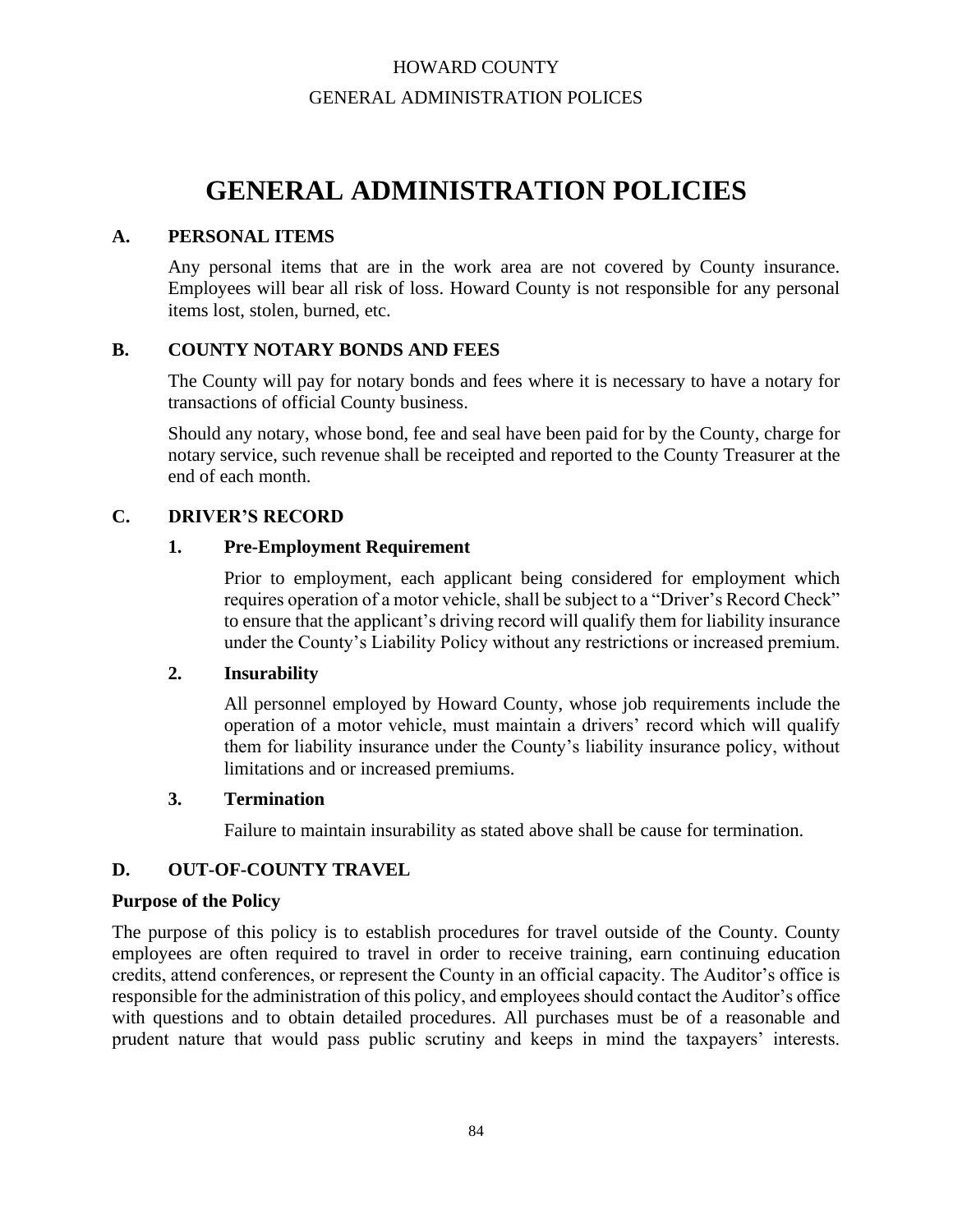## GENERAL ADMINISTRATION POLICES

Employees shall use their own judgment and make expenditure decisions as if they were paying for them personally.

## **Expenses Not Covered**

Items specifically prohibited include but are not limited to the purchase of personal items, alcoholic beverages, pay-for-view movies, health club charges, Internet access, and laundry or dry cleaning charges. Prohibited also are the expenses of the employee's family who accompany the employee on a trip. The expense report must be prepared to reflect only those expenses incurred by the employee.

# **Types of Travel**

The following restrictions apply for travel, seminars/conferences, etc.

## **1. Overnight – Business Travel Away From Home**

*Reimbursable charges for this type of travel include lodging, per diem for meals, travel expenses, and registration.*

*Travel Days -* If you can leave by 7:00 a.m. to reach your destination in time for the start of your conference, using MapQuest or other reliable driving directions, then a hotel room is not allowable for the night preceding the conference start day.

If the conference concludes before or around noon, then the concluding day is considered a travel day and a hotel room is not allowed for that night.

If the conference concludes after noon, and you cannot reach your home destination by 7:00 p.m.then a hotel room is allowable for that night.

# **2. Local Business Travel**

If your business travel does not require you to be away from your home substantially longer than an ordinary day's work, and you do not need to sleep or rest, this is considered Local Business Travel.

*Reimbursable charges for this type of travel include mileage reimbursement (for those not receiving an automobile allowance), registration and, in some cases, meals.*

Several departments in the County require their employees to travel within the County on official County business. When a County employee uses a personal automobile for this purpose, the employee may be reimbursed for mileage at the approved IRS rate. Reimbursement for local transportation is made from speedometer readings on the personal auto and a description of the purpose of the official County business.

## **Meals**

Employees will not:

- Use the County credit card for employee meals;
- Be reimbursed or provided per diems for meals that are included in conference registration costs or are otherwise provided at no cost to the employee; or
- Be reimbursed for snacks for any of the below listed travel.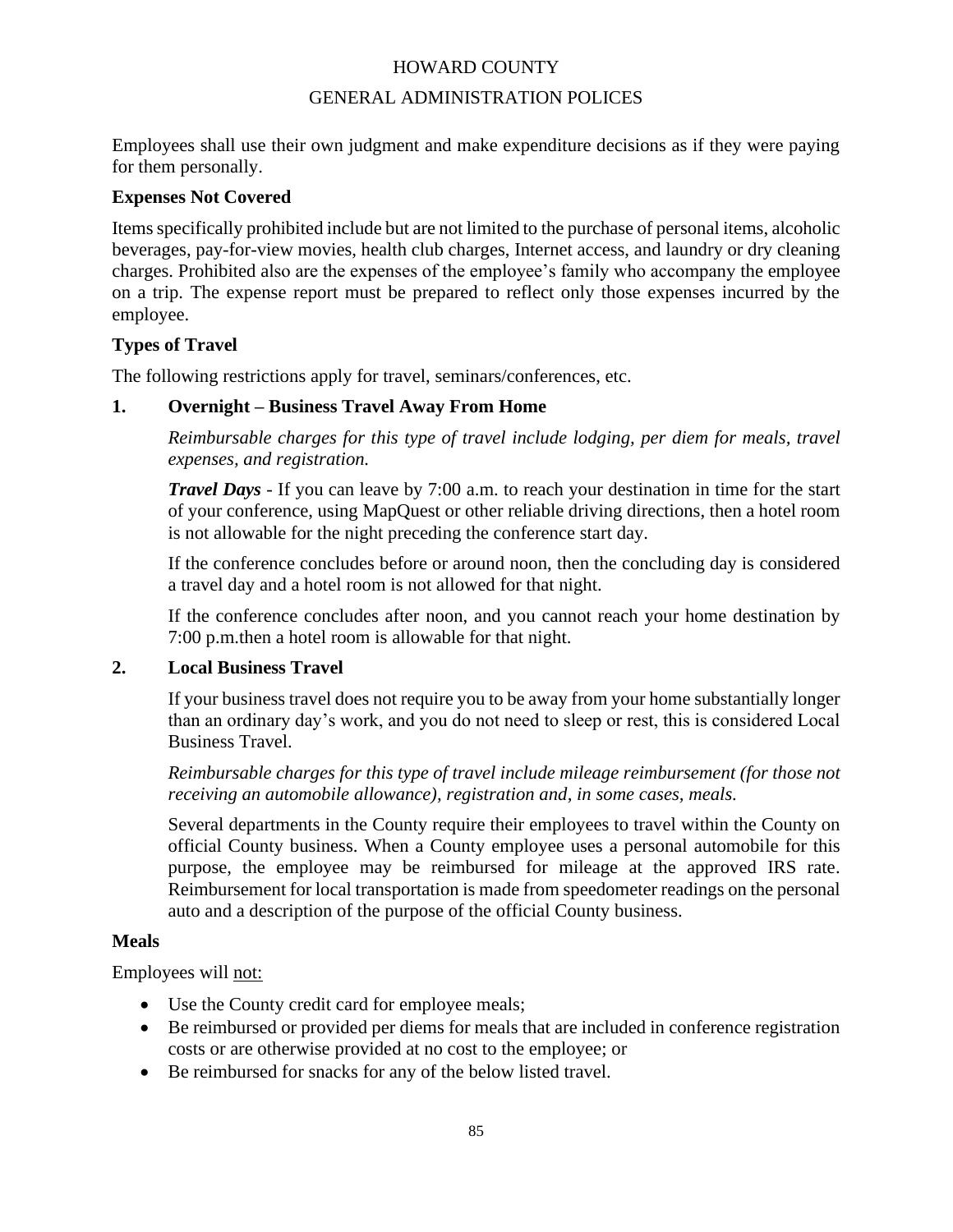#### GENERAL ADMINISTRATION POLICES

## **1. Overnight – Business Travel Away from Home**

A "per diem allowance" is a payment made for meals and incidental expenses. The daily allowance paid is set by the Commissioners' Court.

"Incidental expenses" include, but are not limited to: fees and tips for services, such as waiters and baggage handlers. Employees are required to adhere to the per diem limit, which includes tips.

When using this flat rate for meals purchased while traveling away from home, employees will not need to return meal receipts to the Auditor's Office. For partial days away from home (example - flight returns in the early afternoon), the per diem allowance must be prorated. Employees can contact the Auditor's Office to learn the current per diem rate.

#### **2. Local Business Travel**

The County will reimburse for meals for local travel (when there is no overnight stay). This is usually limited to the lunch meal. To be reimbursed, the employee must submit a receipt and travel voucher to the Auditor's Office and will be reimbursed through payroll. *There will be no per diem for day trips.*

#### **3. Inmate Transport & Juvenile Transport**

Employees can use the County credit card to pay for meals of the inmate or juvenile they are transporting. They must turn in a travel expense form with receipts and must specify the number of people eating if more than one. *This does not include snacks and drinks between meals.* The receipt should be an itemized receipt, not just the credit card receipt. The employees should leave no more than the standard tip (15 - 20%). *County employees may not use the County credit card for their own meals under any circumstances.* To pay for their own meals, County employees who are transporting inmates or juveniles must follow the meal policy outlined above.

#### **Transportation**

Transportation to the conference or meeting should be the least expensive mode that is reasonable under the circumstances.

#### **1. Air Travel**

Air travel is usually more economical in time and money when making a long trip. Only "coach" flights will be authorized. Traveling County employees are encouraged to take advantage of reduced rates for advance reservations. The County will reimburse at the lowest available airline fare for the most direct airline route. Flight insurance is not reimbursable.

#### **2. Car Rental**

Car rentals are sometimes the most expensive mode of transportation; therefore, local transportation such as taxis, shuttles, etc. should be utilized whenever possible. If a car is rented, County employees are covered under the County's insurance; consequently, all optional insurance should be declined.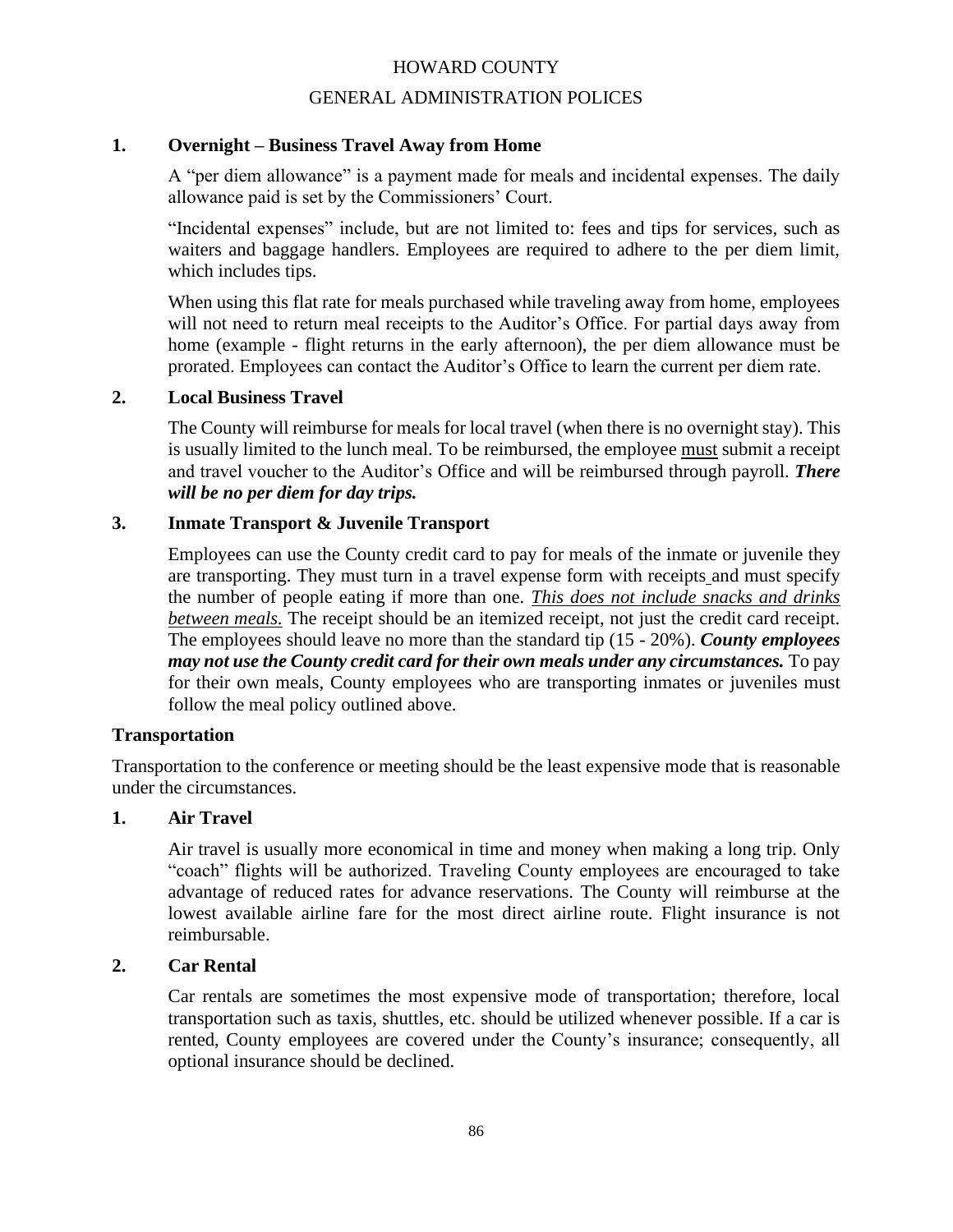## GENERAL ADMINISTRATION POLICES

# **3. Private Automobile**

Employees should ensure that they have adequate automobile insurance, as the County will not be responsible for costs incurred in the event of an accident.

The standard business mileage rate set by the IRS will be used to determine the mileage reimbursement amount. Employees traveling to the same destination should make every attempt to travel together where possible.

Mileage shall be calculated using an online mapping source such as MapQuest, or a reliable GPS system. Mileage is calculated based on the distance from the point of departure (home or office) to the travel destination, and back to the final destination (home or office) that concludes the travel event.

## **4. County-Owned Vehicles**

The County will pay only actual expenses, such as gas, oil or other such maintenance items. Receipts are required for all these items.

## **5. Taxicabs and Shuttles**

Taxicab and shuttle expenses will be reimbursed at cost. Receipts required.

## **6. Parking**

Parking will be paid for both private and County-owned vehicles. If valet parking is required at the destination, the employee will be reimbursed at cost. Documentation must be provided about *requirement* of valet parking. Receipts required.

# **Lodging**

The cost of lodging will be reimbursed by the County. The County will reimburse only for single room rates (unless two employees share a room). County employees may be accompanied by their spouse or family while on travel status. However, the employee will be expected to pay all expenses incurred by the spouse and family including the incremental difference charged for a hotel accommodation for two or more persons.

If the conference has reserved a room block for attendees at a lower price and time constraints allow, employees are required to participate at the reduced cost.

Expenses *not* covered include:

- Meal charges and snacks
- Personal expense items such as cleaning or laundry
- Alcoholic beverage charges
- Hotel Club charges
- Internet charges
- Recreation facilities use charges
- Movies and personal phone calls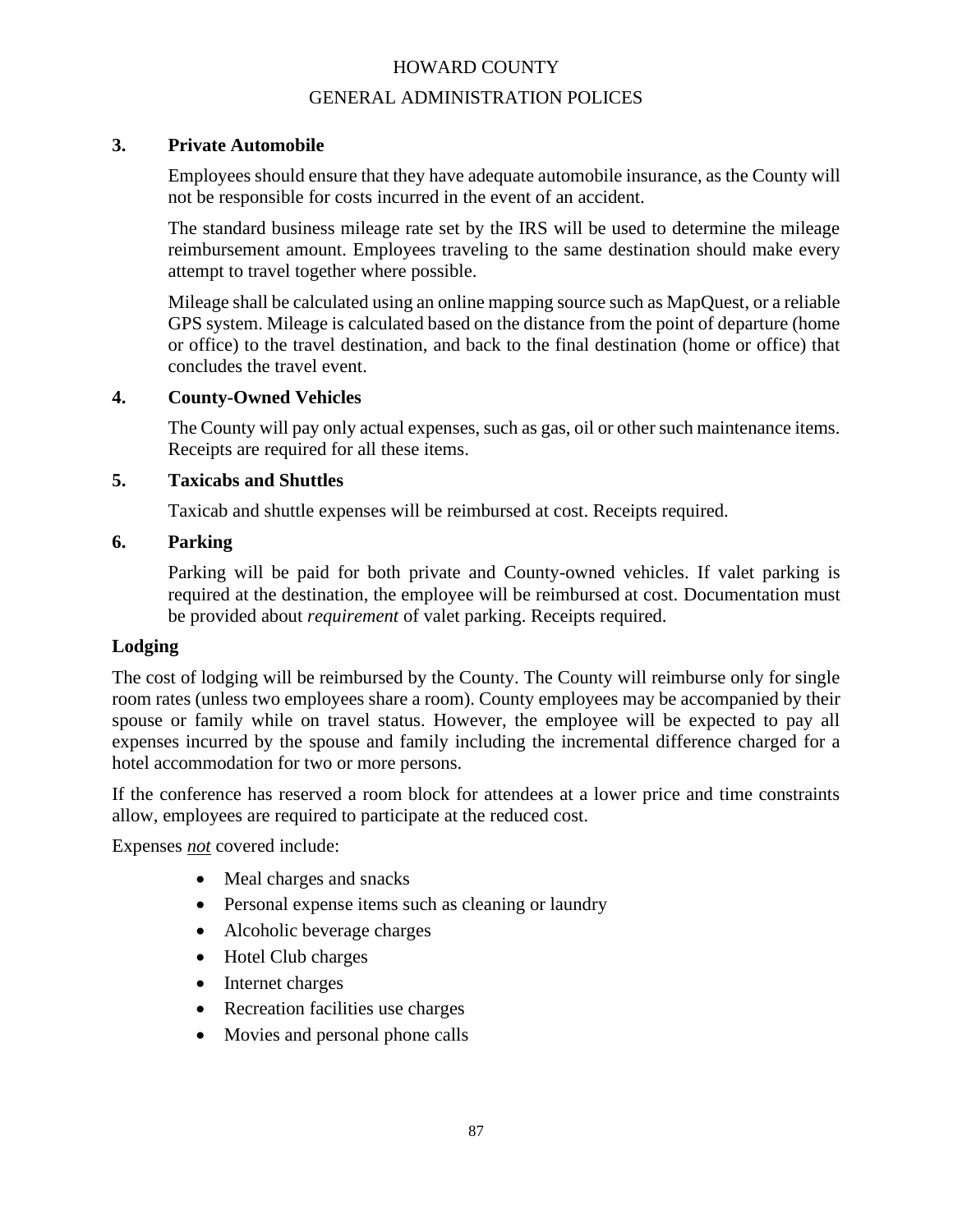## GENERAL ADMINISTRATION POLICES

## **County Credit Cards and Travel**

The County credit card is to be used for County-related business only. It should not be used for local trips—only overnight trips. Credit cards may be used for the following; lodging, fuel, airline tickets, rental car, etc*. The County credit cards are not to be used for employee meals.*

If a County employee has to use the County credit card to reserve a hotel room, they must remember to cancel the room in the event the trip is cancelled. The employee will be responsible for any charges that may occur if the room is not cancelled.

Personal charges on hotel bills, such as movie rentals and personal phone calls, as well as meals, should be paid for at checkout time by the employee and not charged to the County credit card.

If the employee has some expenses paid for with cash and they need reimbursement from the County, then they must turn in two separate Travel Expense Forms, one for all credit card receipts and one for all cash receipts. *All receipts charged to the County should be turned in as soon as possible when the employee returns from their trip.*

All other travel rules found in this Travel Policy regarding out-of-town travel apply to the use of the County credit card. Any abuse of the County credit card by an employee will result in withdrawal of the privilege to use the County's credit card.

## **E. COUNTY-OWNED VEHICLES POLICY**

County-owned vehicles will be used for official County purposes only. No official, department head or employee may use or permit usage of a County-owned vehicle or equipment for private purposes. Only County personnel authorized by a department head/supervisor or by Commissioners' Court shall use County owned vehicles or equipment.

A current, valid Texas Driver's License is required for all personnel using County owned vehicles or equipment. An Operator's License is required for all operators and a Commercial or Chauffeurs License when specified.

Operators of County owned vehicles or equipment are responsible for:

- 1. Operating the vehicle or equipment in a legal, safe and sensible manner.
- 2. Taking vehicle or equipment to Vehicle Maintenance facility for regularly scheduled maintenance functions as instructed. (Minimum requirements for vehicles: Oil and filter change every 3,000 miles; Preventive maintenance checks every 12,000 miles).
- 3. Checking and maintaining proper crankcase oil level, tire inflation pressures and radiator water level.
- 4. Reporting any and all problems or abnormal conditions to the Vehicle Maintenance Department immediately.
- 5. Completing a form ("squawk sheet") identifying the work requested when submitting a vehicle or equipment to Vehicle Maintenance for regular maintenance or repairs.